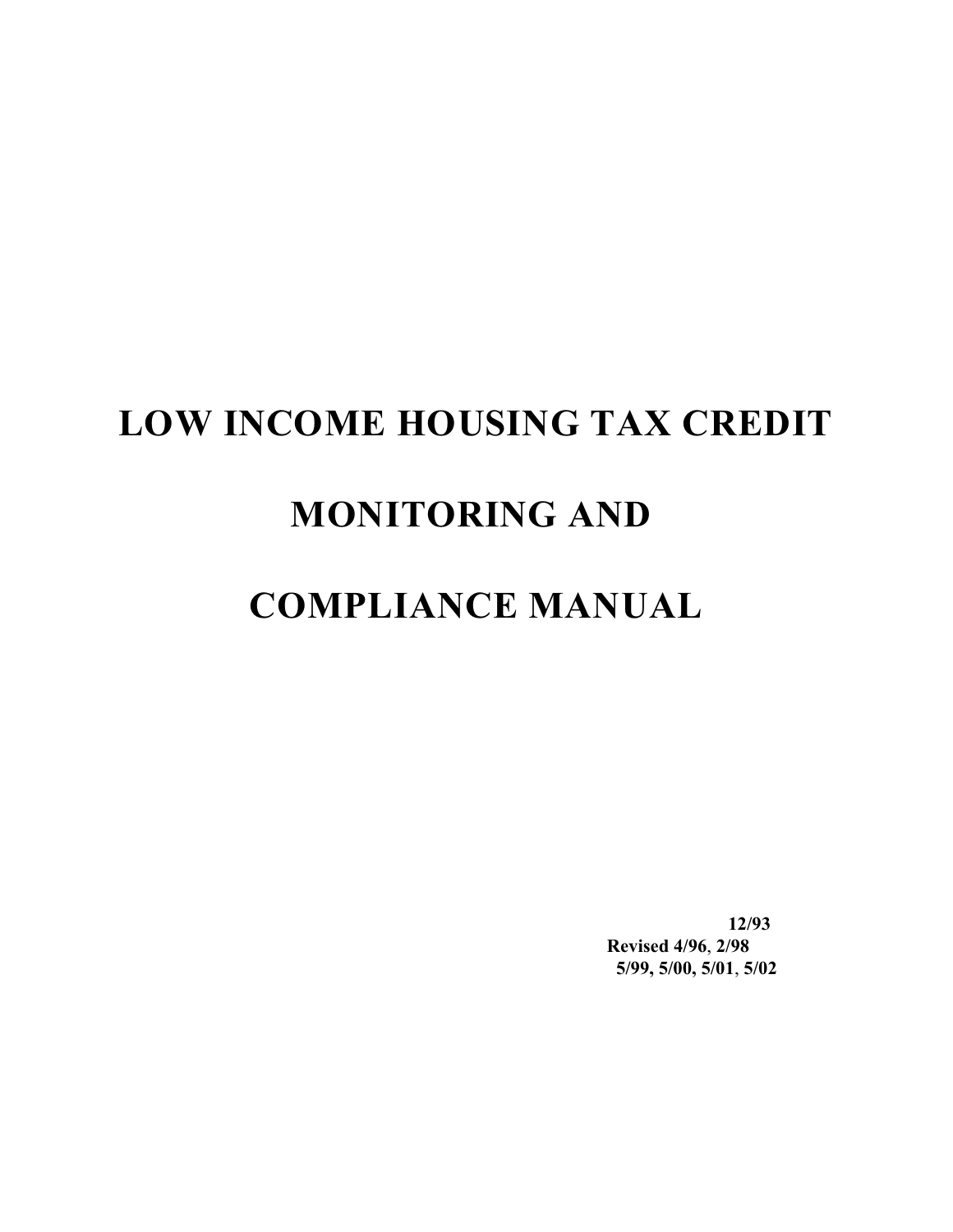|         |                                                             | <b>Page</b>                           |
|---------|-------------------------------------------------------------|---------------------------------------|
| Preface |                                                             | V                                     |
| I.      | Introduction to the Delaware State Housing Authority (DSHA) | 1                                     |
| Π.      | DSHA as an Allocating and Monitoring Agency                 | $\mathfrak{Z}$                        |
|         | What is a Low-Income Housing Tax Credit?                    | $\overline{3}$                        |
| III.    | Responsibilities                                            | $\overline{4}$                        |
|         | DSHA as an Allocating and Monitoring Agency<br>A.           | 4                                     |
|         | <b>B.</b><br>Owner or Developer                             | $\overline{\mathcal{A}}$              |
|         | <b>LIHTC Requirements</b><br>1.                             | $\frac{4}{5}$<br>$\frac{5}{5}$        |
|         | 2.<br>Management                                            |                                       |
|         | 3 <sub>1</sub><br>Administration and Notification           |                                       |
|         | Recordkeeping and Record Retention<br>4.                    |                                       |
|         | Management Agent and On-Site Personnel<br>$C$ .             | 6                                     |
| IV.     | What is a Qualified LIHTC Project?                          | 7                                     |
|         | Minimum Low Income Set-Aside<br>A.                          | 7                                     |
|         | Placing a Property in Service<br>1.                         | $\overline{7}$                        |
|         | <b>Rent Limitations/Rent Restriction</b><br><b>B.</b>       | $\overline{7}$                        |
|         | Pre-1990 Category<br>1.                                     | $\begin{array}{c} 8 \\ 8 \end{array}$ |
|         | Post-1990 Category<br>2.                                    |                                       |
|         | C.<br>Compliance Period                                     | 9                                     |
| V.      | <b>Utility Allowances</b>                                   | 10                                    |
| VI.     | Income Limits and LIHTC Rents                               | 12                                    |
| VII.    | General Management Policies and Guidelines                  | 13                                    |
|         | Marketing and Advertising<br>A.                             | 13                                    |
|         | <b>B.</b><br><b>Rent Structure</b>                          | 13                                    |
| VIII.   | <b>Qualifying Tenants</b>                                   | 14                                    |
|         | A.<br>Eligibility Criteria                                  | 14                                    |
|         | 1.<br>Minimum Occupancy Standards                           | 14                                    |
|         | 2.<br>Minimum and Maximum Income Limits                     | 15                                    |
|         | 3.<br>Screening Criteria                                    | 15                                    |
|         | <b>Tenant Application</b><br><b>B.</b>                      | 16                                    |
|         | C.<br><b>Waiting Lists</b>                                  | 17                                    |
|         |                                                             |                                       |

## **TABLE OF CONTENTS**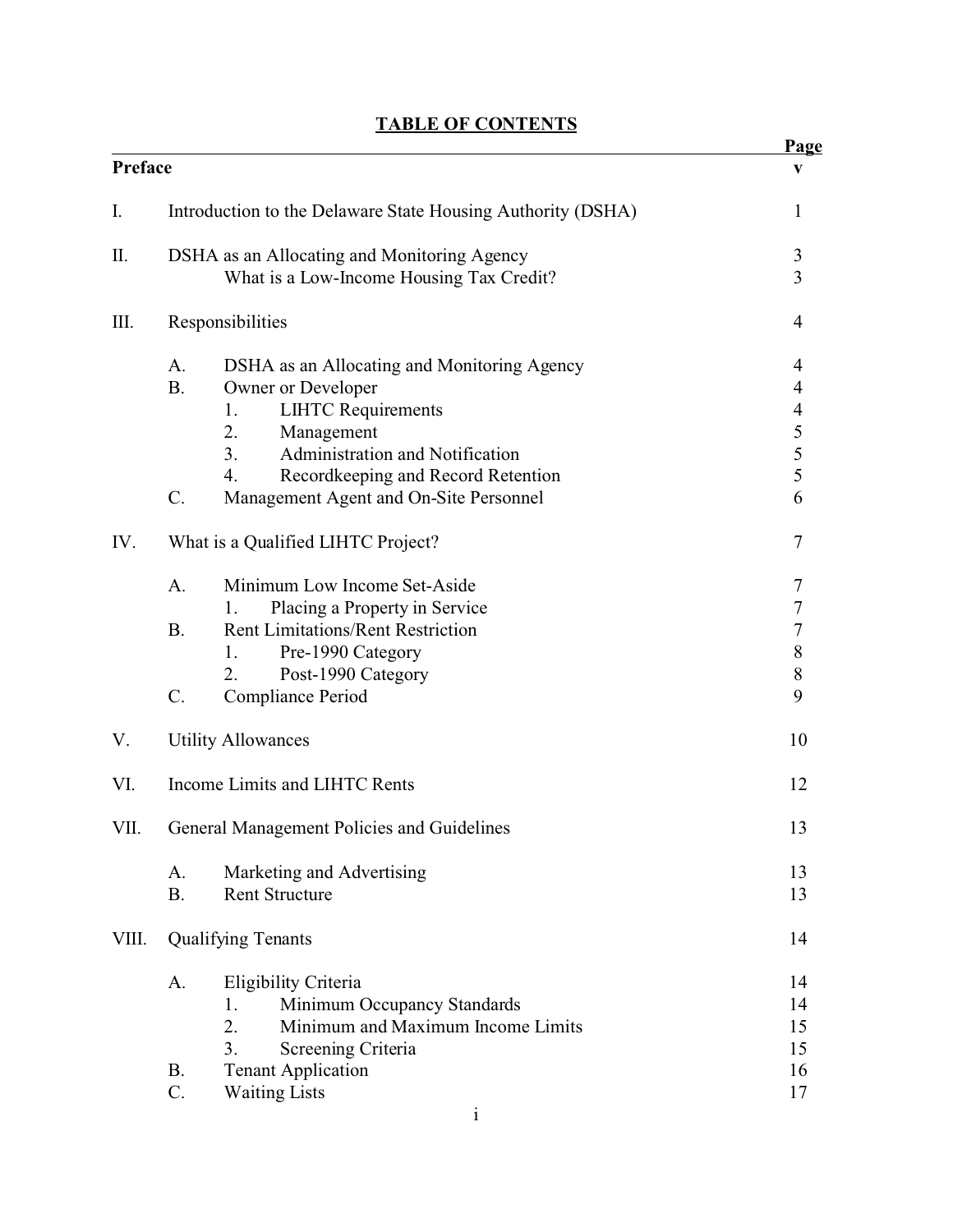| IX.   |                                                               | General Verification Procedures and Requirements      | 18      |
|-------|---------------------------------------------------------------|-------------------------------------------------------|---------|
|       |                                                               | <b>IRS</b> Recertification Waiver                     | $18-A$  |
|       | A.                                                            | <b>Tenant Income Verification</b>                     | 19      |
|       | <b>B.</b>                                                     | Method of Verification                                | 19      |
|       | C.                                                            | Acceptable Forms of Verification                      | 20      |
|       |                                                               | <b>Employment</b> Income<br>1.                        | 20      |
|       |                                                               | 2.<br>Self-Employment Income                          | 20      |
|       |                                                               | 3.<br>Social Security, Pensions, SSI                  | 20      |
|       |                                                               | 4.<br><b>Unemployment Compensation</b>                | 21      |
|       |                                                               | 5.<br>Alimony and Child Support                       | 21      |
|       |                                                               | 6.<br><b>Recurring Contributions</b>                  | 21      |
|       |                                                               | 7.<br>Unemployed Applicants/Tenants                   | 22      |
|       | D.                                                            | Annual Income                                         | 22      |
|       |                                                               | Definition and Inclusions<br>1.                       | 22      |
|       |                                                               | 2.<br>Exclusions                                      | 23      |
|       | Ε.                                                            | <b>Calculating Annual Income</b>                      | 25      |
|       | F.                                                            | Assets                                                | 25      |
|       |                                                               | Definition and Inclusions<br>1.                       | 25 & 26 |
|       |                                                               | Exclusions<br>2.                                      | $26-A$  |
|       |                                                               | 3.<br>Determining Asset Value                         | 27      |
|       |                                                               | 4.<br>Sale or Disposition                             | 27      |
|       |                                                               | 5.<br><b>Assets Owned Jointly</b>                     | 27      |
|       |                                                               | 6.<br>Determining Asset Income                        | 27      |
|       |                                                               | 7.<br>Sources of Asset Verification                   | 28      |
| Χ.    | <b>Tenant Income Certification/Recertification Procedures</b> |                                                       | 29      |
| XI.   |                                                               | 140% Rule                                             | 30      |
| XII.  | <b>Student Tenants</b>                                        |                                                       | 31      |
|       |                                                               |                                                       |         |
| XIII. | Transfers                                                     |                                                       | 32      |
| XIV.  |                                                               | Vacant Units and Special Occupancy Rules              | 33      |
|       |                                                               | Vacant Unit                                           | 33      |
|       |                                                               | 33                                                    |         |
|       |                                                               | 34                                                    |         |
|       |                                                               | 34                                                    |         |
|       |                                                               | 35                                                    |         |
|       |                                                               | <b>Supportive Services</b>                            | 34      |
| XV.   |                                                               | Fair Housing and Section 8 Certificate/Voucher Ruling | 35      |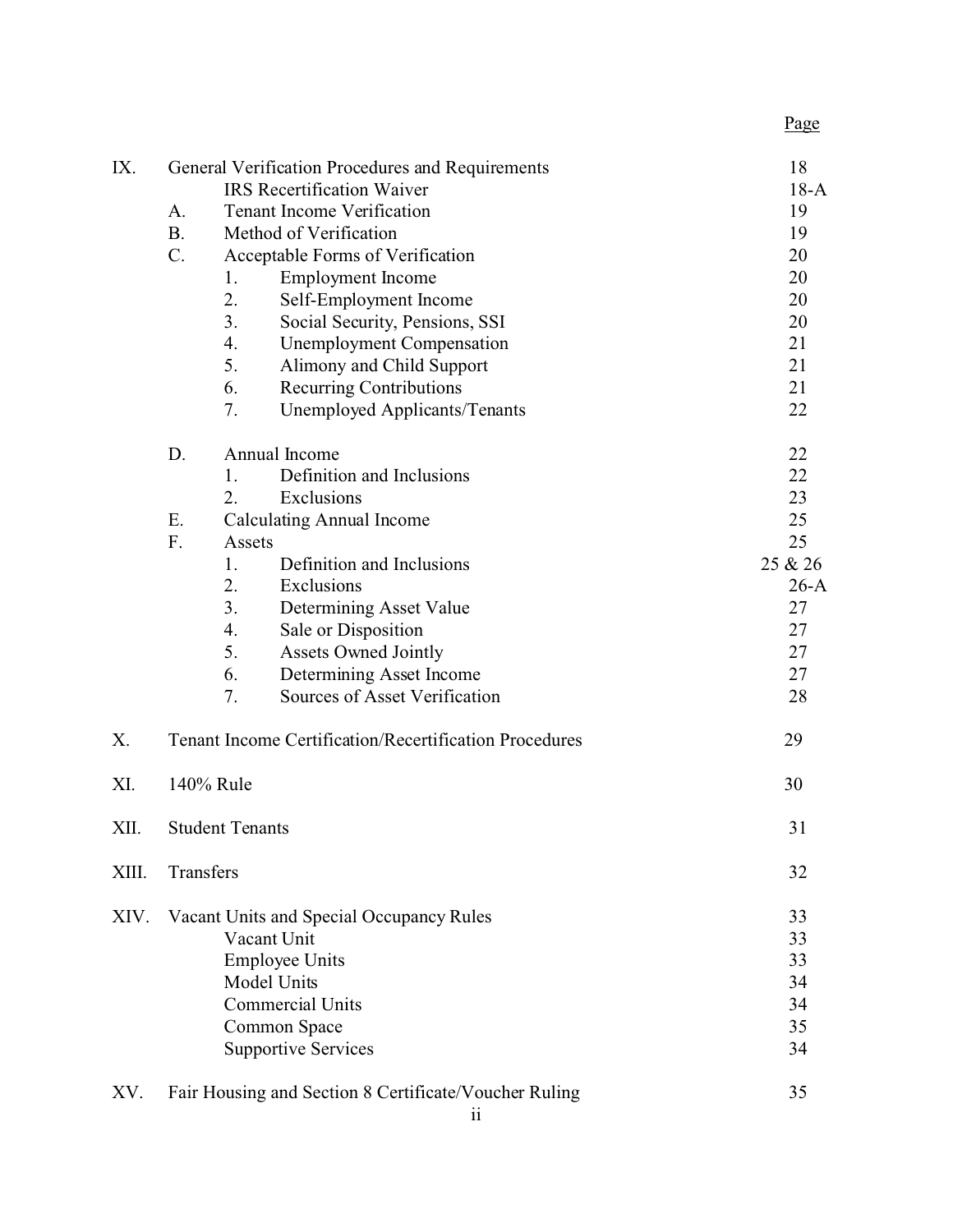## Page

| XVI. | Leases                               |          |                                                              | 36      |
|------|--------------------------------------|----------|--------------------------------------------------------------|---------|
|      | XVII. Inspections                    |          |                                                              |         |
|      |                                      |          | XVIII. General and Preventative Maintenance                  | 38      |
| XIV. |                                      |          | <b>DSHA</b> Monitoring and Compliance                        | 39      |
| XX.  | Noncompliance                        |          |                                                              |         |
|      | A.                                   |          | Notification to Owners                                       | 40      |
|      | <b>B.</b>                            |          | <b>Correction Period</b>                                     | 40      |
|      | $C_{\cdot}$                          |          | Notice to IRS                                                | 40      |
|      | D.                                   |          | <b>Monitoring Fees</b>                                       | 40      |
|      | Ε.                                   |          | Examples of Noncompliance and Corrective Actions             | 41      |
| XXI. | Combining HOME and the LIHTC program |          |                                                              |         |
|      | A.                                   |          | What is the HOME Program?                                    | 43      |
|      | <b>B.</b>                            |          | HOME and LIHTC Requirements                                  | 43      |
|      |                                      | 1.       | <b>Income Requirements</b>                                   | 44      |
|      |                                      | 2.       | <b>Rent Requirements</b>                                     | 44      |
|      |                                      | 3.       | Other HOME Requirements                                      | 44      |
|      | XXII. Appendixes                     |          |                                                              | 45      |
|      | A.                                   | Glossary |                                                              | 46      |
|      | <b>B.</b>                            |          | <b>DSHA Monitoring Procedures</b>                            |         |
|      | C.                                   |          | Annual Owners Certification for Continuing Compliance report |         |
|      | D.                                   |          | DSHA Income and Asset Checklist and Applicable               |         |
|      |                                      |          | Sample Verification Forms                                    |         |
|      |                                      | 1.       | Interview/Recertification Checklist                          | $D-1$   |
|      |                                      | 2.       | Request for Client Information for Housing<br>Verification   | $D-2$   |
|      |                                      | 3.       | <b>Employment Verification</b>                               | $D-3$   |
|      |                                      | 4.       | Pension Verification                                         | $D-4$   |
|      |                                      | 5.       | <b>Child Support Verification</b>                            | $D-5&6$ |
|      |                                      | 6.       | Social Security Verification                                 | $D-7$   |
|      |                                      | 7.       | Veteran's Verification                                       | $D-8$   |
|      |                                      | 8.       | Worker's Compensation Verification                           | $D-9$   |
|      |                                      | 9.       | Military Pay Verification                                    | $D-10$  |
|      |                                      | 10.      | <b>Unemployment Verification</b>                             | $D-11$  |
|      |                                      | 11.      | <b>Banking Verification</b>                                  | $D-12$  |
|      |                                      | 12.      | Zero Income Certification                                    | $D-13$  |
|      |                                      | 13       | <b>Asset Certification</b>                                   | $D-14$  |
|      |                                      | 14.      | Statement of Unemployment of Family Member                   | $D-15$  |
|      |                                      |          | Unstable Income Certification                                |         |
|      |                                      | 15.      |                                                              | $D-16$  |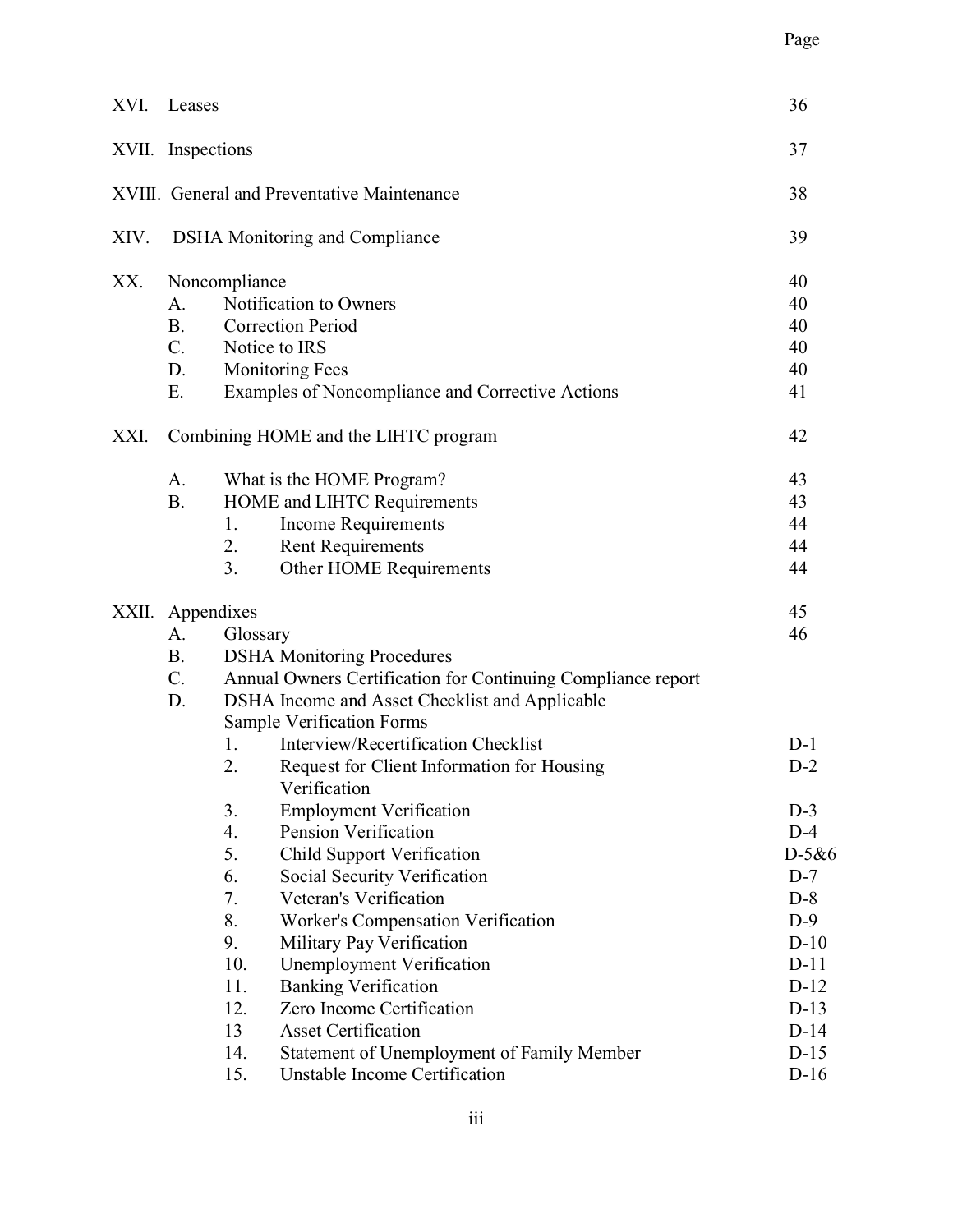# Page

|    | 16. | <b>School Enrollment Verification</b>                                                                                                  | $D-17$    |
|----|-----|----------------------------------------------------------------------------------------------------------------------------------------|-----------|
|    | 17. | Miscellaneous Forms                                                                                                                    | $D-18-20$ |
|    | 18. | Public Housing Authority Income Verification Form                                                                                      | $D-21-24$ |
|    | 19. | Special Instructions for Rounding Certifications                                                                                       | $D-25$    |
|    | 20. | Waiver Annual Tenant Income Certification                                                                                              | $D-26$    |
| Е. |     | Annual Tenant Income Certification and Instructions                                                                                    | 46        |
| F. |     | Income Limits and Rent Charts                                                                                                          | 47        |
| G. |     | <b>IRS</b> Rulings                                                                                                                     | 48        |
|    | 1.  | Income Determination (Revenue Ruling 88-80)                                                                                            | $G-1$     |
|    | 2.  | Utility Allowance Requirements, Determination<br>of General Public Use, and Provision of Services<br>(Revenue Ruling 89-6)             | $G-2$     |
|    | 3.  | Guidance on Tax Credit Eligibility and Maximum<br>Combined Annual Income of Unrelated Occupants<br>(Revenue Ruling 90-89)              | $G-4$     |
|    | 4.  | IRS Frequently Asked Questions (Revenue Ruling 91-38)                                                                                  | $G-5$     |
|    | 5.  | Internal Revenue Code, Section 42                                                                                                      | $G-15$    |
|    | 6.  | <b>IRS Monitoring Procedures</b>                                                                                                       | $G-39$    |
|    | 7.  | Senate and House Bill Amendment, Section 13142<br>of the conference agreement of Section 42 of the Code                                | $G-46$    |
|    | 8.  | One-Time Election to Determine Rents by Bedroom Size<br>Instead of by Number of Persons for Pre-1990 Projects<br>(Revenue Ruling 94-9) | $G-52$    |
|    | 9.  | IRS Final Regulations (TD 8520 Carryover Allocations,<br>General Public Use and Utility Allowances)                                    | $G-57$    |
|    | 10. | Treatment of Manager's Unit (IRS Revenue Ruling 91-38)                                                                                 | $G-65$    |
|    | 11. | Waiver of Annual Income Recertification<br>(IRS Revenue Procedure 94-64)                                                               | $G-67$    |
|    | 12. | Documentation of Income from Assets<br>(IRS Revenue Procedure 94-65)                                                                   | $G-69$    |
|    | 13. | Definition of a Building (IRS Advance Notice 88-91)                                                                                    | $G-71$    |
|    | 14. | Placement Service Date (IRS Advance Notice 88-116)                                                                                     | $G-73$    |
|    | 15. | IRS Form 8609 & Schedule A Annual Statement                                                                                            | $G-74$    |
|    | 16. | Next Available Unit Rule (TD 8732)                                                                                                     | $G-75$    |
|    | 17. | IRS Compliance Regulations (1/14/00)                                                                                                   | $G-76$    |
|    |     |                                                                                                                                        |           |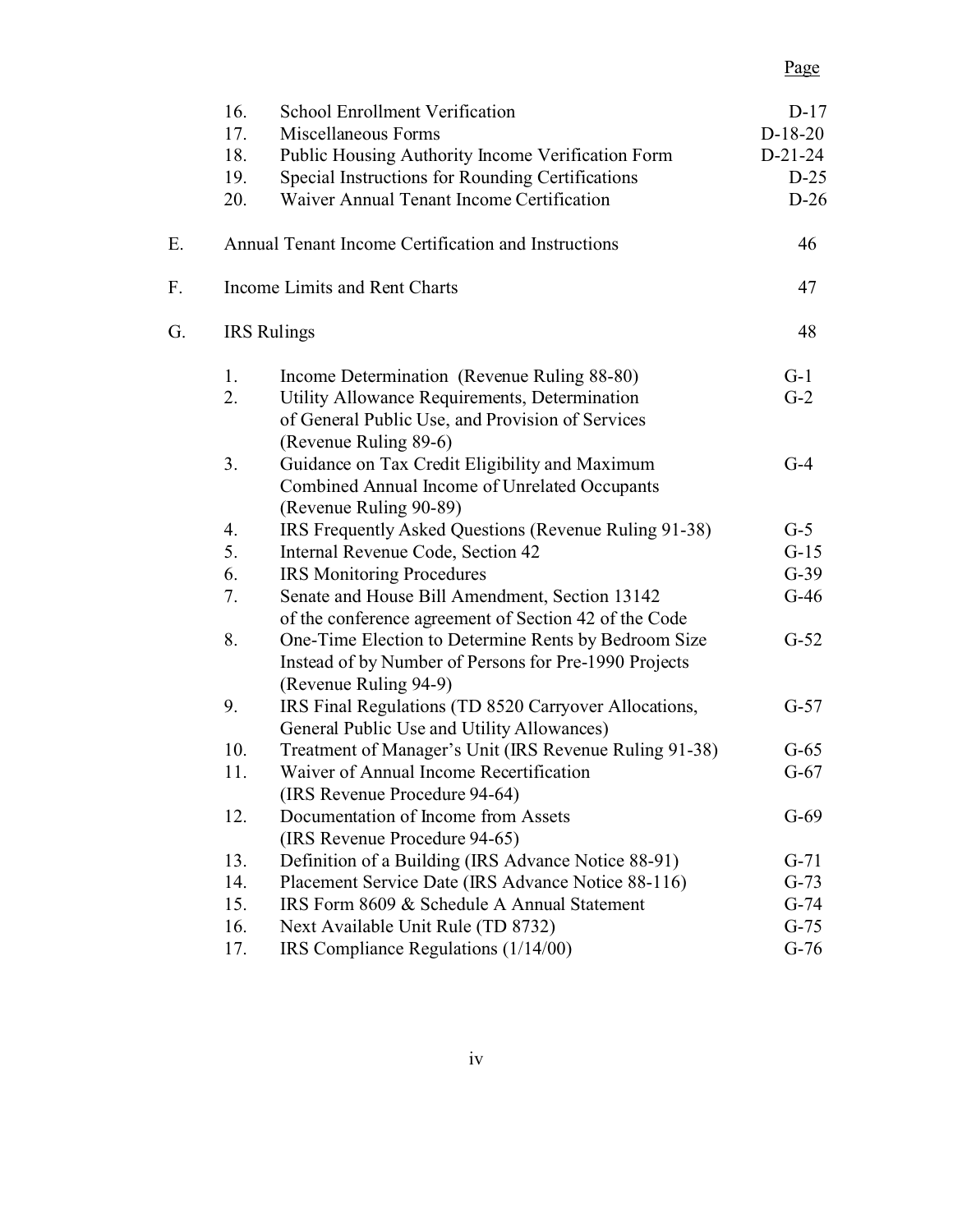#### **PREFACE**

The Delaware State Housing Authority (DSHA) is the allocating housing credit agency responsible for the administration and allocation of Low Income Housing Tax Credits (LIHTC) for the State of Delaware. This LIHTC Compliance Manual is intended to be used as a guide and reference for the LIHTC Compliance Monitoring Procedures and to inform owners and managers of the requirements implemented by this agency to facilitate compliance with the IRS regulations as mandated by Section 42 of the Code. This manual is a resource and procedural tool for the management of housing developments in the LIHTC program. This manual is not a substitute for existing federal and state laws and regulations.

Because of the complexity of the LIHTC regulations and the necessity to consider the applicability to specific circumstances, owners are urged to seek competent legal and accounting advice regarding compliance issues. DSHA's obligation to monitor for compliance with the requirements of the Code does not make DSHA liable for an owner's noncompliance.

> Prepared by: Cynthia L. Deakyne 1/10/94 Revised: 4/16/96 Revised: 2/18/98 Revised: 5/18/99 Revised: 5/5/00 Revised: 5/8/01 Revised: 5/8/02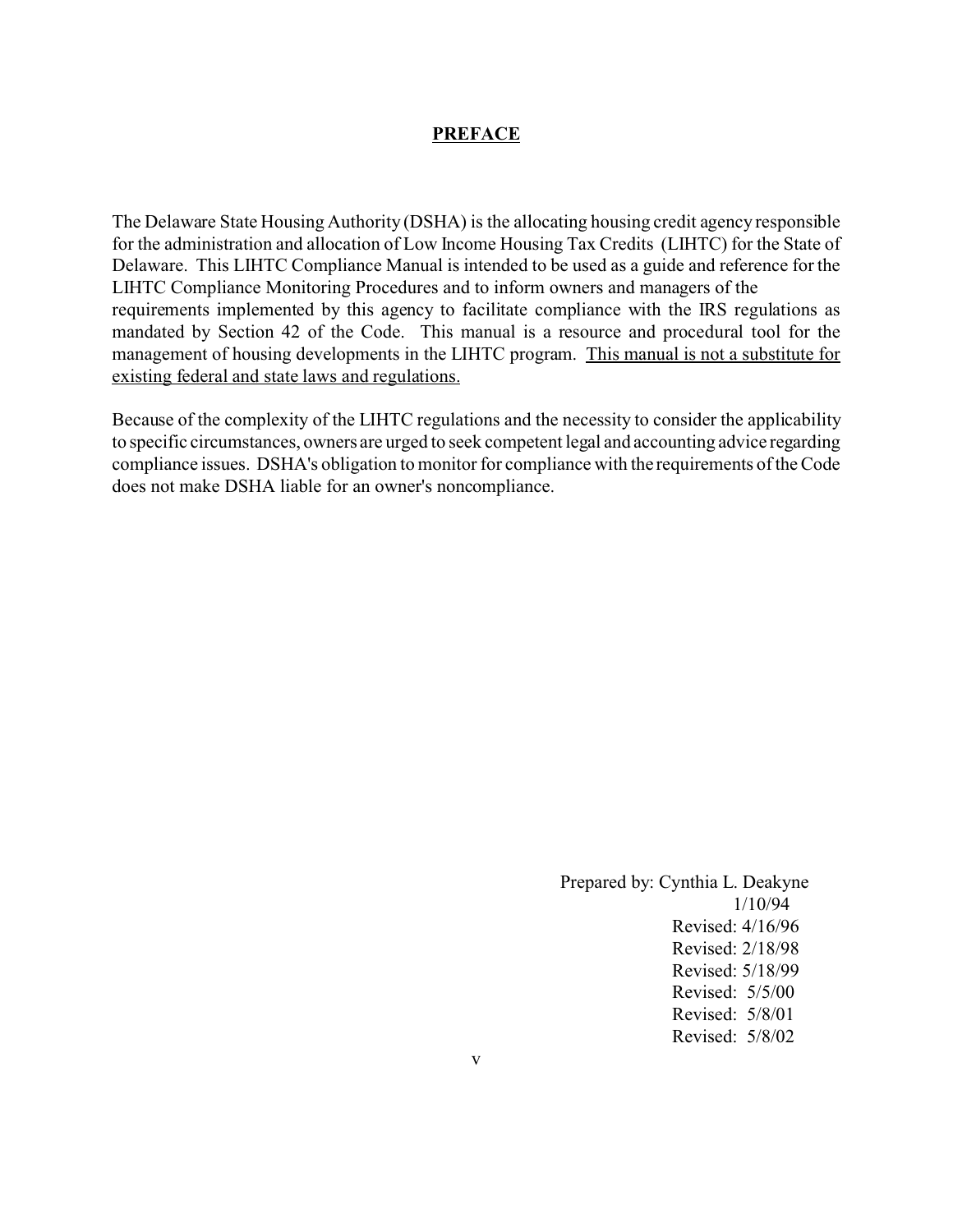#### I. **INTRODUCTION TO DSHA**

Delaware State Housing Authority (DSHA) was created in 1968 as a public corporation in the Delaware Department of Housing. In 1970, the Department of Housing was included as a Division in the Department of Community and Economic Development when the executive branch of State Government was reorganized. DSHA became the Division of Housing and Community Development in the Department of Community Affairs by Executive Order in 1983. In recognition of the essential link between housing and the State's overall development, the Delaware State Housing Authority and Delaware Development Office merged on July 1, 1987. In 1997, the director of DSHA was given cabinet level status and serves as an advisor to the Governor which demonstrates that housing is an integral part of the State's overall economic and social plan.

The Housing Authority, with a staff of over 130, is divided administratively into six interdependent sections: \*\*\*\*\*\*

**Housing Development and Loan Management** reviews all applications to the Housing Development Fund (HDF) and monitors construction of all projects so funded. The Development staff is also responsible for all aspects of the construction and rehabilitation of DSHA Public Housing, as well as other sites owned by DSHA or its nonprofit corporations. The federal HOME Program is also handled by this section. The monitoring and compliance aspect of the LIHTC program also is the responsibility of this section. In addition, the section performs financial monitoring and inspections of HDF financed rental housing and is responsible for enforcing the State Housing Code in those communities which have not adopted and enforced equivalent codes.

\*\*\*\*\*\*\*

**Housing Finance** manages the Authority's Single Family Mortgage Revenue Bond Program, the Housing Rehabilitation Loan Program (HRLP), the LIHTC Program and works closely with the Housing Development and Loan Management staff to perform financial analysis of applications to the HDF. This office, based in Wilmington, also collaborates with banks, developers, corporations, and various housing sponsors to develop new financing mechanisms for home ownership initiatives and rental projects statewide, including multifamily bond financing.

\*\*\*\*\*\*\*

**Planning and Community Development** administers the Community Development Block Grant Program, the Emergency Shelter Grant Program, and the Rental Rehabilitation Program and Housing Opportunities for Persons with Aids Program. Members of the section also design and conduct various housing studies to determine the specific nature of the housing supply and demand in Delaware. The Housing Capacity Building Program is also part of this Section.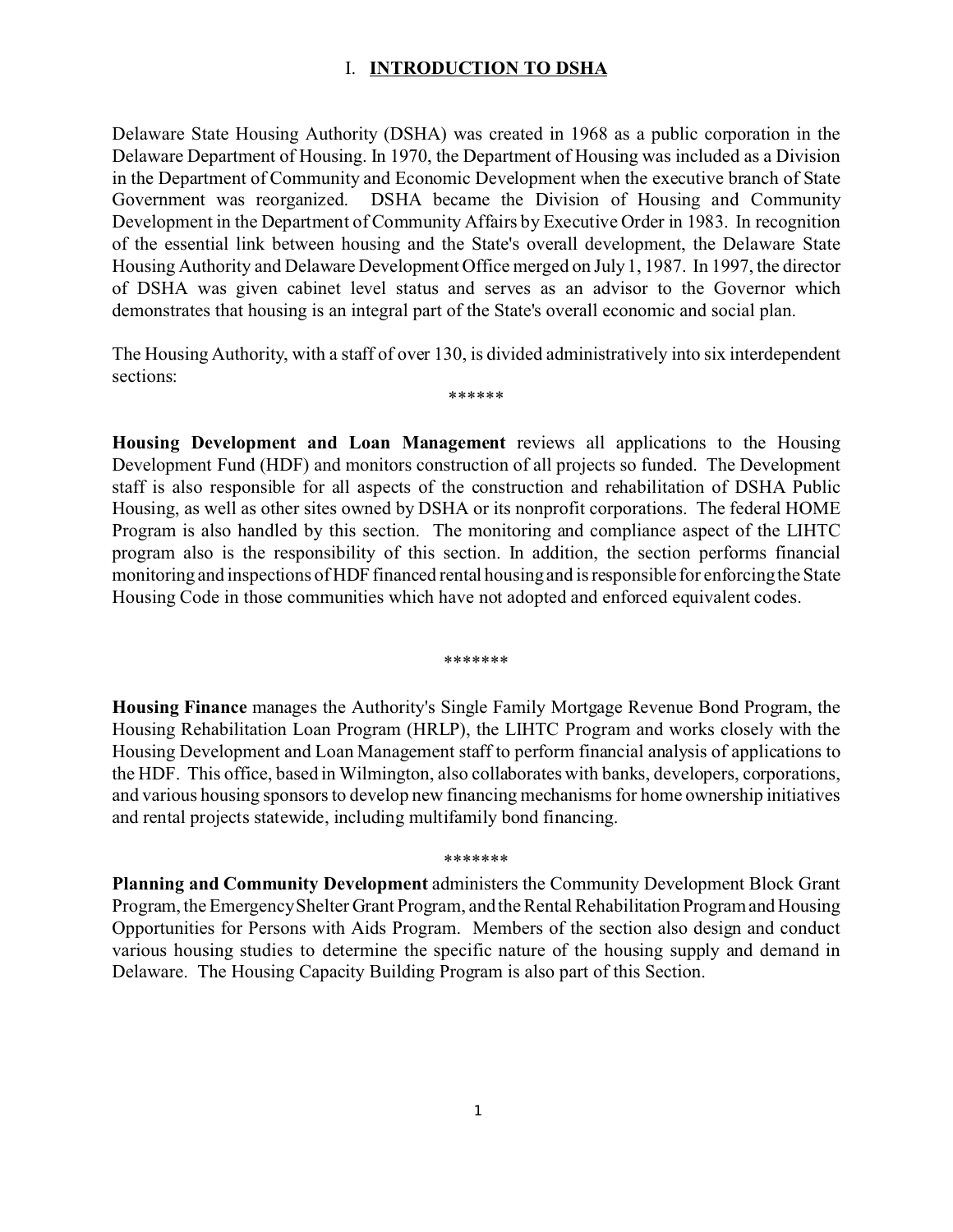**Administration** is responsible for DSHA's general ledgers, purchasing functions, accounts receivable and payable, personnel functions, investments monitoring and the preparation of financial statements for the Authority and its various programs. The section also coordinates the design, maintenance and improvement of the agency's fully integrated computer network which is used to track program progress, analyze costs and provide a centralized source of program data.

#### \*\*\*\*\*\*\*

**Community Relations** coordinates all media and public inquiries, in addition to organizing special events in support of DSHA programs and activities. The section also coordinates the production of the annual report and other various brochures and promotional materials detailing the Authority's programs.

#### \*\*\*\*\*\*\*

**Housing Management** oversees the administration of federal rent subsidies to units statewide, including the Authority's Section 8 Certificate and Voucher Programs, Section 8 New Construction properties, and DSHA's nine Public Housing sites. The Management Section directly manages 469 units of Public Housing, and 209 units of Section 8 New Construction.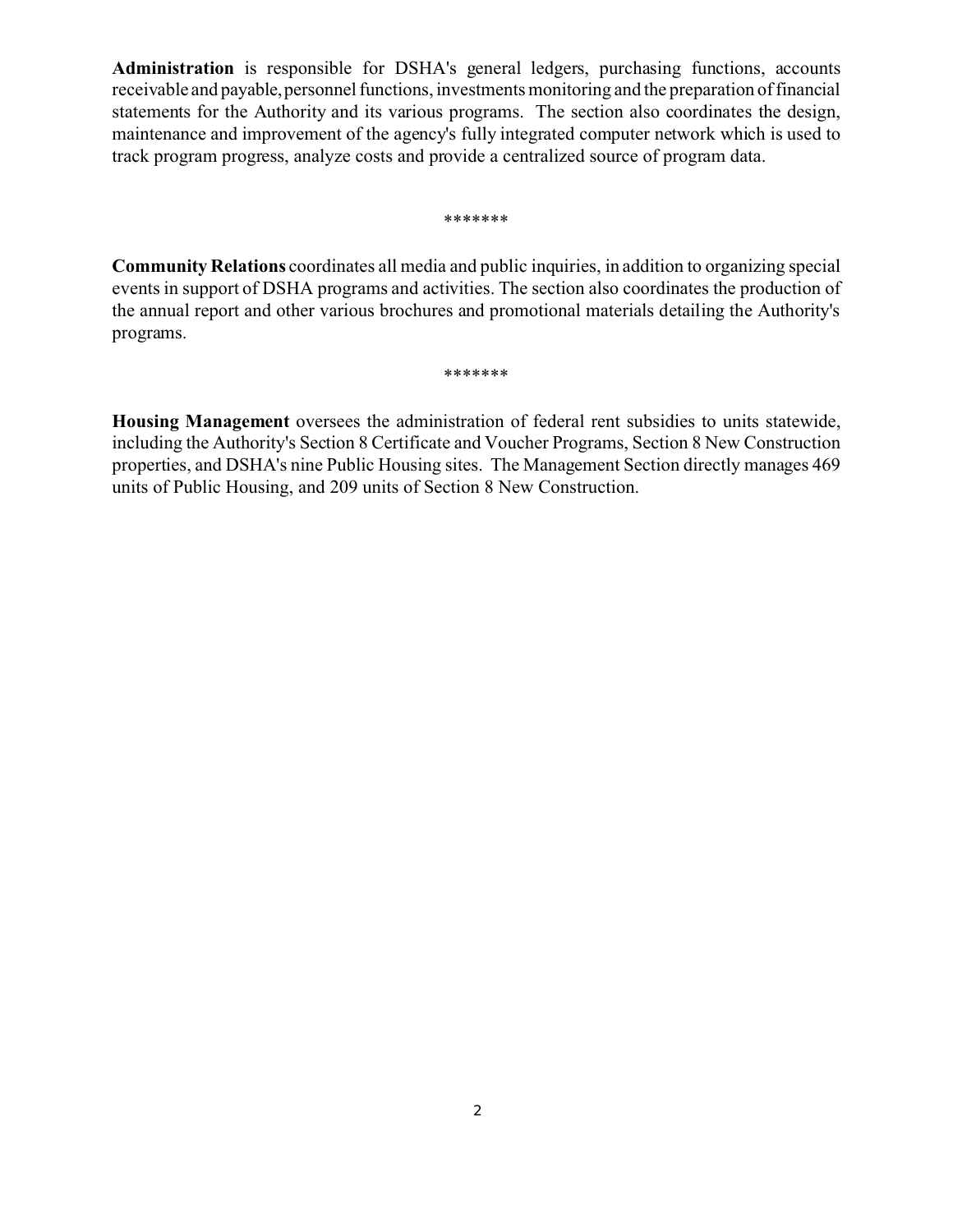## II. **DSHA AS AN ALLOCATING AND MONITORING AGENCY**

In 1986 Congress enacted the LIHTC program authorized and governed by section 252 of the Tax Reform Act of 1986 and Section 42 of the Internal Revenue Code. The LIHTC program is a federal program which began in Delaware in 1987. The program was developed to stimulate production and preservation of low-income housing. Each state is given the responsibility of allocating credits to qualified projects in an amount not to exceed that which is needed to obtain financial feasibility up to the maximum amount available to that state (\$1.75 per capita or a minimum of \$2 million for small states). DSHA is the allocating agency for the State of Delaware.

Each allocating agency must have an allocation plan as part of their LIHTC application. Basically, the allocation plan lists all of the requirements needed and categories with which DSHA prioritizes LIHTC applications for funding. Under Section 42, the IRS will not consider an allocation plan qualified unless it contains procedures for monitoring noncompliance with provisions for notifying the IRS of any noncompliance matters.

In 1990, the Revenue Reconciliation Act, gave housing credit agencies the additional responsibility of monitoring for compliance all projects placed in service for which the credit is, or has been allowable at any time since the inception of the program in 1987. This definition includes projects financed through the Rural Housing Service (formerly the Farmers Home Administration) and taxexempt bonds. The program compliance monitoring mandate was effective January 1, 1992.

In January 1992, DSHA implemented LIHTC Compliance Monitoring Procedures (Appendix B). This handbook explains those procedures in a detailed and easy-to-follow manner.

## ! **WHAT IS A TAX CREDIT?**

In 1986 Congress enacted the Tax Reform Act, which included the LIHTC program. Basically, the LIHTC is a dollar for dollar reduction in federal tax liability to the project owner in exchange for the acquisition, rehabilitation, or new construction of low- to moderate-income rental housing. The owner may take the credits annually for 10 years, but must maintain the status of the units as lowincome for 15 years or longer, depending on which year the credits were allocated to the project.

The amount of tax credit allocated is based on the number of qualified low-income units that must meet federal rent and income requirements, the cost of development and acquisition, as applicable, the credit percentage rate, and the amount to make the project viable. The cost of development is defined as the depreciable basis of the property.

In August 1993, Congress passed and the President signed into law the permanent extension of the LIHTC Program.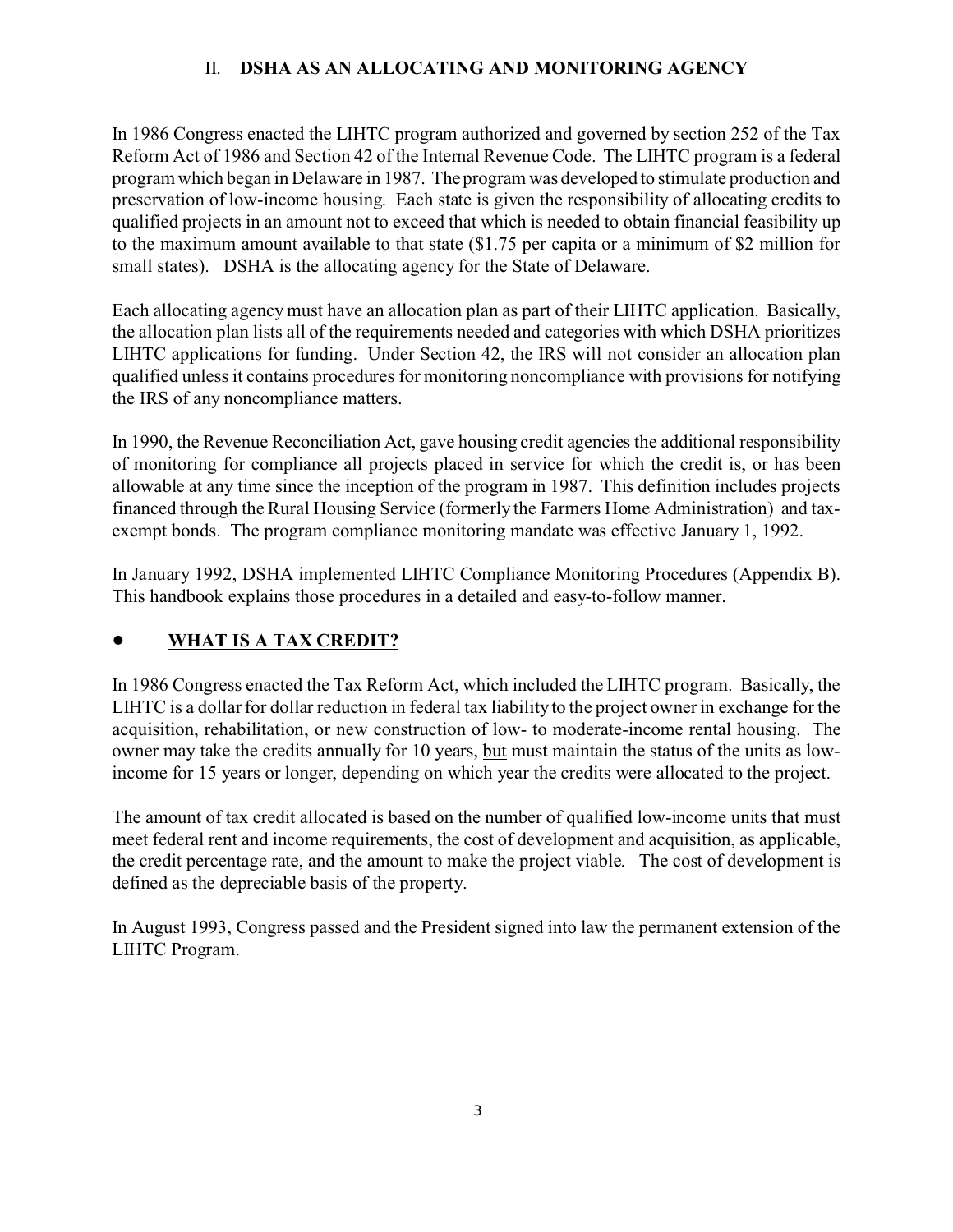#### III. **RESPONSIBILITIES**

All parties involved in a Tax Credit development share in the integral part of the compliance monitoring.

#### **A. Allocating/Monitoring Agency**

DSHA allocates the Tax Credits through the LIHTC program, in accordance with the Allocation Plan, and has specific responsibilities after the final allocation is awarded to a project such as the following:

- 1. Review Annual Owners Certification for Continuing Compliance report to ensure that project continuously meets low income use requirements.
- 2. Perform compliance reviews and physical inspections of each development; review annual tenant certifications, documentation, and tenant files for compliance.
- 3. Report noncompliance matters to the IRS.
- 4. DSHA will perform training and education to owners through seminars, periodic letters/notices and compliance manuals so owners are aware of the proper and most current IRS regulations throughout the compliance period.

*NOTE: DSHA's monitoring procedures are designed to test a sampling of tenant records and units for compliance. A successful compliance review and physical inspection does not mean the project has completely satisfied all of the program rules since undetected noncompliance may still exist. Owners and management agents are solely responsible for keeping their properties in compliance with all IRS laws and DSHA is not responsible if they fail to do so.*

#### **B. Owner**

The owner has the responsibility to insure that the project is meeting the requirements of the LIHTC program in which DSHA monitors.

#### 1. **LIHTC REQUIREMENTS**

Owners must provide DSHA with comprehensive project information and evidence of overall economic feasibility. Prior to issuance of a final LIHTC allocation, the project's accountant must provide audited certification of the total project costs. The owner must also certify that all requirements of the LIHTC program have been met through the Annual Owners Certification for Continuing Compliance report. **Any violation of the requirements of the LIHTC program could result in the loss of the Tax Credits issued to the owner and other penalties allowed within the Internal Revenue Code.**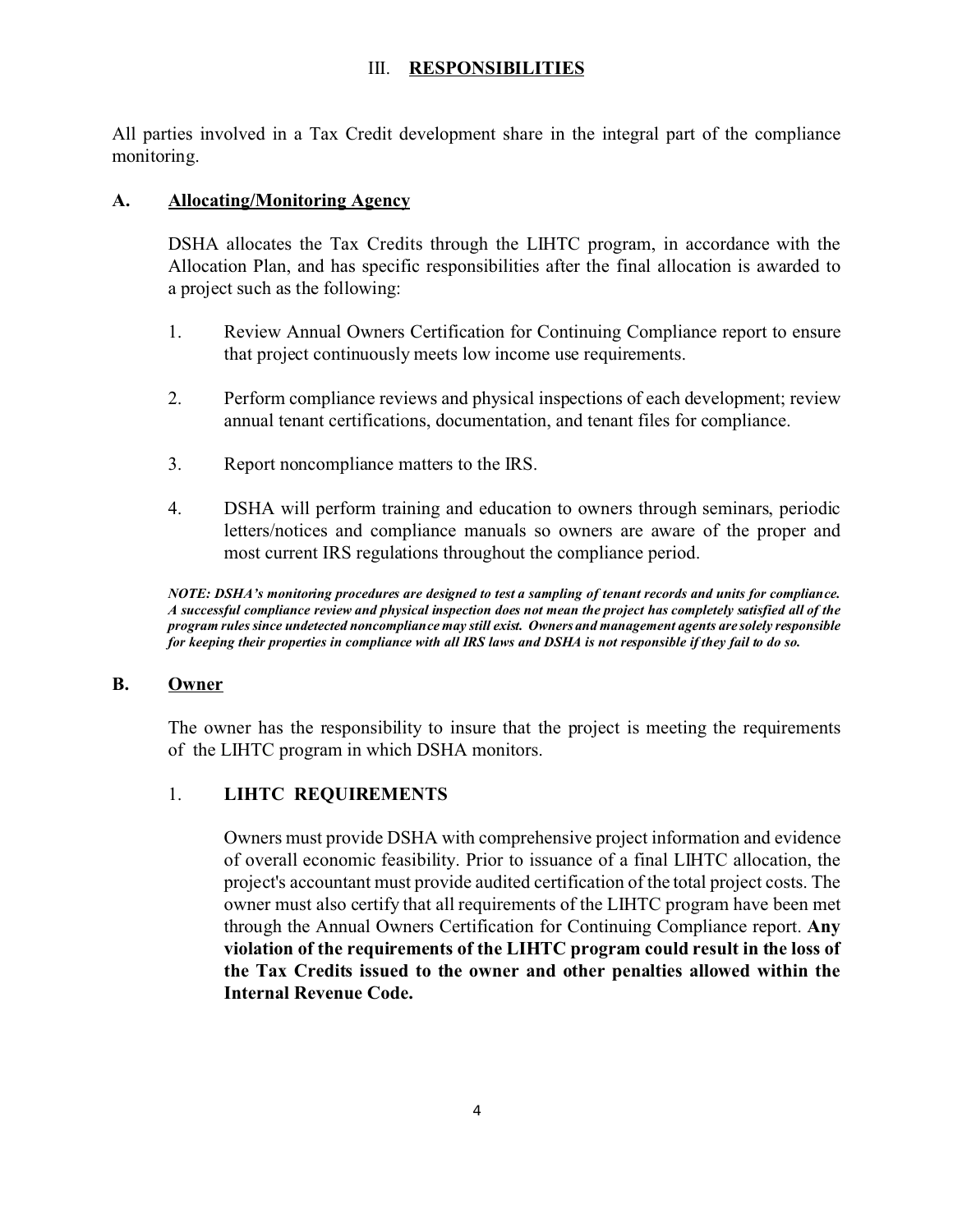#### 2. **PROPER MANAGEMENT**

The owner is responsible and must make certain that the on-site management (if any) knows, understands, and complies with all appropriate LIHTC rules, regulations, and policies governing the project.

#### 3. **ADMINISTRATION AND NOTIFICATION**

It is the responsibility of the owner to keep DSHA informed throughout all phases of development, rent-up, and operation. This includes the initial phases of construction, the scheduled placed-in-service date, the completion of the project, as well as any major changes that are made at any time. This includes any change of the owner's address during the compliance period or any change in management or ownership of the project.

After units are placed in service, a change in the ownership of buildings or partnership interests before the end of the compliance period may be considered a recapture event by the IRS. Recapture of tax credits previously claimed by the original owner may be avoided by posting a bond that is satisfactory to the IRS. See IRS Revenue Ruling 90-60, Revenue Procedure 99-11 and Internal Revenue Code Section 42(j)(6) for additional guidance on bonding requirements. Owners are advised to seek legal counsel regarding this requirement before transferring any building or ownership interest in a building.

#### 4. **RECORDKEEPING AND RECORD RETENTION**

Under the provisions of the LIHTC program, the owner will be required to keep the appropriate records and retain them for each project by building for the proper periods of time. The records for the first year of the credit period must be kept for the entire compliance period, plus 6 years (21 years total) after the filing of the federal income tax return for the first year of the compliance period. The records for each year thereafter must be retained for 6 years after the filing of the federal income tax return for that year. The owner will keep the records for each qualified low-income building in the project and the records must contain the following:

a) The total number of residential rental units in the building (including the number of bedrooms and the size, in square feet, of each residential rental unit);

b) The percentage of residential rental units in the building that are low-income units;

c) The rent charged on each residential rental unit in the building (including the sourceand amount of any utility allowance calculations);

d) The low-income unit vacancies in the building(s) and information that shows when and to whom the next available unit(s) was rented;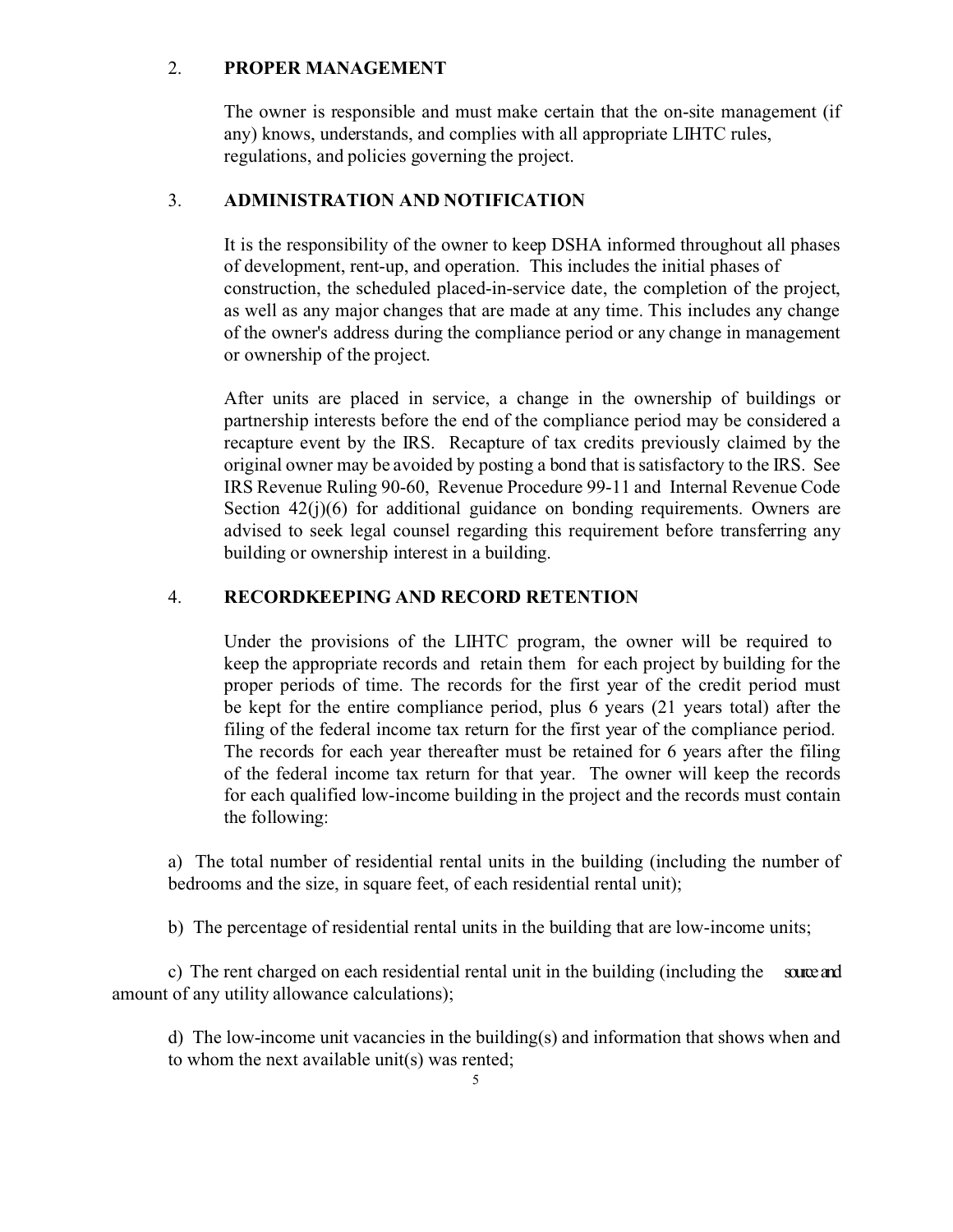e) The number of occupants in each low-income unit;

f) The annual income certification of each low-income tenant;

g) Documentation to support each low-income tenant's income certification;

h) The eligible basis and qualified basis of the building(s) at the end of the first vear of credit. IRS Form 8609 and all attachments should be on file;

i) A list of all tenants of the building(s) at initial rent-up to include the following: name of occupant, number of persons, and annual income of household;

j) The character and use of the non-residential portion(s) of the building included in the building's eligible basis under Section 42(d) (e.g., tenant facilities that are available on a comparable basis to all tenants and for which no separate fee is charged for use of the facilities, or facilities reasonably required by the project);

k) Documentation that the owner has not refused to lease a unit in the project to an applicant because the applicant holds a voucher or certificate of eligibility under Section 8 of the United States Housing Act of 1937;

l) Documentation that the buildings and low-income units in the project were suitable for occupancy, taking into account local health, safety, and building codes (or other habitability standards), and the State or local government unit responsible for making local health, safety, or building code inspections did not issue a violation report for any building or low-income unit in the project. If a violation report or notice was issued by the governmental unit, the owner must attach a statement summarizing the violation report or notice to the annual certification submitted to DSHA. In addition, the owner must state whether the violation has been corrected;

m) No findings of discrimination under the Fair Housing Act, U.S.C. 3601-3619, occurred for the project. A finding of discrimination includes an adverse final decision by the Secretary of Housing and Urban Development, 24 CFR 180.680, an adverse final decision by a substantially equivalent state or local fair housing agency, 42 U.S.C 3616(a)(1), or an adverse judgement from a federal court.

The owner is responsible for certifying annually in the form DSHA specifies, the project's compliance with the IRS regulations and the LIHTC program (see DSHA Monitoring Procedures, Annual Owners Certification for Continuing Compliance report Appendixes B  $\&$  C). Additionally, the owner is responsible for submitting to DSHA upon request, any tenant file and any documentation for those units that DSHA specifies.

#### **C. Management Agent and On-Site Personnel**

**The management agent and all on-site personnel should be well versed in the LIHTC program requirements. Anyone who is authorized to lease units to tenants should be thoroughly familiar with all federal and State laws, rules, and regulations governing certification and leasing procedures. It is also important that the management agent provide information, as needed, to DSHA and submit all required reports and documentation in a timely manner.**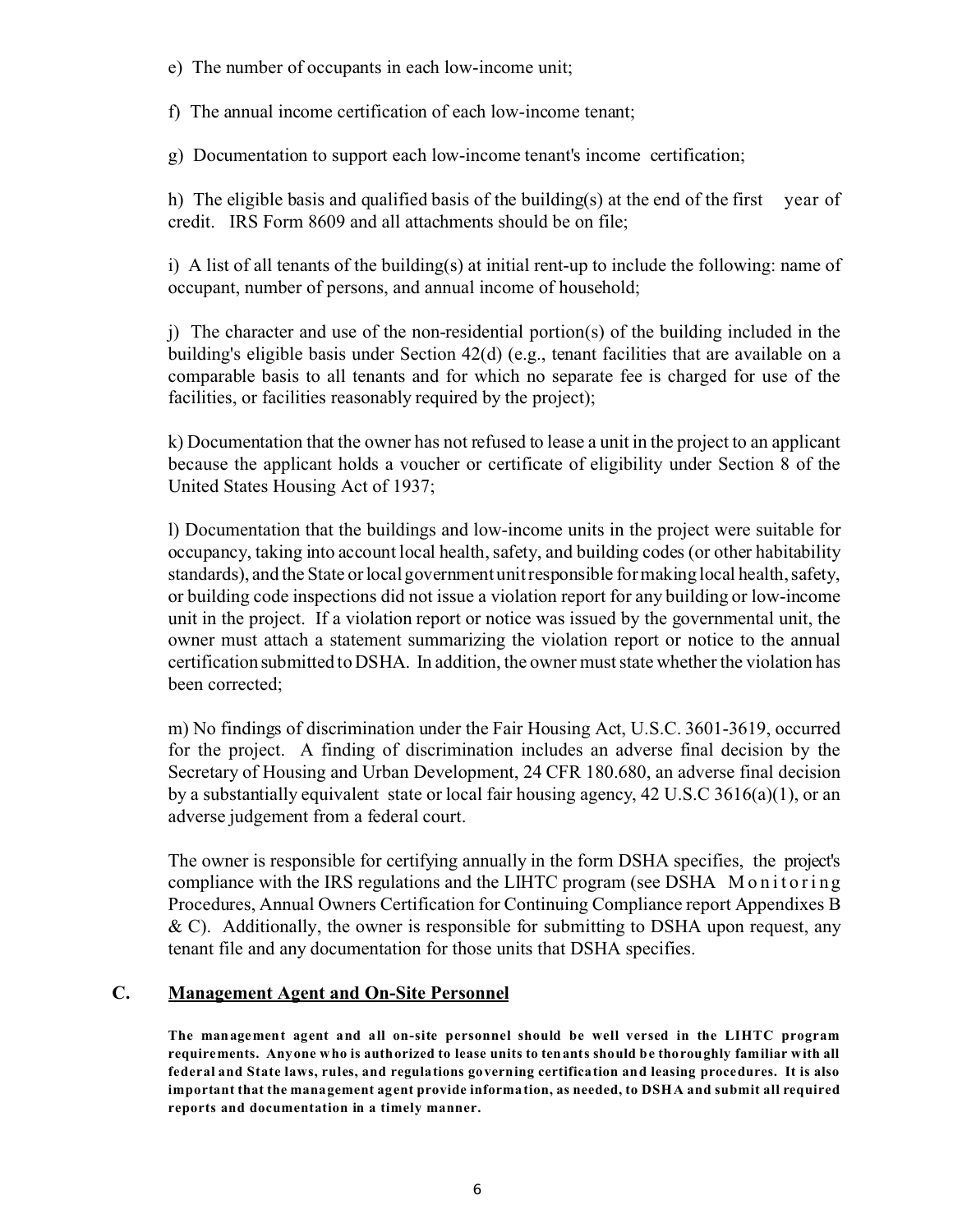## IV. **WHAT IS A "QUALIFIED" LOW-INCOME PROJECT?**

In order to benefit from the Tax Credit, a development must meet two very important tests at all times:

#### **1. Minimum Low-Income Set-Aside**

- A. Twenty percent of the residential units in a project shall be both rent-restricted and occupied by individuals whose gross income is fifty percent (50%) or less of the area median income based on family size; or,
- B. Forty percent of the residential units in a project shall be both rent-restricted and occupied by individuals whose gross income is sixty (60%) percent or less of the area median income based on family size.

**For properties that receive HOM E funds, at least forty percent (40%) of the units in a building must be occupied by households at or below fifty percent (50%) of the median income limit.** 

#### NOTE: Rents and Income Limits are published yearly by HUD.

The owner may select either (A) or (B) above as a minimum set-aside or a greater percentage, up to 100%. The selection is made at the time of Tax Credit application and must be maintained throughout the compliance and extended use periods.

Basically, the first minimum low-income set-aside test means that units are being rented to income eligible persons in accordance with the set aside chosen by the owner. Most projects that DSHA has allocated Tax Credits to have chosen to rent 100% of their units to persons who are at 50% or 60% of median income.

Those units which meet this income are "qualified low-income units".

#### Placing a Property In Service

The minimum set-aside test must be met by the end of the first year of the credit period. This date is called the Placed-In Service Date (PISD). This can be the year the building was actually placed in service (i.e.,the date the building is ready and available for its specifically assigned function) or the next year, at the election of the owner.

Rehabilitation projects: The PISD is at the close of any 24-month period during which expenditures were aggregated. The PISD is chosen by the owner

For New Construction Properties: The PISD is on which the first unit in the building is certified as being suitable for occupancy in accordance with state or local law (usually by a certificate of occupancy).

## **2. Rent Limitation/Rent Restriction**

The second test, rents that projects can charge, depends on what year their Tax Credits were allocated. Developments fall into two rent categories: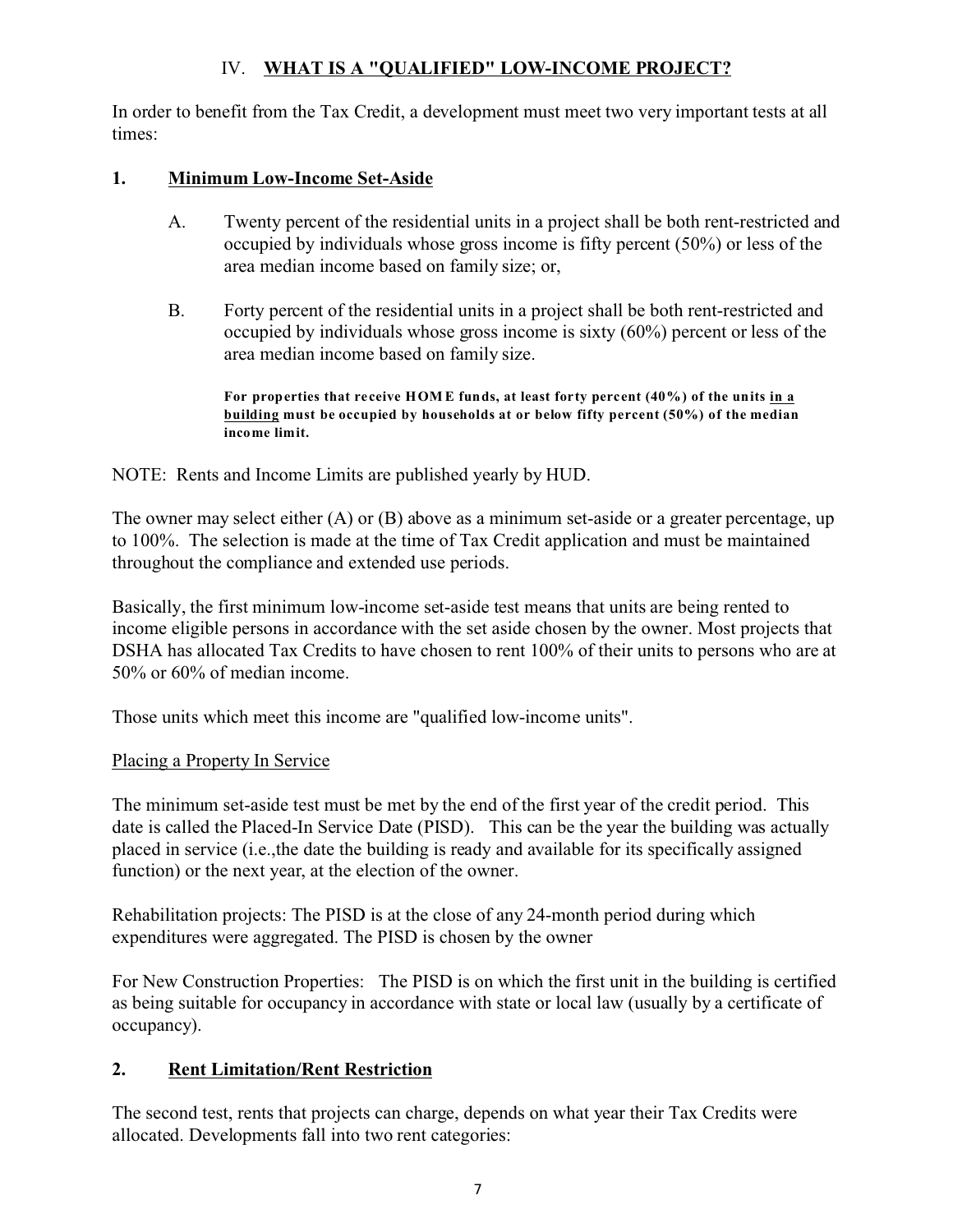#### A. Pre-1990 Category

For projects that were allocated Tax Credits prior to 1990, the gross rent (including a utility allowance for any tenant paid utilities) charged to a tenant in a low-income unit may not exceed 30% of the maximum qualifying income for the number of persons in the household in the unit. For example:

Based on the following chart, a family of four in Sussex County with an income not exceeding \$29,820 could not be charged more than \$745, including all utilities.

|                             |                                            |                             | <b>Household Size</b>                       |                             |                                             |
|-----------------------------|--------------------------------------------|-----------------------------|---------------------------------------------|-----------------------------|---------------------------------------------|
|                             |                                            |                             | 3                                           | $\overline{4}$              |                                             |
| Maximum<br>Annual<br>Income | Maximum<br><b>Monthly</b><br>Gross<br>Rent | Maximum<br>Annual<br>Income | Maximum<br><b>M</b> onthly<br>Gross<br>Rent | Maximum<br>Annual<br>Income | Maximum<br><b>M</b> onthly<br>Gross<br>Rent |
| \$23,880                    | \$597                                      | \$26,820                    | \$670                                       | \$29,820                    | \$745                                       |

#### **MAXIMUM INCOME AT 60% OF M EDIAN INCOME LIMITS**

#### B. Post-1990 Category

For projects that were allocated Tax Credits in 1990 and subsequent years, the maximum rent is based on the number of bedrooms, while assuming an occupancy of 1.5 persons per bedroom.

For example:

Based on the following chart a family of four in Sussex County with an income not exceeding \$29,820 living in a 3-bedroom unit could not be charged more than \$775, **including utilities.** 

|       | 2       | 3       |
|-------|---------|---------|
| \$853 | \$1,024 | \$1,184 |
| \$586 | \$703   | \$813   |
| \$559 | \$670   | \$775   |
|       |         |         |

Those units that meet this test and the minimum low-income set-aside test are then considered to be a "Qualified Low-Income Project". Before instituting any rent, all rents should be pre-approved by DSHA so that we can verify that the rents are in compliance with Section 42.

If the household's income increases above 140% of the applicable income limit for the family size and the tenant(s) initially met the qualifying income limit requirements, the unit may continue to be counted as a qualifying unit as long as the unit continues to be rent-restricted and the next available unit of comparable or smaller size is rented to a qualified low-income tenant. **(In projects where 100% of the units are rented to persons with incomes at 40%, 50%, or 60% of the median income, all vacant units must be rented initially to income qualified tenants. In all cases, no tenant can be displaced as a result of an increase in income only)**.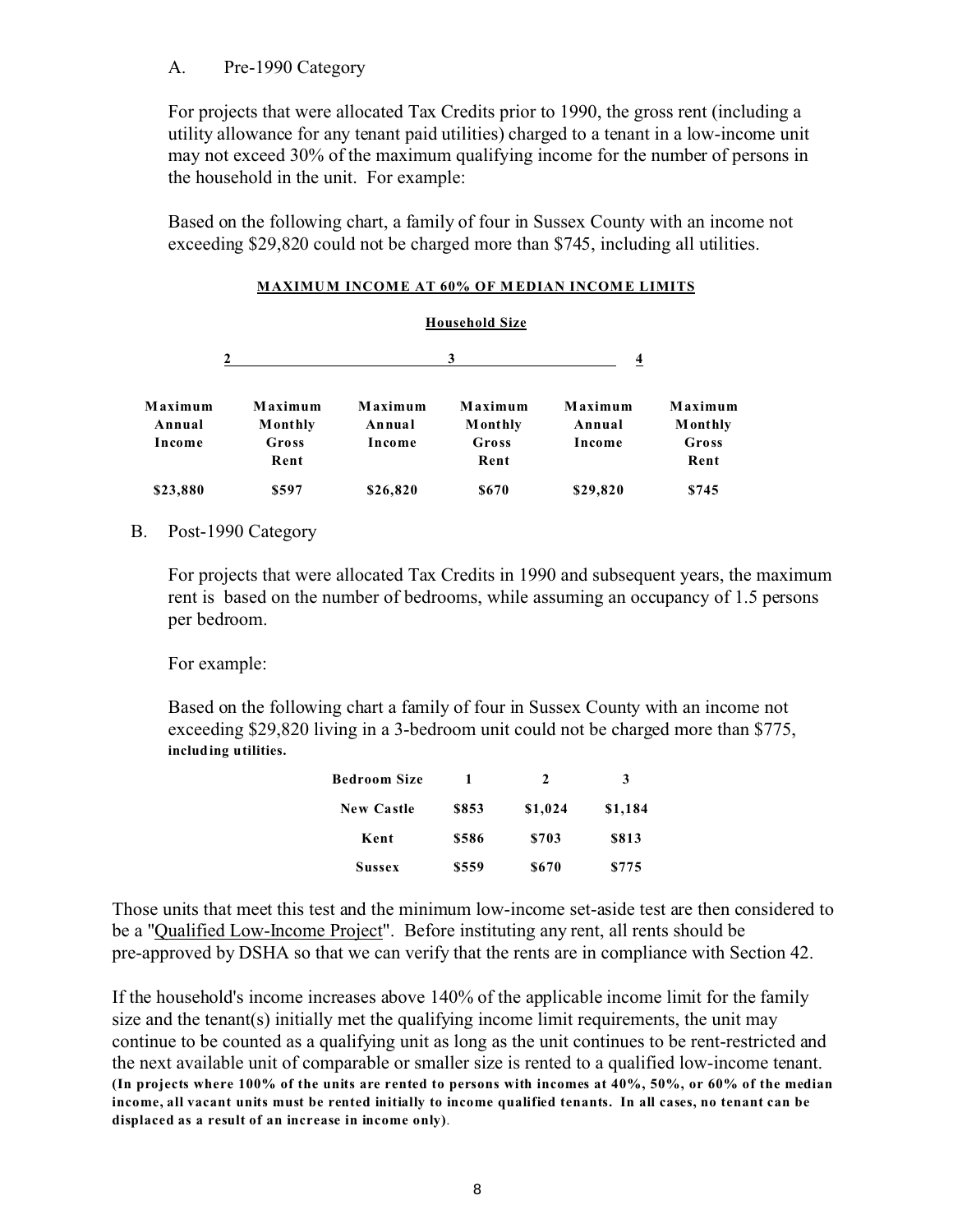### **1987-1989 LIHTC OWNERS ELECTION TO DETERMINE RENTS BY BEDROOM SIZE**

In the 1993 Budget Bill, there were some minor changes to the LIHTC program. The most significant change to the program was that owners in the Pre-1990 category could make a onetime irrevocable election to determine rents based on the bedroom size versus the number of persons in the household. The election to change the basis to determine rents was not retroactive and was done at the time the election was made. The owner had to notify the IRS and DSHA of the election to change the method used in determining rents by February 7, 1994. If such election was not made by the owner by that deadline, the owner must continue to calculate rents using the family size method.

**NOTE: For those properties where the election was made, the waiver is effective only for those new households moving into the property after February 7, 1994. All existing tenant rents will continue to be determined by the number of persons in the household until the they move from the unit.** 

#### **3. Compliance Period**

#### Tax Credit Developments receiving Credit Allocations on or before December 31, 1989

In order to receive the Tax Credit, all owners who received an allocation between 1987 and 1989, must comply with eligibility and rent restriction requirements for a period of 15 taxable years beginning with the first taxable year of the building's credit period ("the compliance period").

#### Credit Allocations after December 31, 1989 or for projects making the one-time irrevocable election to determine rents by bedroom size

Owners receiving credit allocations after December 31, 1989, or for owners making the one time irrevocable election to determine rents by bedroom size, must enter into a Land Use Restriction Agreement (Declaration of Land Use and Restrictive Covenants) at the time the credits are allocated. These owners must comply with the eligibility and rent restriction requirements for an additional 15 year period or for a total of 30 years. This document is a recorded restrictive covenant.

All owners must agree to a thirty year low-income use compliance period for the project. However, if the owner of the project wants to transfer the property after the initial 15 year lowincome use period and is unable to transfer the property with a continued low-income use, the owner can notify the allocating agency, which has one year from the date of receipt of the owner's written notice to find an eligible buyer at a specified price not less than the sum of the outstanding indebtedness and adjusted investor equity contribution as defined in Section 42 (h)(6) of the Code, less cash distributions from the project. Adjusted investor equity contribution is defined as the aggregate amount of cash that taxpayers invested into the operation. Cost-ofliving adjustments shall not exceed 5% in any calendar year. If a buyer is not located within one year after the owner notified the allocating agency of his desire to sell, the property may be converted to market rate use with the qualification that existing low-income tenants may not be evicted within three years after the transfer of the property. The owner can notify the allocating agency of his desire to transfer the property any time after the fourteenth year of low-income use.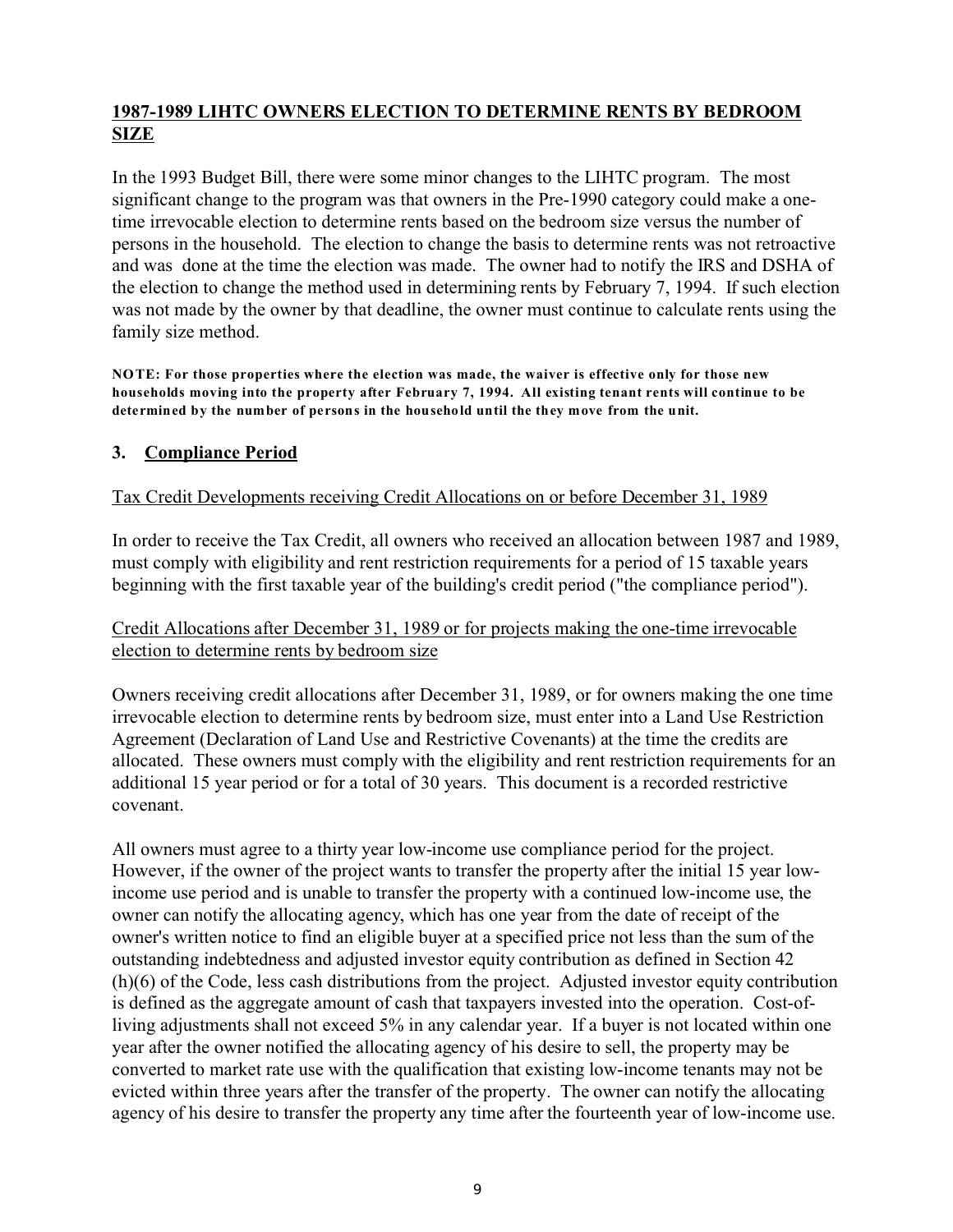## V. **UTILITY ALLOWANCES**

The Maximum Allowable Gross Rent that can be charged a tenant includes both rent for the unit and tenant paid utilities. The Internal Revenue Service requires that utility allowances be set according to IRS Notice 89-6 (Appendix G-2)

To remain in compliance, owners must utilize a correct utility allowance in order to properly determine unit rents. Annual utility allowance approval from DSHA must be received before adjusting rents either up or down. Therefore:

Gross Rent = Maximum LIHTC rent plus utility allowance and non-optional fees

or

Gross Rent = Maximum LIHTC rent (with all utilities and non-optional fees paid by owner)

In government sponsored properties such as RD or HUD Project-Based Section 8 projects, the utility allowance that must be used is determined and approved by the appropriate governmental agency.

For all other non-government sponsored properties, if the utilities are not included in the rent the owner must subtract from the rent either the applicable Public Housing Authority (PHA) Utility Allowance for the area in which the project is located or the utility allowance as calculated by the utility provider. IRS Final Regulations (TD8520), Carryover Allocations, General Public Use and Utility Allowances (Appendix G-9), state utility allowances can be determined under the following methods:

- 1. When a tenant has a Section 8 Certificate/Voucher and occupies a rent-restricted unit, the local PHA allowance should be used for that unit.
- 2. For all other units, the local PHA allowance may be used or an estimate from the local utility provider(s) may be obtained for each building in the project. The utility provider's estimate must be in writing and any costs incurred to receive this estimate is borne by the owner. The owner must retain the original utility provider estimate and must furnish a copy to DSHA and must make copies available to all tenants. This utility analysis or survey must also be pre-approved by DSHA.

NOTE: An owner may choose to change the utility allowance calculation after the credits have been reserved. However, special care should be taken when changing the method of the utility calculation. If later, during the compliance period, the utility allowance calculation causes the project to be in noncompliance as the units are no longer rentrestricted, the owner will be required to reduce rents immediately. For example, when the utility provider's utility allowance increases, the Gross Rent will increase. If the new Gross Rent charged to tenants is more than the Maximum LIHTC Rent allowed under the code, the project will no longer be considered rent-restricted.

If the local PHA Utility Allowance is used at the property, documentation of the PHA Utility Allowance table should be kept with the projects records.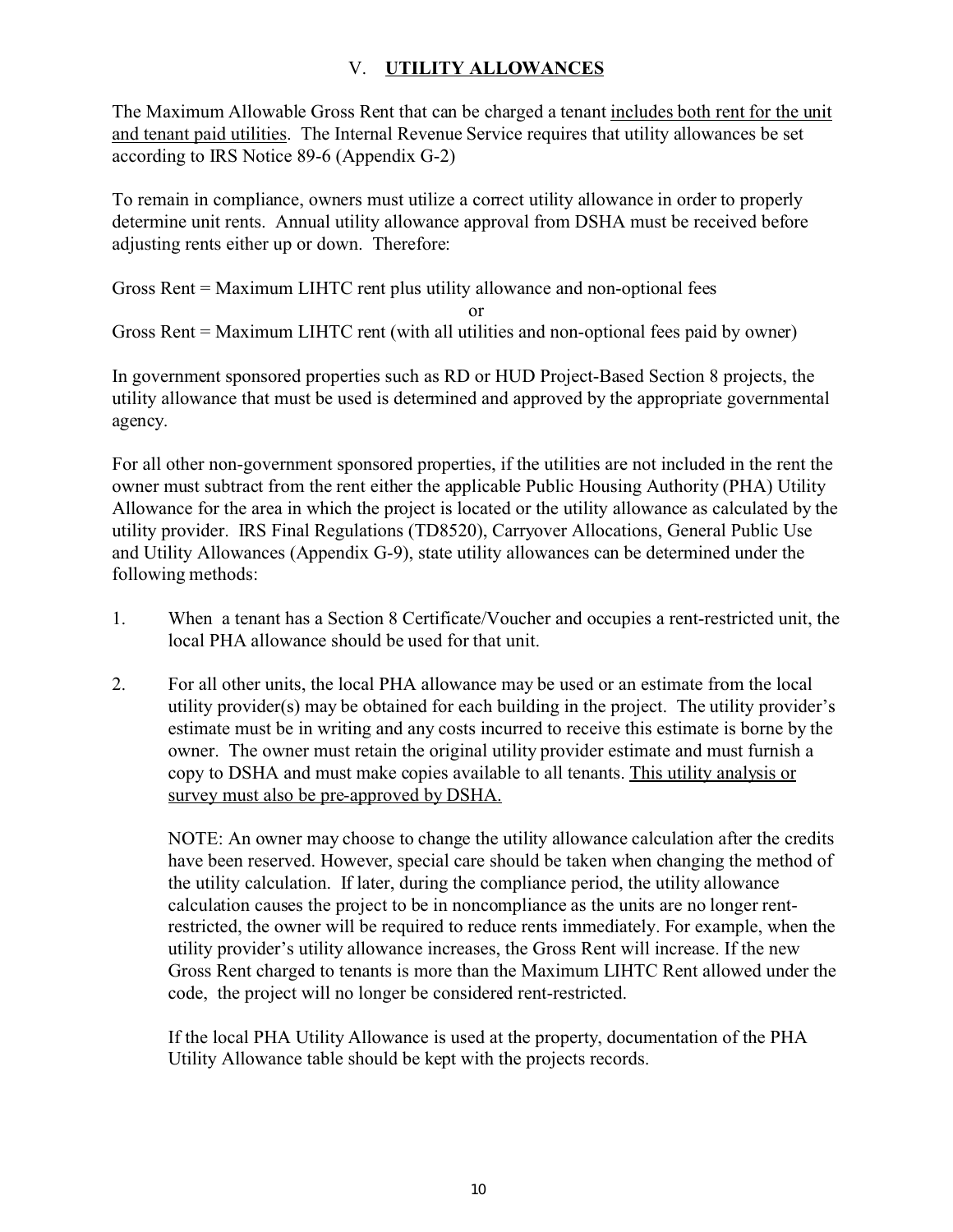Of course, the lower the utility allowance, the higher the amount of gross rent the project will be able to receive thus increasing the project's feasibility. However, it is important for owners to keep track of the local PHA Utility Allowances when Section 8 Certificate or Voucher holders are occupying rent-restricted units.

If you are using the local PHA Utility Allowance, you should also be aware when a PHA issues new utility allowances and the utility allowance increases. You will need to analyze the rents charged to tenants to see if the increase in the utility allowance will cause the rent to be more than the Maximum LIHTC Rent. To complete this, use the following calculation:

|     | <b>Tenant Rent</b>        |  |
|-----|---------------------------|--|
| Add | New PHA Utility Allowance |  |
|     | New Gross Rent            |  |

If the Gross Rent you are currently charging is higher than the Maximum LIHTC Rent, you must reduce your tenant's rent immediately. In addition, you must rebate or credit rent that was paid for the period of noncompliance. If you do not, you will be in violation of the Rent Limitation/Rent Restriction test and your project will be in noncompliance with the IRS.

However, this rule does not apply to those LIHTC rent restricted units that include any subsidy received from programs such as Section 8 or RD Rental Assistance. A tenant may pay higher than the Maximum Allowable Rent in two instances: (1) In HUD Project-Based Section 8 projects or units that house Section 8 Certificate/Voucher holders, if the income increases so that the tenant portion of the rent is higher than the Maximum Allowable Rent, the Section 8 subsidy is

reduced. (According to the IRS, this reduces the subsidy burden to the Federal government. However, the tenant can not pay more than the HUD contract rent); (2) In RD 515 projects allocated credits in 1991 and later years, the extent of the overage is passed along to RD, therefore, the tenant may be charged more than the Maximum Allowable Rent. (see Section 42  $(g)(2)(B)(iv)$  and  $(g)(2)(E)$ ).

However, there are instances where the Gross Rent is less than the RD Basic Rent. In this case, the overage is the difference between the adjusted tenant rent and the Gross LIHTC Rent. (See example below:)

| Gross Rent:           | \$300 RD Basic Rent:         | \$320 |
|-----------------------|------------------------------|-------|
| Tenant Adjusted Rent: | \$350 How much overage? \$30 |       |

Tenant would pay \$330 (The difference between the RD Basic Rent and the Tenant Adjusted Rent = \$30 plus the LIHTC Gross Rent of \$300).

For projects receiving credits prior to 1991, the overage must be paid by the owner to RD. For projects receiving credits in 1991 and later years, the overage is paid by the tenant.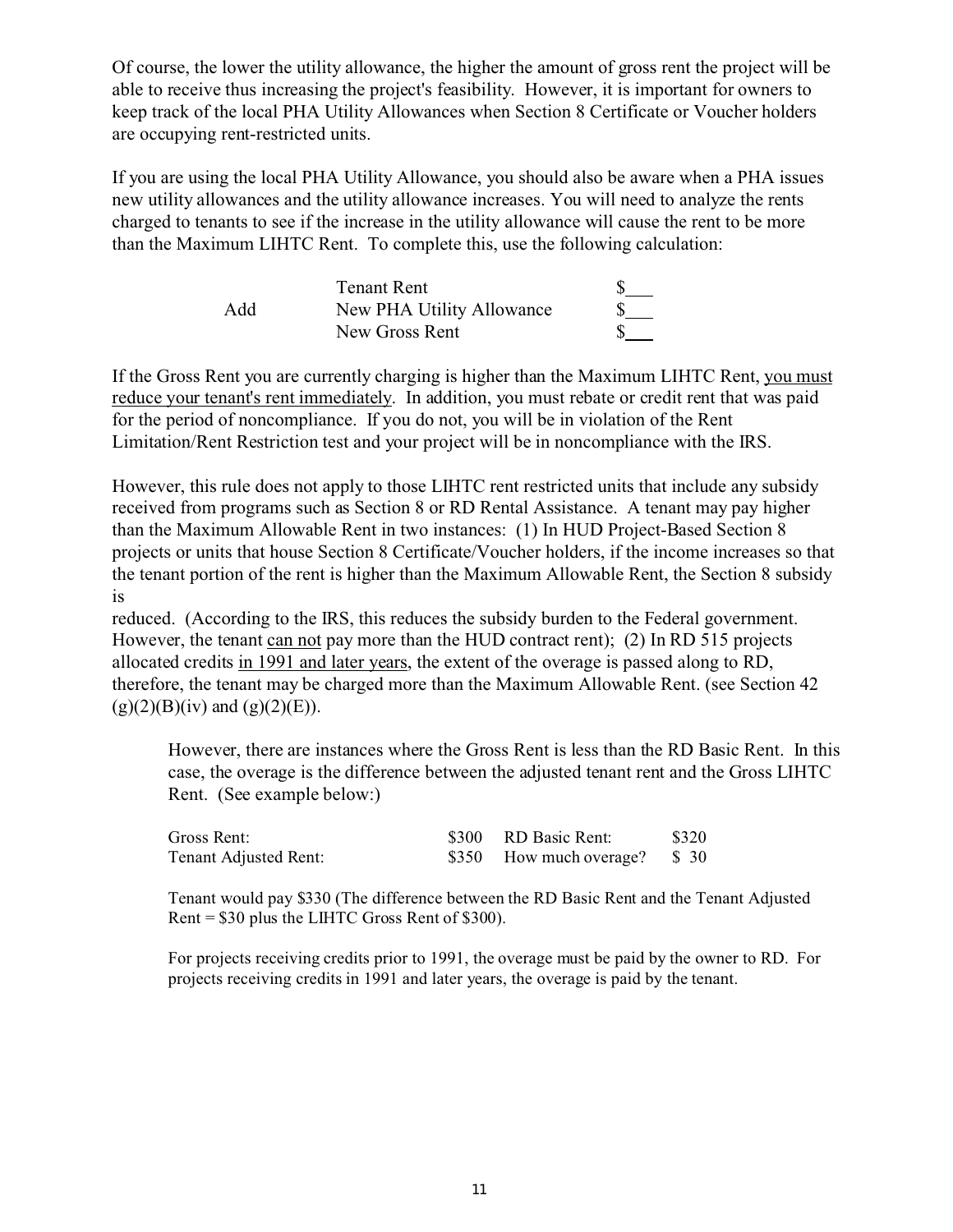## VI. **INCOME LIMITS AND LIHTC RENTS**

The U. S. Department of Housing and Urban Development (HUD) annually reviews and publishes the median income information for a given area. These income limits are then used to determine the incomes and LIHTC rents for Delaware.

Appendix (F) contains a chart that have been designed by DSHA to assist owners in determining the maximum income limit amounts for household size and the Maximum LIHTC rents they can charge for their rent-restricted units.

The chart shows the maximum income by family size of tenants residing in LIHTC projects as well as the respective rent that can be charged. Rents must include all utilities other than telephone or be reduced by an appropriate utility allowance. For 1987, 1988, and 1989 LIHTC projects, the rents are based on 30% of the tenant's maximum gross monthly income, based on household size (please use the rents on the **left** side of the chart). For 1990 through 2002 projects or projects that were pre-1990 but made the allowed one-time election to change the method of determining rents, rents are 30% of an imputed income limit based on the number of bedrooms (please use the rents on the **right** side of the chart).

Limits will remain in effect until new annual limits are published by HUD. DSHA will update the charts annually as new income information is received.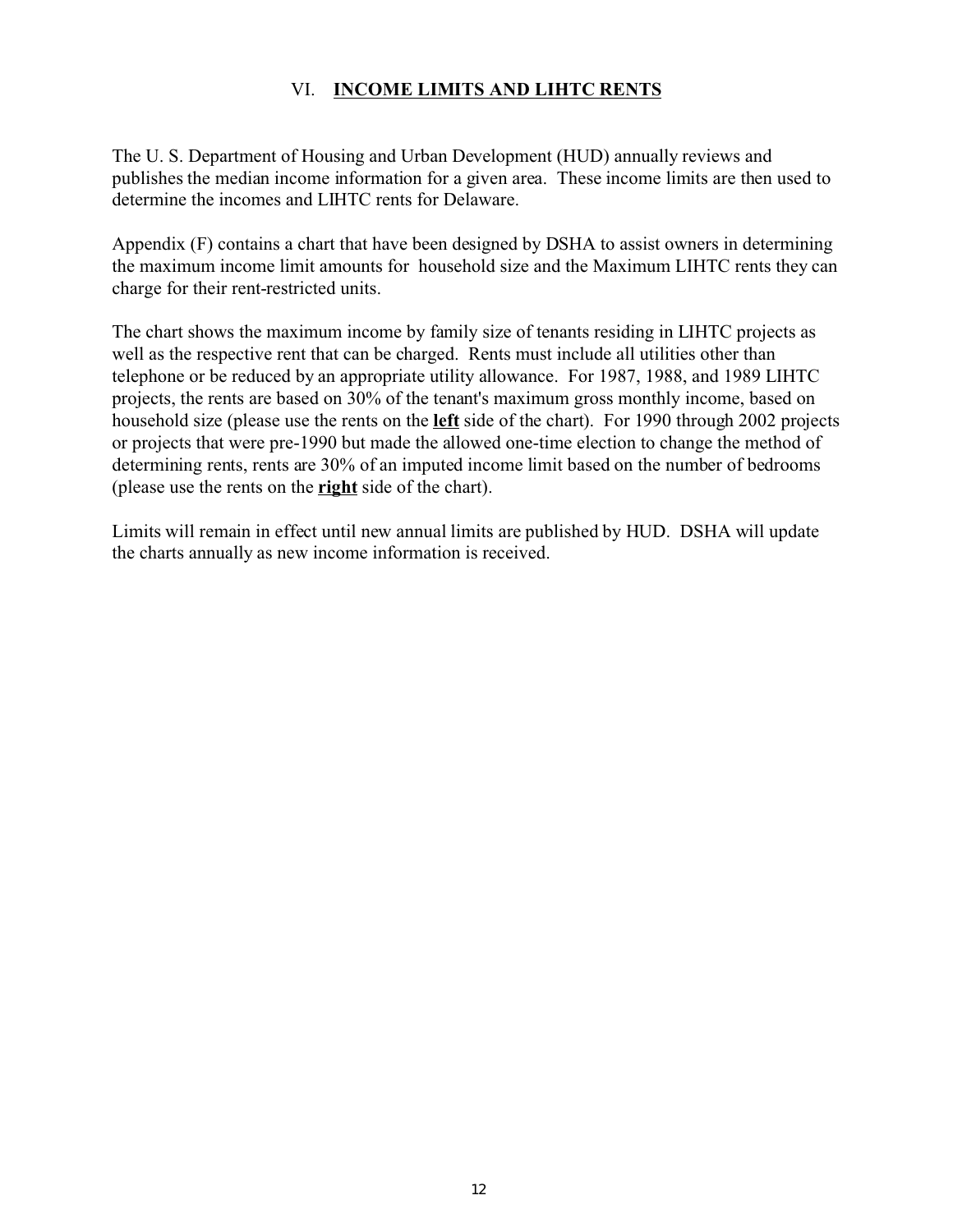## VII. **GENERAL MANAGEMENT POLICIES AND GUIDELINES**

The following guidelines are suggested management procedures you may use or adapt. However, you or your management company may have policies and procedures that are as equally effective in meeting the requirements of Section 42.

DSHA recommends that a management plan be developed for the property if the project has more than 6 units. The management plan should establish guidelines and practices for the property that will insure implementation of effective and consistent policies. The management plan should include, as a minimum, the following:

- 1. Marketing, including a description of the development, Fair Housing, and Advertising
- 2. Organization chart, staffing requirements, hiring procedures, job descriptions
- 3. Rent Structure
- 4. Qualifying Tenants, Application, and Eligibility procedures
- 5. Waiting list procedures
- 6. Verification and documentation procedures
- 7. Certification and Recertification procedures
- 8. Occupancy and lease requirements (including rent collection procedures)
- 9. Transfers
- 10. Eviction procedures
- 11. Maintenance and Preventative Maintenance
- 12. Inspections
- 13. Accounting Procedures, including tenant accounting (i.e, tenant ledger cards, rent rolls)

## **A. MARKETING AND ADVERTISING**

A description of the property should start off your management plan noting the name of the project, location, number of units, bedroom sizes, construction type and amenities. The plan should also describe the relationship between the owner and management entity (i.e., an organizational chart, delegation of authority, and key contact person).

DSHA recognizes that marketing is a critical tool to be used for a successful project. We require that all Fair Housing and American Disability Act (ADA) regulations be consistently applied and followed. However, for those properties that receive HUD and/or RD assistance, Affirmative Action Policies must be followed in addition to, Fair Housing, and ADA regulations.

#### **B. RENT STRUCTURE**

When setting rents at your property, please note, that owners do not have to charge tenants the Maximum Allowable Gross Rent. The Maximum Allowable Rent is just that, the maximum amount of rent that can be charged in accordance with Section 42. The market area and average market rents should be used to determine what rents would make the project most feasible and marketable.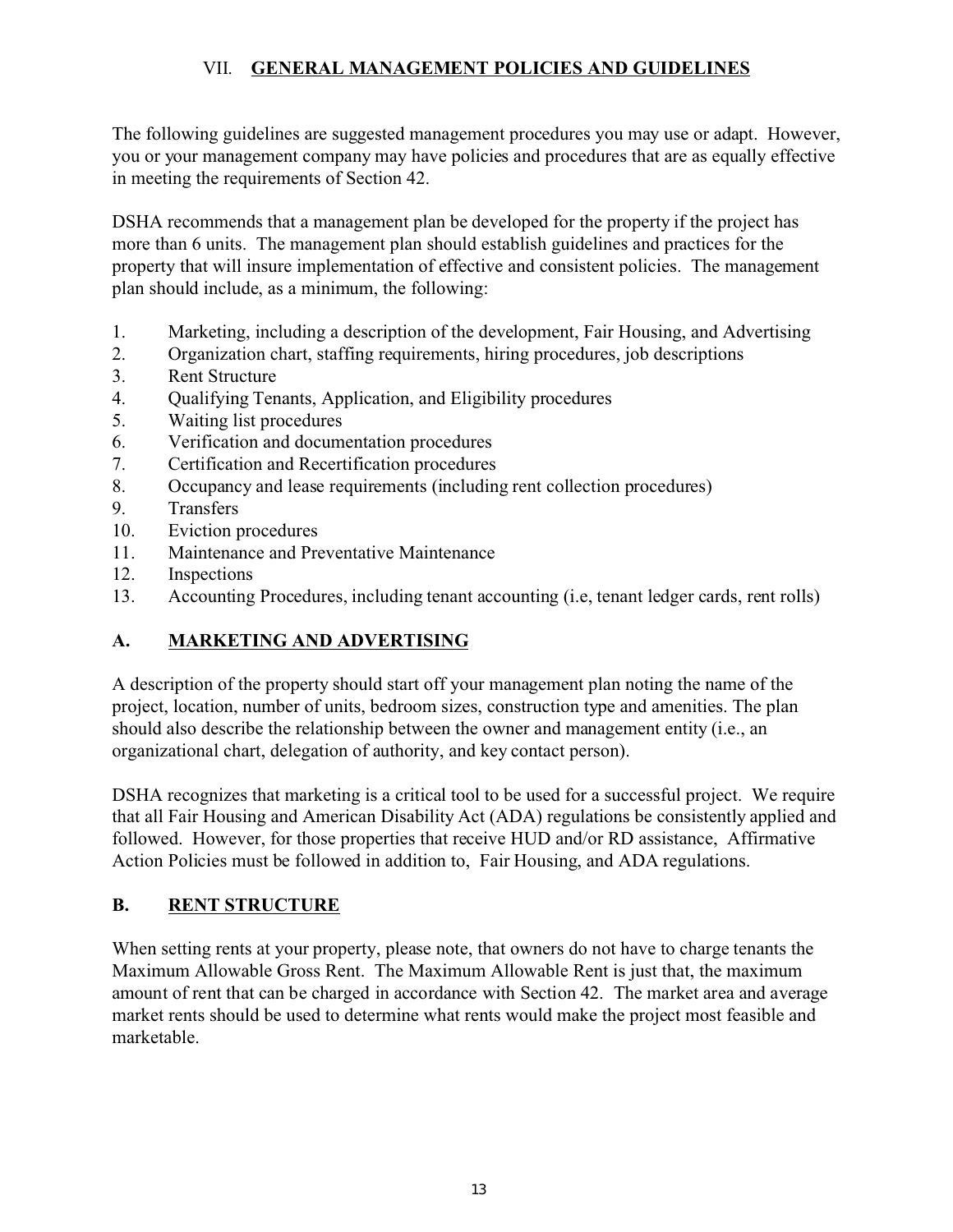#### VIII. **QUALIFYING TENANTS**

Potential tenants for low-income, rent-restricted units should be advised during the application process that there are maximum income limits that apply to these units. Management should explain that the applicant's anticipated household income of all adult persons (over the age of 18) expecting to occupy the unit must be verified and included on an Annual Tenant Income Certification (Appendix E) prior to occupancy and annually thereafter. After initial certification, both the tenant and the unit will retain low-income status for IRS compliance if, (1) the tenant's income exceeds the allowable income but the tenant remains in the same unit and the project is designated 100% low-income; or (2) the tenant's income increases up to 140% of the income limit (based on household size) and the tenant remains in the same unit in a project that is less than 100% low-income set-aside.

At the present time, IRS Revenue Notice 88-80 (Appendix G-1) provides the only official guidance for Section 42 tenant income compliance. The notice states that determination of annual income of individuals and county median gross income adjusted for household size must be made in a manner consistent with HUD Section 8 income definitions and guidelines. HUD Handbook 4350.3, Occupancy Requirements of Subsidized Multifamily Housing Programs is a good reference guide if specific questions arise when calculating applicant and tenant income.

#### **A. ELIGIBILITY CRITERIA**

1. Minimum Occupancy Standards\*

DSHA has set minimum occupancy standards. They are as follows:

| BEDROOM SIZE             | <b>NUMBER OF PERSONS</b> |
|--------------------------|--------------------------|
| Efficiency               |                          |
|                          |                          |
| $\mathfrak{D}_{1}^{(1)}$ | $\mathcal{D}$            |
| 3                        | 3                        |
|                          | h                        |

DSHA does not have maximum occupancy standards. Those standards should be set by each owner in accordance with applicable local housing codes. We recommend, however, that any maximum occupancy standards established be disclosed in writing to applicants/tenants and be a part of the owner's management plan.

\* DSHA reserves the right to waive minimum family size eligibility for two bedroom units when it is satisfied that conditions exist that indicate difficulties in finding qualified families to rent two-bedroom units. Conditions include, but are not limited to: market condition shifts; low absorption rates; no waiting lists; large number of one person household applicants; excessive vacancies for extended periods of time and increased elderly household demand. If conditions can be documented, a project owner may apply in writing for a waiver. DSHA, may elect to permit occupancy of one person in a two-bedroom unit for a maximum of 10% of the total number of two-bedroom units in property to be occupied by single individuals. Request for the waiver will only be accepted 24 months after project had reached 100% occupancy. For elderly only properties, one person households may be eligible for two-bedroom units. However, priority must be given to two person elderly households on the waiting list.

Please note, the following determination of household size was made in the HUD 4350.3 handbook, Change-27: "Unborn children and children who are in the process of being adopted (who do not live in the unit) are considered household members for purposes of determining unit size **and income limits** but do not qualify the family for any adjustments to income nor is their unearned income counted in determining annual income." As an example, if a pregnant single woman applies for housing, the two person income limit should be used for income limit eligibility.

#### A written request to waive DSHA's minimum occupancy standards is required when household size no longer meets DSHA's minimum occupancy requirements during any lease period.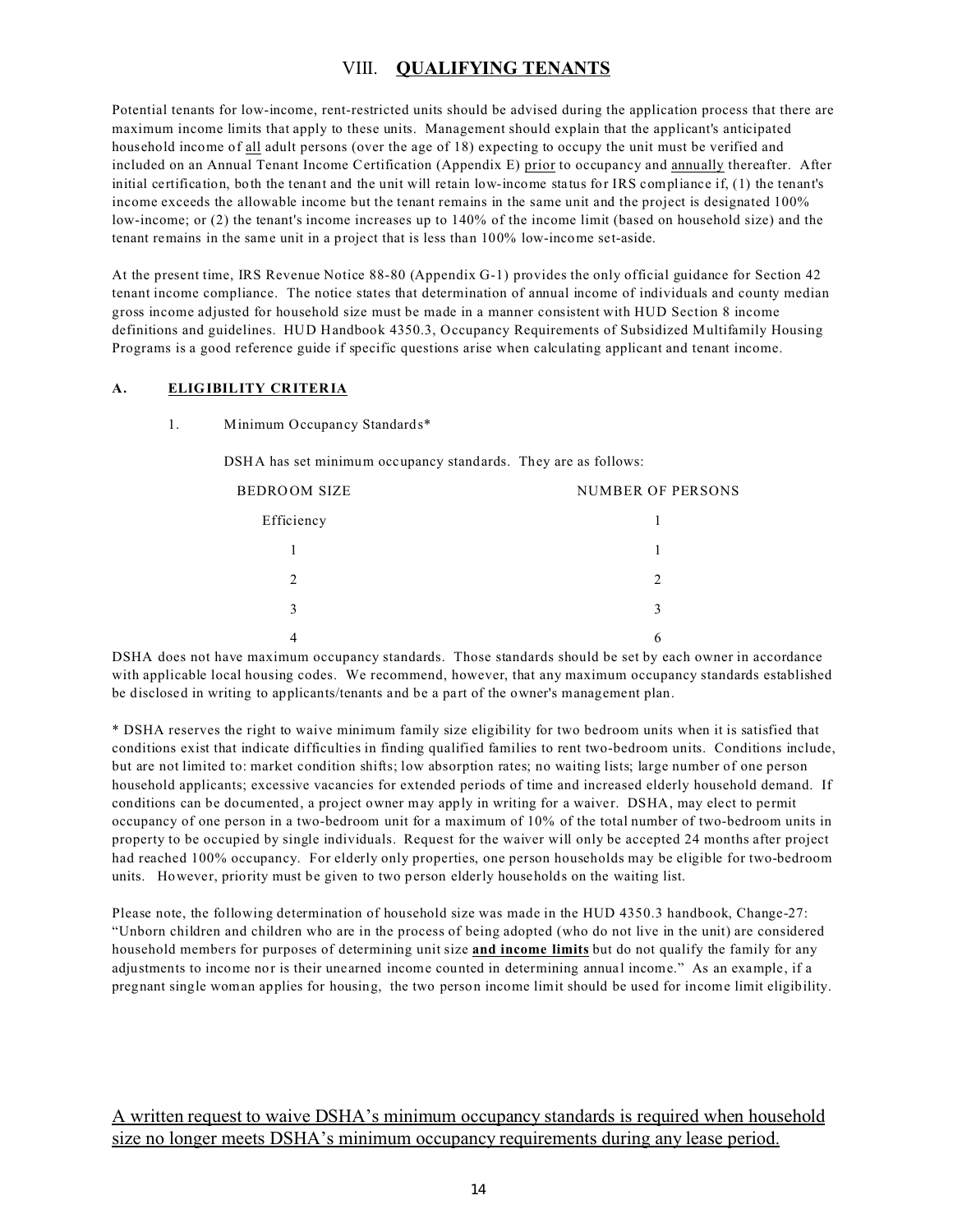2. Minimum and Maximum Income Limits

As referenced in Section VII of this manual, there are maximum income limits that households cannot exceed in order to be eligible to reside at a LIHTC property. The maximum income limit is based on the number of persons in the household.

In addition, each owner or management company should establish minimum income amounts (often referred to as "the Window"). The minimum income limit is the amount of annual income a household would need to earn in order to pay the Tax Credit rent, utilities and all other necessities. A rule of thumb that some owners use is a 35% income-to-rent ratio. However, before determining the household to be ineligible, you may want to interview the applicant and decide if the applicant is paying comparable rent and utilities and has acceptable landlord history.

Income-to-Rent Ratio Calculation

Annual verified income divided by  $12 =$  Monthly Income. Gross Rent divided by monthly income = should not exceed 35%

The income to rent ratio, again, should be established by the owner or management company and should take into consideration the market area, the household rent paying history, and individual household circumstances.

The income to rent ratio should not be used for applicants who are Section 8 Certificate/Voucher holders, RD rental assistance participants, or Section 8 Project-Based households as the tenant rent is based on 30% of adjusted income. However, you may require a minimum income to pay basic expenses such as utilities.

3. Screening Criteria

DSHA also recommends that the owner include in its management plan established screening criteria other than income eligibility. Examples include, but are not limited to, the following:

- 1. Minimum income standards
- 2. Landlord history
- 3. Home visits, when applicable
- 4. Credit checks
- 5. Criminal background check

Some of the above screening criteria may not be financially feasible for the project; however, basic screening such as previous landlord history and home visits are recommended and may prevent problems later.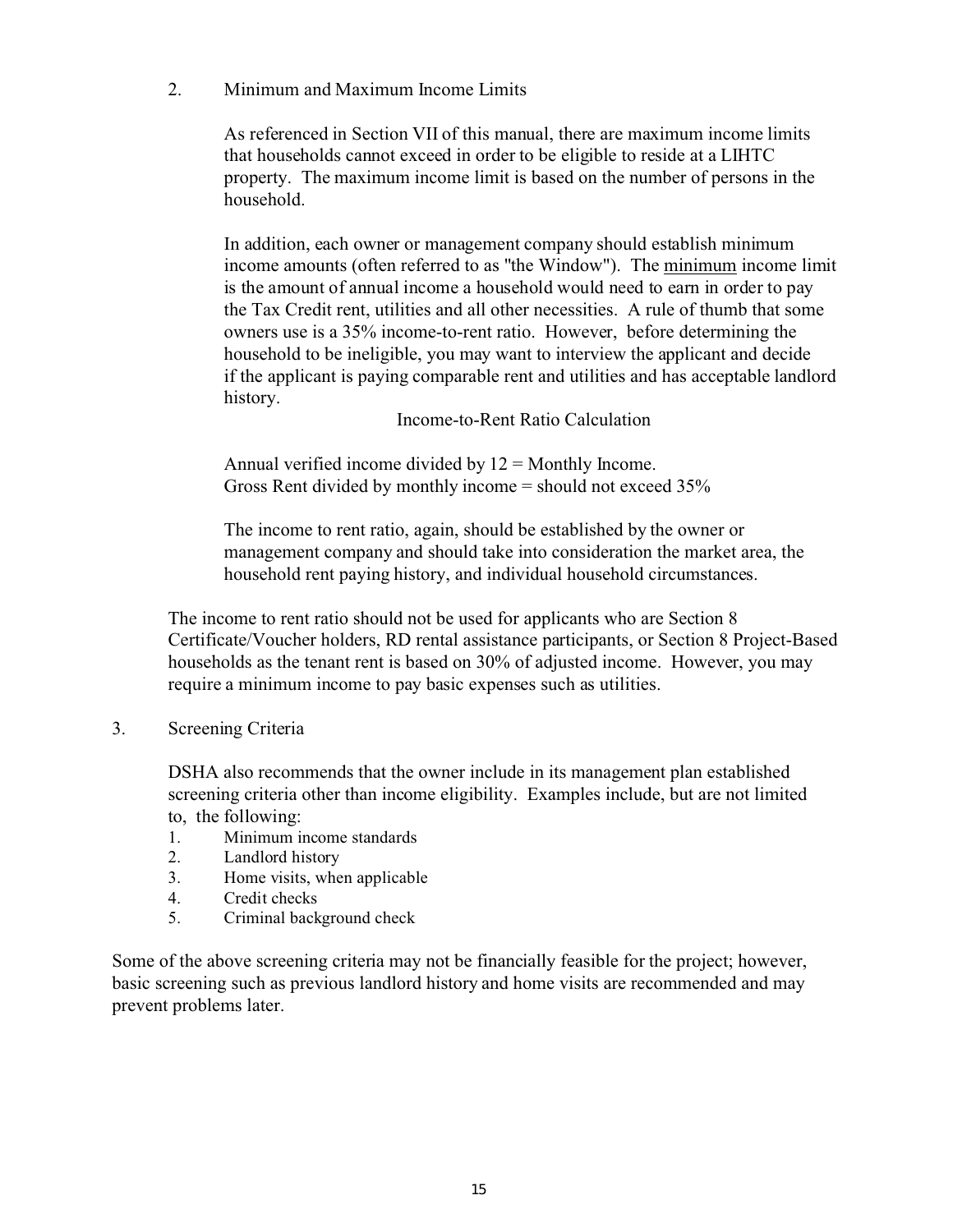## **B. THE APPLICATION**

A completed application is critical to an accurate determination of eligibility. The information on the application should be used as a tool to determine all sources of income, assets and credit information.

We suggest that the applicant complete the application at the management office or in the presence of the owner. The application can be checked at that time for completeness and the applicant can be asked questions pertaining to the application.

Extracting as much information as possible from applicants during the applicant interview is very important. For RD and HUD properties, zip codes, race, and ethnicity should always be included on every application. The application should also include at least the following:

- 1. The name, age, and sex of each person that will occupy the unit (legal name should be given just as it will appear on the Lease and Tenant Income Certifications);
- 2. All sources and amounts of income that will be received during the next twelve month certification period, listing the address, phone numbers, and contact person for all income sources; NOTE: We recommend that applications include a question on child support awards and whether or not the applicant receives the payment;
- 3. Full-time student status;
- 4. Section 8 Certificate or Voucher participation;
- 5. The signature of the applicant(s) and the date the application was completed. The application should be time and date stamped especially if a waiting list is being maintained.

All applications should be reviewed by the owner or management to determine eligibility. If the applicant is determined **ineligible**, the applicant should be notified in writing of the ineligible status. A copy of the rejection letter should be attached to the application. We recommend that rejected applications be retained for at least three years.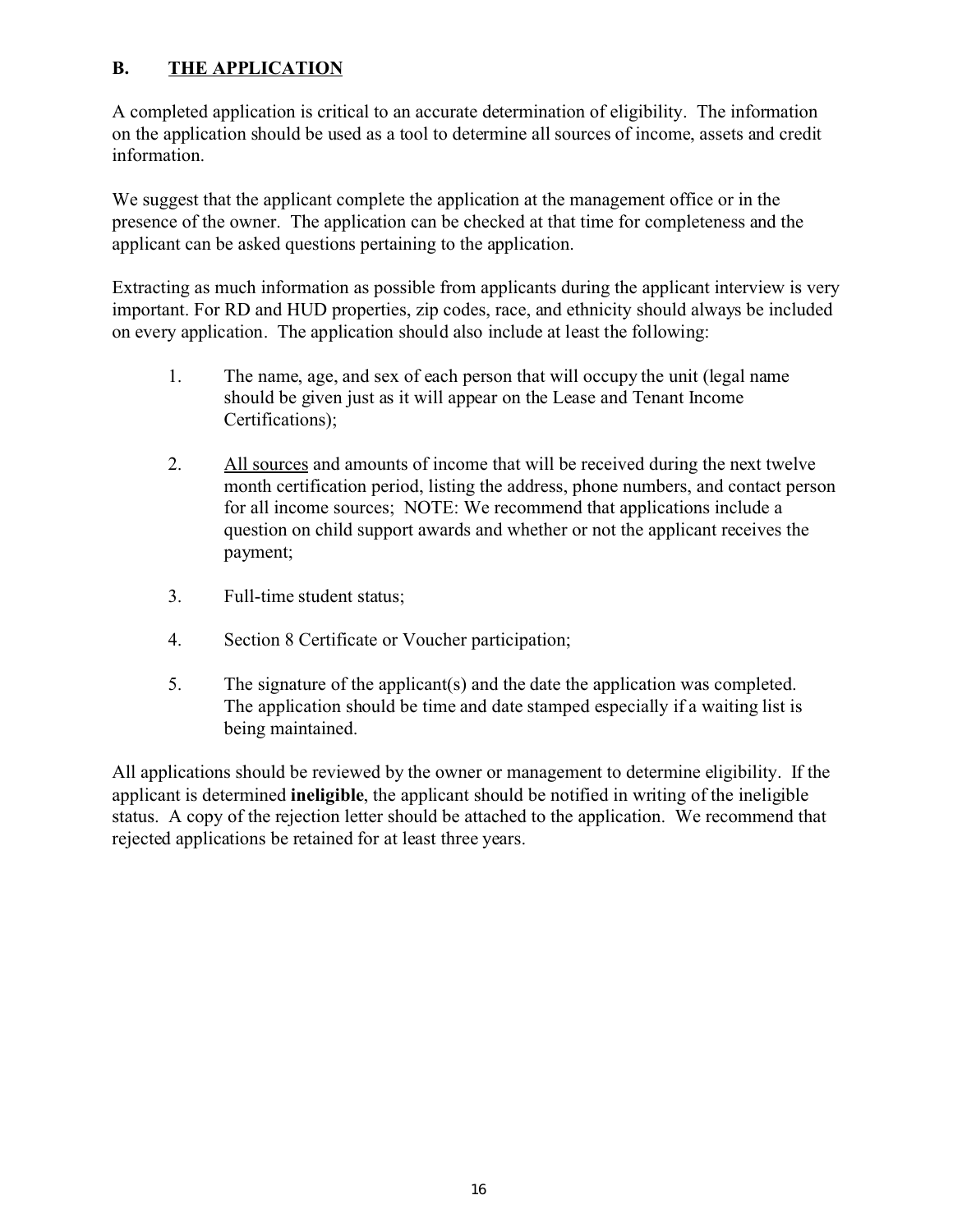## **C. WAITING LISTS**

If a project has sufficient qualified applicants but the project has no vacancies, we suggest that a waiting list be maintained.

The waiting list should be kept in a separate bound folder and should contain at least the following information (per bedroom size):

- 1. Applicant's name
- 2. Family Size
- 3. Address
- 4. Phone Number
- 5. Ethnicity/Race
- 6. Program Type (i.e., RD Rental Assistance, Project-Based Section 8, LIHTC only)
- 7. Date of Application
- 8. Bedroom Size Requested
- 9. Handicap/Disability

The waiting list should be maintained to show the history of applicants and status of each application (approved, denied, withdrawn, etc.) and should include original application dates and all other respective dates. In addition, waiting lists should be maintained so that it is evident which application is next for processing.

All applicants should be informed at the time of completing their application that their name will remain on the waiting list for an established period of time. Further, all applicants should be informed that they will either be contacted for an application update or will need to contact the management office if they are interested in remaining on the waiting list.

To assure that the "vacant unit rule" is met in accordance with Section 42, we recommend that at least the top 5 applications on the waiting list be kept current. All applicants in the top five should be notified that they may be potential tenants and requested to come to an interview to verify all information contained on the application form. The top five applications on the waiting list should be updated every 90-120 days. This can easily be done by having the applicant sign original verification forms. The owner can then make copies of the verification form and send out the forms to the appropriate parties. Documented telephone conversations may also be used to update the application if written verification can not be obtained.

The top five applicants for the waiting list (per bedroom size) should be interviewed. A management checklist (Appendix D-1) can be used during this interview to certify that the information received from the applicant is true and correct. Verification of income and assets should be completed. After the applicant has successfully passed all screening criteria, the applicant may move into the next available and correct size unit. A letter should be forwarded to the applicant explaining the new address, date of move-in, amount of rent, and security deposit.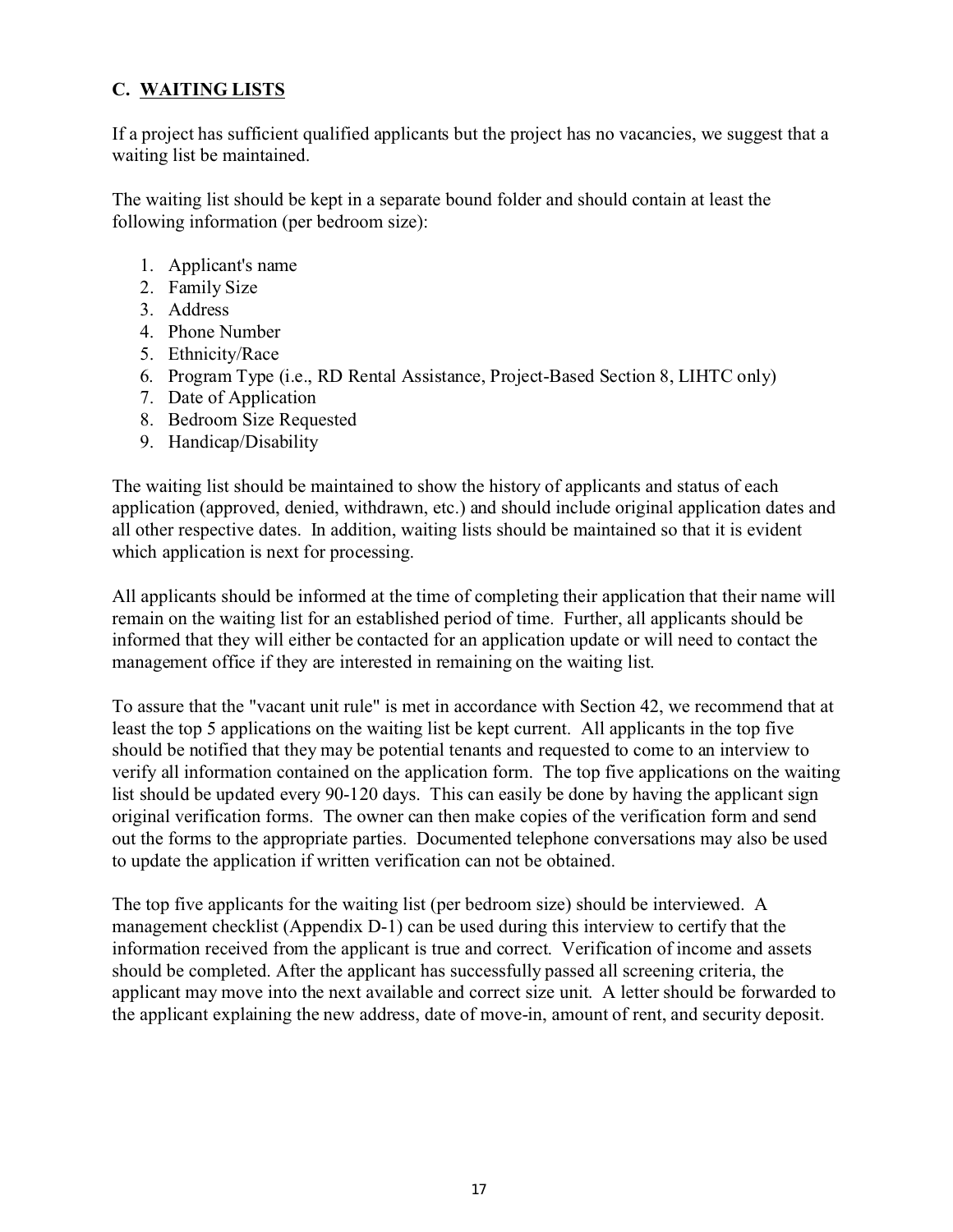### IX. **GENERAL VERIFICATION PROCEDURES AND REQUIREMENTS**

Owners must verify the income of low income tenants occupying set-aside units at move-in and annually thereafter. Owners must re-verify income of those tenants in set-aside units who plan to remain in that unit for another lease term and a new Annual Tenant Income Certification Form (Appendix E) must be completed together with supporting income documentation. Tenants may report changes in income and household composition that occur between annual recertifications.

The following certification/verification procedures should be completed:

- 1. Contact applicant/tenant for an appointment and request them to bring in information on income, assets, family size, etc. For example, wage stubs, tax returns, bank statements, birth certificates can be used for qualifying the applicant/tenant. Make copies of any information brought by the applicant/tenant at the appointment. We recommend that a copy of some form of identification be received for all adult members of the household (i.e., social security card, drivers license, legal alien card, etc) and placed in the applicant/tenant file.
- 2. At the appointment, use the checklist as a guide (Appendix D-1) and ask the applicant(s)/tenant(s) questions on income, assets etc. The check list should include a statement that the applicant certifies that the information given at application is true and correct. Have applicant/tenant sign applicable verification forms.
- 3. Send out verification forms (Appendix D) to third party income and asset sources.
- 4. Upon receipt of the verification forms, calculate anticipated annual income and asset income received by all adults in the household for the 12 months following certification. If third party verification forms cannot be obtained in a timely manner, the income and asset information submitted by the applicant/tenant at the interview can be used as documentation, until proper verification is obtained and placed in the tenant file.
- ! Complete an Annual Tenant Income Certification Form (See Below or Appendix E). Attach all appropriate verification to the Certification form. The Annual Tenant Income Certification must be completed along with the lease prior to actual move-in. It is preferred that the Annual Tenant Income Certification form and lease be signed on the day of move-in (but not more than 5 days before move-in). Place all information in an individual tenant file.

#### *Acceptable Certification Forms:*

*HUD Section 8 Properties - HUD 50059 form RD Section 515/514/516 - FmHA 1944 form All others must use - DSHA TIC form (Appendix E)*

**We recommend that a statement stating that there have been no changes in income and/or family composition be signed by the applicant/tenant on the day the tenant moves into property.** (This statement may be used for tenant fraud and keeps the burden of proof on the tenant.)

For rehabilitation properties with existing residents, the initial certification of income establishing eligibility for tax credit purposes should be completed before the PISD (either at acquisition PISD or Rehabilitation PISD - the owner will choose which PISD for the property). This means that the verification of income should not be more than 90 days old before the certification effective date.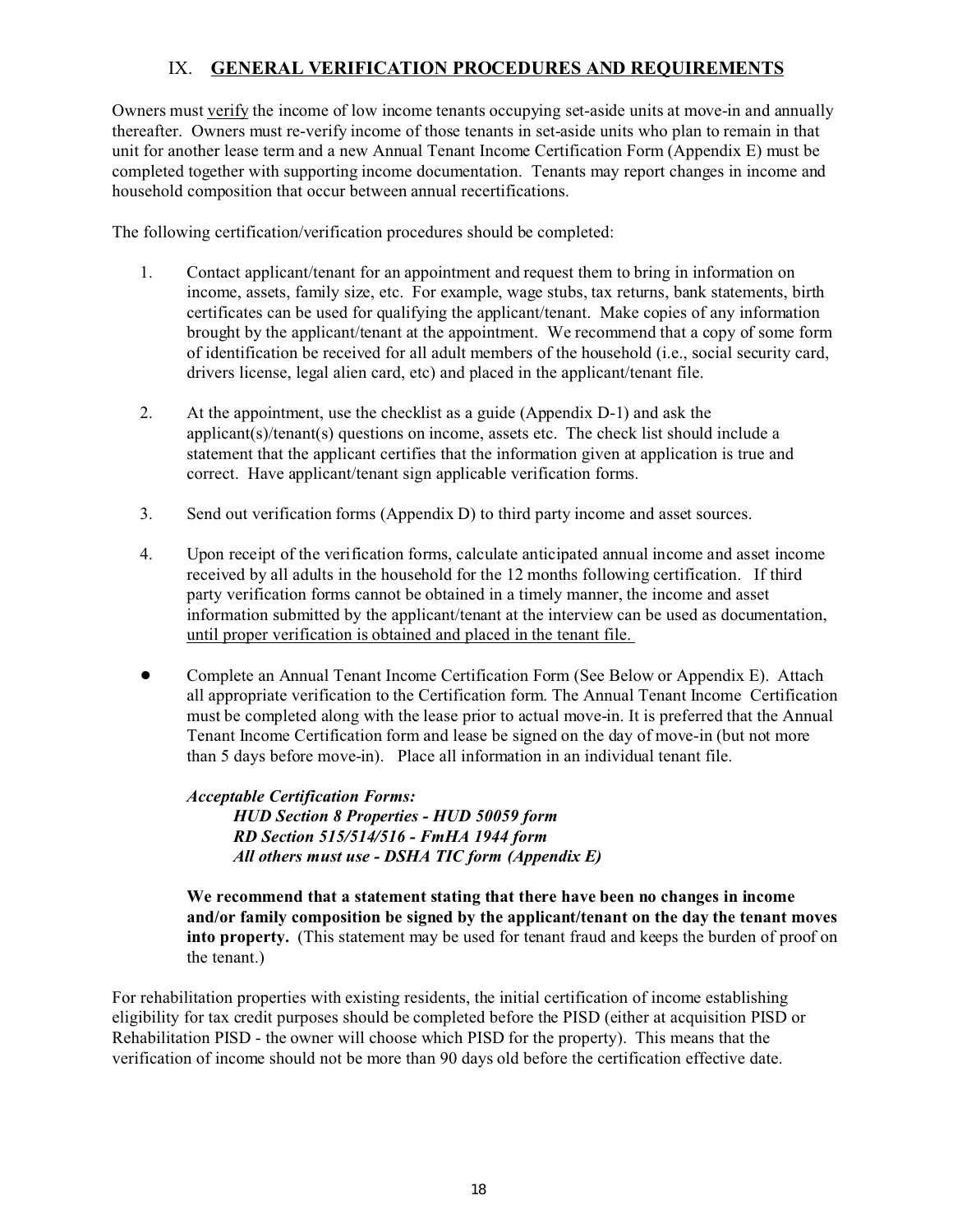### **IRS RECERTIFICATION WAIVER**

In 1993, the IRS published Revenue Ruling 94-64 which stated that a waiver may be given by the IRS if requested by the Owner for buildings where 100% of the units are occupied by qualified LIHTC households. In order to obtain the waiver, the owner must send a written statement to the IRS agreeing to the following three requirements:

- 1. Request the waiver in accordance with Section 42  $(g)(8)(B)$ ;
- 2. Obtain a statement from DSHA that each residential unit in the building was a lowincome unit under Section 42 at the end of the most recent credit period for the building. DSHA would conduct a 100% file review. Any noncompliance matters would be reported to the IRS.
- 3. Understand that DSHA may continue to require an annual income recertification under the agency's monitoring procedure and that the waiver does not exempt the owner from the record keeping and certification requirements of Section 1.42-5 for the verification of the annual income of a tenant upon the tenant's initial occupancy of any unit in the building. In addition, the statement needs to include in the upper right hand corner the building identification number, the building or project name, the building address, the owner's name, the owner's address and owner's taxpayer I.D. number.

**NOTE: Owners may not implement the recertification waiver until the waiver has actually been granted from the IRS and DSHA has received a copy for its records. The waiver would not go into effect until the next monitoring cycle after receipt of the IRS waiver. DSHA also reserves the right to resume the annual recertification process procedure at any time under DSHA's monitoring procedures.**

**In addition, until the IRS provides an amendment to revise their recertification waiver procedures, the waiver only allows the project to discontinue the third party verification process. Households will still need to be annually certified. Household changes and student status may change during the occupancy period which may affect continued eligibility. (Owners who have received the recertification waiver, must use** form  $# D-26$  in Appendix  $# D$ )

Which properties are **not eligible for the waiver**: Properties participating in other programs requiring annual reverification of income (i.e, Rural Development, Section 8 Project-Based, tax-exempt bond financed and HOME) and properties that **are not** 100% low income.

To request a recertification waiver, contact DSHA's compliance monitoring staff. Since the recertification waiver requires a site visit and 100% file review before a statement can be issued to the IRS, DSHA reserves the right to charge a fee for this service.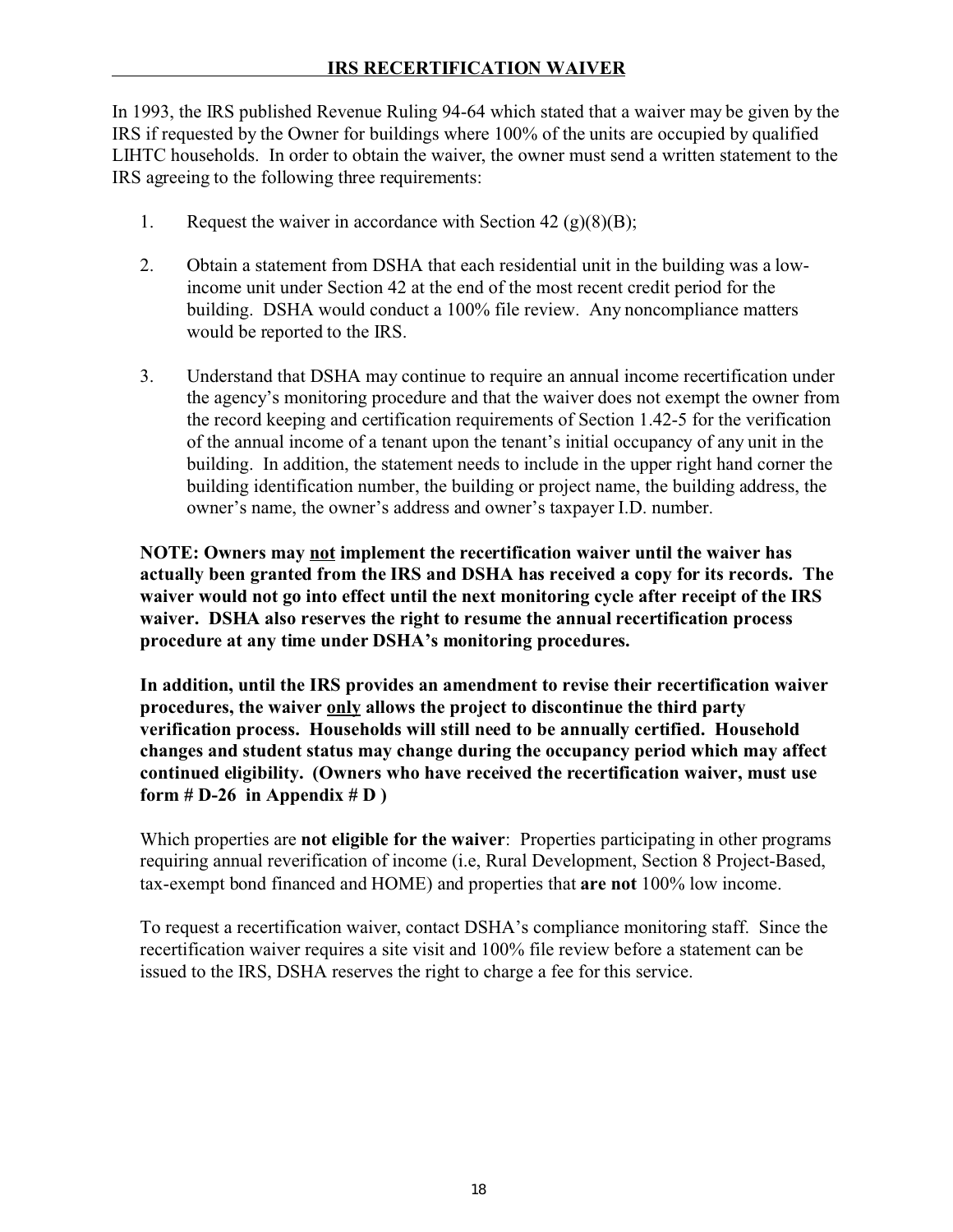#### **A. Tenant Income Verification**

• Term of Verification

Verification of income is valid for 90 days prior to move-in or recertification date. After 90 days, the information may be updated verbally by the income sources for an additional 30 days. A verbal update must be documented in the applicant's or tenant's files.

## **B. Methods of Verification**

! Written verification is required. There are sample verification forms you may use or adapt in Appendix D.

Any request for income must state the reason for the request, include a release statement signed and dated by applicant or tenant, and provide a section for the employer or another third party source to state the applicant's current anticipated gross annual income or rate of pay, number of hours worked, and frequency of pay. Bonuses, tips and commissions must be included. Spaces should also be available for a signature, job title, telephone number and date.

- ! Applicants should be asked to sign two copies of each verification form. The second copy can be used if the first request is not returned in a timely manner. If the second request is not returned, the information received from the applicant/tenant may then be used to document income.
- Verification requests must be sent directly to and from the source, not through the applicant/tenant. It is suggested that a self-addressed, stamped envelope be included with the request for verification. Facsimiles are acceptable as long as the forms are legible and on bond paper.
- Verifications may be hand-delivered by the applicant/tenant only if it is provided on the letterhead of the source or by a notarized affidavit.
- All income verifications should be date-stamped as they are received.
- ! When written verification is not possible prior to move-in or at certification, direct contact with the income source will be acceptable to DSHA, but only as a last resort.

Any conversations should be documented in the applicant's file including the information that would be included in a written verification. The name and title of the contact person providing the information, the name of the on-site management representative accepting the information, and the date must be included.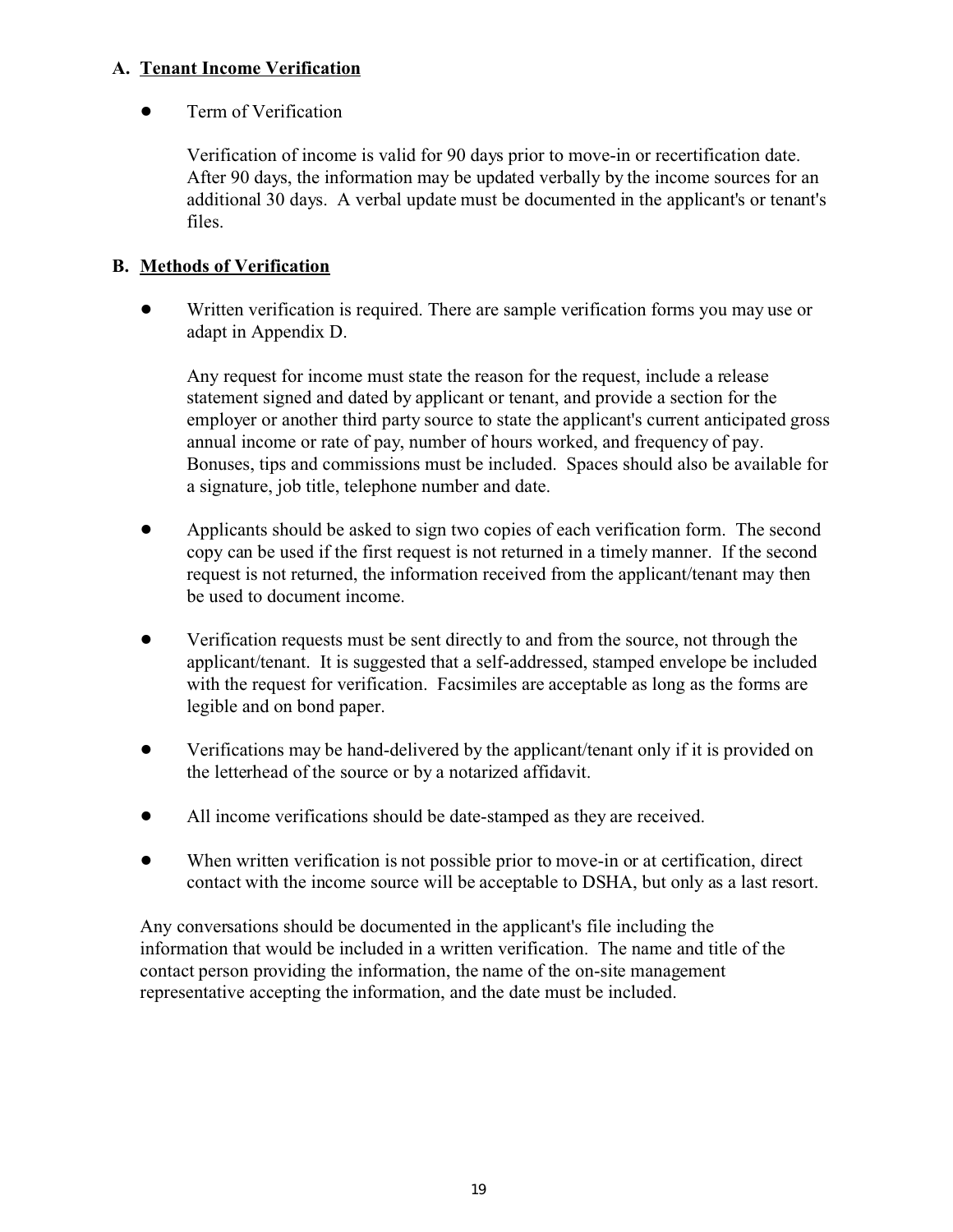## **C. Acceptable Forms of Income Verification**

#### IMPORTANT NOTE:

For tenants who receive Section 8 Certificates/Vouchers, receipt of the Public Housing Authority Verification form (Appendix D-18) is acceptable as verification of income. However, an Annual Tenant Income Certification Form must be completed by the owner and signed by the tenant. The Public Housing Authority Verification Form may be attached to the Certification form and placed in the tenant folder. If the Public Housing Authority is not cooperative, other proper income verification and certification methods must be followed.

Specific information must be obtained on income verifications. Owners or management agents may develop their own forms; however, the following acceptable forms of verification for specific types of income situations, in the order of prioritized acceptability, must be included:

- 1. Employment Income
	- a. Employment verification forms completed by the employer or statement from employer on company letterhead. Verification must specify frequency of pay, effective date of last pay increase, and probability and effective date of any anticipated increase during the next 12 months; or
	- b. Check stubs or earnings statements (minimum of 4 weeks) showing the employee's gross pay per pay period and frequency of pay; or
	- c. Notarized statements or affidavits along with the most recent income tax returns signed by the applicant or W-2 forms providing the income including income from tips and other gratuities, when available.

NOTE: We recommend that you request a copy of all adult household members' tax returns or W-2 forms as an additional source of previous or current employment history prior to certification or recertification.

2. Self-Employment Income

.

- a. Accountant's or bookkeeper's statement of net income;
- b. Audited or unaudited financial statement(s) of the business along with a notarized statement from the applicant giving the anticipated income for the 12 months following certification; or
- c. A notarized affidavit and, if available, the prior year's federal income tax return (personal **and** business tax returns, if household is sole proprietor). The tax return received as documentation should always be complete, signed and have all attachments required.
- 3. Social Security, Pensions, Supplemental Security Income (SSI), Disability Income, Veteran's Administration Benefits
	- a. A benefit verification form completed by the agency providing benefit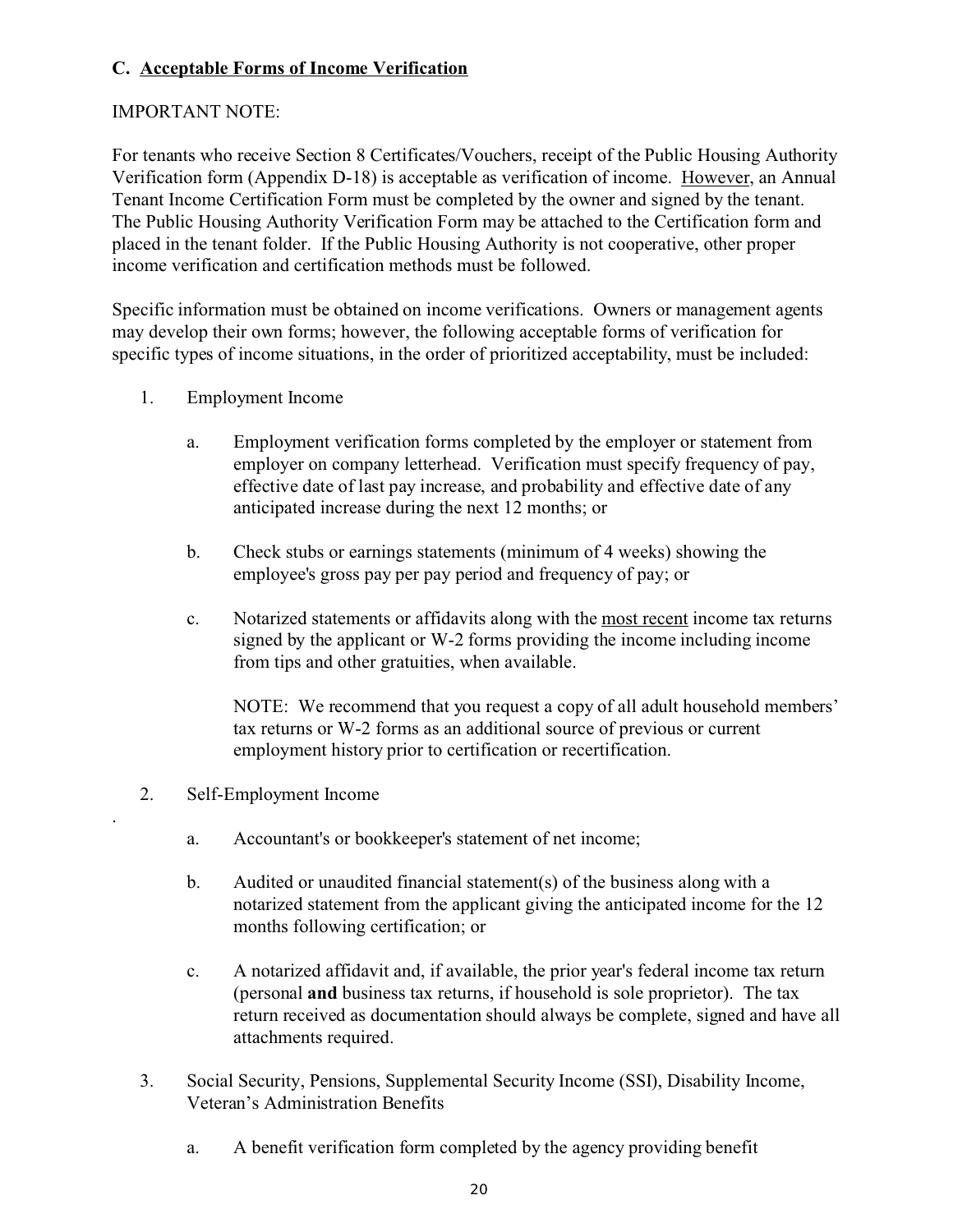information; or

- b. An award or benefit notification letter prepared and signed by the authorizing agency. NOTE: Since checks or bank deposit slips show only the net amount remaining after deducting SSI or Medicare, they may be used only when award letters cannot be obtained. Any withholdings must be verified and included in annual income. If using a bank statement, always add the medicare payment or SSI payment back into the gross amount.
- 4. Unemployment Compensation
	- a. A verification form completed by the unemployment compensation agency; or
	- b. Records from the unemployment office stating payment dates and amounts. (unemployment income should be annualized unless an ending date has been specified on the verification).
- 5. Alimony and Child Support Payments
	- a. A copy of a separation or settlement agreement or a divorce decree stating the amount and type of support payment schedule. If the document is not within the 90-day time frame, a notarized statement is requested from the applicant stating current income; or
	- b. Child support verifications forms completed by the Division of Child Support Enforcement specifying the amount and frequency of support and whether or not the award is received by the applicant/tenant/household; or
	- c. A notarized letter from the person paying support; or
	- d. A copy of the latest check and documentation of how often the check is received or;
	- e. As a last resort, a notarized statement from the applicant or tenant stating the amount being received and how often.
- 6. Recurring Contributions and Gifts
	- a. Notarized statement or affidavit signed by the person providing the assistance which gives the purpose, dates, and value of the gifts; or
	- b. A letter from a bank, attorney, or a trustee providing required verification; or
	- c. Only when the above is not possible, the applicant's notarized statement giving the same information.
- 7. Unemployed Applicants/Tenants
	- a. The income of unemployed applicants/tenants with regular income from any source, such as Social Security, pension, recurring gifts, etc., must be verified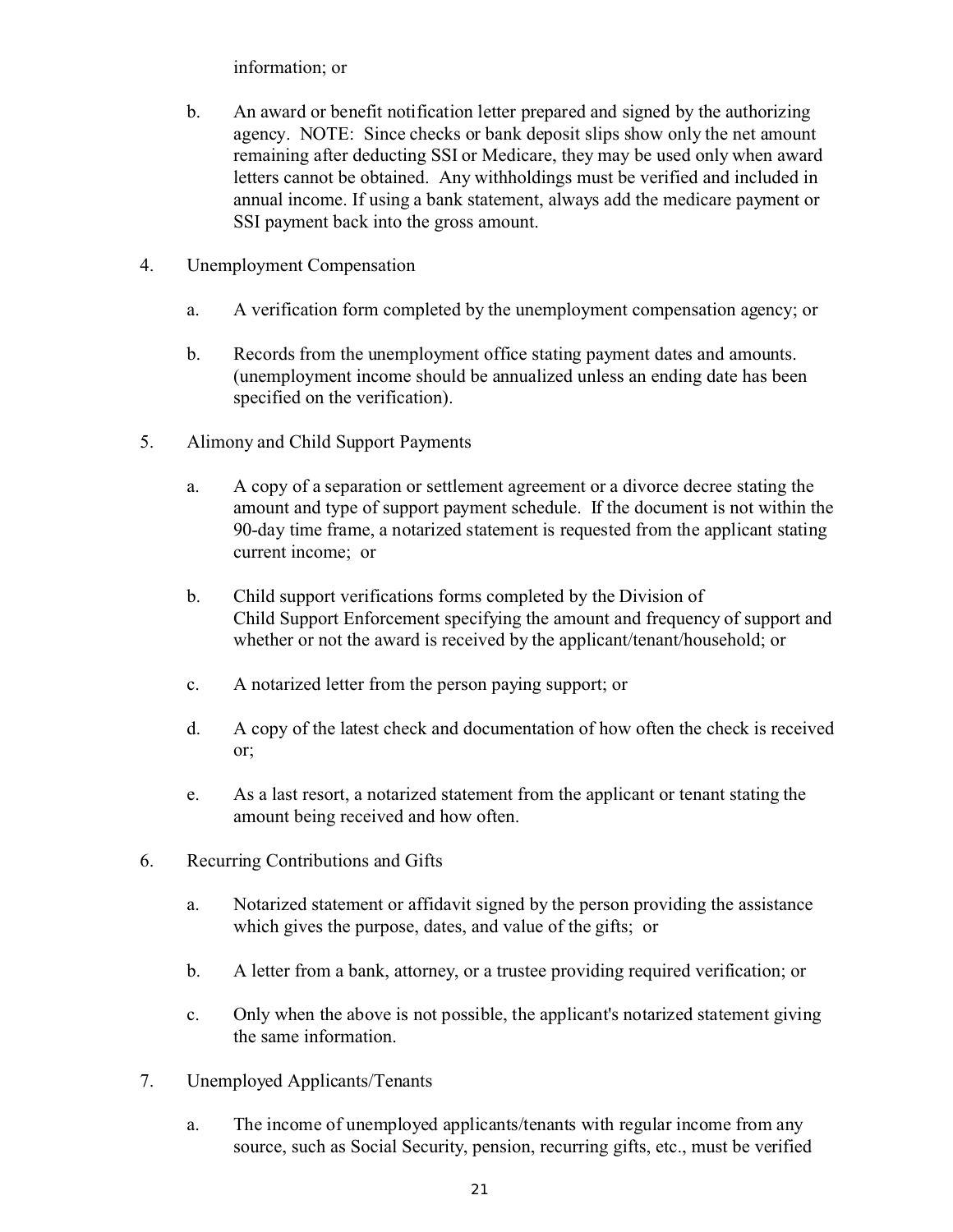as covered previously.

- b. If an applicant/tenant is currently unemployed and claiming zero (0) income, they must provide evidence of current anticipated income for the certification year by executing an Unemployment Affidavit **and** providing a signed copy of the prior year's federal income tax return.
- c. If the applicant/tenant is unemployed with no regular verifiable income from any source and intends to live off of assets or zero income, an Unemployed Affidavit must be submitted **along with** a copy of the prior year's federal income tax return.

## **D. Annual Income**

Annual income includes the anticipated total income received from all sources by all adult members of the household (18 years of age or older, including full-time students, or a spouse that is temporarily absent) for the 12-month period following the effective date of certification of income and all unearned income for all members of the household.

- 1. Annual income includes, but is not limited to the following:
	- ! Gross amount (before any payroll deductions) of wages, salaries, overtime pay, commissions, fees, tips, bonuses, allowances (documented by an IRS 1099), and any other compensation for personal services received by every adult member of the household;
	- ! Net income, salaries, and other amounts distributed from a business;
	- ! Gross amounts, before deductions for Medicare, of social security payments. This includes payments received by adults on behalf of minors for their support;
	- ! Annuities, insurance policies, retirement funds, pensions, disabilities and other similar types of periodic payments;
	- ! Lump sum payments received because of delays in processing unemployment, welfare or other benefits;
	- Payments in lieu of earnings, such as unemployment and disability compensation, workmen's compensation, and severance pay. Any payments that will begin during the next twelve months must be included;
	- ! Alimony and child support; Alimony or child support paid by a member of the household is also counted as income, even if it is garnished from wages;
	- Welfare assistance;
	- ! Interest, dividends, and other income from net family assets (including income distributed from trust funds). On deeds of trusts or mortgages, only the interest portion of the monthly payments received by the applicant is included;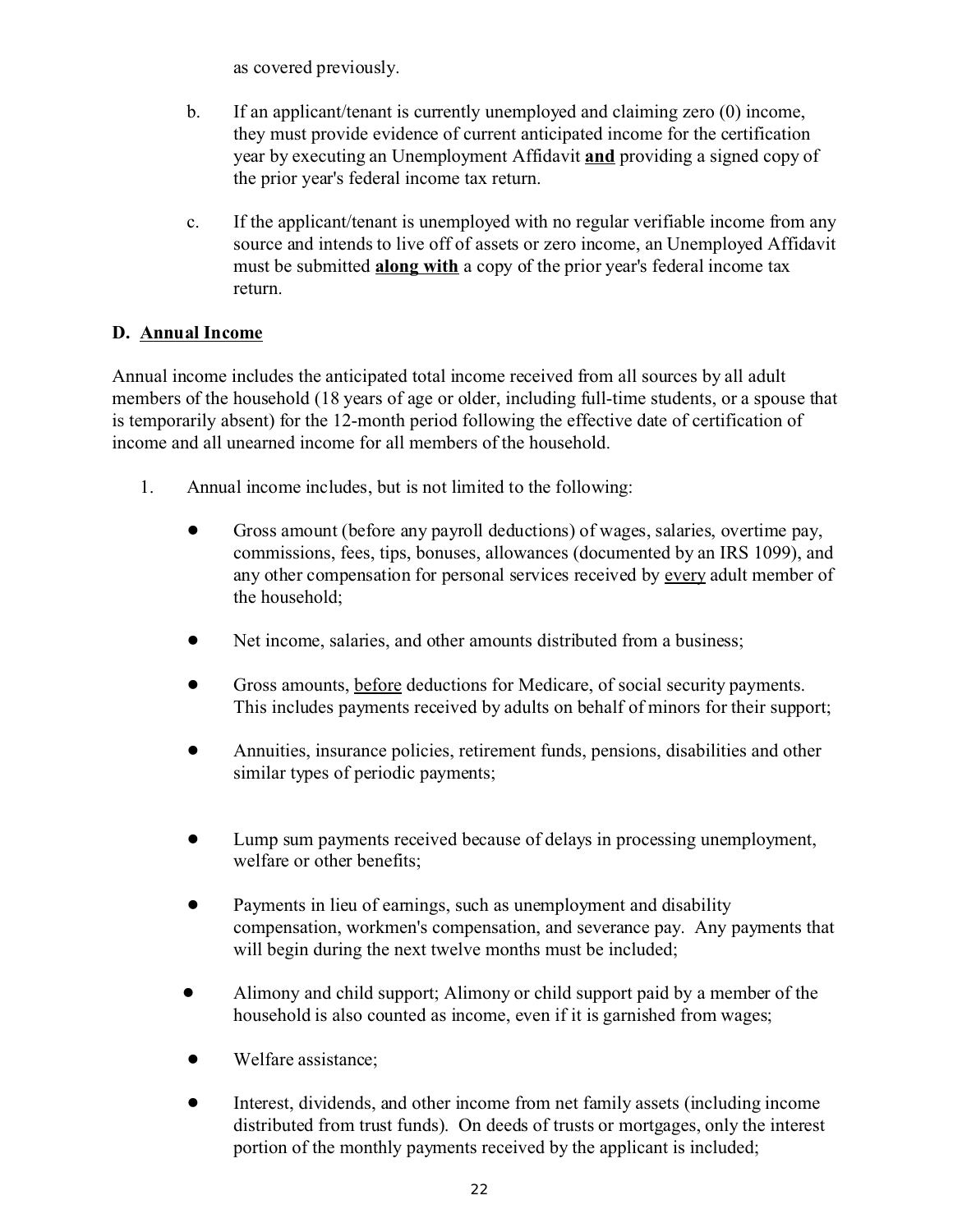- Lottery winnings paid in periodic payments. (Winnings paid in a lump sum are included in family assets, not in annual income).
- Recurring monetary contributions or gifts regularly received from persons not living in the unit, including rent or utility payments paid on behalf of the household; and
- Actual income distributed from trust funds that are not revocable by or under the control of any member of the tenant family. NOTE: even if family assets exceed \$5,000, use actual income distributed from the irrevocable trust.

## 2. Annual Income **Excludes:**

- Employment income of members of the household that are under 18, including foster children. (Unearned income such as social security payments received on behalf of minors must be included as income).
- ! Earnings in excess of \$480 for each **full-time student 18 years old or older** (excluding the head of household, co-head or spouse).
- ! Deferred periodic payments supplemental security income and social security benefits that are received in a lump sum payment.
- Payments received for the care of foster children and foster adults.
- Adoption assistance payments in excess of \$480 per adopted child
- Income associated with persons who reside in the unit but are not household members, for example, temporary live-in attendants.
- Income that is received on behalf of someone who does not reside with the family, as long as the amounts are: (1) not intermingled with the family's funds; and (2) used solely to benefit the person who does not reside with the family.
- The full amount of student financial assistance either paid directly to the student or to the educational institution. This amount includes education grants, scholarships, or Veterans Administration benefits are intended as a subsistence allowance to cover tuition, fees, books, rent, equipment, utility costs, and board of a student living away from home.
- The value of state or local employment training programs and training of resident management staff. In addition, amounts received under training programs funded by HUD (Comprehensive Improvement Assistance Program, Section 3 or Family Self-Sufficiency Programs) are not included as income.
- ! Principal portion of the payments received on mortgages or deeds of trust held as assets.
- ! Hazardous duty pay to a family member in the military.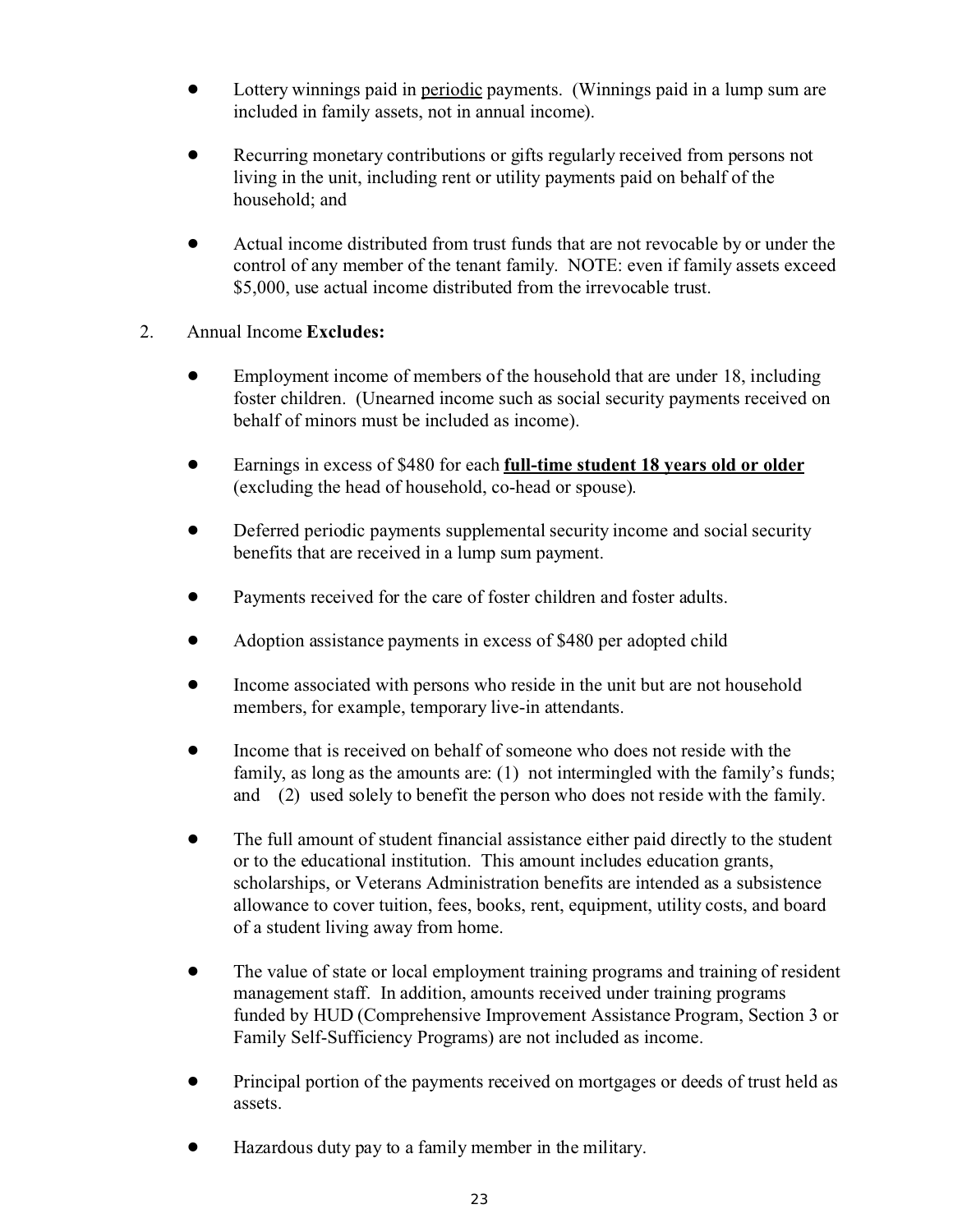- ! Lump sum additions to family assets such as inheritances, cash from sale of assets, one-time lottery winnings, insurance and workman's compensation, or settlement for personal or property losses.
- ! Temporary, nonrecurring or sporadic income (including gifts).
- Food Stamps, Meals on Wheels or other programs that provide for the needy; groceries provided by persons not living in the household; and amounts received under the School Lunch Act and the Child Nutrition Act of 1966 (including reduced lunches and food under Special Supplemental Food Program for Women, Infants and Children (WIC)).
- ! Amounts paid by a State agency to a family with a developmentally disabled family member living at home to offset the cost of services and equipment needed to keep the developmentally disabled family member at home.
- ! Payments, rebates, or credits received under Federal Low-Income Home Energy Assistance Programs.
- Annual rent credits or rebates paid by government agencies. This includes any earned income tax credit up to and equal to the tenant income tax liability. This amount is excluded from income.
- Tenant Service Stipends (not to exceed \$200 per month). A tenant service stipend is a payment received by a tenant from the owner for performing a project community service on a part-time basis. Common examples include, nightly patrols, day care assistance, door-to-door delivery assistance, lawn maintenance and tenant initiatives coordination. No tenant may receive more than one such stipend during the same period of time.
- Amounts earned by temporary census employees (terms may not exceed 180 days for the purpose of this exclusion).
- ! Other forms of income excluded by federal statutes are:

Relocation payments received under Title II of the Uniform Relocation Assistance and Real Property Acquisition Policies act of 1970;

Payment under the Job Training Partnership Act (employment and training programs for native Americans and migrant and seasonal farmworkers, Job Corps, veterans employment programs, State job training programs, career intern programs);

Payment received under Domestic Volunteer Service Act of 1973 (employment through VISTA, Retired Senior Volunteer Program, Foster Grandparents Program, youthful offender incarceration alternatives, senior companions);

Payments received under Alaskan Native Claims Settlement Act, and the first \$2,000 of per capita shares received from judgments awarded by the Indian Claims Commission or the Court of Claims or from funds the Secretary of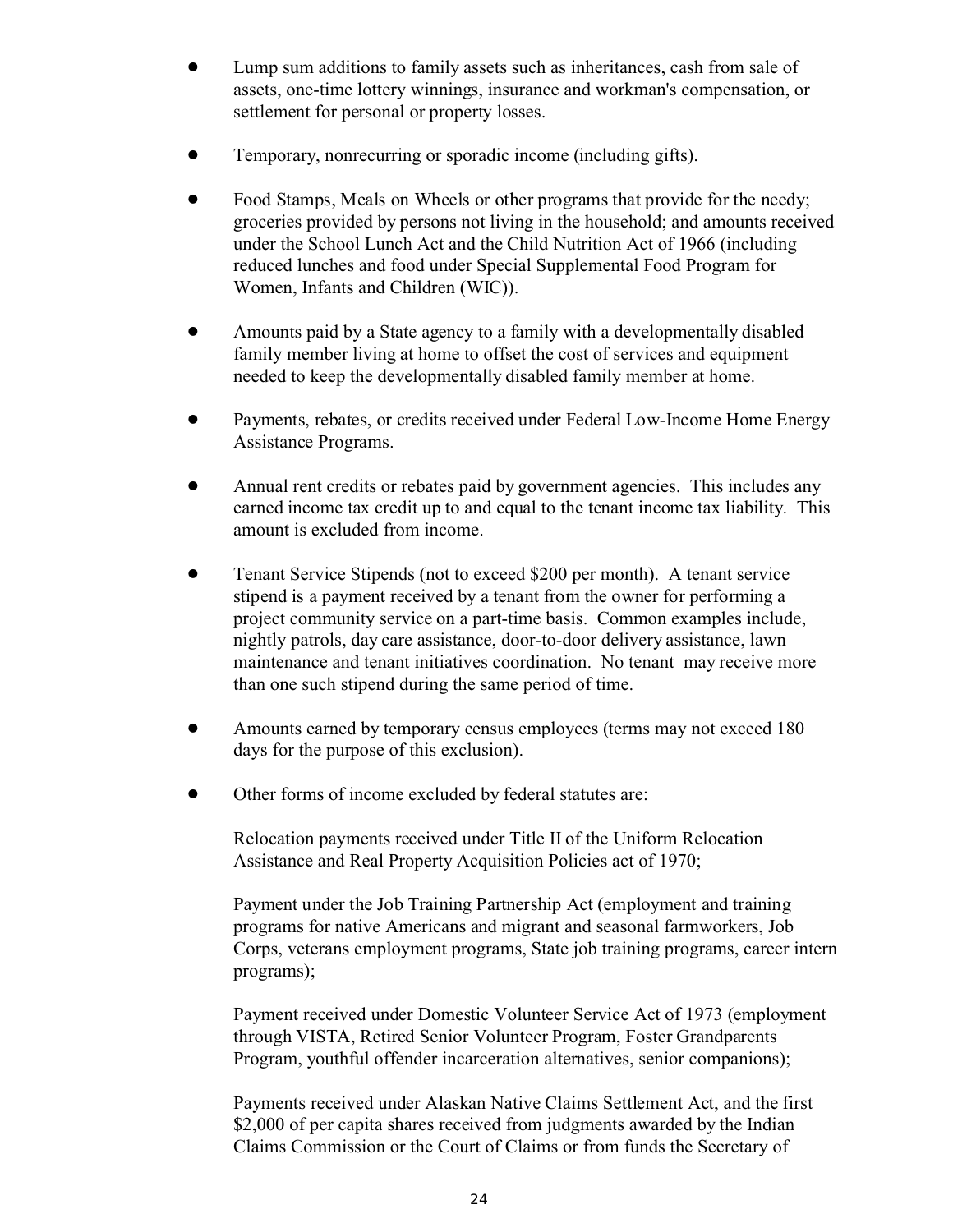Interior holds in trust for an Indian Tribe.

Payments received under Title V of the Older Americans Acts (Green Thumb, Senior Aides, Older American Community Service Employment Program).

Reparation payments paid by a foreign government pursuant to claims filed under the laws of that government by persons who were persecuted during the Nazi era. Examples include payments by the German and Japanese governments for atrocities committed during the Nazi era.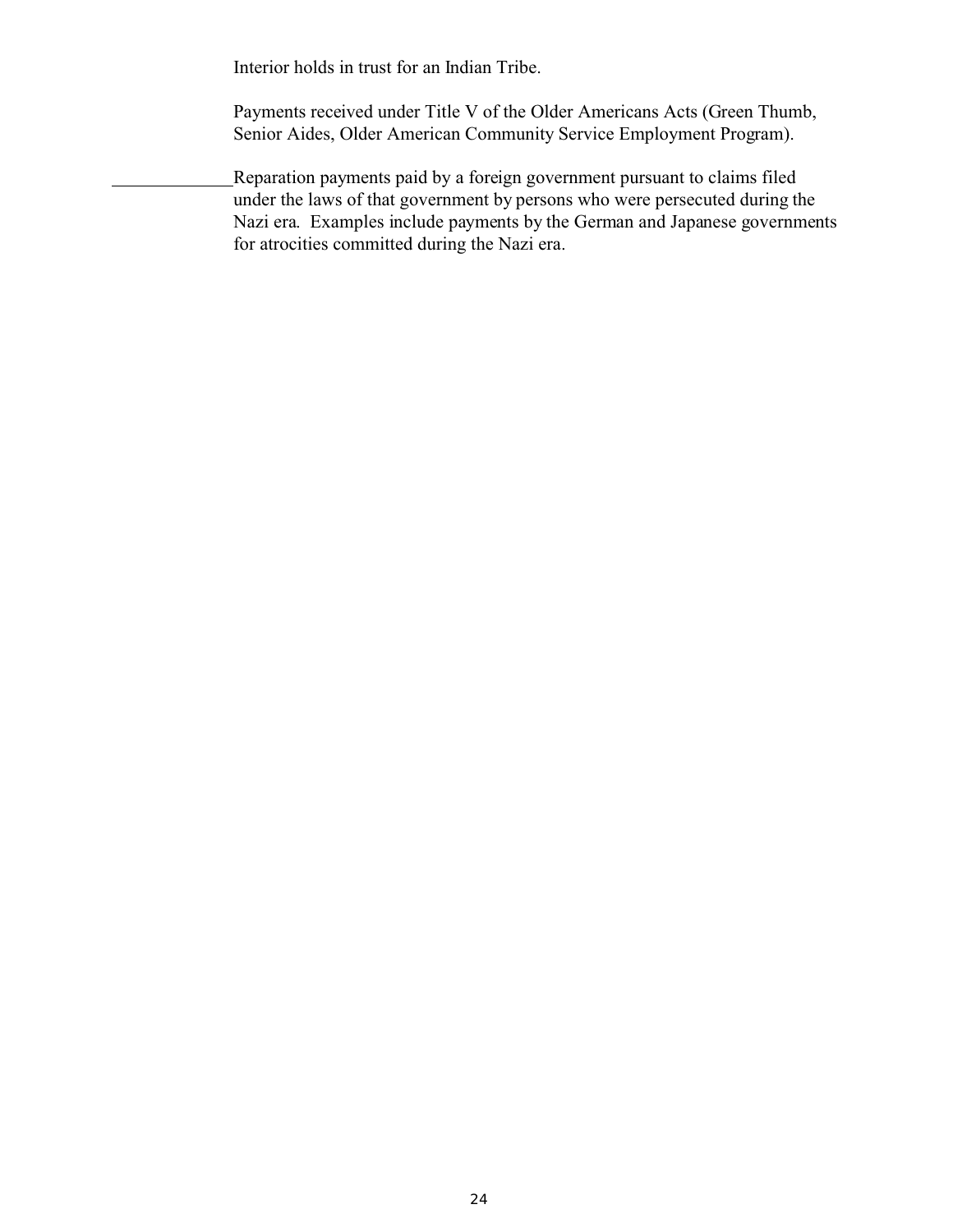#### **E. Calculating Annual Income**

Verified income must be converted to annual amounts by using the following calculations:

• For employment:

Hourly wages by number of hours expected to work per week; Weekly by 52; Bi-Weekly by 26; Semi-Monthly by 24; Monthly amounts by 12;

*If a range of hours is stated on the verification form, use the highest number of hours noted or re-verify the amount with the third party and document the conversation and all information given in the tenant record.*

- ! For other income types, periodic payments should be calculated on the actual payments received over a period of 12 months.
- Annual wages should always reflect a full 12 month period, regardless of the pay schedule. For example, if a school teacher earns a gross annual salary of \$17,000, the \$17,000 should be used as annual salary whether the teacher is paid over a nine month period or throughout the year.

## **F. Assets**

Assets are items of value, other than necessary personal items, and are considered along with verified income to determine the eligibility of a household. Income from assets is added to annual income to determine eligibility.

In 1993, the IRS revised the ruling that households with assets less than \$5,000 only had to certify to this and no verification of assets was needed. However, this rule does not apply to RD, HOME, and HUD Section 8 Project-Based Assisted properties. All RD and HUD regulations must be followed with reference to assets for those properties.

Appendix E - An Asset Certification must be completed *for all households* at move-in and recertification. When assets are verified, regardless of the value, and interest income and any other actual income is documented, the interest must be added to the household income.

When households have assets worth more than \$5,000, verification of assets is required. The asset information (total value and income to be derived) should be obtained at the time of application or annual certification. The calculation of asset value is included on the Annual Tenant Income Certification (Appendix E).

#### **NOTE: When HOME funds are used in an LIHTC property, HOME requires verification of all asset income regardless of the amount or worth of the asset.**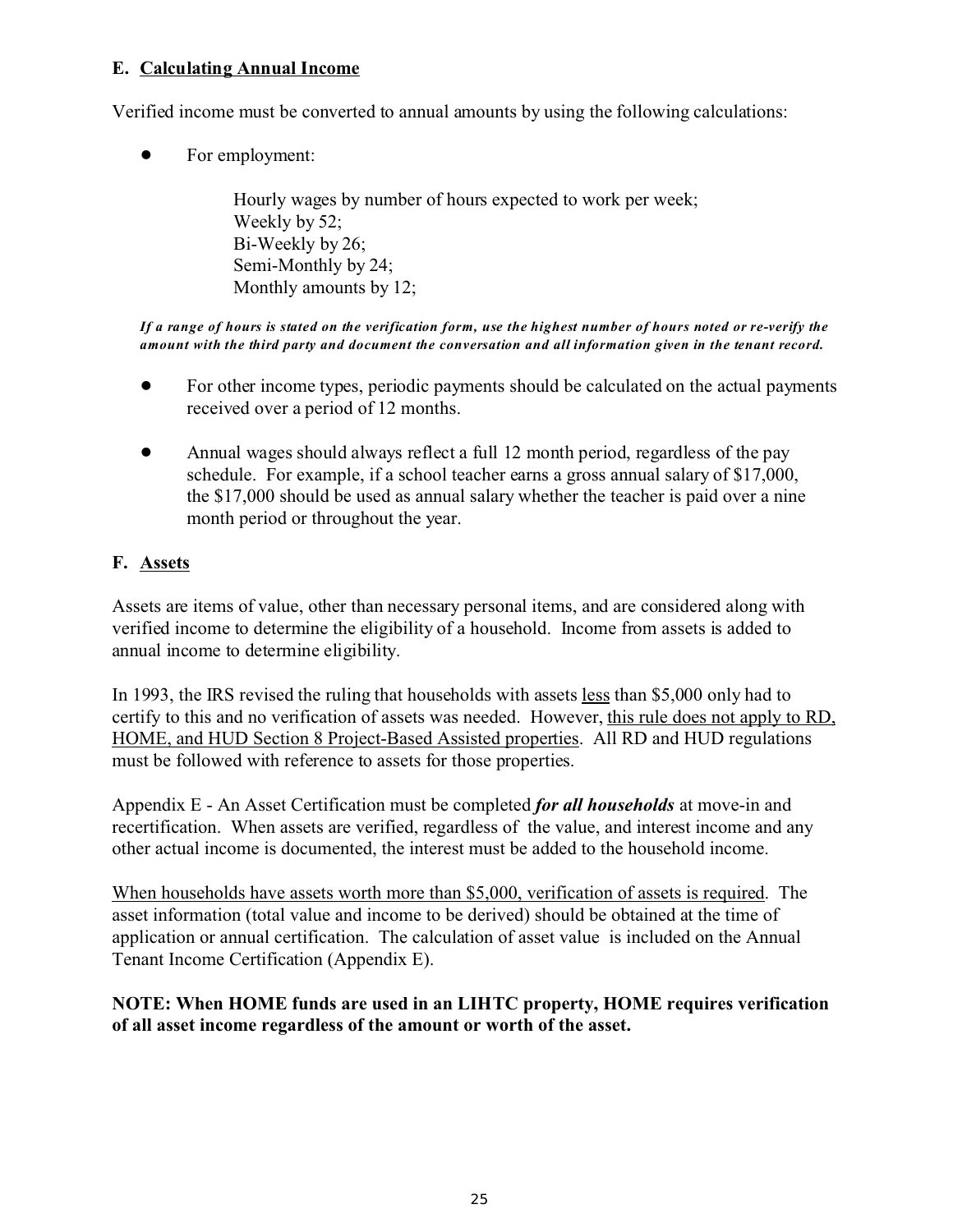- 1. Assets Include:
- ! Cash held in savings and checking accounts, safety deposit boxes, homes, etc. For savings accounts, use the most current balance and for checking accounts, use the average balance for the last six (6) months.
- ! Revocable Trusts Include the principal value of any trust available to the household. The grantor can change this trust as often as he/she wishes and can have access to this asset at any time. Generally, upon the death of the grantor, the asset is transferred to the beneficiary.

Do not include irrevocable trusts that a family can not control. An example of an irrevocable trust is a trust fund established for a son or daughter, prior to the parent's death. For example, some irrevocable trusts allow the beneficiary to receive only the interest from the trust during his/her lifetime and the principal cannot be withdrawn. Irrevocable trusts are considered as income.

- Equity in real estate or other capital investments. Include current market value less any unpaid balance on any loans secured by the property and any reasonable costs that would be incurred in selling the asset such as prepayment penalties or broker fees.
- ! Stocks, Bonds, Treasury Bills, Certificates of Deposits, Money Market Funds.
- ! IRA's or Keough accounts, 401 (k) accounts, Retirement or Pension Funds.
- ! Lump sum receipts should include inheritances, capital gains, one-time lottery winnings, settlement on insurance and other claims.
- ! Personal property held as an investment such as gems, jewelry, coin collections, antique cars, paintings, etc.
- ! Assets owned by more than one person should be prorated according to the percentage of ownership.
- Cash value of life insurance policies available to the individual before death (e.g. surrender value of a whole life policy).
- ! A mortgage or deed of trust held by household. Payments are usually received as one combined figure of principle and interest. Separate the principle and interest portions (by using an amortization schedule) and *include only the interest for the future 12 months* as income. Determine the amount of the loan outstanding at the end of the 12 month period following the certification and include that amount as the asset value.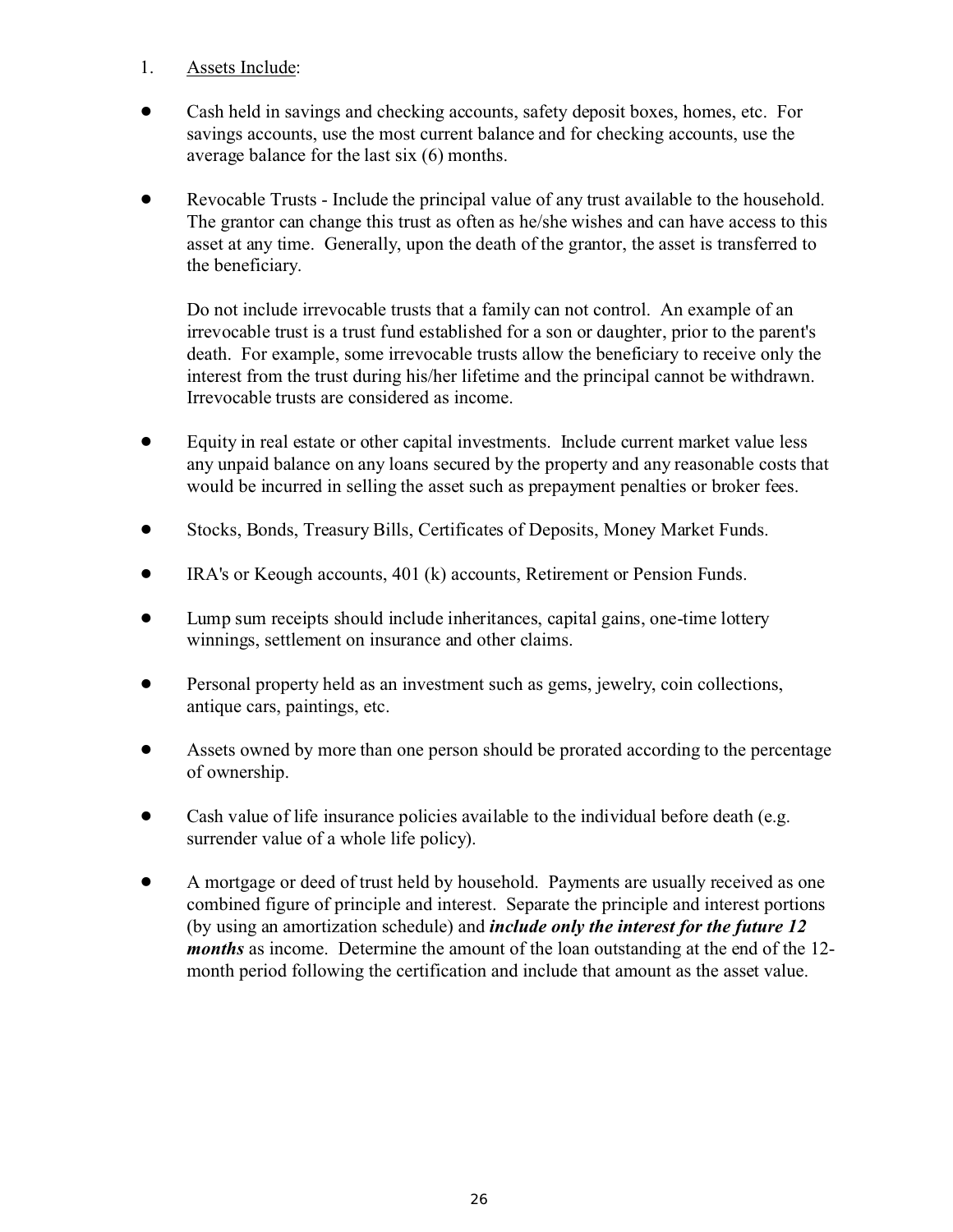## 2. Assets **Do Not Include:**

- Necessary personal property (i.e., clothing, furniture, automobiles, etc.)
- Vehicles specially equipped for the handicapped.
- $\bullet$  Interest in Indian Trust Land.
- Term Life Insurance Policies (i.e. where there is no cash value).
- Equity in the cooperative unit in which the family lives.
- ! Assets that are part of an active business. ("Business" does not include rental of properties that are held as investments and not a main occupation.)
- ! Assets held in the applicant's/tenant's name, but which are actually owned by someone else; such as:
	- assets and any earned income that is accrued to the benefit of someone else;
	- a situation wherein another person is responsible for income taxes incurred on income generated by the assets;
	- applicant/tenant is responsible for disbursing someone else's money, such as in the case of having Power of Attorney, but the money is not his/hers and no benefit is received.
- Assets that are not accessible to the applicant/tenant and provide no income.
- 3. Determining the Value of Assets

For assets valued at \$5,000 or greater, owners must use the cash value of the assets, which is the amount the applicant/household would receive if the assets were converted to cash. Expenses which may be deducted from the asset value include:

- Penalties for withdrawing funds before maturity;
- Broker/legal fees assessed to sell or convert the asset to cash; and,
- Settlement costs for real estate transactions.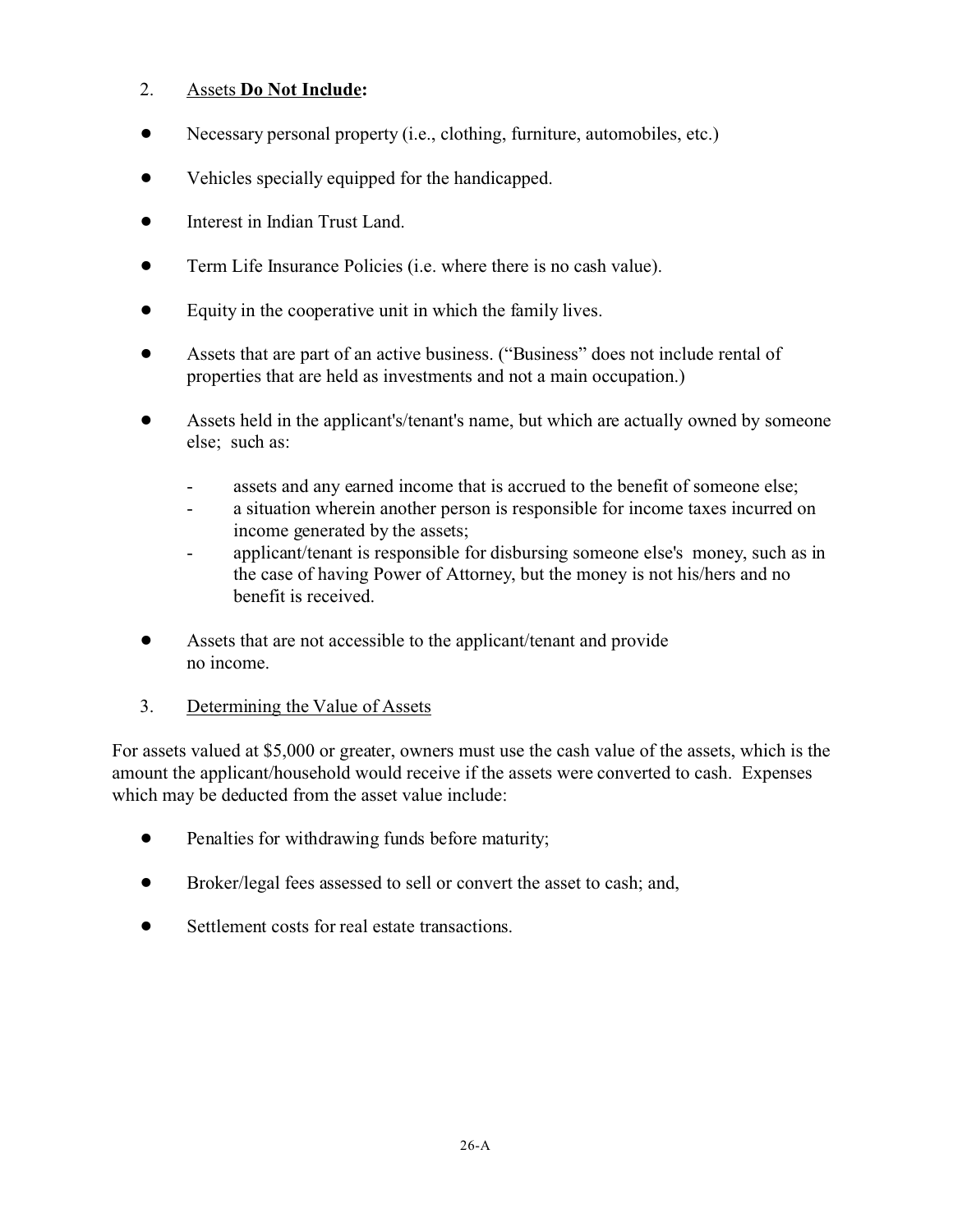#### 4. Sale or Disposition of Assets

At the time of application, it must be determined if the applicant has disposed of any assets for less than fair market value at any time within two years prior to the effective date of the application.

If the fair market value of the disposed assets exceeds the gross amount that the family has received from the liquidation of the assets by more than \$1,000 then include as assets the whole difference between the cash value and the amount received. If the difference is less than \$1,000, do not count it.

Example: Mr. Jones sold his home to his niece for \$5,000. The home could have been sold to another buyer for \$60,000. \$60,000 subtract \$5,000= \$55,000. This difference between the value and the price received is greater than \$1,000. You would need to include \$55,000 in total household asset value (and would impute the income received from this asset).

DO NOT consider assets disposed of for less than fair market value as a result of a foreclosure, bankruptcy, or a divorce or separation settlement.

DO consider assets put into trust and business assets disposed of for less than fair market value. (Business assets are excluded from net family assets only while they are part of an active business.)

#### 5. Assets Owned Jointly

If assets are owned by more than one person, prorate the assets according to their percentage of ownership. If no percentage is specified or provided by state or local law, prorate the assets evenly among all owners.

#### 6. Determining Asset Income

For assets valued at \$5,000 or greater, the actual interest or cash received will be compared to the imputed value of the asset and the greater will be added to the tenant's annual income. To impute a value of assets over \$5,000 you must multiply 2.00% (or the current HUD approved imputed percentage) by the cash value of the asset. The greater of the imputed amount or the actual interest or cash received will be added to the gross annual income of the applicant/tenant.

| <b>Example of Asset Calculation:</b> |                                                   |                |
|--------------------------------------|---------------------------------------------------|----------------|
| Asset                                | Cash value                                        | Actual Income  |
|                                      |                                                   | from the Asset |
| Checking                             | 255<br>S                                          | \$             |
| Savings                              | \$1,100                                           | \$<br>17       |
| Nonrevocable Trust                   | $\theta$                                          | S<br>750       |
| C.D.                                 | \$4,925                                           | S<br>123       |
| Carryover amount                     |                                                   |                |
| of Disposed asset                    | \$28,320                                          | S<br>0         |
| Mortgage                             | \$30,000                                          | 432            |
| Total                                | \$64,600                                          | \$1,322        |
| Imputed income                       | Actual income<br>VS.                              |                |
| $$64,600 \times 2\% = $1,292$        | \$1,322                                           |                |
|                                      | Amount to be included as annual income $= $1,322$ |                |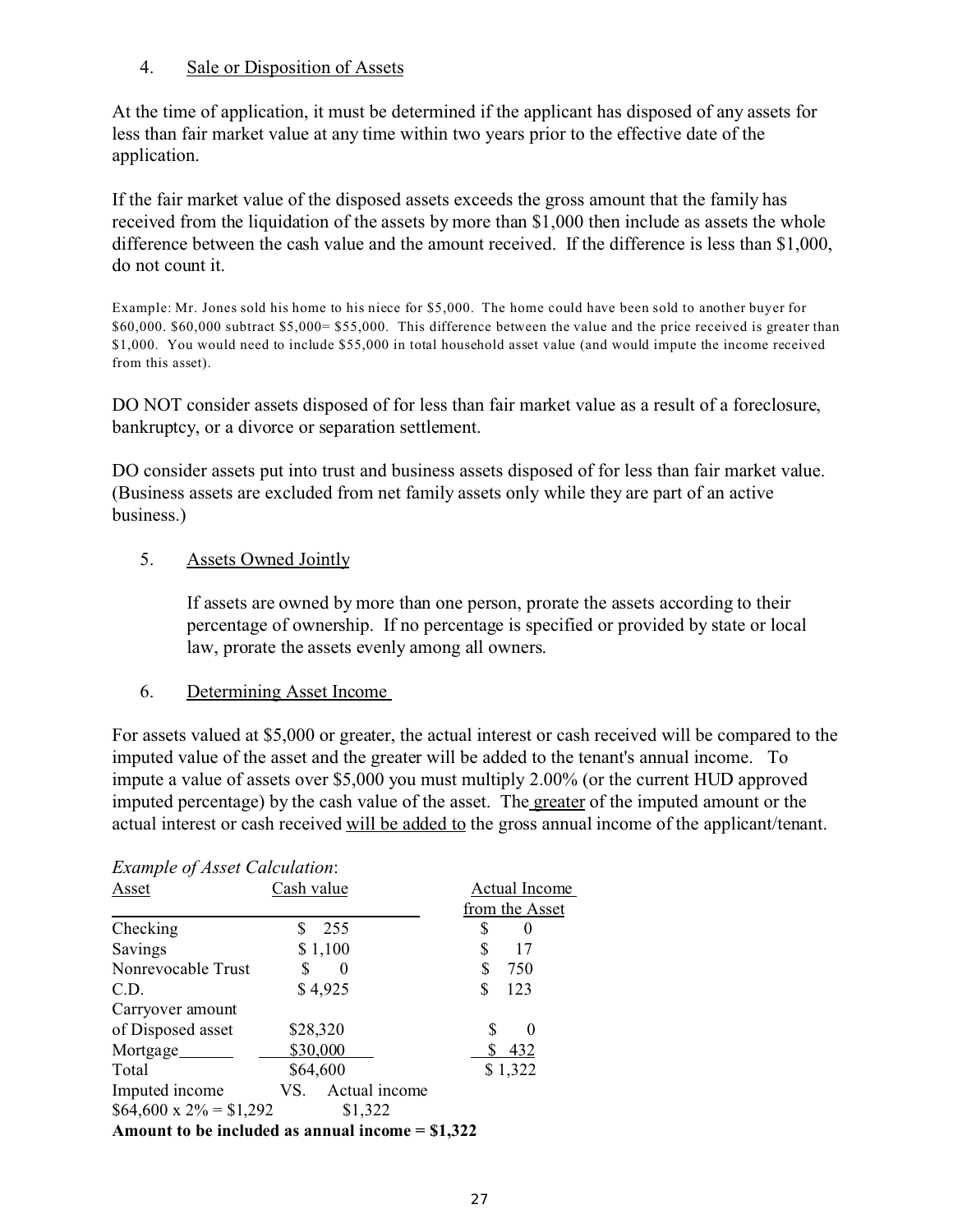- A. Checking and Savings Accounts or other types of accounts held by a bank:
	- 1. Third party verification with bank/lender.
	- 2. Copies of account statement: for checking the last six months, for savings - most current statement.
- B. Trust Funds
	- 1. Copy of the most current fund statement.
	- 2. Letter from the trust administrator or representative of trustee.
- C. Real Estate
	- 1. Copy of most current tax assessment or statement from real estate broker.
	- 2. If under contract of sale, a copy of the contract.
	- 3. For the outstanding loan balance, a payoff statement from the mortgage holder or amortization schedule.
- D Stocks, Bonds, Treasury Bills, Money Market Accounts
	- 1. Copy of the most current account statement from a brokerage firm.
	- 2. A statement from a brokerage account representative.
- E. Retirement and Pension Funds
	- 1. Copy of the most current account statement showing the ownership percentage.
	- 2. Copy of the most current benefit statement.
- F. Whole Life or Universal Life Insurance Policy
	- 1. Copy of the most current statement of cash value.
	- 2. Statement from the insurance company as to value of policy.
- G. Personal Property Held as an Investment (i.e., paintings, jewelry, coin or stamp collection)
	- 1. Copy of 90-day current appraisal.
- H. Mortgage or Deed of Trust Held by an Individual
	- ! Copy of an amortization schedule relating the specific term and interest rate of the mortgage.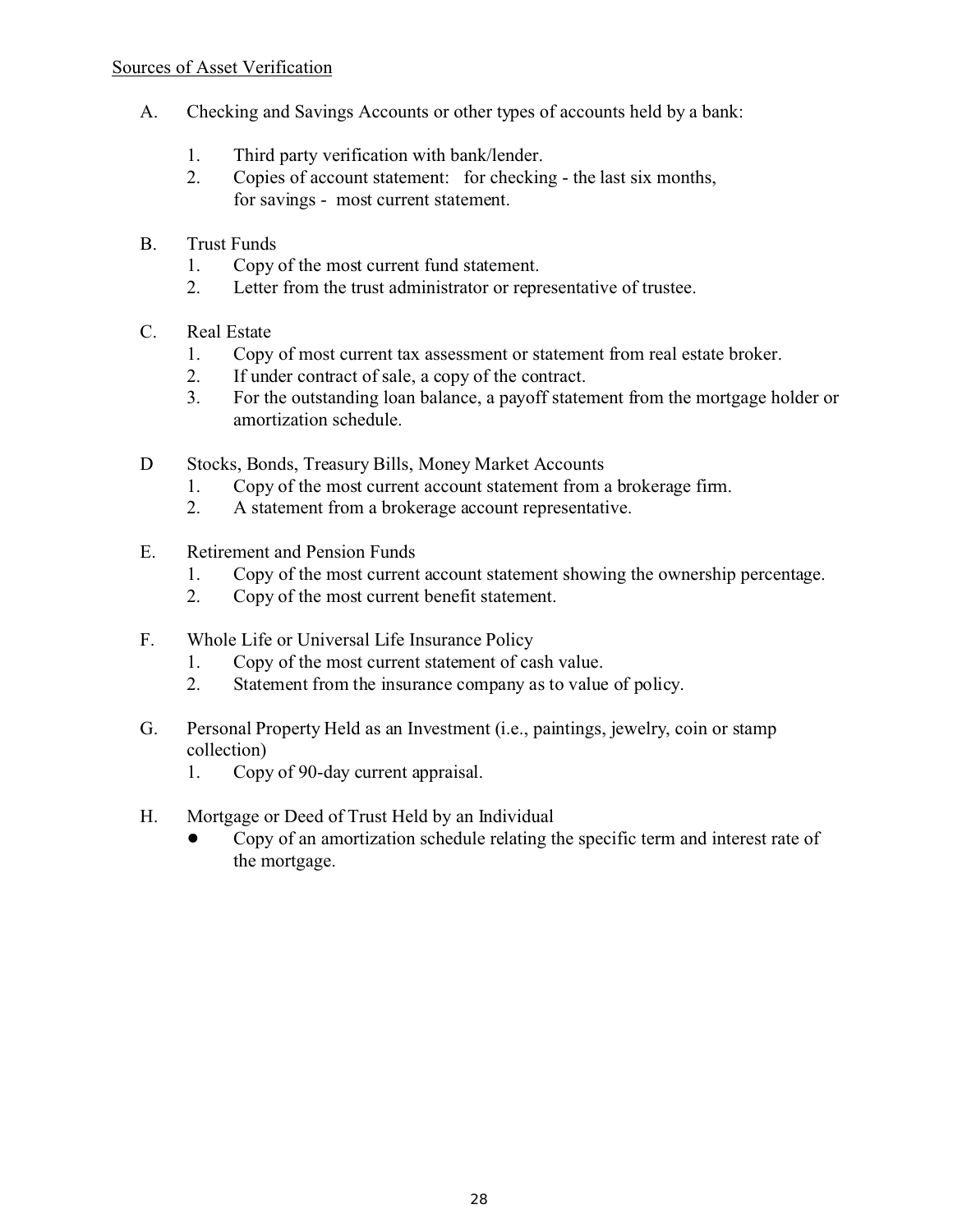# X. **TENANT INCOME CERTIFICATION/RECERTIFICATION PROCEDURES**

After all the income and asset information has been obtained and computed, a DSHA Annual Tenant Income Certification form should be completed. (See Appendix E). This form is a legal document which, when fully executed along with the lease, qualifies the applicants to live in the set-aside units in the project. Attach all verification and documentation to the Certification form. The Certification form should be signed on the date of move-in or no earlier than 5 days before the move-in date.

Owners must annually recertify all households (unless a recertification waiver has been granted by the IRS, see page 18-A for further information). The recertification should always be completed by the first day of the month of the anniversary month that the household moved into the property. Example: Movein date 5/15/98; recertification should be completed and signed by the household by 5/1 each year.

The DSHA Annual Tenant Income Certification must be executed along with the lease prior to move-in. The following guidelines also apply:

- 1. The owner/management agent should instruct the applicants/tenants to sign the Annual Tenant Income Certification form as the name appears on the form.
- 2. No one may live in a low-income set-aside unit unless tenants are certified and under a lease.
- 3. In the event the tenant wishes to have an additional person move into the unit, the following steps should be taken:
	- ! The additional persons should complete an application for residency and provide verification of income and asset information as required above; and
	- The additional person's income should be added to the current tenant's previously certified income; and
	- ! A determination must be made as to whether the income requirement is jeopardized by adding an additional occupant (140% rule).
	- In the event a household member moves or vacates the unit, the unit will remain in the category as originally certified as long as an original member of the household still remains in the unit. Example: Mary and Jane are income eligible and move-in as roommates. A year later Jane moves out. Mary finds another roommate, Carol, and their total household incomes will allow for continued qualified occupancy. After a few months, Mary moves out (the last original income qualifying resident) and is transferred by her employer. At this point Carol is the sole remaining resident. She was not a member of the original qualified household and the unit is no longer Tax Credit eligible. The new household must re-qualify as a tax credit eligible household.

The tenant file should be documented when any household member vacates the unit.

4. The applicant/tenant's month of move-in should be placed on a "tickler" system. We recommend initiating recertification procedures approximately 90-120 days prior to the anniversary month of their original move-in date in order to give proper notice.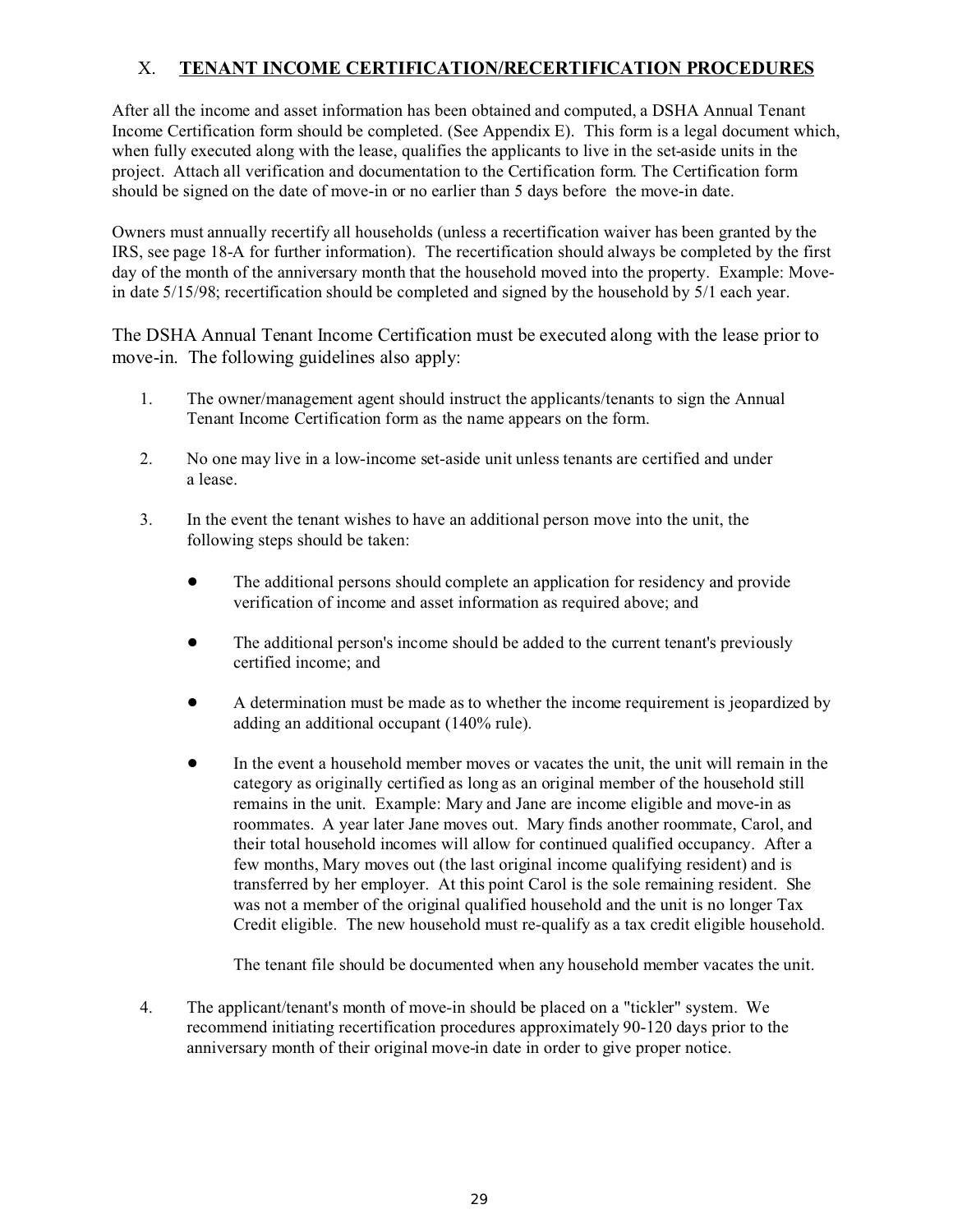## XI. **140% NEXT AVAILABLE UNIT RULE OR OVER INCOME TENANTS**

If a tenant qualifies as being low-income when initially occupying a unit in the project (or on any subsequent determination date), an increase in the low-income tenant's income of up to one hundred forty percent (140%) of the current applicable income limit (adjusted for family size) will not result in noncompliance. At annual recertification, in the event that a low-income tenant's income increases to a level more than 140% of the applicable limit, the next available unit of comparable or smaller size in the same building must be rented to a qualified low-income tenant. The unit which exceeded the 140% income limit must continue to be rent restricted. This rule is applied on a per building basis.

Multiply 1.4 times the current applicable income limit adjusted to family size. If the current tenant's income does not exceed this figure, the unit may be counted as low-income at recertification.

NOTE: This ruling DOES NOT apply to projects with 100% low-income set-aside units. (In projects where 100% of the units are rented to persons with incomes at 50% or 60% of the median income, all vacant units must be rented initially to income qualified tenants. In all cases, no tenant can be displaced as a result of an increase in income only.)

In mixed-use properties (those that have tax credit units and market rate units), after the next available unit of comparable or smaller size is rented or legally committed to be rented to a qualified low-income household, the rent of the over-income unit may then be increased to market rate in accordance with any lease restrictions. At that time, the newly rented comparable size unit then becomes the tax credit qualified unit in place of the original unit that went over income. Comparable size is measured by the same method used to determine qualified basis for the credit year in which the comparable unit became available (i.e., either number of bedrooms or square footage in the units).

If the household's income is above 140% and the next unit is not rented to a qualified household, all the units in the building having income above 140%, as well as the unit rented that did not qualify, will be out of compliance. This rule is called "1 for all rule". Meaning if you make one mistake, all of the over-income units in the building are in noncompliance.

In Tax-Exempt Bond mixed-use properties, the Next Available Unit Rule is applied on a *project* basis rather than a building basis. This means that if one unit in the project goes over 140%, the next available unit **in the project** must be rented to a qualified household.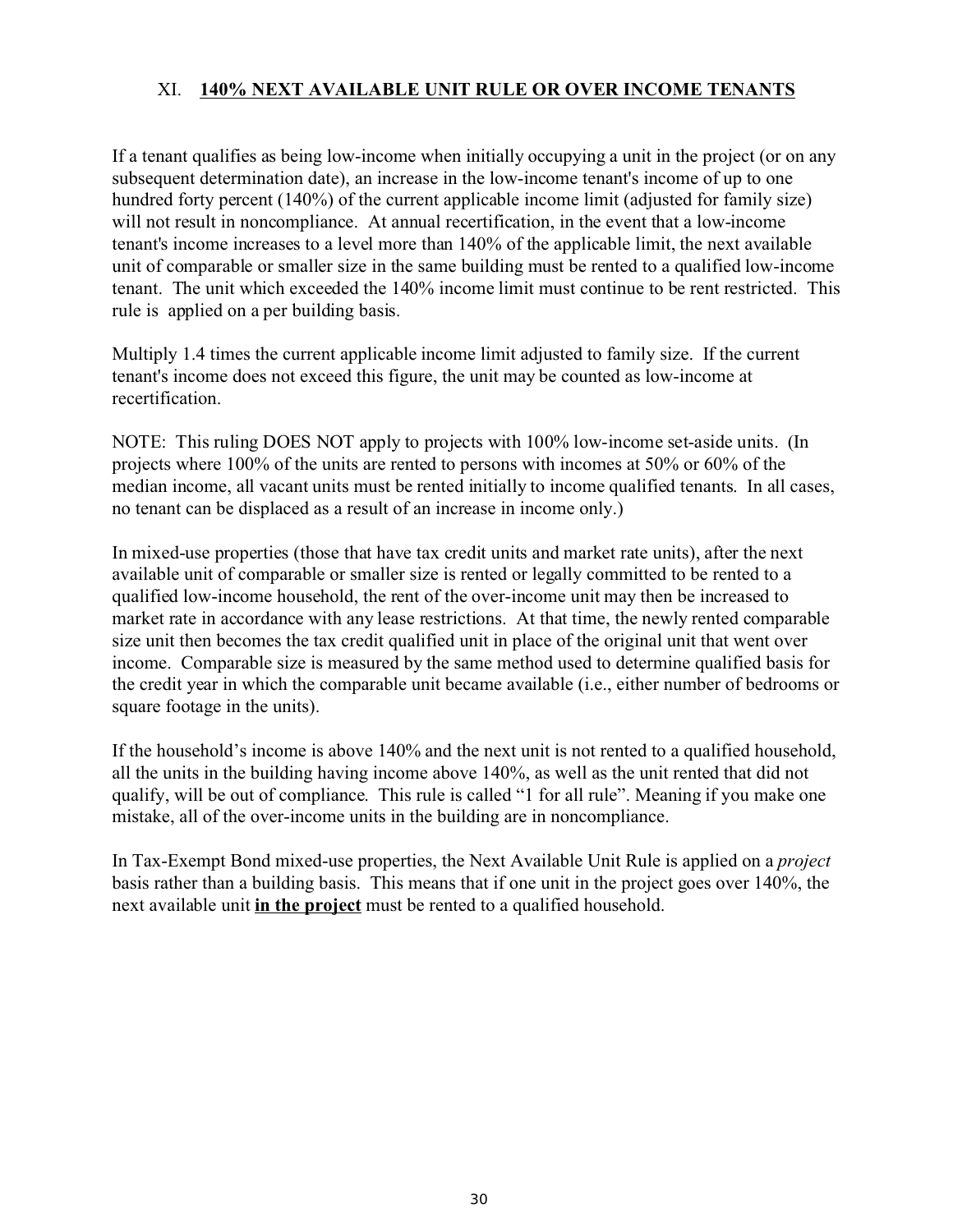## XII. **STUDENT TENANTS**

A housing unit is generally not eligible for the Tax Credits if tenants occupying the unit are fulltime students who are not married individuals filing joint returns. Exceptions to this ruling are as follows:

1. A student receiving assistance under Title IV of the Social Security Act (AFDC); or

Note: In Delaware, TANF (Temporary Assistance for Needy Families) is considered the same as AFDC.

- 2. A student enrolled in a job training program receiving assistance under the Job Training Partnership Act or under other similar Federal, State, or local laws or;
- 3. Housing unit is occupied entirely by full-time students and such students are single parents and his or her minor children and no other tenants are dependents of a third party; or
- 4. Students married and filing a joint return. ( NOTE: Married students must have filed a joint tax return prior to moving into the unit or at the time of application.)

Generally, if all of the household members are full-time students and are not considered an exception above, the household does not qualify as eligible. **This rule must be applied during the entire occupancy period for each household.** We recommend that owners utilize a lease provision requiring tenants to notify management of any change in student status.

For purposes of clarification and qualifying, households containing students that live in or are applying to Tax Credit properties, the following applies:

- ! an applicant is ineligible if he or she is a full-time student at the time of initial occupancy or will be at any time during the certification period;
- a household of students is eligible if it includes at least one part-time student or one household member who meets one of the student exceptions;
- ! a household containing full-time students and at least one child (who is not a full-time student) is an eligible household;
- ! children in Tax Credit properties are to be considered full-time students when they enter first grade, unless kindergarten is mandatory under state law.

*A full-time student is defined as any individual who has been or will be a full-time student at an educational institution, other than correspondence school, with regular facilities and students during five months of the year in which the application is submitted. The student must also meet the institution's requirements for full-time status.*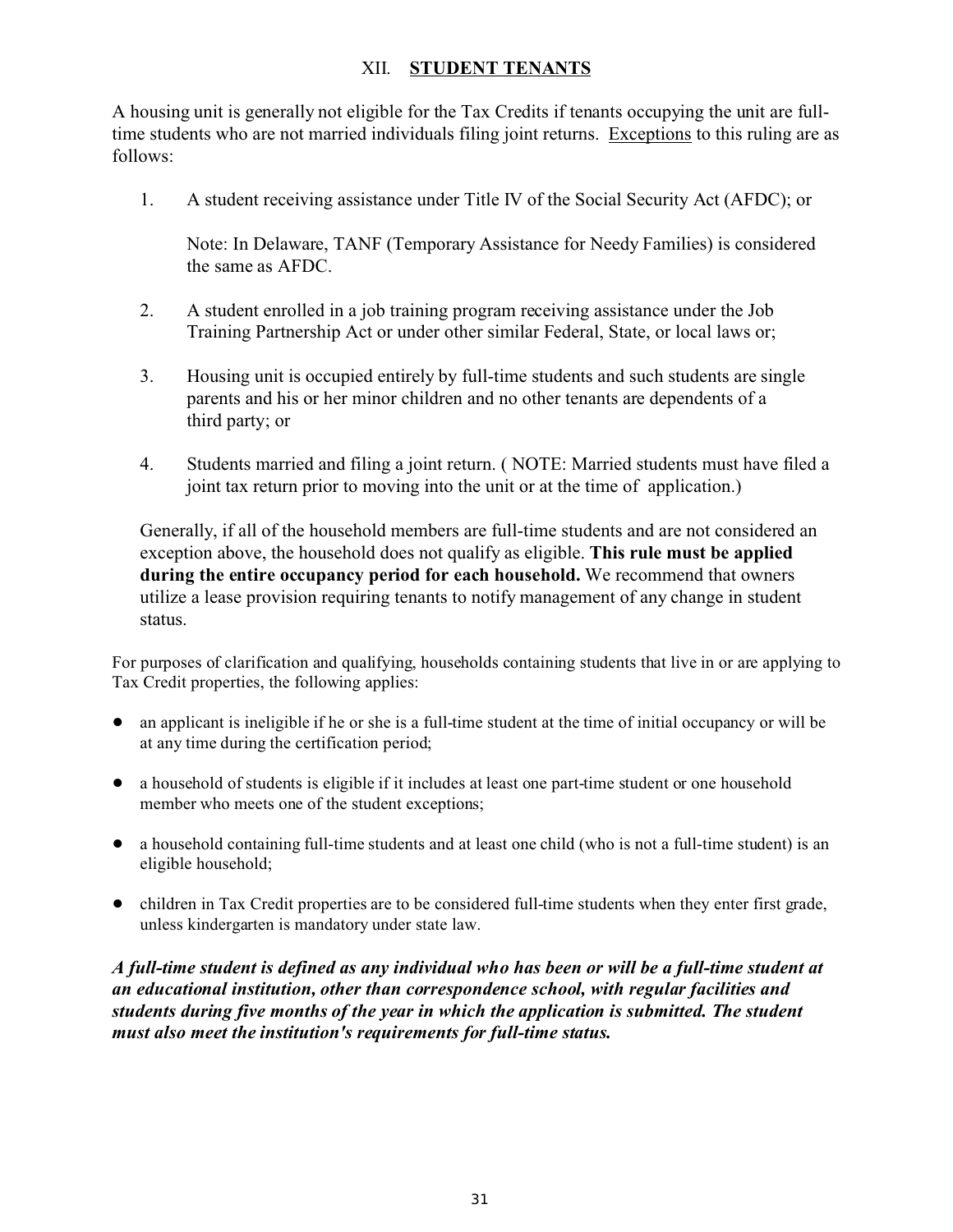#### XIII. **TRANSFERS**

Compliance is on a unit-by-unit basis. Households who need to be transferred into larger or smaller sized units should be considered new tenants or households and must meet the same qualifications as a brand new household as to income and rent qualifications. However, in accordance with TD 8732 - Available Unit Rule (Appendix G-75), households may be transferred within a building. If there is a larger or smaller unit within the building that would accommodate the household, a transfer may occur. If a household is transferred to a different building, the household must be considered new and must re-qualify. An Annual Tenant Income Certification with supporting verification of income and a new lease should always be completed regardless if the transfer was within the building or to a different building.

There may be conflicts with regard to transfers for HUD or RD projects. Both Federal agencies require transfers in certain cases which may conflict with current LIHTC regulations. We recommend consulting DSHA and the applicable Federal agency before implementing any transfers that result in conflicts with either agency's regulations.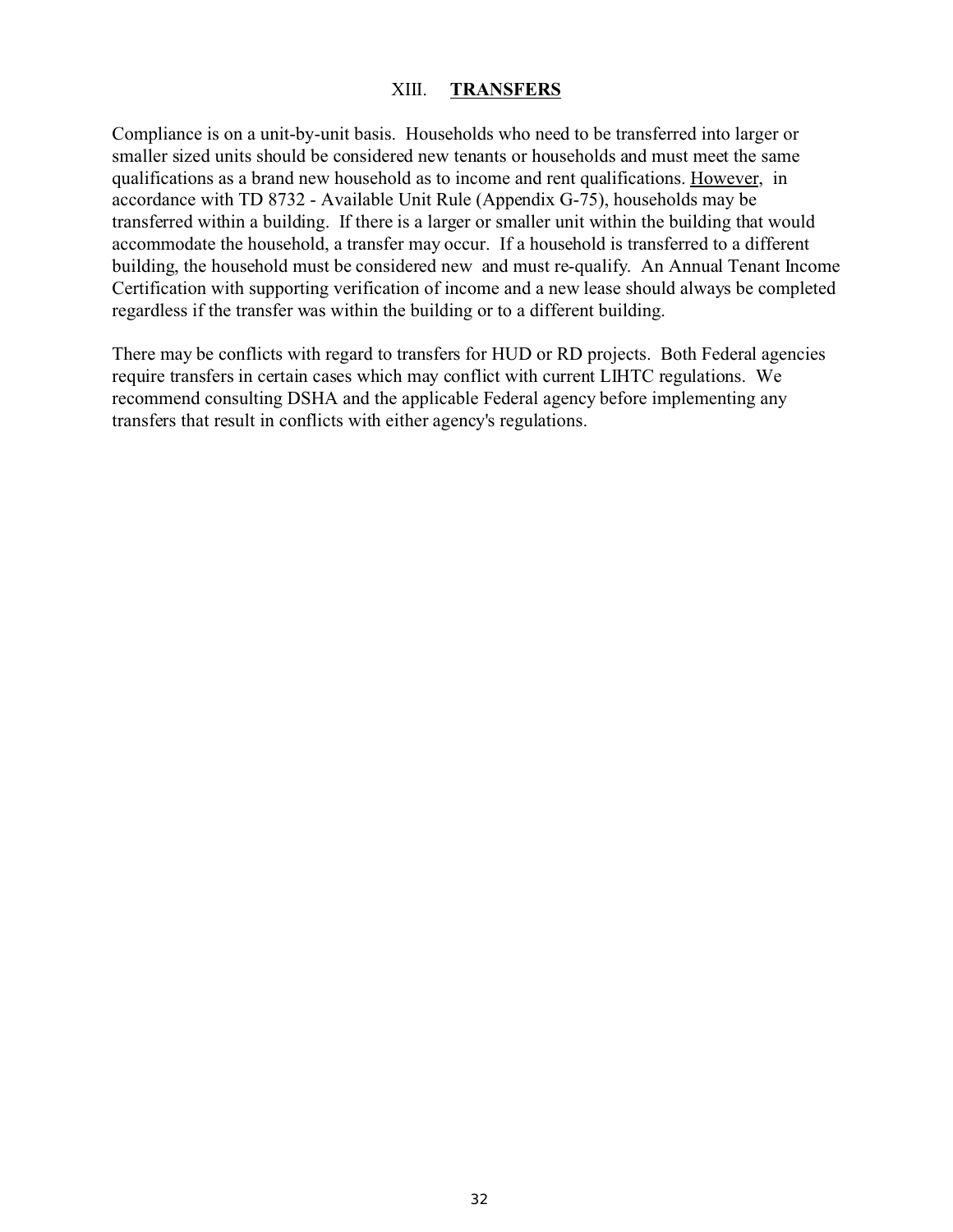# XIV. **VACANT UNITS AND SPECIAL OCCUPANCY RULES**

## VACANT UNITS

DSHA will be monitoring vacant units as well. Until we receive further guidance from the IRS, the following applies to vacant units:

If a low-income unit in the project became vacant during the year, reasonable attempts should be made to re-rent that unit or the next available unit of comparable or smaller size to tenants having a qualifying income before any units in the project were or will be rented to tenants not having a qualifying income.

Basically this means when a unit becomes vacant, the credit is still available so long as reasonable attempts are made to market the unit, and the next available unit in the project of the same size or smaller size, is rented to a Tax Credit eligible household. Documentation of marketing attempts should be on file with the project's records.

This becomes particularly important to mixed-use properties that do not have 100% tax credit qualified units. If a tax credit unit becomes vacant and a market unit is also vacant, the tax credit unit must be rented before the market unit or the vacant unit rule is violated regardless of whether the units are in the same or different buildings.

## EMPLOYEE UNITS

If the unit is part of the common space, an employee for that property may occupy the unit. The employee does not need to be income eligible. In addition, no rent is usually charged for the unit, there is no need for certification and an employee should sign an employment agreement that terminates occupancy when employment is terminated.

If an employee resides in a rent-restricted rental unit that is part of the applicable fraction, the employee's household income must be eligible for the Tax Credit program, the household income must be verified and certified. (Please note, that income verification of employees should be completed by an accountant from the management agent and should not be completed by an employee in a supervisory role). If the employee household receives a rent-free unit, this compensation (the dollar amount that is normally considered rent) must be included as part of their income.

In mixed-use properties, (where there are market rate units) the management, maintenance or security unit may not be counted as a tax credit unit unless the employee occupying the unit is qualified exactly as any other tax credit household.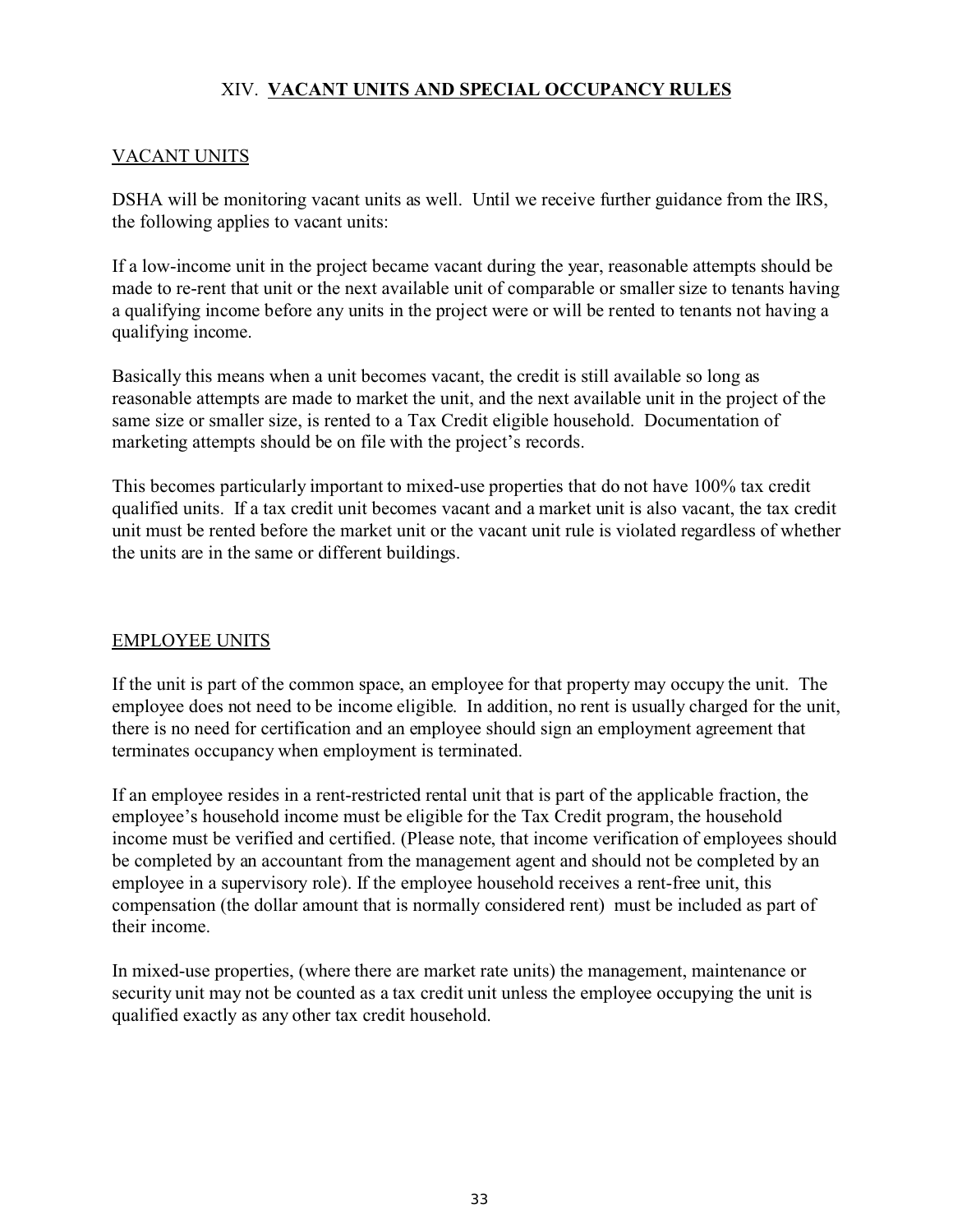## MODEL UNITS

A model unit is a residential rental unit, the unit is included in the number of units used to determine the applicable fraction when calculating the amount of the credit, and as such must be rented to a qualified household once it is available for occupancy (this should be within 24 months after the placed-in-service date). At the time a household moves out, a property may temporarily convert a vacant unit to a model. Because of the vacant unit rule, if tax credits are claimed on the model unit, continuing efforts must be made to market that unit to qualified households and the next available vacant unit in the property must be rented to a tax credit qualified household.

## COMMERCIAL SPACE

In accordance with Section 42, residential rental property may qualify for the credit even though a portion of a building in which the residential rental units are located is used for commercial use.

However, commercial space is not Tax Credit basis eligible and could be cause for a recapture event. Therefore, careful thought should be given when having commercial space within your Tax Credit property. Make sure the following guidelines are taken into consideration:

- 1. Do not take common areas and turn them into commercial space after claiming Tax Credits. (For example, renting your community building to local community groups).
- 2. Any commercial activity on your property should have all proper licenses, approvals and zoning. This includes satellite dishes, cable t.v.
- 3. Do not allow tenants to conduct commercial business from their units. Do not permit residents to have licensed day cares in Tax Credit units. Tax credit units must be residential in nature.
- 4. Make sure you have proper liability coverage for any services provided for in either common or commercial space.
- 5. A permanent model may be considered commercial space.

## COMMON AREA

Eligible basis may include the cost of facilities for tenant use and other amenities that are considered common areas. Tenant facilities, such as swimming pools, parking areas, and other recreational facilities may be included in basis. Therefore, no separate fees can be charged (to any tenant whether tax credit or market rate) for these amenities if they were included in basis.

## SUPPORTIVE SERVICES

Mandatory fees for supportive services (transportation, housekeeping, etc.) must be included in the gross rent calculation. However, if the fee is optional or paid by an outside agency, it should not be included in gross rent. Owners cannot prevent a household from contracting privately for services including medical nor can an owner require "capacity for independent living". This is a violation of Fair Housing.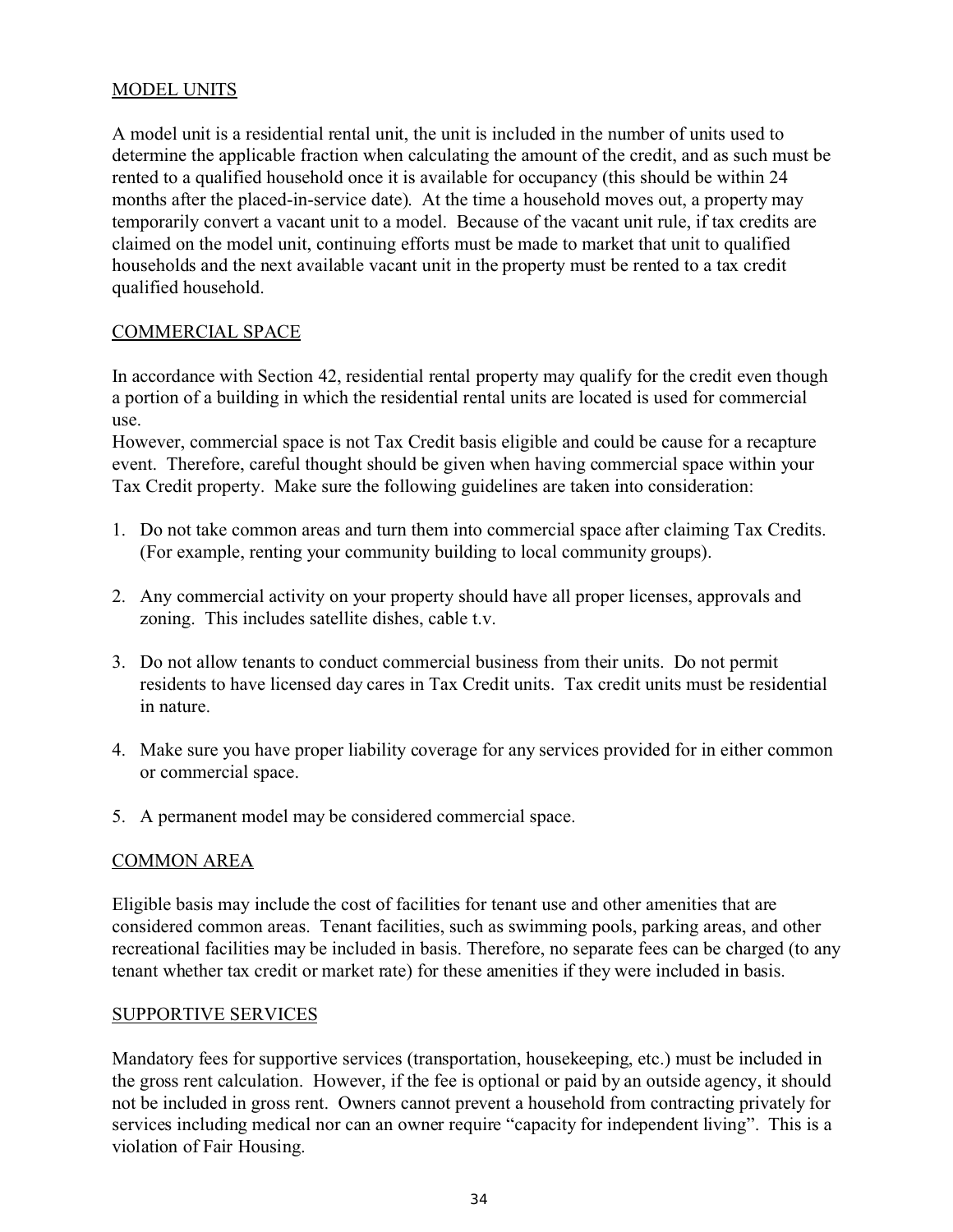# XV. **FAIR HOUSING AND SECTION 8 CERTIFICATE AND VOUCHER PARTICIPANTS**

In January 2000, the IRS revised compliance monitoring regulations and owner certification requirements. The new regulations require owners to certify that they have not discriminated in selecting applicants or in the ownership and management of the Tax Credit property. Effective January 1, 2001, owners must certify to two new provisions:

1. The owner has not refused to lease a unit in the project to an applicant because the applicant holds a voucher or certificate of eligibility under Section 8 of the United States Housing Act of 1937.

## **Owners may no longer have policies that refuse to admit Section 8 applicants. Owners must allow Section 8 applicants to apply to their LIHTC property. However, the Section 8 applicant must still meet all of the property's screening and eligibility criteria.**

2. No findings of discrimination under the Fair Housing Act, U.S.C. 3601-3619, occurred for the project. A finding of discrimination includes an adverse final decision by the Secretary of Housing and Urban Development, 24 CFR 180.680, an adverse final decision by a substantially equivalent state or local fair housing agency, 42 U.S.C 3616(a)(1), or an adverse judgement from a federal court.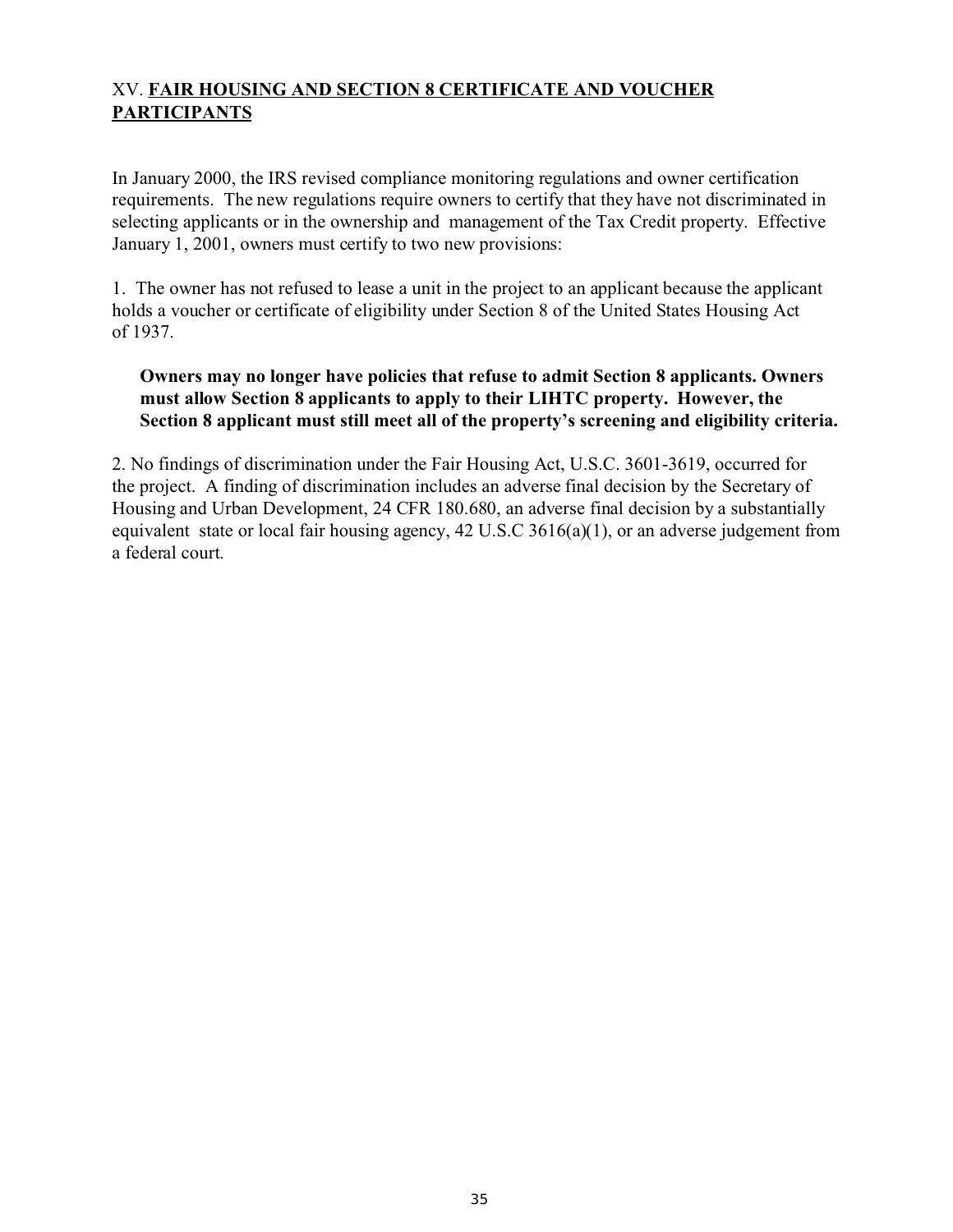# XVI. **LEASES**

DSHA requires all tenants in rent-restricted units to be annually certified and be under a lease in order to occupy a unit. All leases should be pre-approved by DSHA. Any amendments or changes to the lease during the compliance period should be submitted to DSHA for approval.

The lease should include at least the following information:

- Legal name of parties to the agreement and all other occupants;
- A description of the unit to be rented;
- Term of the lease and date of move-in or possession;
- The rental amount:
- Use of the premises;
- Rights and obligations of each party;
- Full-time student status clause;
- Subletting/assignment is prohibited;
- ! Optional charges (i.e., washer/dryer rentals) should be listed separately on an addendum or separate agreement\*; Attachments should include, but are not limited to:
- ! Annual Certification and qualification information on the LIHTC program.
- ! Copy of Summary of Delaware Landlord Tenant Code
- Rules and Regulations
- Move-in inspection form (completed by landlord and signed by tenant)

For properties newly rehabilitated, a new lease should be executed along with the Annual Tenant Income Certification prior to the placed-in-service date.

In general, occupancy must be provided on a non-transient basis to the general public. This means that in Delaware, tax credit residents must sign leases for an initial term of one year. After the initial term, the lease may convert to a month-to-month lease at the owners option.

There are, however, provisions for housing for the homeless and Single Room Occupancy (SRO) properties contained in Section 42 (i)(3)(B)(iii)  $\&$  (iv). For SRO properties, a thirty (30) day lease will be required.

\* Optional charges should not be a requirement to live in the unit. If the charge or fee is a requirement to live at the property, the charge or fee must be included as part of the rent. However, these charges or fees may not be allowed under the Delaware Landlord Tenant Code.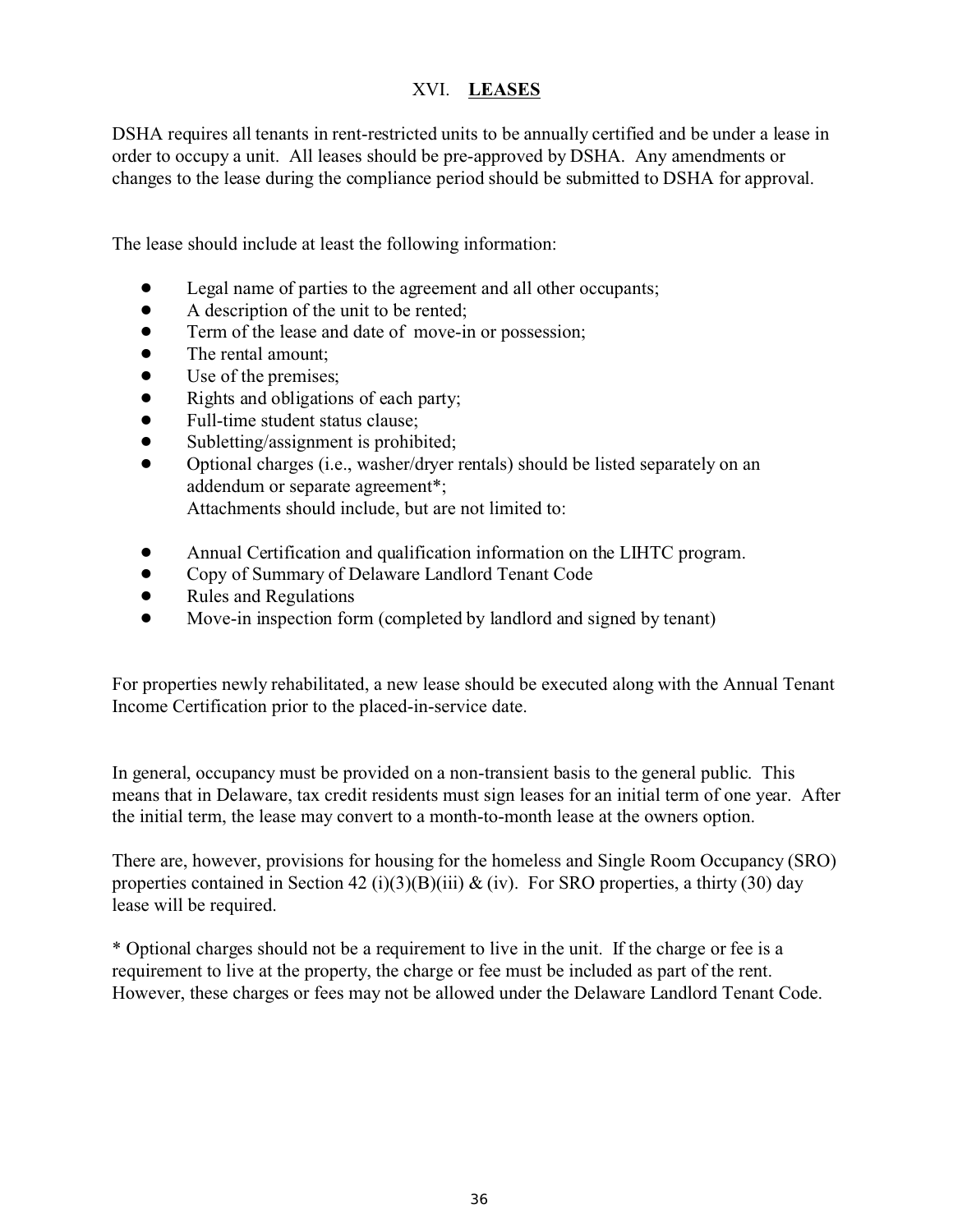# XVII. **INSPECTIONS**

We suggest that units always be inspected by the owner for all new tenants on the date of initial occupancy. A move-in inspection report should be completed documenting any problems noted in the unit at the time of move-in.

Bi-annual or quarterly inspections should also be completed by the owner on each unit. Please be aware, in accordance with the Delaware Landlord Tenant Code, tenants need to be given at least 2 days written notice of the inspection, unless it is an emergency or scheduled maintenance repair.

Annual and bi-annual inspections enable the owner to find unreported maintenance and housekeeping problems.

In January 2000, the IRS revised compliance monitoring regulations and owner certification requirements. Owners must certify that:

The buildings and low-income units in the project were suitable for occupancy, taking into account local health, safety, and building codes (or other habitability standards), and the State or local government unit responsible for making local health, safety, or building code inspections did not issue a violation report for any building or low-income unit in the project. If a violation report or notice was issued by the governmental unit, the owner must attach a statement summarizing the violation report or notice to the annual certification submitted to DSHA. In addition, the owner must state whether the violation has been corrected.

DSHA is required to inspect a minimum of 20% of all units in each project and all buildings and common areas.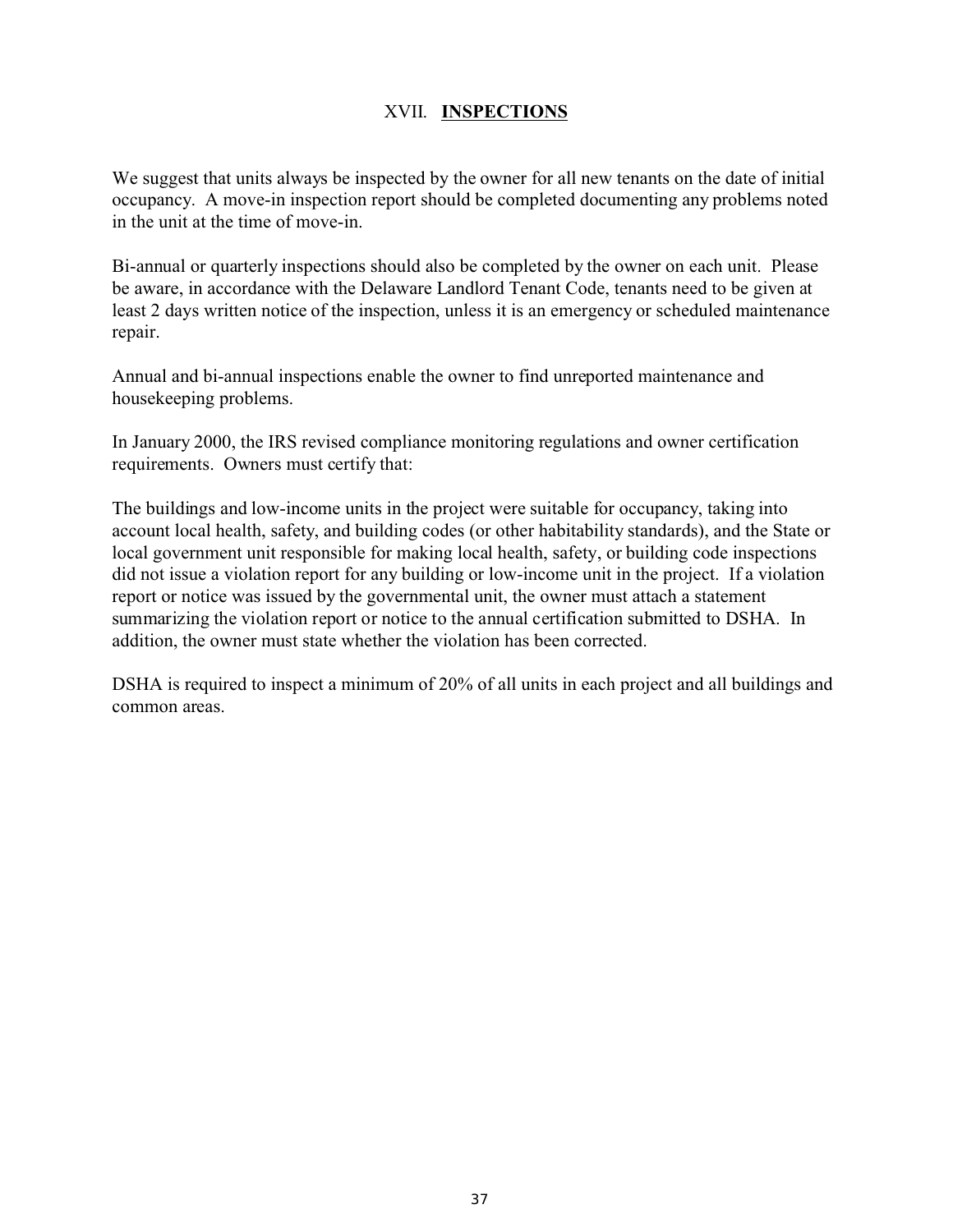## XVIII. **GENERAL AND PREVENTATIVE MAINTENANCE**

Part of the owners compliance with IRS regulations is to annually certify that the project is in compliance by signing an Annual Owners Certification for Continuing Compliance report Form (Appendix C). However, there is one section that the owner should pay close attention to with regard to compliance where maintenance and turnover of their rent-restricted units are concerned:

 $\bullet$  Section (f):

Each building in the project is suitable for occupancy, taking into account local health, safety, and building codes........

Generally, we recommend that routine and preventative maintenance plans be part of the general management plan for the project.

The standards of maintenance should be consistent with the objective of providing satisfactory, decent, safe and sanitary housing at an economical cost and of having the buildings and grounds present an attractive and well-groomed appearance. All maintenance services and preventive maintenance programs should be performed on a regular and scheduled basis. Systematic and thorough maintenance keeps the housing in a good state of repair, appreciably extends the useful life, and results in lower overall cost. It also makes for tenant satisfaction and, by example, elicits their cooperation.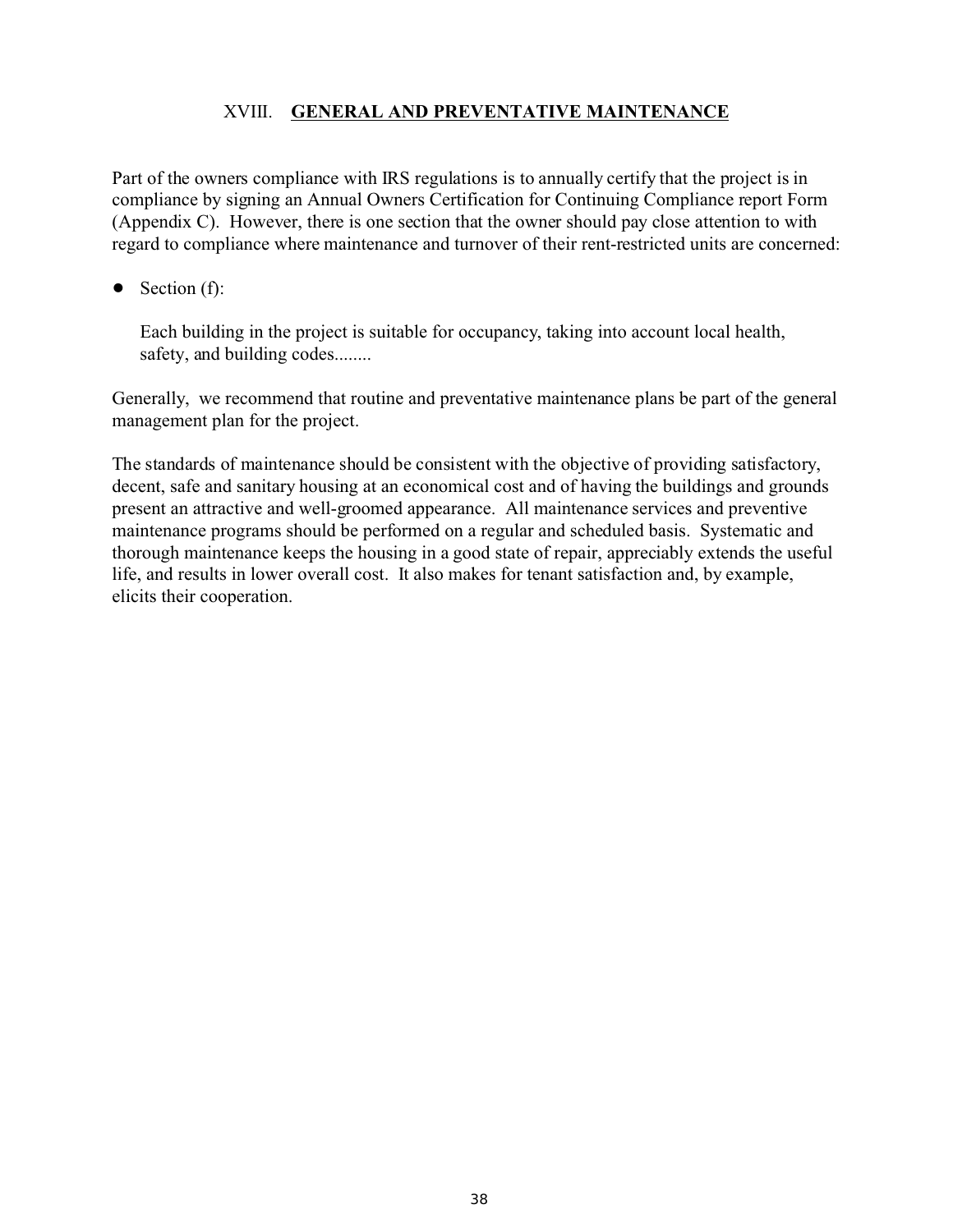# XIX. **DSHA MONITORING AND COMPLIANCE**

DSHA will perform an annual on-site compliance review of at least 20% of all LIHTC projects, including RD 515 projects, and tax-exempt bond financed properties. The following items are examples of items that will be completed on the annual compliance review:

- Review of the Annual Tenant Income Certification;
- Documentation to support income that the owner has received for each low-income unit;
- Review of the rent records for each low-income unit;
- Review that the minimum set-aside is being maintained;
- Review of correct income, utility allowances and rent limitations;
- Vacant unit review, move-out files and waiting list;
- Review of the qualified basis per building and any decrease in basis that the owner has claimed on IRS Form 8609 was accurate;
- ! Review that all extended use provisions are being met (i.e., compliance period, income targeting, services, amenities, etc.);
- ! Review of Annual Owners Certification for Continuing Compliance report.

DSHA is required to inspect a minimum of 20% of all units in each project and all buildings and common areas.

**DSHA recommends that owners keep a general compliance file at the property for monitoring visits by investors, lenders, asset management staff and DSHA. The following should be kept at the property:**

**General Property Compliance File**

- ! **IRS Form 8609, page 1 & 2 for the first year of the credit period**
- ! **Copies of all Certificates of Occupancy, if applicable, for all Buildings**
- ! **Partnership Agreement**
- ! **Annual Utility allowance survey or letters from utility providers**
- ! **Copy of each initial tenant certification, verification and lease (tenant file)**
- ! **Copy of all support services and social service contracts**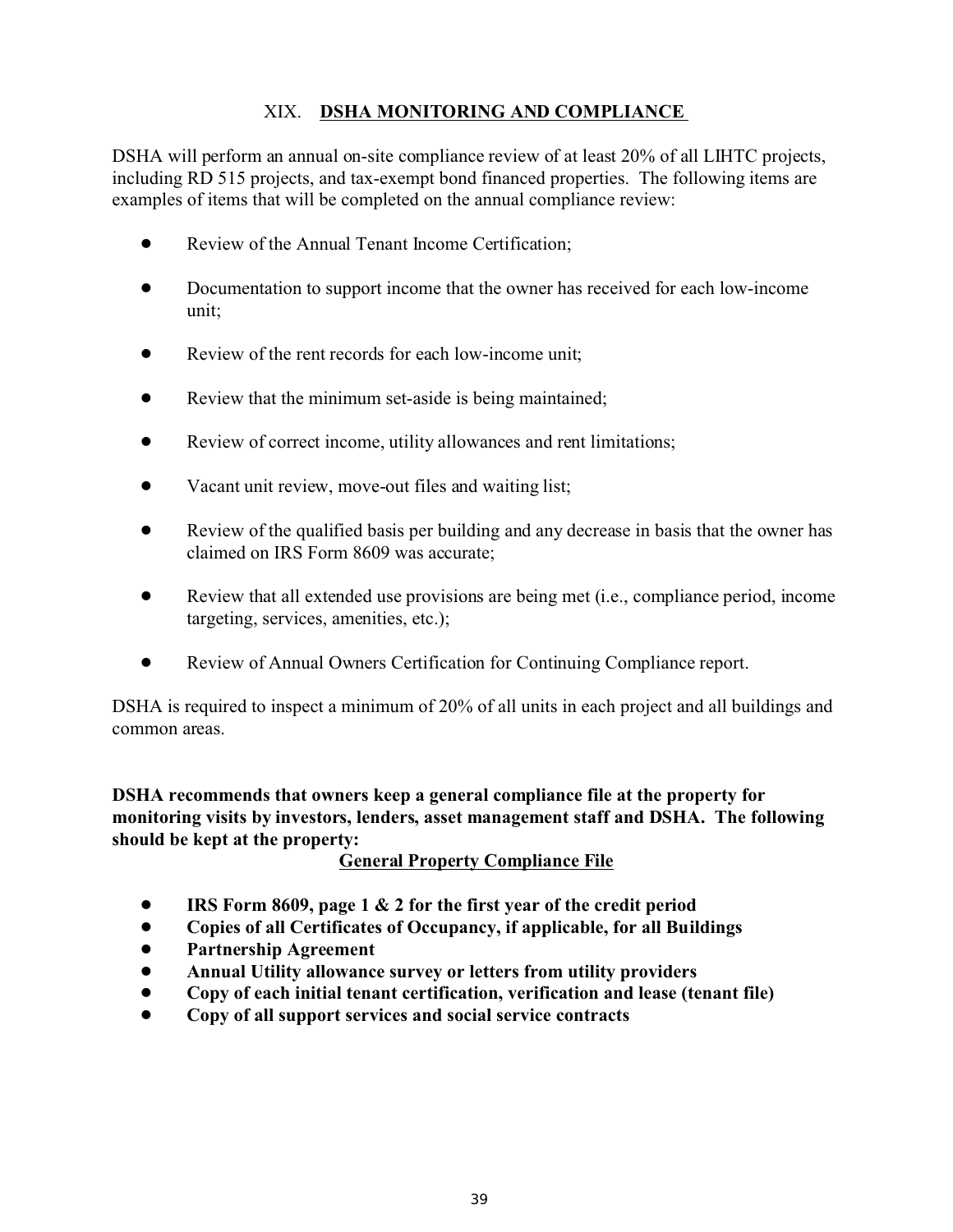## XX. **NONCOMPLIANCE**

## **A. Notification to Owner**

DSHA will notify each owner in writing if a building and/or the project is in noncompliance with Section 42 of the Code when:

- 1. Annual Owners Certification for Continuing Compliance report and/or Monitoring Fees have not been received by January 15 (only a one-time notice will be issued);
- 2. DSHA has attempted to contact owner for a compliance review and/or inspection and the owner did not respond or could not be located;
- 3. After a compliance review has been performed and DSHA finds that Annual Tenant Income Certifications, supporting documentation, or rent records are missing or are incorrect or DSHA Annual Monitoring Report has not been completed;
- 4. The project is found to be out of compliance with the requirements of Section 42 of the Internal Revenue Code through physical inspection, review, or other discrepancies.

# **B. Correction Period**

Should DSHA find a building and/or the project to be in noncompliance with Section 42 of the Code, the owner must supply any missing certifications, correct any findings, and bring the project into compliance with provisions of Section 42. The correction period is not to exceed 60 days from the date of DSHA notification to correct the violation.

## **C. Notice to Internal Revenue Service**

DSHA is required to file Form 8823 "Low-Income Housing Credit Agencies Report of Noncompliance" with IRS no later than 45 days after the correction period has expired whether or not the noncompliance or failure to certify is corrected.

Any change in the applicable fraction or eligible basis that results in a decrease in the qualified basis of the project is noncompliance and must also be reported to the IRS.

# **D. Monitoring Fees**

DSHA will charge a monitoring fee on Tax Credit eligible units for performing the service of monitoring the LIHTC project. For new projects, DSHA will charge a one-time fee of \$400 per unit. This fee must be paid prior to receiving an allocation of Tax Credits; at the issuance of IRS form 8609 or the Carryover Agreement, whichever is issued first. For all projects allocated credits after January 1, 1990 through December 31, 1996, the fee will be \$15 per unit and will be due January 15 each year for the remaining years of the compliance period or for as long as DSHA has LIHTC monitoring responsibilities for the project.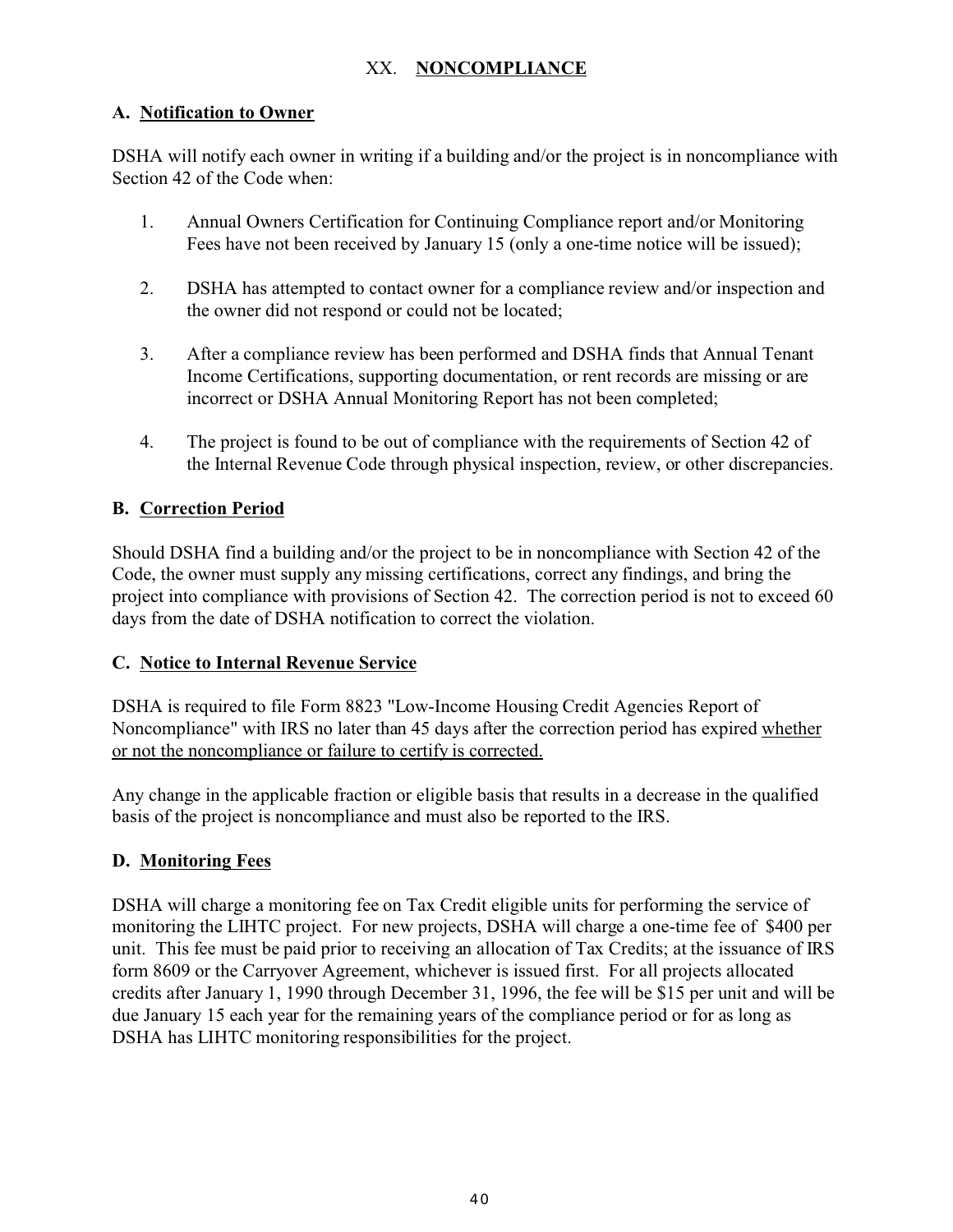## **E. Examples of Noncompliance and Corrective Actions**

EXAMPLES ARE BASED ON PROJECT HAVING 100% OF ITS UNITS AT THE LOW-INCOME SET-ASIDE (RENT RESTRICTED).

Please note, that many noncompliance problems can be corrected, however, DSHA has the responsibility to report all noncompliance findings to the IRS regardless of whether or not the findings have been corrected. However, when DSHA completes IRS form 8823, "Low-Income Housing Credit Agencies Report of Noncompliance," corrected findings by the owner will also be reported to the IRS.

## 1. PROBLEM:

The unit was rented to a household whose income was over the Maximum Income Limit at the time of move-in.

## CORRECTION:

There may not be very much an owner can do to correct this problem and the unit will stay in noncompliance until the household moves out of the unit or until the household's income is at or below the current Maximum Income Limit. However, the following step may be taken to attempt to correct the problem:

! Reverify and document income at the time of move-in. Tax returns or W-2's may be obtained from the tenant as documentation and can document that the tenant may have been within the income limit.

# 2. PROBLEM:

An incorrect utility allowance was used to calculate the maximum allowable rent. Tenants were not charged the correct rent for one year of the compliance period. The rent charged the tenants was more than the maximum allowable rent.

## CORRECTION:

Credit or rebate the tenant the difference between the correct rent and the rent charged. Immediately implement the correct new rents using the correct and approved utility allowance.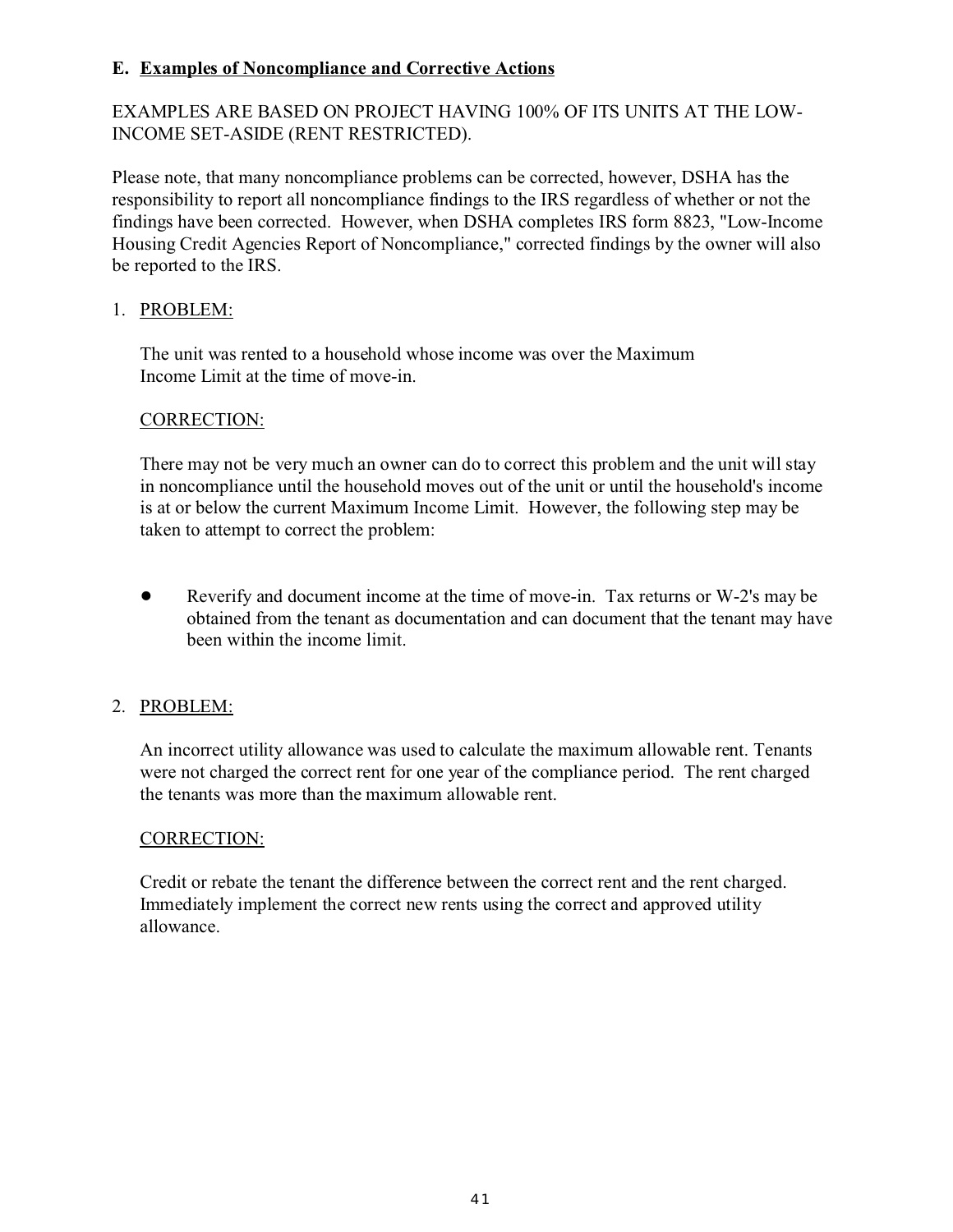## 3. PROBLEM:

Documentation of income was missing in the tenant's folder and the Annual Tenant Income Certification was not completed during the initial year of occupancy.

## CORRECTION:

Contact tenant for tax returns or W-2's. If unavailable, have tenant sign third party income verification forms for the initial year of occupancy. Upon receipt of documentation, complete an Annual Tenant Income Certification form and attach to verification.

## 4. PROBLEM:

DSHA does not receive the Annual Owners Certification for Continuing Compliance report due January 15 each year.

## CORRECTION:

A one-time only warning notice will be sent to each owner giving an additional 30 days to submit the Annual Owners Certification for Continuing Compliance report. If DSHA does not receive the Annual Project Certification by the extension date, DSHA will file IRS form 8823 for Noncompliance.

## 5. PROBLEM:

DSHA can not locate owner to inform them of compliance review and inspection date or to inform the owner of new IRS regulations.

## CORRECTION:

Owners should always keep DSHA informed of any changes in address, owners or any other LIHTC issues. If DSHA can not locate or contact owners, DSHA must file IRS form 8823 for Noncompliance.

## 6. PROBLEM:

During a DSHA physical inspection, a smoke detector was found to be inoperable. Under Section 42, this is a major violation of health, safety and building codes and IRS form 8823 "Low-Income Housing Credit Agencies Report of Noncompliance," should be filed.

## CORRECTION:

DSHA **must** receive written notification that the smoke detector was repaired/replaced by the end of the working day the violation was discovered. If written notification is not received, DSHA will file IRS Form 8823 for noncompliance immediately.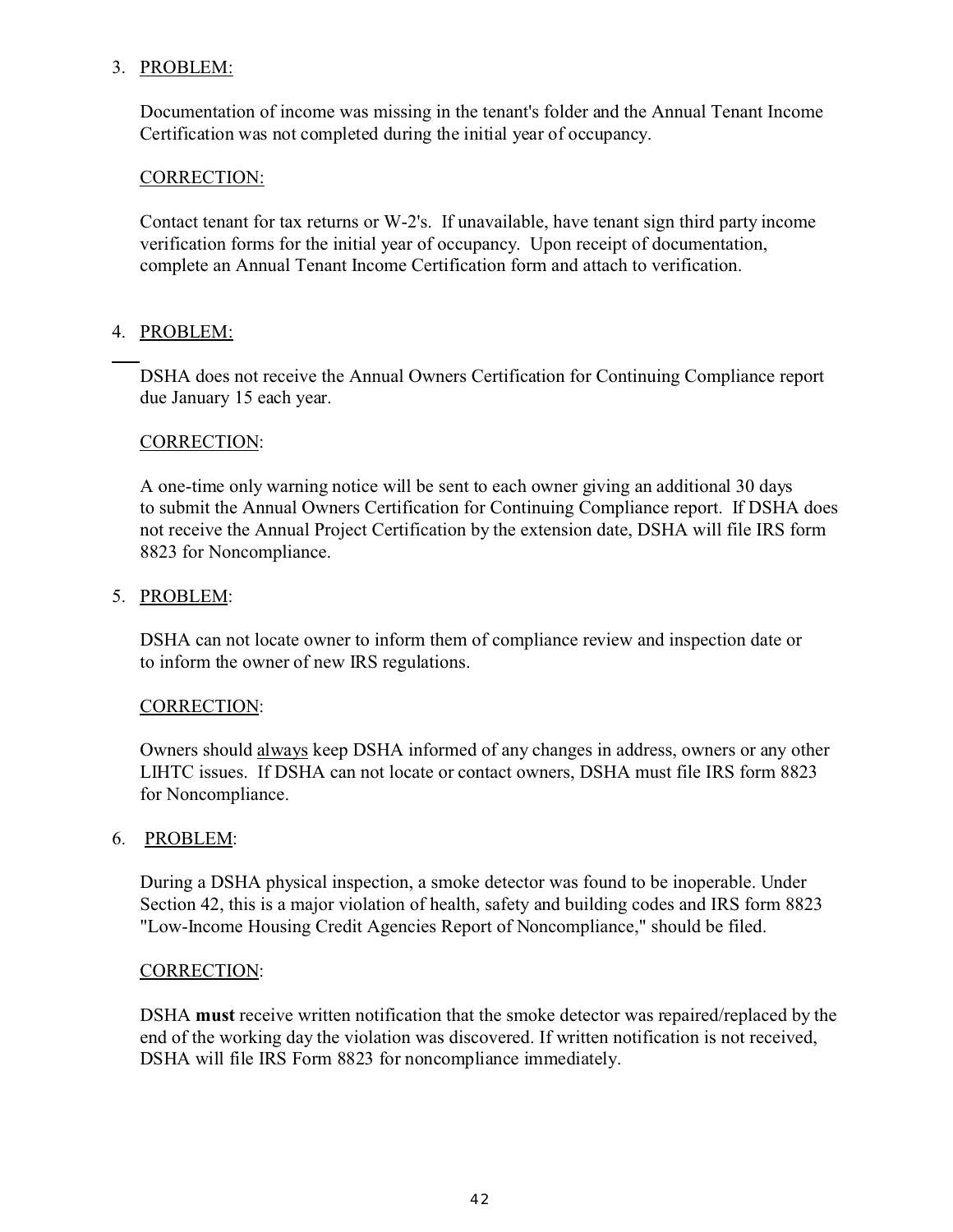# **XXI. COMBINING THE HOME PROGRAM WITH THE LIHTC**

# **A. What is the "HOME" Program?**

On November 28, 1990, the Cranston-Gonzalez National Affordable Housing Act enacted into law the HOME Investment Partnerships (HOME) program.

The HOME program is a formula-based housing block grant program, which provides states and local governments the flexibility to fund a wide range of affordable housing activities. HOME addresses diverse local housing needs through moderate and substantial rehabilitation, new construction, tenant-based rental assistance and other related activities. In Delaware, DSHA, New Castle County Community Development and Housing, and the City of Wilmington Real Estate and Housing receive funding through the HOME program.

All HOME funds must benefit persons below 80 percent of area median income. In the case of rental projects, at least 90 percent of HOME funds must serve households with incomes below 60 percent of the median income limit.

To use HOME funds, states and local governments are required to match federal HOME amounts using state and local resources. There is a 25 percent local match for all projects. HOME also attempts to promote and expand nonprofit housing activities by setting aside, at a minimum, 15 percent of each community's HOME allocation for investment in housing that is owned, sponsored or developed by nonprofit entities called Community Housing Development Organizations or what are referred to as CHDO's.

In many cases for LIHTC properties, HOME is now being used for GAP financing, part of an already complicated layering of funding sources.

# **B. HOME AND LIHTC REQUIREMENTS**

Basically, the HOME program and the LIHTC program work hand in hand. As with the LIHTC program, the determination of income should be consistent with Section 8 of the United States Housing Act of 1937. This includes the definition of income, verification and documentation procedures, and certification requirements. However, there are two important requirements when mixing LIHTC and HOME funds that must be considered: (1) income and (2) rent.

# 1. Income Requirements

HOME rules are very specific about who can occupy HOME-assisted units. Two constraints restrict occupancy:

The **program fund rule** requires that not less than 90 percent of the HOME funds invested in rental projects in a fiscal year must be invested in units occupied by families whose income does not exceed 60 percent of the area median income limit at the time of occupancy. The remaining portion must benefit families below 80 percent of median. When LIHTC projects are 100 percent low-income, the program fund rule is automatically met. However, for mixed-income projects, when HOME funds are invested in the property, would require at least 90 percent of the units rented to households at 60 percent of median or below.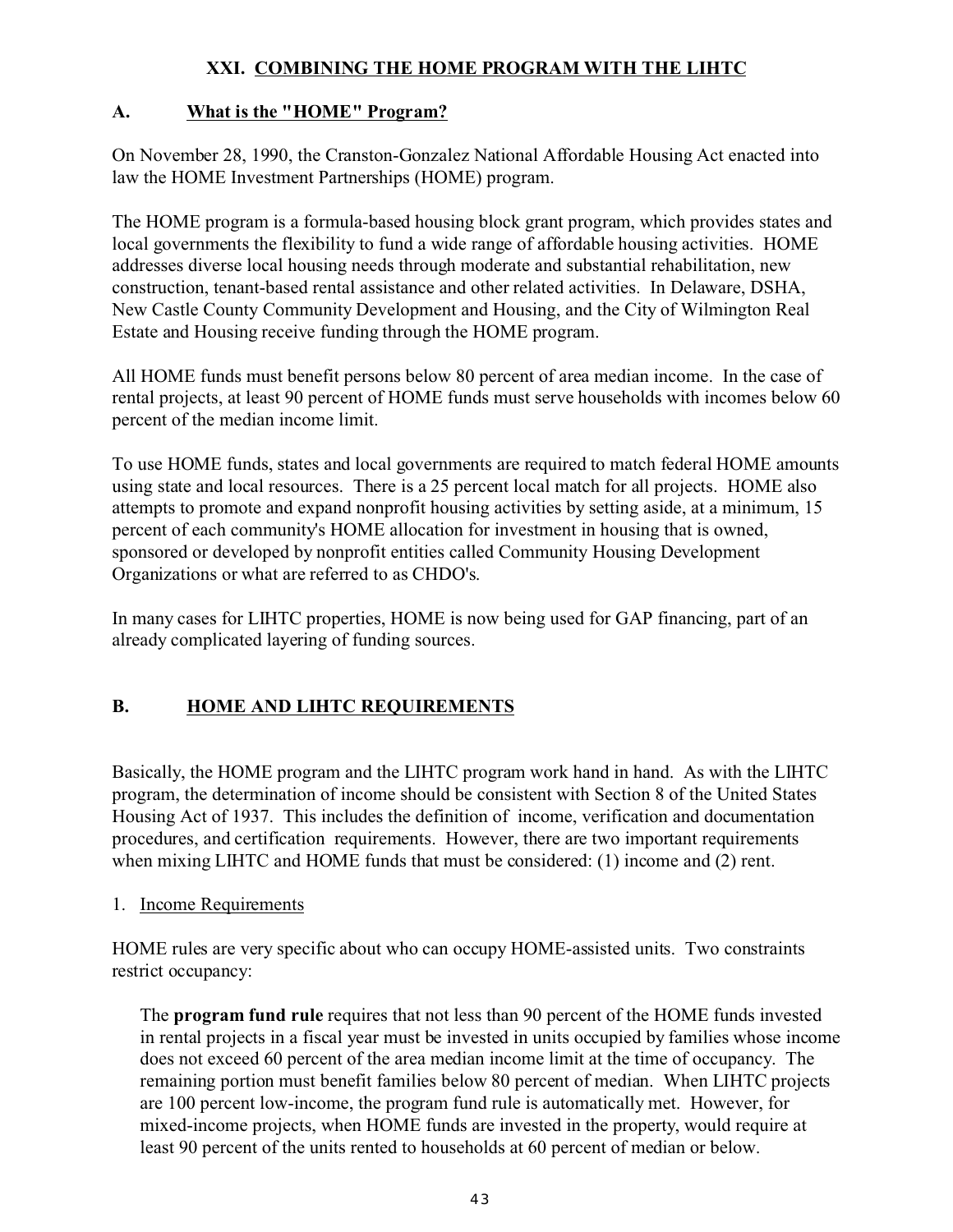## The **project rule** requires that for rental housing, upon initial occupancy: **at least 40% of the units must be occupied by households at or below 50% of the median income limit per building.**

The HOME income requirements only apply at the time of initial occupancy. However, **tenant incomes must be reverified annually** This rule would apply for 100 percent low-income LIHTC projects that have received HOME funds. This type of project is not eligible for the 100% Recertification Waiver from the IRS.

## 2. Rent Requirements

Generally, HOME rents cannot be greater than the lesser of:

- 1. The Section 8 Fair Market Rent or;
- 2. 30 percent of 65 percent of the area median income. If a low-income household income increases beyond 80 percent of median, the tenant must pay no less than 30 percent of the families adjusted monthly income.

However, when combining Tax Credits with HOME funds, in 100 percent low-income projects, rents are set by the income set-aside chosen by the owner (40 percent at 50 percent of median income with the remaining balance of the units at 60 percent of median income). In addition, the LIHTC's rent provision overrides the rent recertification requirement. Therefore, the household's income may rise up to 140 percent of the median income before the tenant no longer qualifies as low-income. If the project is 100 percent low-income the unit remains qualified as long as the unit stays rent restricted. In mixed-income projects, the tenant may be required to pay the higher rent.

NOTE: In accordance with 92.504(c)(2) of the HOME regulations, when HOME-assisted units do not meet the affordability requirements (i.e.; rent restrictions, income requirements, and other HOME requirements) of the HOME regulations, the owner is required to repay the HOME funds. Therefore, it is very important to comply with the HOME program as well as the LIHTC program.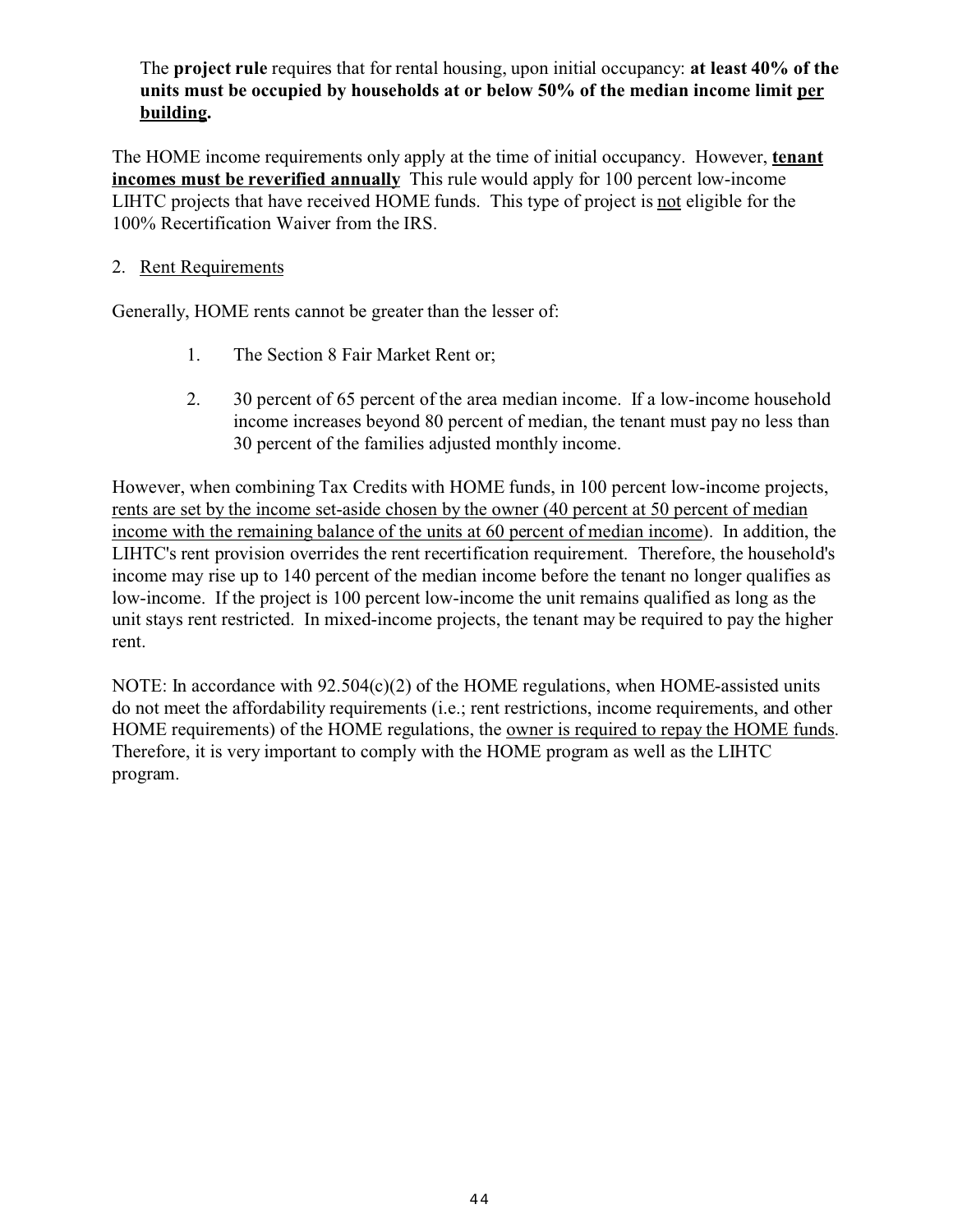- 3. Other HOME requirements:
- ! An Environmental Review Record must be completed by the State or local government funding source, notices published and obtain a release of funds from HUD prior to the commencement of the project. HOME funds, however, may not be used to reimburse land costs incurred prior to the release of funds.
- Projects with 12 or more HOME-assisted units must pay federal Davis-Bacon wage rates for construction labor.
- Section 504 Rehabilitation Act standards apply to HOME projects with 15 or more units regardless of the number of HOME-Assisted units. Five percent of the units must be physically accessible and two percent of the units must be made accessible to persons with hearing or vision impairments.
- The period of affordability for new construction properties is 20 years. This will be enforced by the Declaration of Restrictive Use Agreement used with the LIHTC program. For rehabilitation and acquisition properties, the LIHTC use period applies.
- ! Properties must meet HUD's Housing Quality Standards (HQS) for the period of affordability. New Construction properties must meet local building codes and the Model Energy Code.
- ! Fair Housing, equal opportunity, affirmative marketing, non-discrimination on basis of race, handicap or familial status must be followed. DSHA or the local government will review these policies to assure compliance with the regulations. All advertisements, brochures, posters, ect., must contain the Equal Housing Opportunity logo or slogan. Copies of all advertisements and such should be maintained at the property.
- ! An owner may not refuse to rent a HOME-assisted unit to a tenant with a Section 8 Certificate or voucher solely due to that assistance.
- ! Written Tenant Selection policies and screening criteria is a requirement and must be approved by DSHA or the local government agency.
- ! There are prohibited lease terms and limitations on lease termination for the HOME-assisted units.
- ! A waiting list must be maintained at the property. The waiting list should be in conformance with the HUD 4350.3 Handbook requirements.
- !. A fiscal review of the property is required by DSHA or the local government. Proper insurance (ie, flood insurance, general liability) adequate fidelity bond coverage, payment of taxes, approved operating budget, adequate reserve requirement, security deposits, HQS requirements, and lead base paint certificates (if rehabilitation) will be reviewed for compliance with the HOME Program requirements.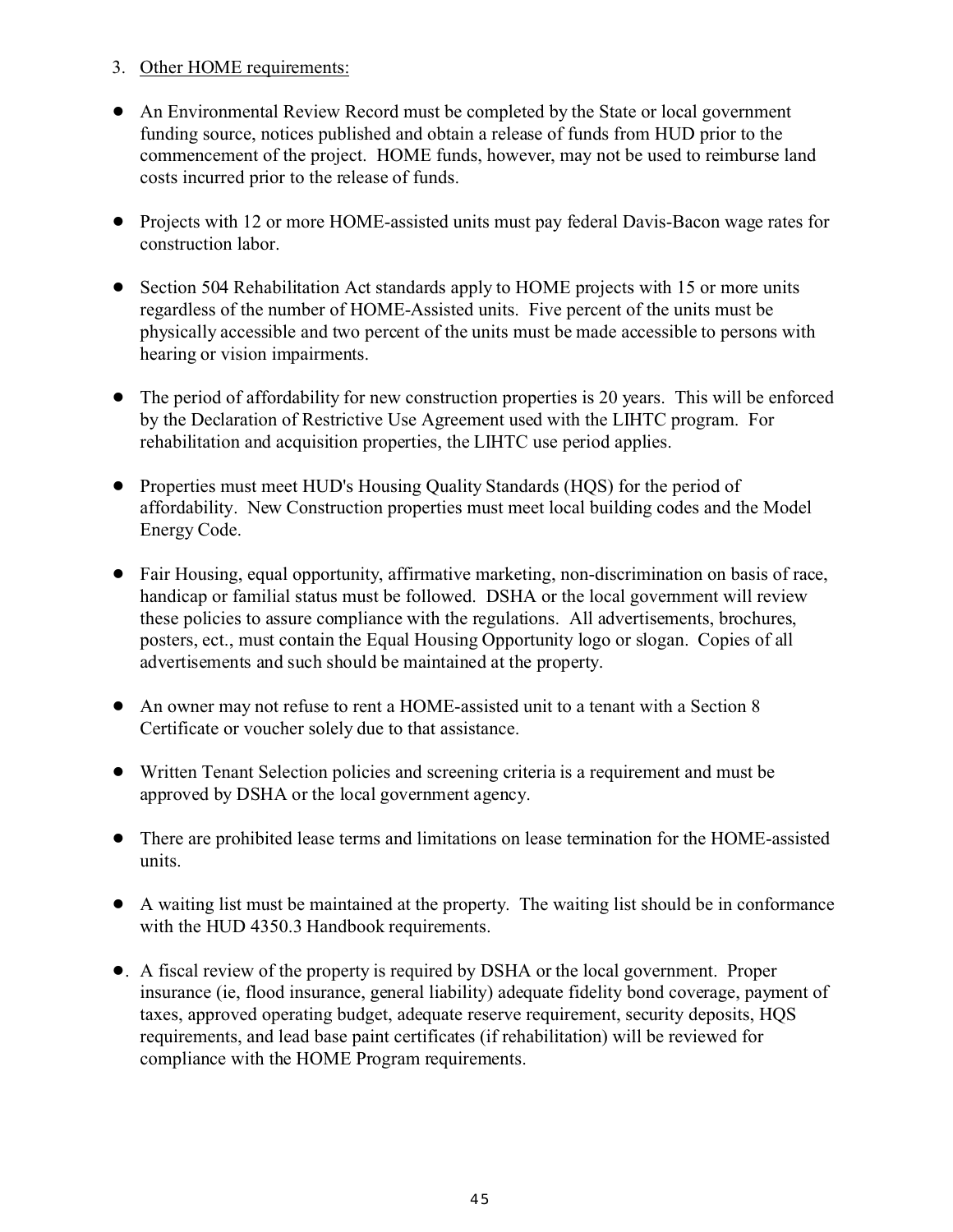# **XXII. APPENDIXES**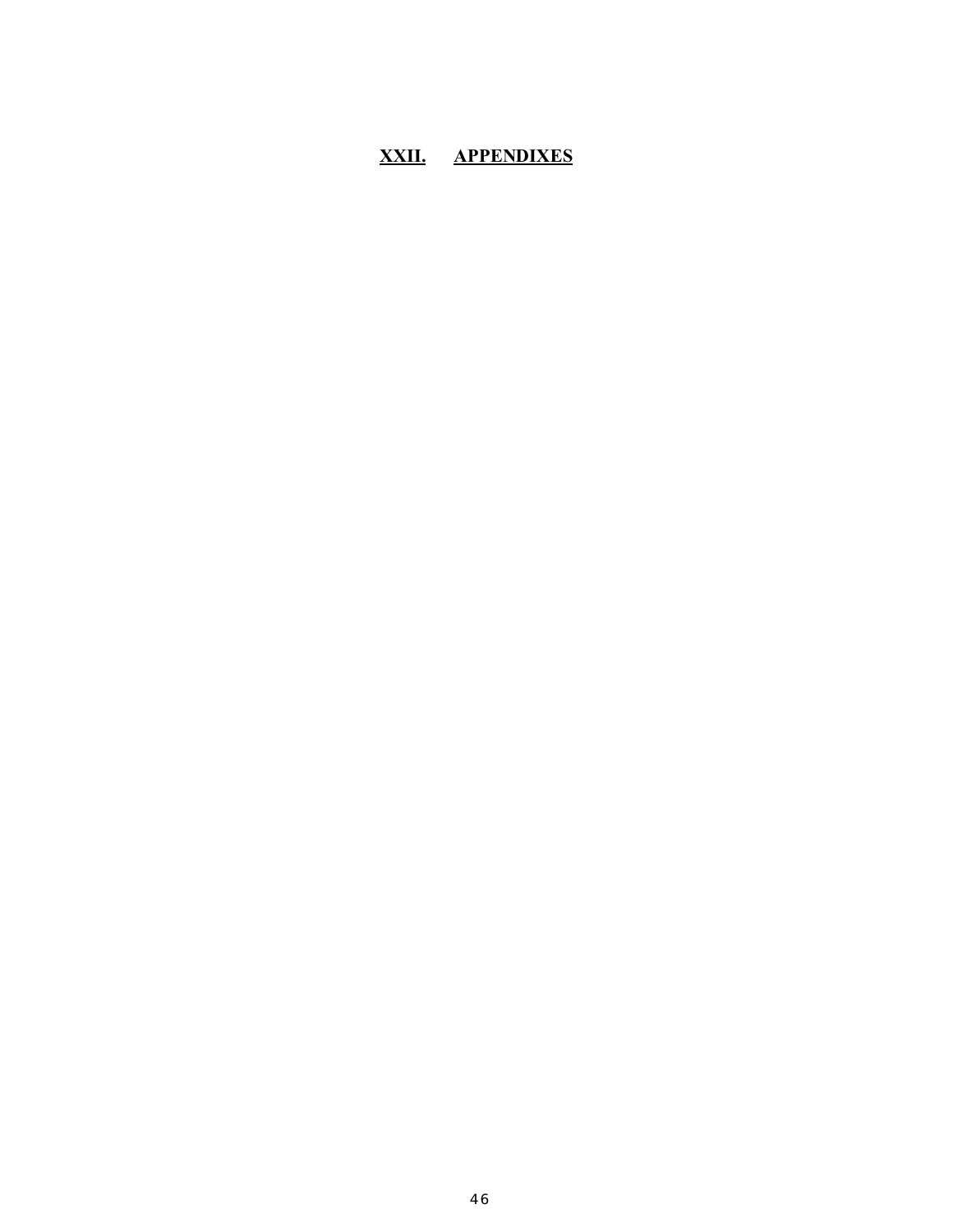**APPENDIX A**

## **GLOSSARY**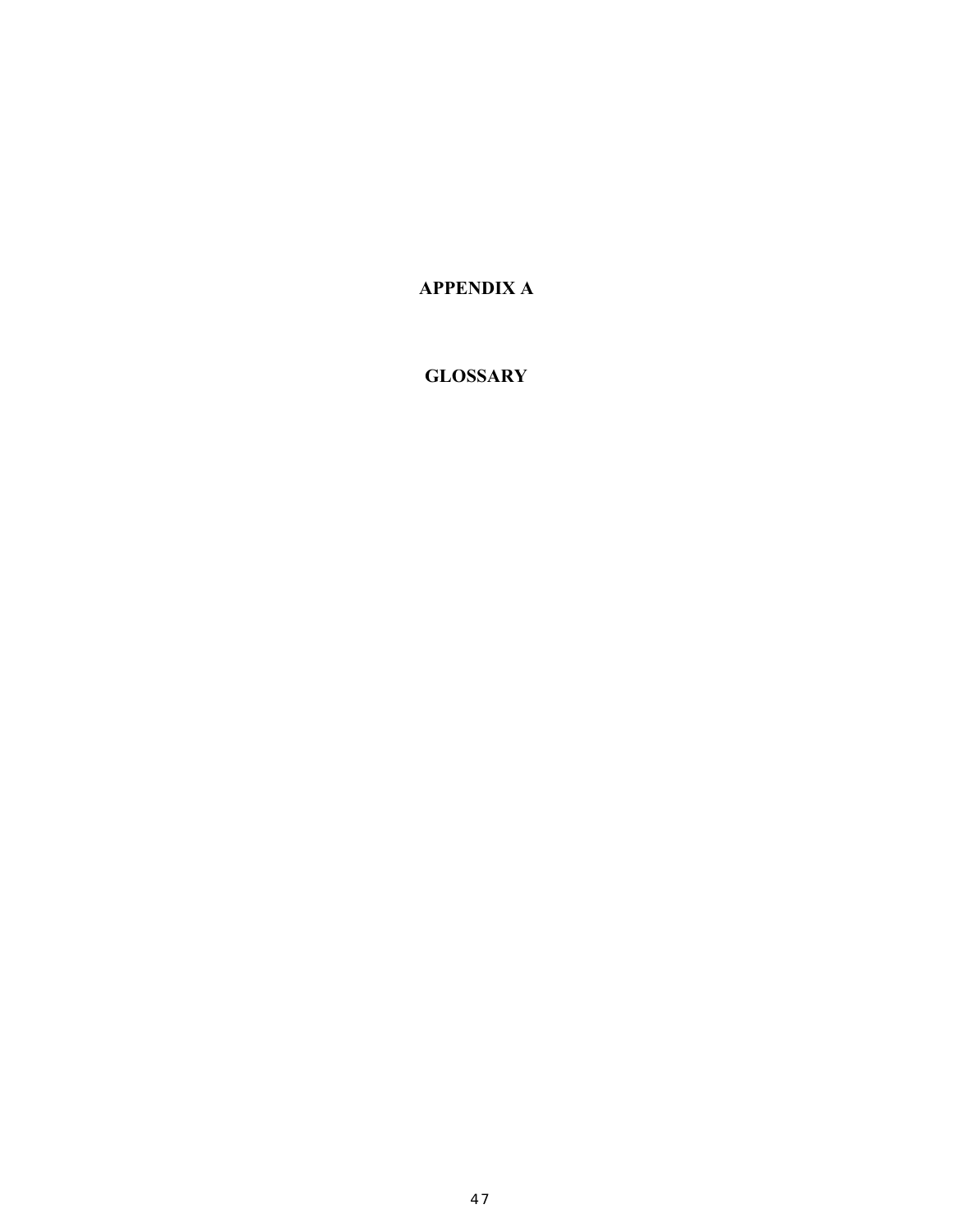## **GLOSSARY**

ANNUAL COMPLIANCE REVIEW - A review of the project made annually by DSHA which includes an examination of the records, review of operating procedures and a physical inspection of the property.

ANNUAL GROSS HOUSEHOLD INCOME - Gross income of all persons who intend to permanently reside in a unit. The annual income is defined as income as of date of occupancy for the next 12 months.

ANNUAL INCOME - Total income anticipated to be received by a tenant from all sources, including assets for the coming year.

ANNUAL OWNERS CERTIFICATION FOR CONTINUING COMPLIANCE REPORT - The document by which the owner certifies that the project meets all LIHTC requirements in accordance with the provisions of Section 42 of the IRS Code.

ANNUAL TENANT INCOME CERTIFICATION - The document by which the household's income is calculated and for which the family certifies their annual income for the purpose of determining whether the household will be qualified as low-income in accordance with the provisions of the LIHTC program.

ANTICIPATED INCOME - Gross income as of the occupancy date that is expected to be received by the tenant or tenants for the upcoming 12 months.

APPLICATION - A form completed by a person or family seeking a rental unit in the project. An application should be in a format approved by DSHA and should solicit sufficient information to determine the applicant's eligibility and compliance with Federal and State guidelines.

ASSETS - Items of value, other than necessary personal items which are considered in determining the eligibility of a household.

ASSET INCOME - The amount of money received by a household from items of value as defined. (See Section IX -F for more detail on the calculation of asset income).

AWARD OR BENEFIT LETTER - A notification of income which is completed by a third party providing benefits to tenants. Examples include, Social Security SSI or Disability Income, and Veterans Benefits.

CERTIFICATION YEAR - The 12 month time period beginning on the date the unit is first occupied and each 12 month period commencing on the same date thereafter.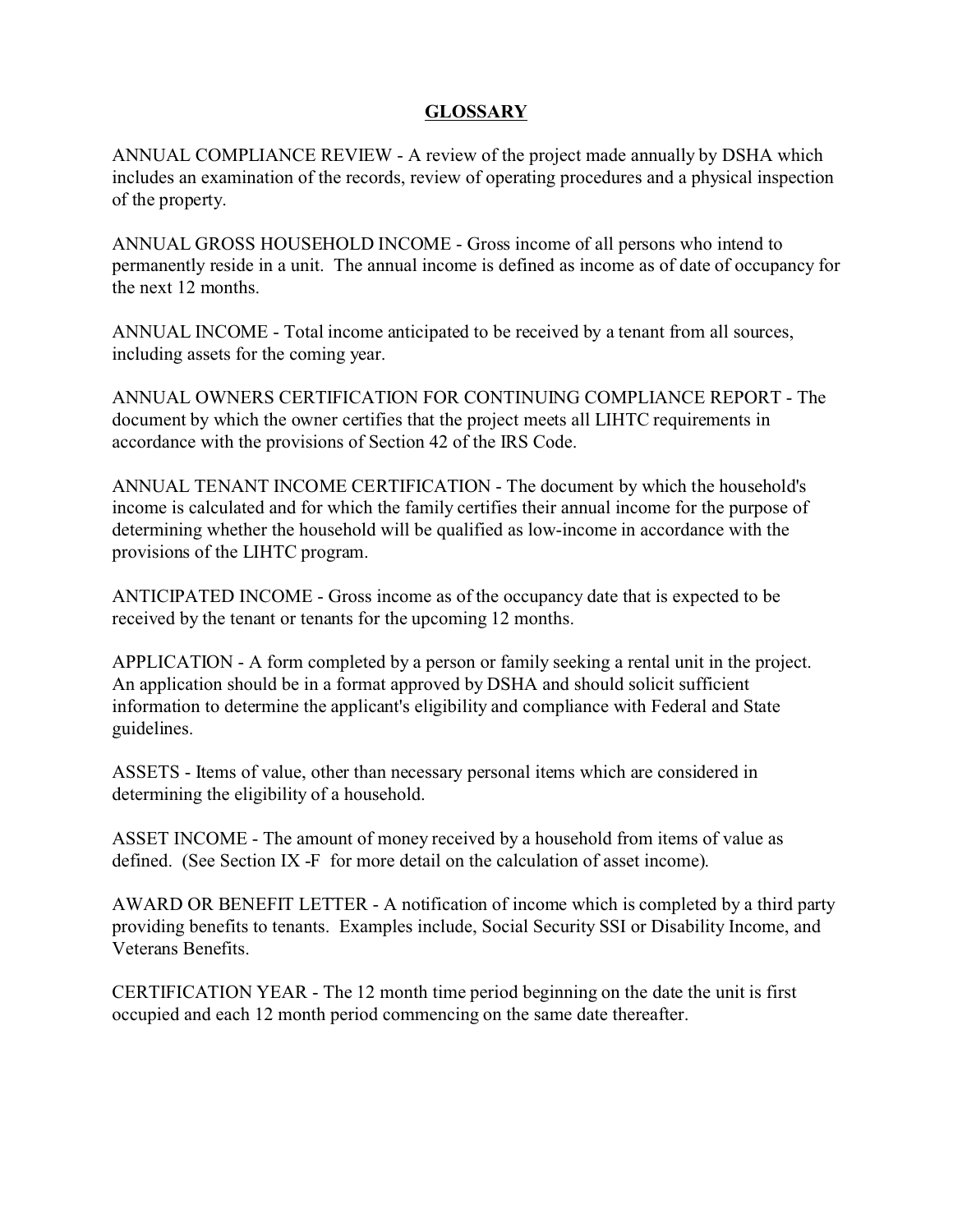COMPLIANCE - The act of meeting the requirements and conditions specified under the law and LIHTC program requirements.

COMPLIANCE MONITORING - The allocating agency's responsibility for assuring the IRS that properties allocated Tax Credits are meeting all Federal and State requirements pertaining to the LIHTC program. The monitoring is completed through annual reviews and physical inspections.

COMPLIANCE PERIOD - A total of 15 taxable years, beginning with the first taxable year of the credit period, in which the appropriate number of units must be marketed and rented to Tax Credit eligible households. For projects receiving 1990 Tax Credits or later, or for Pre-1990 projects where the owner makes the one time irrevocable election to change the method of determining rents, each building must have an extended low-income housing commitment which is for an additional 15 years (if the owner chooses additional occupancy restrictions in the extended use agreement).

CORRECTION PERIOD - The amount of time determined by DSHA for an owner to correct any violations found after the annual review or physical inspection.

CREDIT PERIOD - The period of 10 taxable years beginning with:

(1) the taxable year the building is placed in service, or

(2) at the election of the taxpayer, the succeeding year,

but only if the building is a qualified low-income building as of the close of the first year of such building.

DSHA - Delaware State Housing Authority

EFFECTIVE TERM OF VERIFICATION - A verification is valid for up to 90 days and may be verbally updated for an additional 30 days. A verification must be within the validity term at time of tenant's Income Certification.

ELIGIBLE BASIS - For new construction, the eligible basis is the cost of construction determined at the first year of the credit period. For substantial rehabilitation, the eligible basis is the sum of all rehabilitation costs aggregated over 24 months. For an existing building, the eligible basis is the acquisition cost of the building.

ELIGIBLE PERSON OR HOUSEHOLD - One or more persons that are determined to be qualified as low-income.

EMPLOYMENT INCOME - Wages, salaries, tips bonuses, overtime pay or other compensation for personal services from a job.

EXTENDED USE AGREEMENT (DECLARATION OF RESTRICTIVE COVENANTS) - A recorded agreement that the owner covenants to restrict the use of the project during the term of the LIHTC Compliance.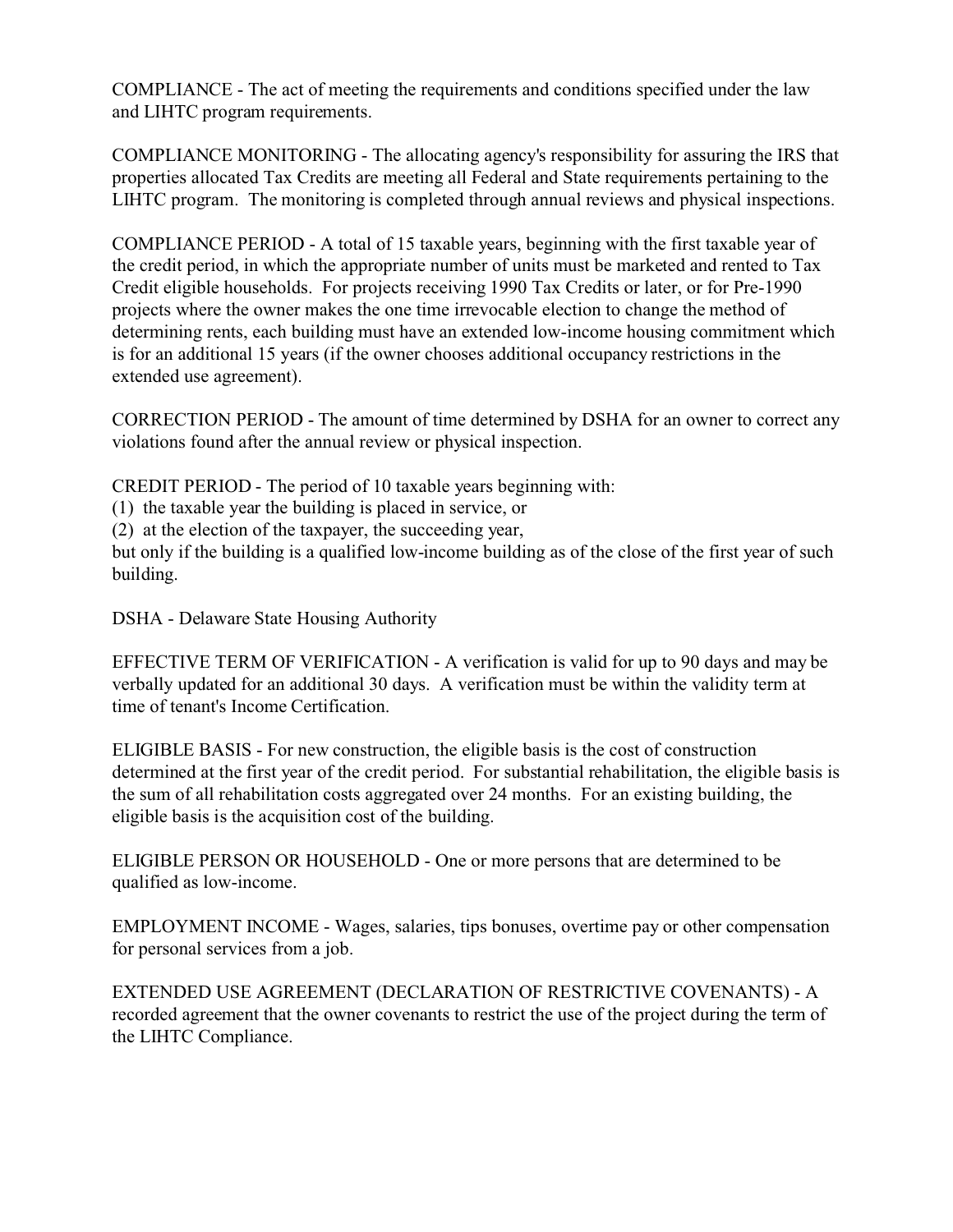## RD - Rural Development (formerly Farmers Home Administration)

FAIR HOUSING LAWS - As mandated by the Fair Housing Amendments of 1988.

FAIR MARKET VALUE - An amount which represents the true value at which property would be sold on the open market.

FIRST YEAR OF THE CREDIT PERIOD - This is either the year a building is placed in service, or, at the owner's option, the following year.

GROSS INCOME - See Annual Gross Household Income

GROSS RENT - The actual rent the household pays to the owner plus utilities plus non-optional charges or the actual rent the household pays (which includes utilities and non-optional charges).

HOUSEHOLD - The individual, family, or group of individuals living together as a unit.

HUD - U.S. Department of Housing and Urban Development.

HOME Program - The HOME program is a formula-based housing block grant program, which provides states and local governments the flexibility to fund a wide range of affordable housing activities.

IMPUTED INCOME (from assets) - The estimated earning potential of assets held by a tenant using the potential earning rate established by HUD. The current rate is provided by DSHA or HUD in its instructions on the Annual Tenant Income Certification.

INCOME LIMITS - Maximum incomes as defined by DSHA for project owners/management agents to use to determine if households are qualified for low income or rent restricted units (50% or 60% of median). These limits will be adjusted periodically by DSHA based on median income figures provided by HUD.

INELIGIBLE HOUSEHOLD - One or more persons or a family who applies for residency in a rent-restricted or set-aside unit and whose combined income exceeds the maximum income limitation (i.e. 50% or 60% of median); someone living in a set-aside unit who is not certified or under lease; and households who have failed the screening criteria of the owner.

LEASE - The legal agreement between the tenant and the owner which includes the terms and conditions of the rental unit.

LIHTC RENT - The maximum amount of rent the owner can charge for rent, including utilities.

LOW-INCOME HOUSEHOLD - An individual or household whose income adjusted for family size does not exceed either 50% or 60% of the median income for the local area.

LOW-INCOME SET-ASIDE UNIT - Any unit in a building which is:

- (1) Rent-Restricted (as defined in subsection  $(g)(2)$  of the IRS Section 42)
- (2) Occupied by individuals who meet the income limitations applicable under subsection 42  $(g)(1)$  to the project of which such building is a part.
- (3) Is suitable for occupancy and used other than on a transient basis.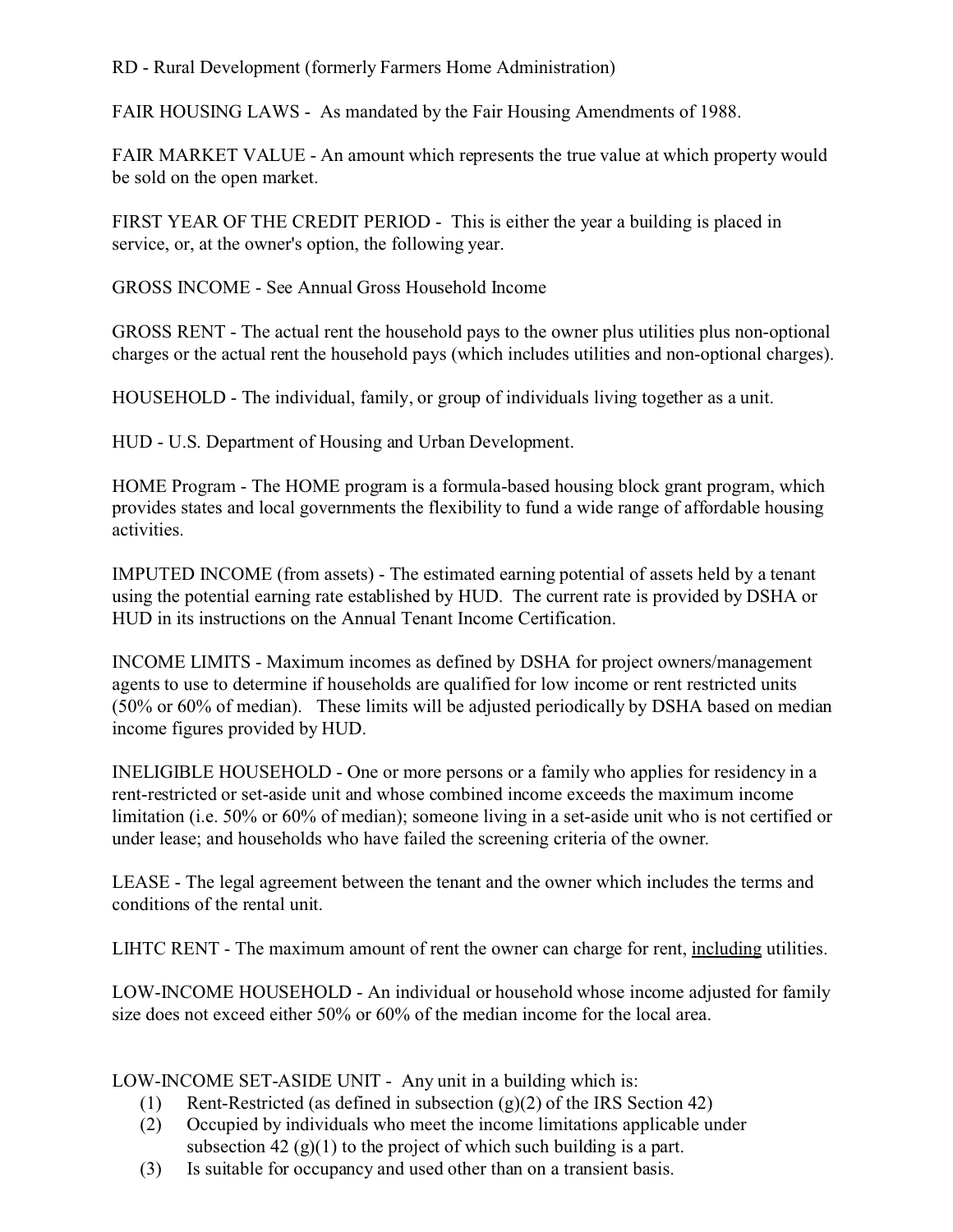MANAGEMENT AGENT/ COMPANY - A firm selected by the owner to oversee the operation and management of the project and who performs compliance responsibility for the owner.

MAXIMUM ALLOWABLE RENT - The maximum allowable rent calculation is the LIHTC rent less a utility allowance or utilities paid by the tenant for utilities inclusive of heat, electricity, air conditioning, water and sewer, oil or gas.

MEDIAN INCOME - A determination made through statistical methods establishing a middle point for determining income limits. Median is the amount that divides the distribution into two equal groups, one group having income above the median and one group having income below the median.

MINIMUM SET-ASIDE - A minimum portion of units in a project to be "set-aside" as rent restricted units for tenants in targeted income groups (50% or 60% of area median income).

NONCOMPLIANCE - when the requirements and conditions of the LIHTC program are not being met.

OWNER - Any individual, association, corporation, joint venture or partnership which is a sponsor of a LIHTC project.

PLACED IN SERVICE DATE - For buildings, this is the date on which the building is ready and available for its specifically assigned function, i.e. the date on which the first unit in the building is certified as being suitable for occupancy in accordance with state or local law. NOTE: Rehabilitation expenditures that are treated as a separate new building are placed-inservice at the close of any 24-month period during which such expenditures were aggregated .

PUBLIC HOUSING AUTHORITY (PHA) - Any state, county, municipality or other governmental entity or public body (or agency or instrumentality thereof) which is authorized to engage in or assist in the development or operation of housing for low-income families.

PROJECT - Rental housing developments receiving a LIHTC allocation.

QUALIFIED ALLOCATION PLAN - The plan developed and promulgated by DSHA.

QUALIFIED BASIS - The portion of the eligible basis attributable to low-income rental units. The amount of the qualified basis is determined annually on the last day of each taxable year. NOTE: This is the lesser of the applicable fraction is defined as the lesser of the unit fraction or the floor space fraction.

> Unit fraction = The number of low-income units in the building  $\div$  total number of all units Floor space fraction = The total floor space of low-income units  $\div$  total floor space of all units

The qualified basis at the end of the first year in which the credit is claimed determines the basis for the remainder of the credit period.

SECTION 8 of the HOUSING ACT of 1937, as AMENDED - Regulations used in defining and determining income as required under Section 103(b)(4)(A) of the Internal Revenue Code.

STUDENT - Any individual who has been, or will be, a full-time student at an educational institution with regular facilities and students, other than correspondence school, during five months of the year.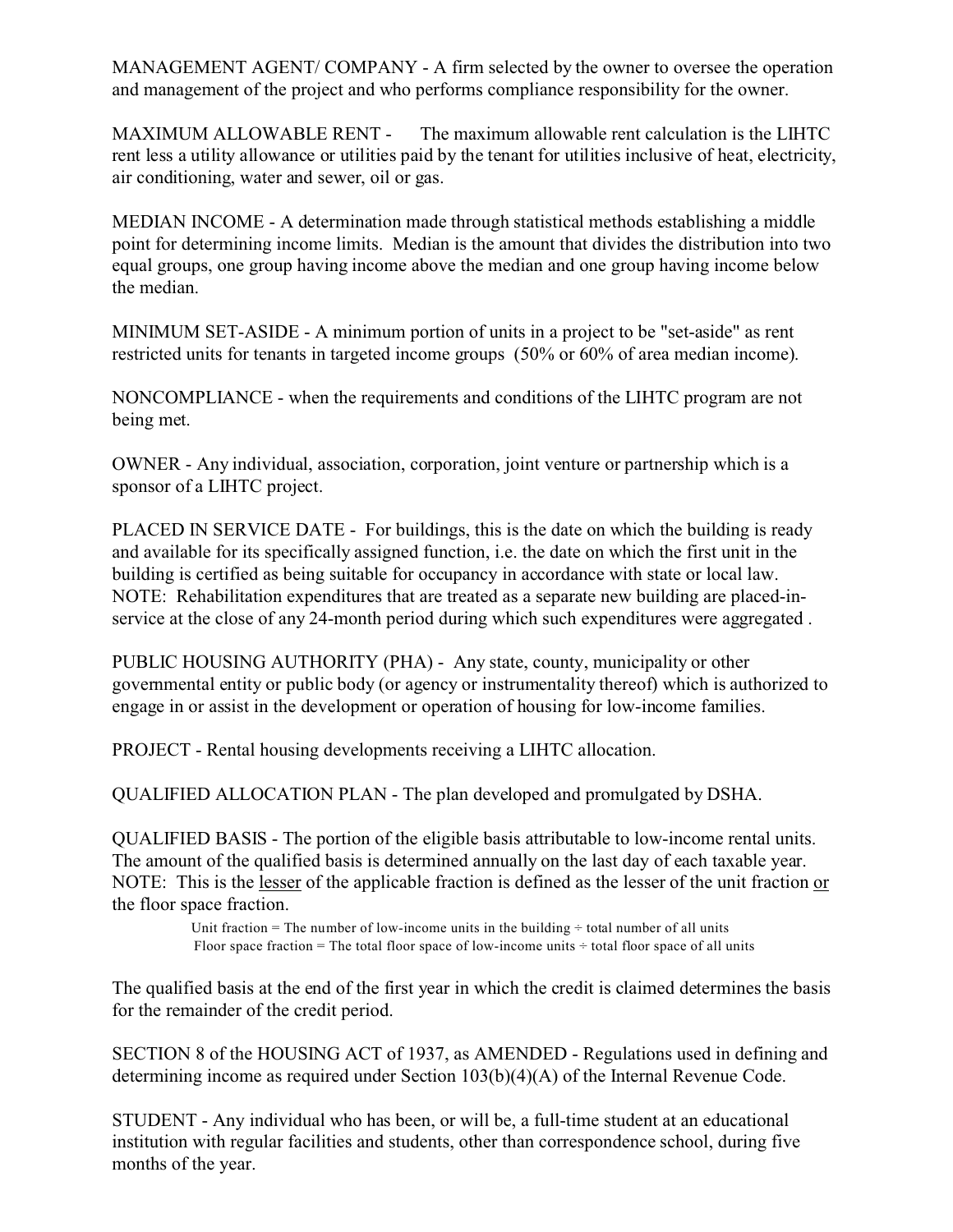TENANT - Occupant or resident of a rent-restricted unit to whom the unit is leased.

TENANT FILES - Complete and accurate records pertaining to each dwelling unit, containing at least the following: The application for each tenant, verification of income and assets of each tenant, Tenant Annual Income Certification, utility schedules, rent records, lease and lease addendum. Any authorized representative of DSHA or the IRS must be permitted access to these files upon receipt by the project owner or management company of written notice from either agency.

THIRD PARTY VERIFICATION FORMS - The form used by the owner or management company to request verification of income and assets. The form must state the purpose of the request; include a release statement by the applicant/tenant; and request the frequency and amount of pay or interest.

UTILITY ALLOWANCE - The amount of utilities, for a particular unit or project, set by a utility schedule which is published by HUD, RD or PHA or an analysis from the utility provider which states the rates.

VERIFICATION - Information from a third party which is collected in order to corroborate the accuracy of information about income provided by applicants to a project.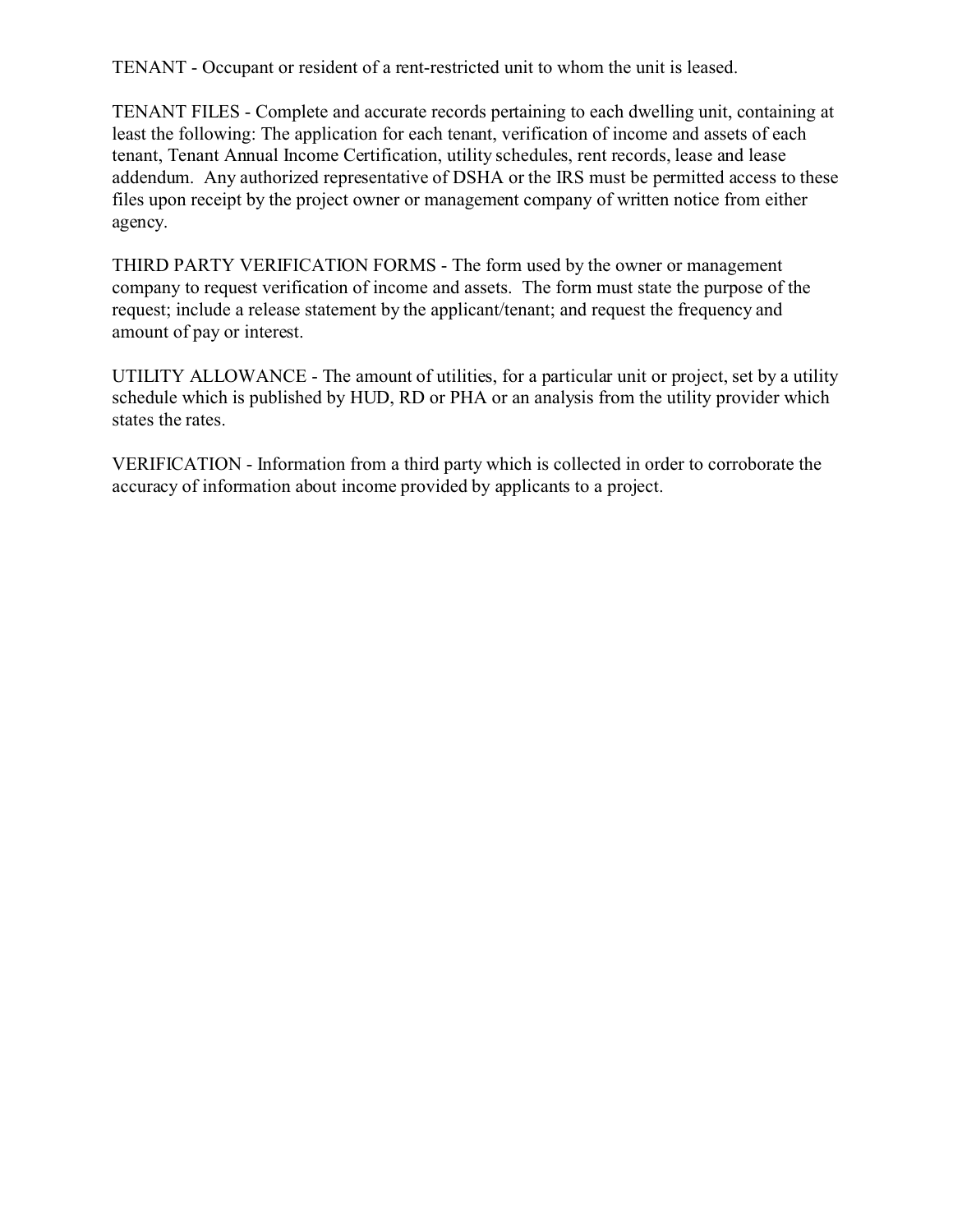**APPENDIX B**

# **COMPLIANCE MONITORING PROCEDURES**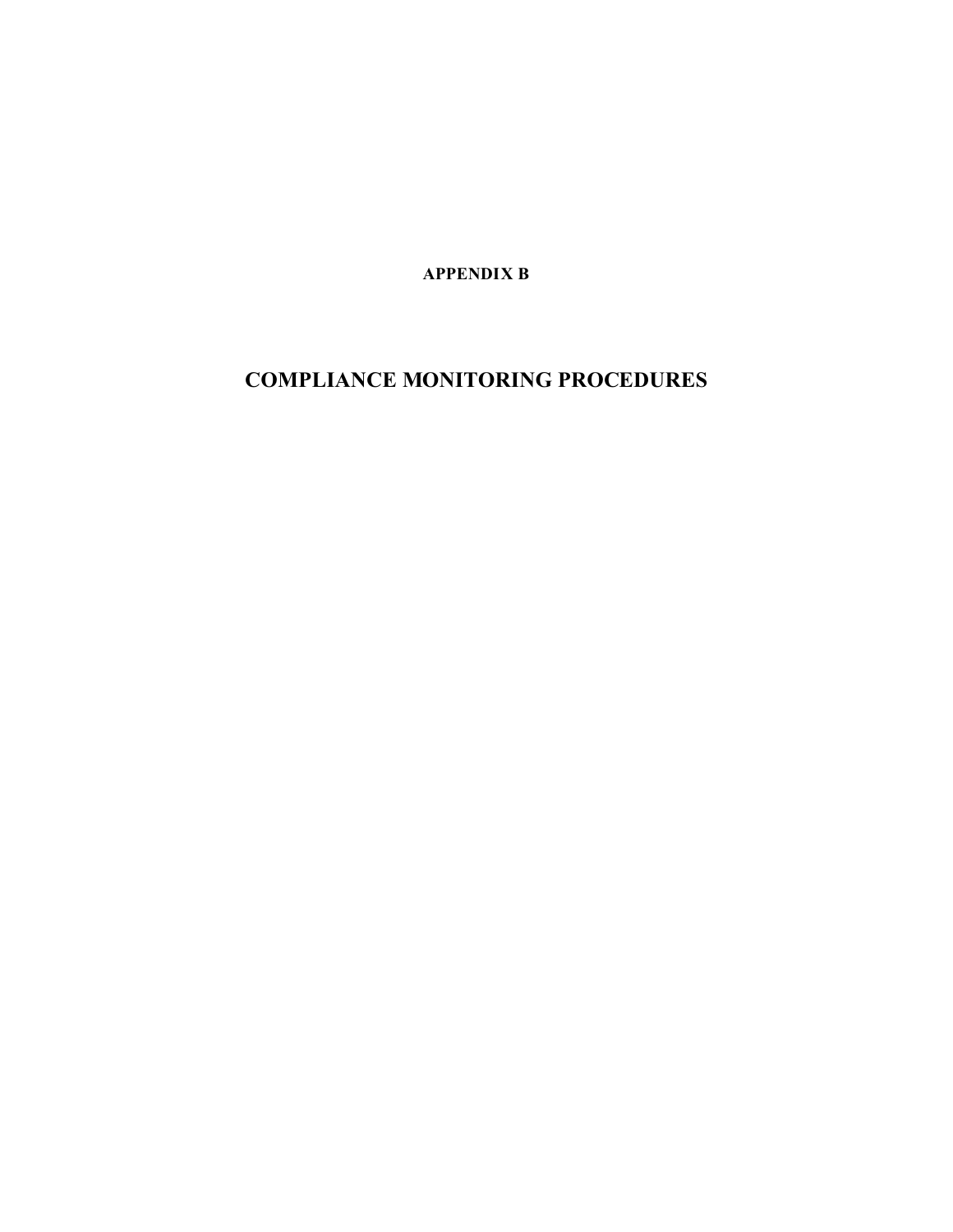#### DELAWARE STATE HOUSING AUTHORITY LOW INCOME HOUSING TAX CREDIT COMPLIANCE MONITORING PROCEDURE

Delaware State Housing Authority ("DSHA") has implemented monitoring regulations for the Low Income Housing Tax Credit ("LIHTC") program as required by the Internal Revenue Service ("IRS"). DSHA will monitor all LIHTC projects for compliance with 1) minimum low-income set aside requirements, 2) rent limitations, 3) tenant income requirements, 4) record keeping requirements, and 5) Annual Owners Certification for Continuing Compliance report requirements.

DSHA will perform annual on-site inspections of at least 20% of all LIHTC projects, including RHS Section 515 and tax-exempt bond financed properties. DSHA must inspect the low-income certification, the documentation the owner has received to support the certification, and the rent record for each low-income tenant in at least 20% of the low-income units in those projects for compliance with Section 42 of the Internal Revenue Code of 1986, as amended (the "Code").

These regulations are effective as of January 1, 1992, however, if DSHA becomes aware of noncompliance that occurred before that date, DSHA is required to notify the IRS of noncompliance. These regulations are subject to change at any time to comply with Federal regulations.

#### Minimum Low Income Set Aside

The minimum criteria for low-income set-asides are as follows:

A) Twenty percent of the residential units in a project shall be both rent-restricted and occupied by individuals whose income is fifty percent or less of the area median gross income, or

B) Forty percent of the residential units in a project shall be both rent-restricted and occupied by individuals whose income is sixty percent or less of the area median gross income.

The owner may select either (A) or (B) as a minimum set-aside or a greater percentage, up to one hundred percent. The election is made at the time of application and must be maintained throughout the compliance and extended use periods.

#### **For properties that receive HOME funds, at least forty percent of the units in a building must be occupied by households at or below fifty percent of the median income limit.**

#### Rent Limitations

LIHTC units are rent-restricted. The maximum rent that can be charged for a low-income unit cannot exceed thirty percent of the imputed income limitation applicable to such unit (See - Rent Limits By Number of Bedrooms chart).

#### Income Requirement

The maximum income requirement is fifty percent or less of the county gross median income based on family size or sixty percent or less of the county gross median income based on family size. The owner elects the income limit percentage to be used at the time of application. The allowable incomes based on family size can be found in the Income Limits chart. The owner must keep on file verification of the tenant's income.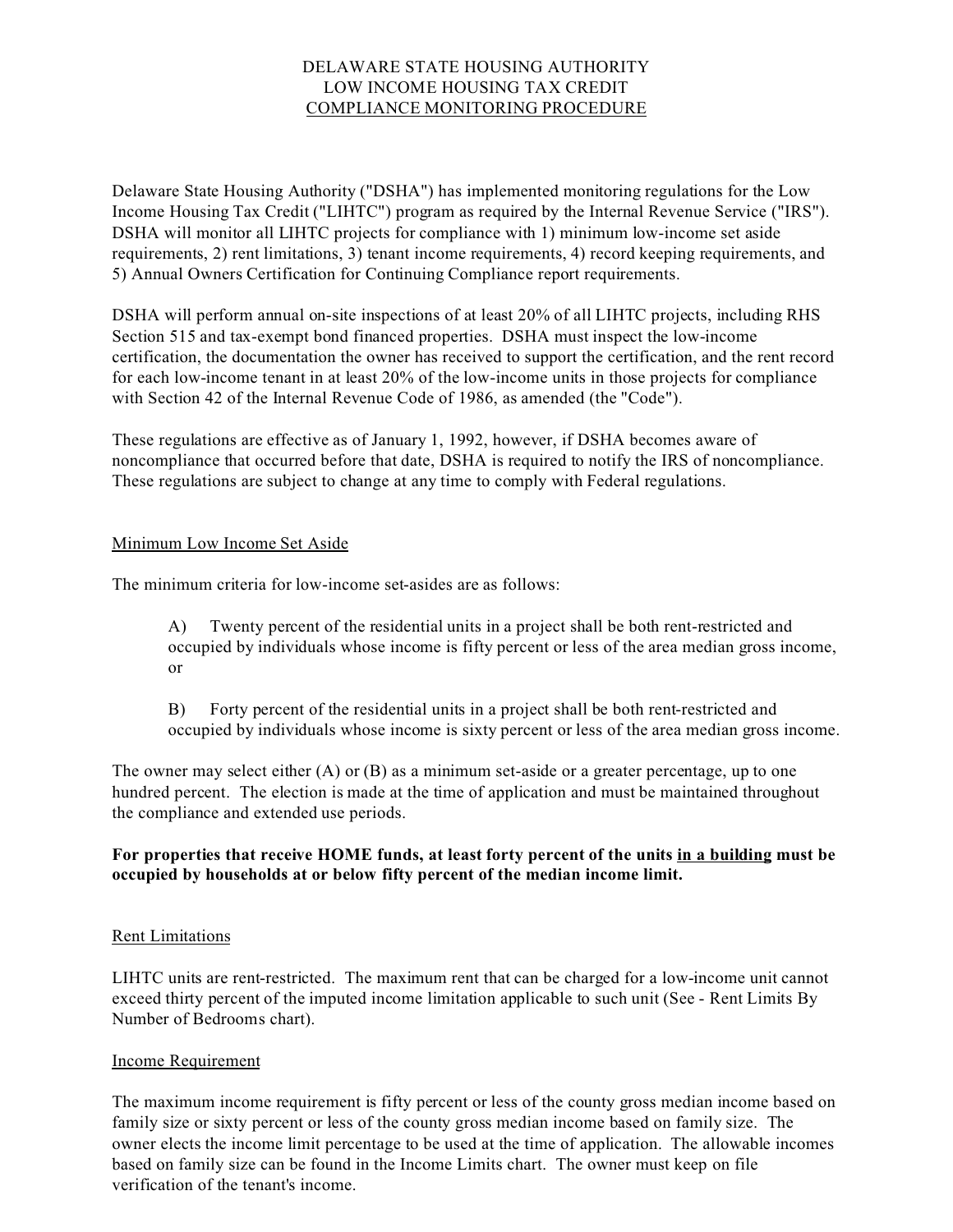The owner must retain on file DSHA's Annual Tenant Income Certification Form, documentation/ verification to support all income sources, and a copy of the lease for each unit of the project. The form includes the following information:

- A) Tenant name, social security identification numbers
- B) Family dependents and ages
- C) Gross income
- D) Sources of income
- E) Full-time student status

The form must be signed by the tenant and accepted by the owner. By signing this document, the tenant is certifying that the information is true and correct. DSHA reserves the right to request this information at any time throughout the compliance or extended use period, whichever is longer. Please see DSHA's Compliance Monitoring Manual for proper documentation and certification procedures.

#### Recordkeeping Requirements

As required by the IRS, all LIHTC projects must maintain and have available for inspection the following information on each building in the project for each year in the compliance period:

a) The total number of residential rental units in the building (including the number of bedrooms and the size, in square feet, of each residential rental unit);

b) The percentage of residential rental units in the building that are low-income units;

c) The rent charged on each residential rental unit in the building (including the source and amount of any utility allowance calculations);

d) The low-income unit vacancies in the building(s) and information that shows when and to whom the next available unit(s) was rented;

e) The number of occupants in each low-income unit;

f) The annual income certification of each low-income tenant per unit;

g) Documentation to support each low-income tenant's income certification;

h) The eligible basis and qualified basis of the building(s) at the end of the first year of the Credit period, IRS Form #8609 and all attachments;

i) A list of all tenants of the building(s) at initial rent-up which includes the following: name of occupant, number of persons, and annual income;

j) The character and use of the non-residential portion(s) of the building included in the building's eligible basis under Section 42(d) (e.g., tenant facilities that are available on a comparable basis to all tenants and for which no separate fee is charged for use of the facilities, or facilities reasonably required by the project).

The records (listed above) for the first year of the Credit period must be retained for at least 6 years beyond the due date (with extensions) for filing the federal income tax return for the last year of the compliance period of the building. The records for each year thereafter must be retained for at least 6 years after the due date (with extensions) for filing of the federal income tax return for that year.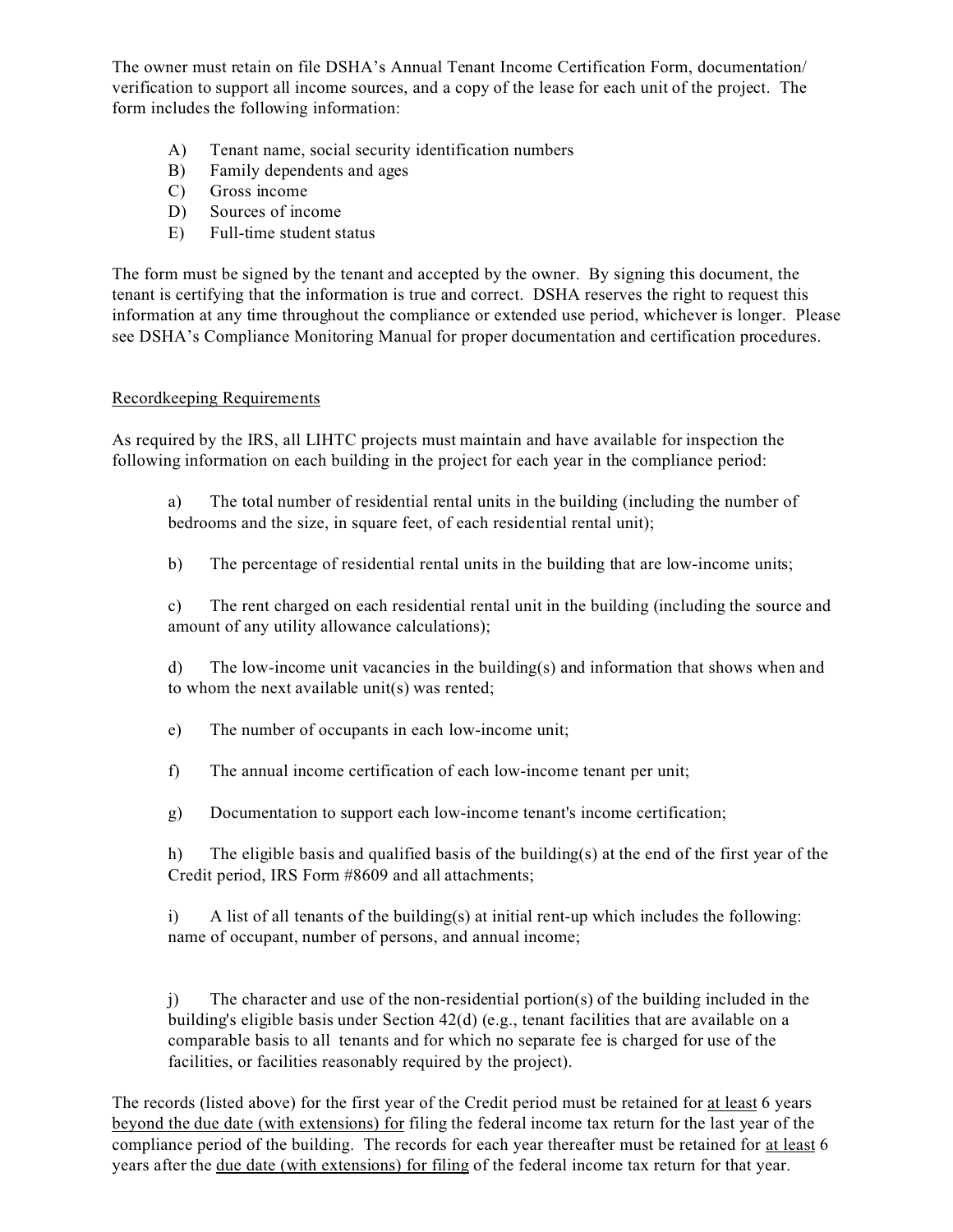#### Annual Owners Certification for Continuing Compliance report and Review

The owner must annually certify to DSHA that, for the preceding 12-month period, the project has achieved the following requirements:

a) The project met the required minimum set-aside or any higher set aside elected by the owner;

b) There was no change in the applicable fraction (as defined in Section  $42(c)(1)(B)$ ) of any building in the project or that there was a change, and a description of the change;

c) The owner has received an annual income certification from each low-income tenant and documentation to support that certification;

d) Each low-income unit in the project was rent-restricted under Section  $42(g)(2)$ ;

e) All units in the project were for use by the general public and used on a nontransient basis (except for transitional housing for the homeless, provided under Section  $42(i)(3)(B)(iii)$ ;

f) Each building in the project was suitable for occupancy, taking into account local health, safety, and building codes;

g) There was no change in the eligible basis (as defined in Section  $42(d)$ ) of any building in the project, or that there was a change, and the nature of the change (e.g. a common area has become commercial space, or a fee is now charged for a tenant facility formerly provided without charge);

h) All tenant facilities included in the eligible basis under Section 42(d) of any building in the project, such as swimming pools, other recreational facilities, and parking areas, were provided on a comparable basis without charge to all tenants in the building;

i) If a low-income unit in the project became vacant during the year, reasonable attempts were or are being made to rent that unit or the next available unit of comparable or smaller size to tenants having a qualifying income before any units in the project were or will be rented to tenants not having a qualifying income;

j) If the income of tenants of a low-income unit in the project increases above the limit allowed in Section  $42(g)(2)(D)(ii)$ , the next available unit of comparable or smaller size in the project was or will be rented to tenants having a qualifying income.

k) If a household consists of ALL full-time students, such households met one of the exceptions outlined in Section 42 (i)(3)(D) which prohibits households occupied entirely by full-time students in a low-income tax credit unit;

l) The owner has not refused to lease a unit in the project to an applicant because the applicant holds a voucher or certificate of eligibility under Section 8 of the United States Housing Act of 1937;

m) No findings of discrimination under the Fair Housing Act, U.S.C. 3601-3619,occurred for the project. A finding of discrimination includes an adverse final decision by the Secretary of Housing and Urban Development, 24 CFR 180.680, an adverse final decision by a substantially equivalent state or local fair housing agency, 42 U.S.C 3616(a)(1), or an adverse judgement from a federal court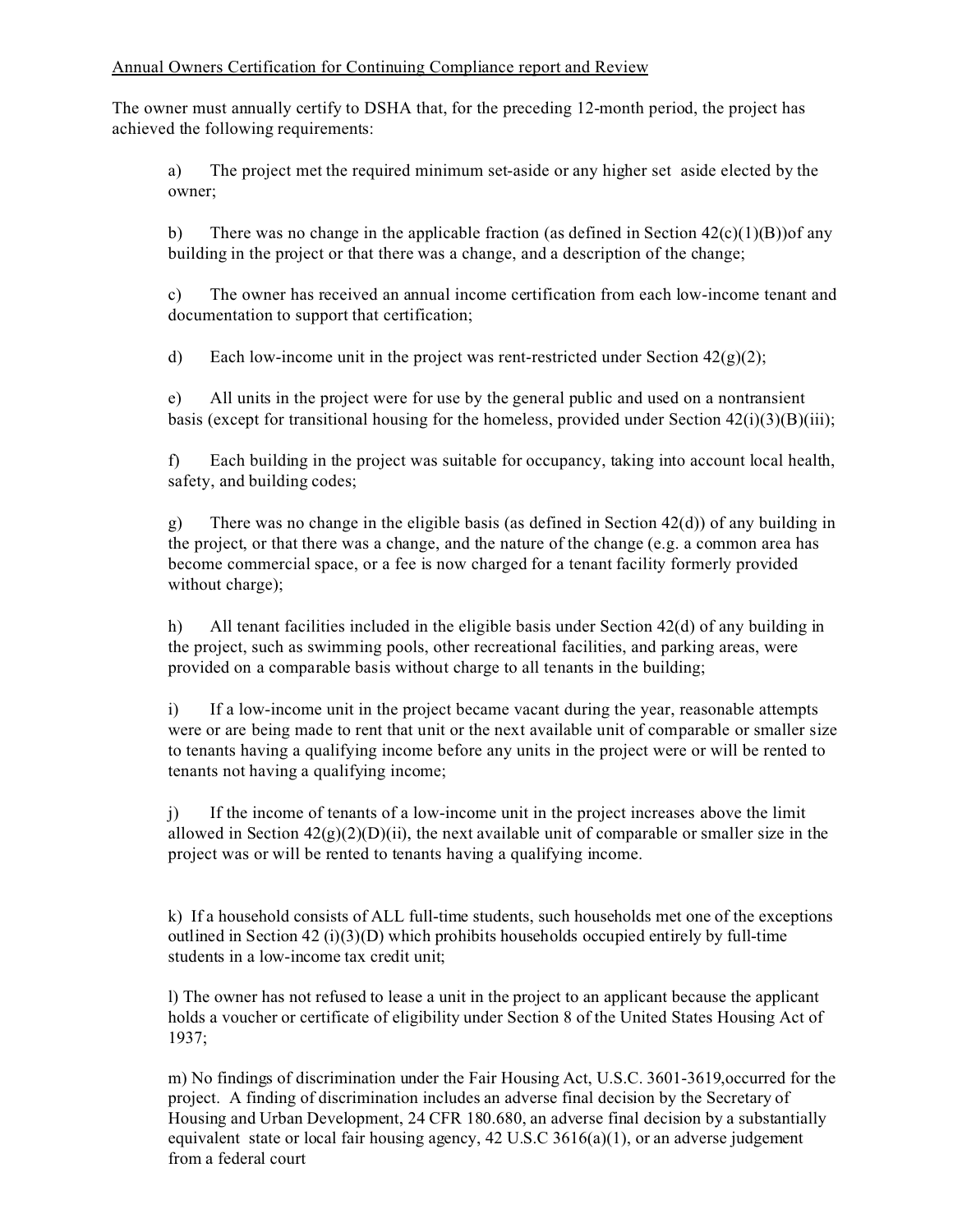n) An Extended Low-Income Housing Commitment, as described in Section 42(h)(6) was in effect (for buildings subject to Section  $7108(c)(1)$  of the Revenue Reconciliation Act of 1989) (e.g. Declaration of Land Use Restrictive Covenants relating to Low-Income Housing Tax Credits is in effect and was recorded with the Recorder of Deeds in the applicable county);

The owner must certify the above under penalty of perjury. In addition, it is a state crime punishable by fine of up to \$2,300 or up to 1 year in prison or both, to knowingly make any false statements concerning any of the above facts as applicable under the provisions of Title 11, Delaware Code, Section 1233.

The Annual Owners Certification for Continuing Compliance report form needs to be completed by the owner annually and forwarded to DSHA at 18 The Green, P.O. Box 1401, Dover, Delaware 19901 to the Attention of Cynthia L. Deakyne, by January 15 of each year.

DSHA shall review the Annual Owners Certification for Continuing Compliance reports submitted as required above for compliance with the requirements of Section 42. In addition, as set forth on page 1 hereof, DSHA shall inspect at least 20% of low-income housing projects annually and shall inspect the low-income certification, the documentation the owner has received to support that certification, and the rent record for each low-income tenant in at least 20% of the low-income units in those projects.

DSHA shall determine which tenants' records are to be inspected or submitted by the owners for review. Furthermore, in connection with the inspection described in the preceding paragraph, the records to be inspected shall be chosen in a manner that will not give owners of low-income housing projects advance notice that their records for a particular year will or will not be inspected. However, DSHA may give an owner reasonable notice that an inspection will occur so that the owner may assemble records (for example, 30 days notice of inspection).

The certifications and reviews described in this section shall be made at least annually covering each year of the applicable 15-year compliance period.

#### Annual Site Inspection

DSHA shall have the right to perform an on-site inspection of any low-income housing project through the end of the compliance period or the extended use period, whichever is longer, of the buildings in the project. Through an on-site visit, DSHA will annually perform an inspection of the owner's recordkeeping for compliance with 1) minimum low-income set aside requirements, 2) rent limitations, 3) tenant income requirements, 4) recordkeeping requirements, and 5) Annual Owners Certification for Continuing Compliance report. DSHA also reserves the right to perform a general physical inspection of the building(s), if it is deemed necessary. The owner must make available all the information required by DSHA to perform its inspection during normal business hours for the entire compliance period or until the end of the extended use period, whichever is longer.

#### Notice to Owner

DSHA shall provide prompt written notice to the owner of a low-income housing project if DSHA does not receive the Annual Owners Certification for Continuing Compliance report, or does not receive or is not permitted to inspect the tenant income certifications, supporting documentation, and rent records described above, or discovers by inspection, review, or in some other manner, that the project is not in compliance with the provisions of Section 42.

#### Notice to Internal Revenue Service

DSHA is required to file Form 8823 "Low-Income Housing Credit Agencies Report of Noncompliance" with the IRS no later than 45 days after the end of the correction period specified in the written notice to the owner and no earlier than the end of the correction period (whether or not the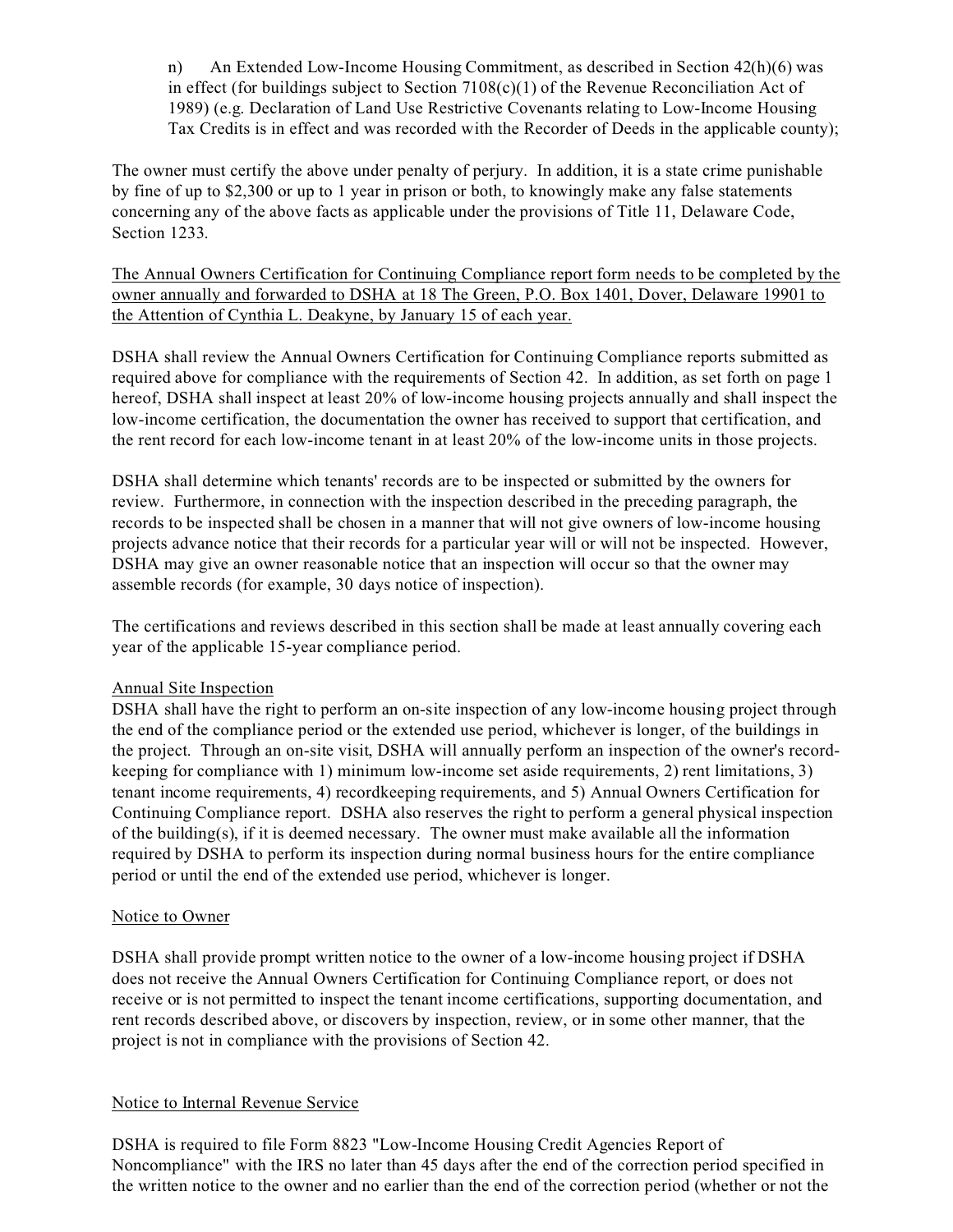noncompliance or failure to certify is corrected.) DSHA must explain the nature of the noncompliance or failure to certify and indicate whether the owner has corrected the situation. Any change in either the applicable fraction or eligible basis that results in a decrease in the qualifying basis is an event of noncompliance.

#### Correction Period

Should DSHA find a project to be in noncompliance with Section 42 of the Code, the owner must supply any missing certifications, correct any findings, and bring the project into compliance with the provisions of Section 42 within 60 days of the date of DSHA notification to correct the violation, unless extended by DSHA in writing.

#### Compliance Monitoring Fee

DSHA will charge a monitoring fee on Tax Credit eligible units for performing the service of monitoring the LIHTC project. For new projects, DSHA will charge \$400 per unit. This fee must be paid prior to receiving an allocation of Tax Credits; at the issuance of IRS form 8609 or the Carryover Agreement, whichever is issued first. For all projects allocated credits after January 1, 1990 through December 31, 1996, the annual fee will be \$15 per unit and will be due January 15 each year for the remaining years of the compliance period or for as long as DSHA has LIHTC monitoring responsibility for the project.

#### Compliance Monitoring Manual

DSHA has developed a "Compliance Monitoring Manual" to be used as a guide and reference for LIHTC Compliance Monitoring Procedures. Upon reservation of Tax Credits, a copy will be forwarded.

cc\taxcred\compmon 02/04/99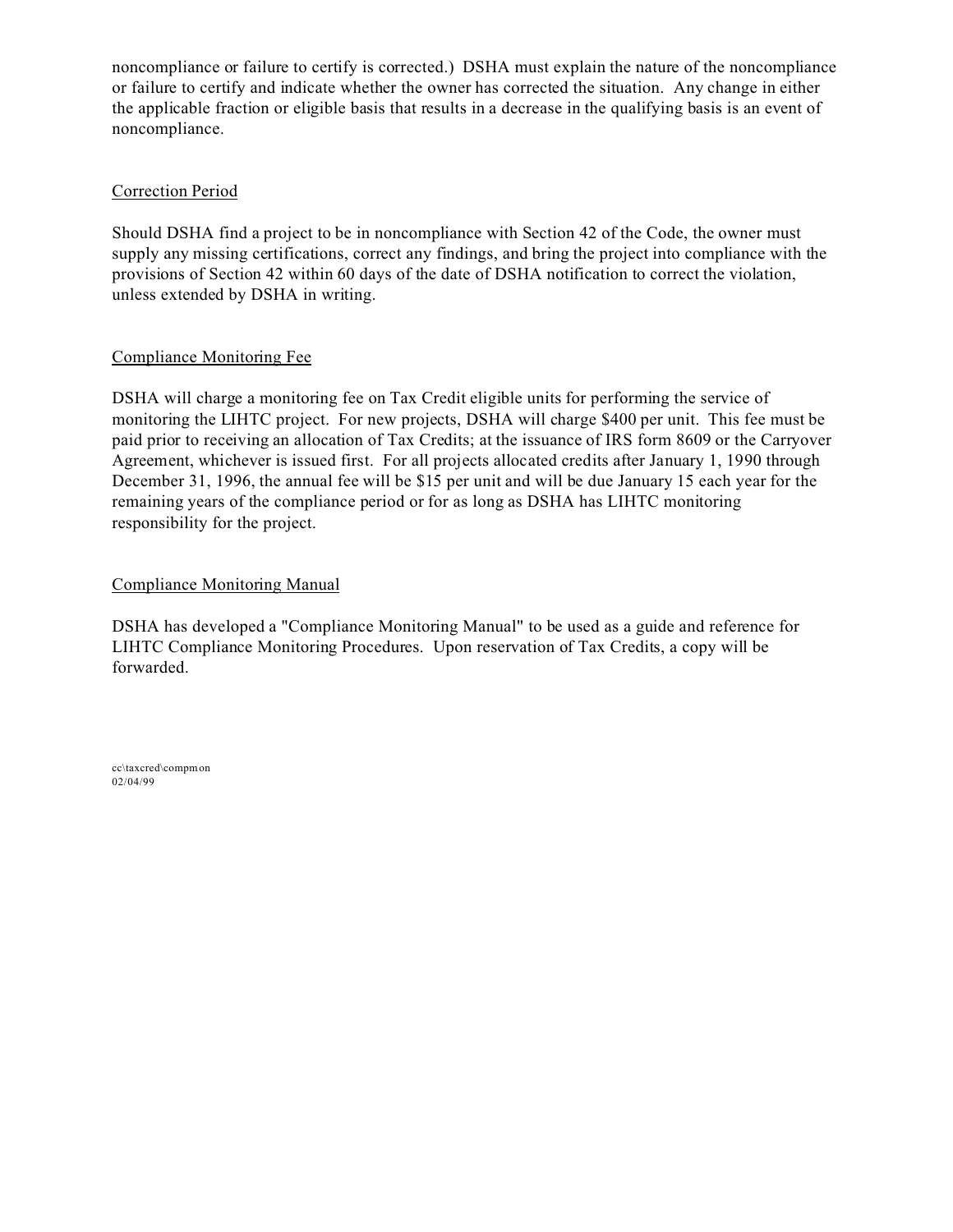# **APPENDIX C**

**Annual Owners Certification for Continuing Compliance report**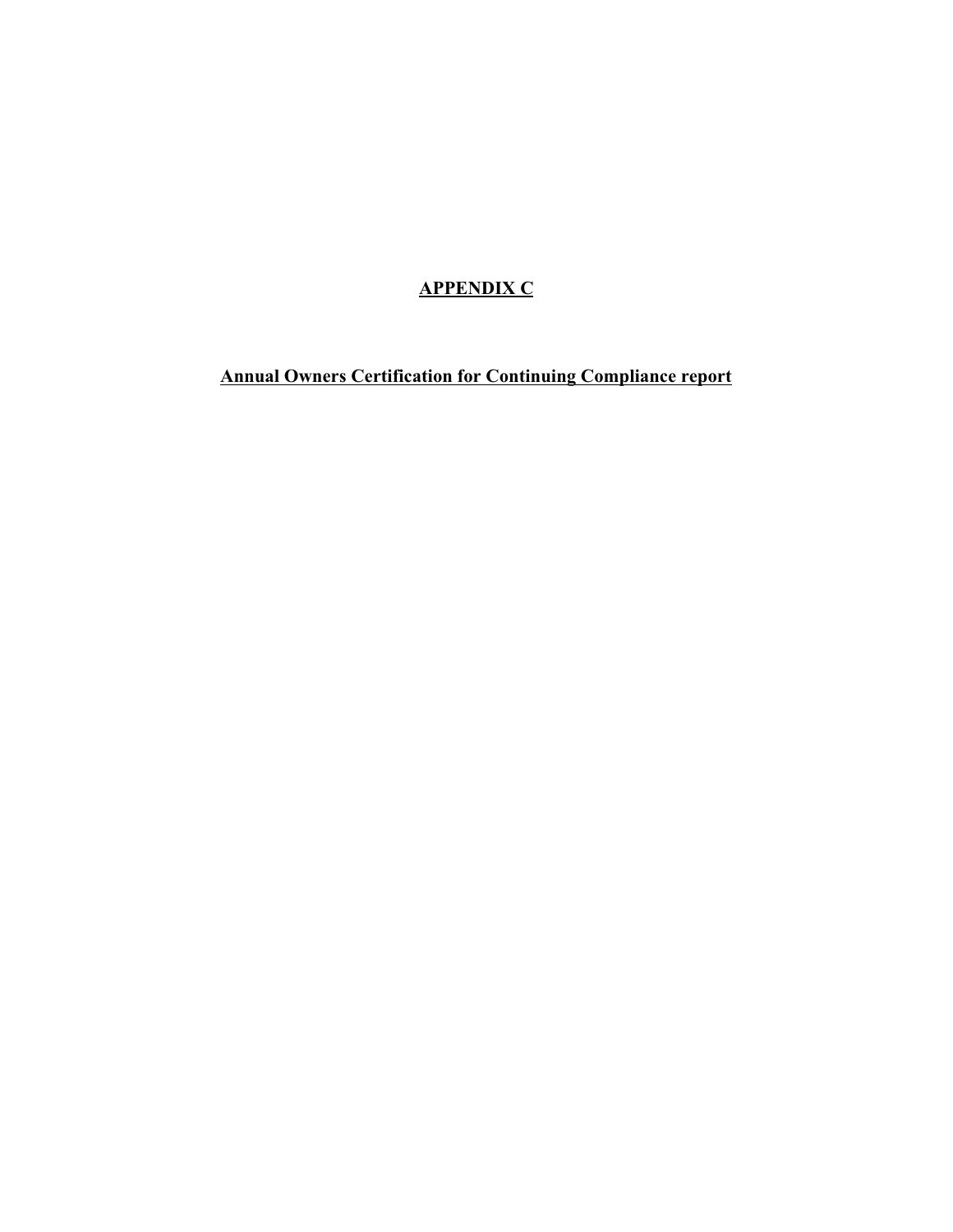#### DELAWARE STATE HOUSING AUTHORITY LOW INCOME HOUSING TAX CREDIT **Annual Owners Certification for Continuing Compliance report**

In accordance with Internal Revenue Code Section 1.42-5(c)(1), the owner of a Low-Income Housing Tax Credit project is required to certify annually to the State Agency that, for the preceding 12-month period, the property met the provisions of the tax credit program. Please complete the following information and respond to each question on the certification and return it to DSHA by January 15.

| Project Name:                |                                                                                                                               |                                                                                                                                                                                                                                                                                                                                                                              |  |  |  |
|------------------------------|-------------------------------------------------------------------------------------------------------------------------------|------------------------------------------------------------------------------------------------------------------------------------------------------------------------------------------------------------------------------------------------------------------------------------------------------------------------------------------------------------------------------|--|--|--|
| Project Address              |                                                                                                                               |                                                                                                                                                                                                                                                                                                                                                                              |  |  |  |
|                              | <b>Total Number of Buildings</b>                                                                                              |                                                                                                                                                                                                                                                                                                                                                                              |  |  |  |
|                              | Building I.D. Number                                                                                                          |                                                                                                                                                                                                                                                                                                                                                                              |  |  |  |
|                              | Building I.D. Number                                                                                                          |                                                                                                                                                                                                                                                                                                                                                                              |  |  |  |
|                              |                                                                                                                               | # of units per building/# units of low-income per building ______                                                                                                                                                                                                                                                                                                            |  |  |  |
|                              |                                                                                                                               |                                                                                                                                                                                                                                                                                                                                                                              |  |  |  |
|                              |                                                                                                                               | Building I.D. Number_____________________# of units per building/# units of low-income per building ______                                                                                                                                                                                                                                                                   |  |  |  |
|                              |                                                                                                                               |                                                                                                                                                                                                                                                                                                                                                                              |  |  |  |
|                              |                                                                                                                               | Building I.D. Number___________________# of units per building/# units of low-income per building _______                                                                                                                                                                                                                                                                    |  |  |  |
|                              |                                                                                                                               | Building I.D. Number___________________# of units per building/# units of low-income per building _______                                                                                                                                                                                                                                                                    |  |  |  |
|                              |                                                                                                                               |                                                                                                                                                                                                                                                                                                                                                                              |  |  |  |
|                              |                                                                                                                               | Building I.D. Number________________# of units per building/# units of low-income per building ______                                                                                                                                                                                                                                                                        |  |  |  |
|                              |                                                                                                                               |                                                                                                                                                                                                                                                                                                                                                                              |  |  |  |
|                              |                                                                                                                               |                                                                                                                                                                                                                                                                                                                                                                              |  |  |  |
|                              |                                                                                                                               | Building I.D. Number____________________# of units per building/# units of low-income per building _______                                                                                                                                                                                                                                                                   |  |  |  |
|                              | (If you have additional buildings, please attach additional sheets)                                                           |                                                                                                                                                                                                                                                                                                                                                                              |  |  |  |
| <b>Current Owner</b>         |                                                                                                                               |                                                                                                                                                                                                                                                                                                                                                                              |  |  |  |
|                              |                                                                                                                               |                                                                                                                                                                                                                                                                                                                                                                              |  |  |  |
|                              | $\Box$ Check if new address                                                                                                   |                                                                                                                                                                                                                                                                                                                                                                              |  |  |  |
|                              | Owner Taxpayer I.D. No.                                                                                                       |                                                                                                                                                                                                                                                                                                                                                                              |  |  |  |
|                              | General Partner Taxpayer I.D. No.                                                                                             | <u> 1989 - Johann Stoff, amerikansk politiker (d. 1989)</u>                                                                                                                                                                                                                                                                                                                  |  |  |  |
| Management Agent             |                                                                                                                               | <u> 1989 - Johann Barbara, margaret eta idazlearia (h. 1989).</u>                                                                                                                                                                                                                                                                                                            |  |  |  |
|                              |                                                                                                                               |                                                                                                                                                                                                                                                                                                                                                                              |  |  |  |
|                              | calendar year, please attach an explanation to this certification.                                                            | Please read the following statements. If you agree with the statement that the property is in compliance with the requirement<br>check YES. If it is NOT in compliance check NO. Each question must be answered either YES or NO, with an explanation<br>attached for any NO answers. If there were any matters of noncompliance that you have knowledge of within this past |  |  |  |
| <b>YES</b><br>N <sub>O</sub> |                                                                                                                               |                                                                                                                                                                                                                                                                                                                                                                              |  |  |  |
| $\Box$<br>$\Box$             |                                                                                                                               | a) The project meets the required minimum set-aside or a higher set-aside selected by the owner at the time of                                                                                                                                                                                                                                                               |  |  |  |
|                              | application; Please check one:                                                                                                |                                                                                                                                                                                                                                                                                                                                                                              |  |  |  |
|                              |                                                                                                                               | $\Box$ 20/50 test under Section 42(g)(1)(A) of the Code                                                                                                                                                                                                                                                                                                                      |  |  |  |
|                              | $\Box$ 40/60 test under Section 42(g)(1)(B) of the Code                                                                       |                                                                                                                                                                                                                                                                                                                                                                              |  |  |  |
| $\Box$                       | b) There was no change in the applicable fraction (as defined below) of any building in the project or if there was<br>$\Box$ |                                                                                                                                                                                                                                                                                                                                                                              |  |  |  |
|                              |                                                                                                                               | a change, a description of the change is attached.<br>The applicable fraction is defined as the lesser of the unit fraction or the floor space fraction.                                                                                                                                                                                                                     |  |  |  |
|                              |                                                                                                                               | Unit fraction = The number of low income units in the building $\div$ total number of all units<br>Floor space fraction = The total floor space of low income units $\div$ total floor space of all units                                                                                                                                                                    |  |  |  |
|                              |                                                                                                                               |                                                                                                                                                                                                                                                                                                                                                                              |  |  |  |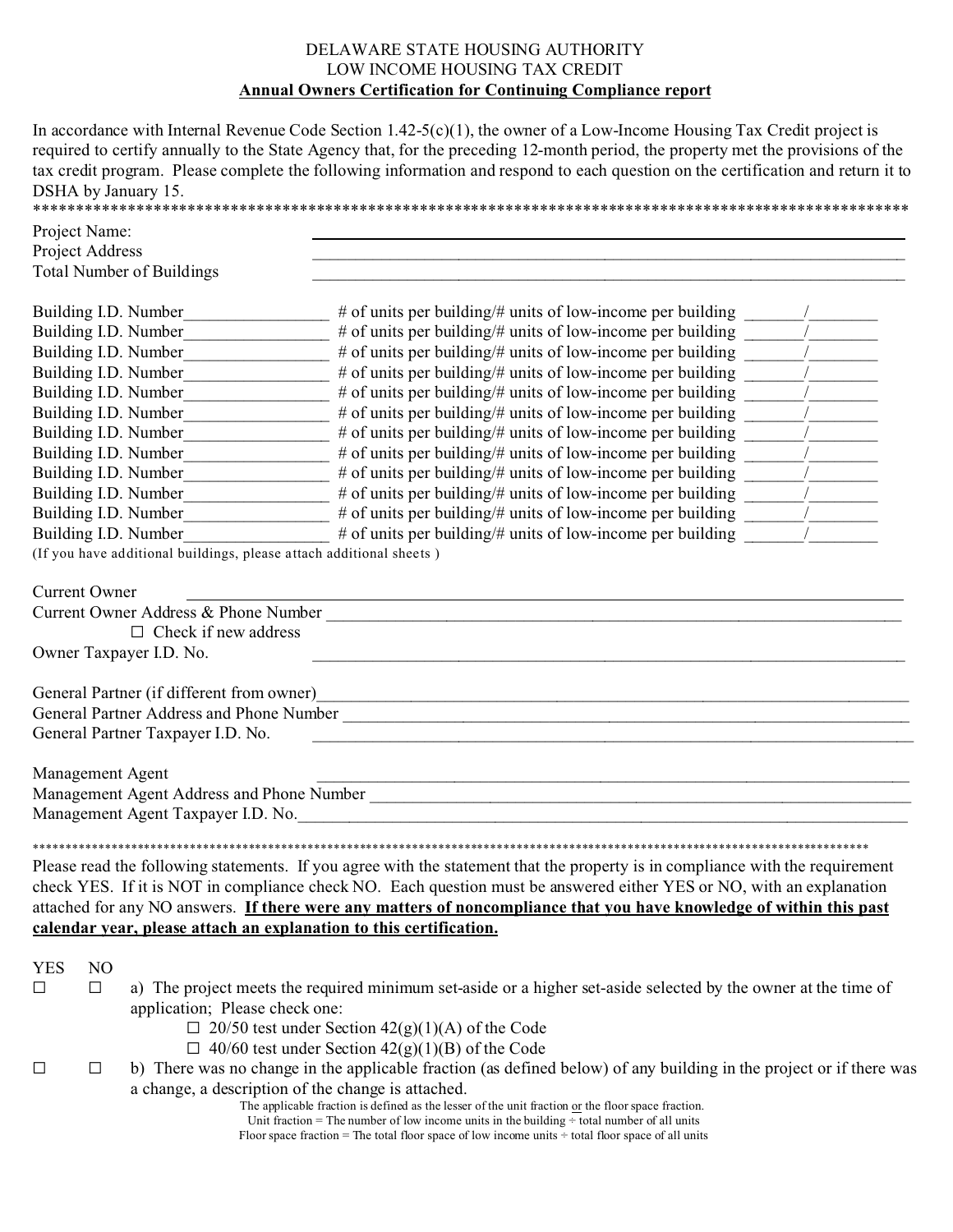- YES NO
- G G C) The owner has received an annual income certification from each low-income tenant and documentation to support that certification;
- $\Box$  d) Each low-income unit in the project is rent-restricted under Section 42(g)(2);
- $\Box$  e) All units in the project are for use by the general public and are used on a nontransient basis, except for transitional housing for the homeless provided under Section 42 (i)(3)(B)(iii);
- $\Box$  f) If a household consists of ALL full-time students, such households met one of the exceptions outlined in Section 42 (i)(3)(D) which prohibits households occupied entirely by full-time students in a low-income tax credit unit;
- $\Box$  g) Each building in the project is suitable for occupancy, taking into account local health, safety, and building codes or other habitability standards, and the State or local government unit responsible for making local health, safety, or building code inspections did not issue a violation report for any building or low-income unit in the project. If a violation report or notice was issued by the governmental unit, the owner must attach a statement summarizing the violation report or notice to the annual certification submitted to DSHA. In addition, the owner must state whether the violation has been corrected;
- $\Box$  h) The owner has not refused to lease a unit in the project to an applicant because the applicant holds a voucher or certificate of eligibility under Section 8 of the United States Housing Act of 1937;
- $\Box$  i) No findings of discrimination under the Fair Housing Act, U.S.C. 3601-3619, occurred for the project. A finding of discrimination includes an adverse final decision by the Secretary of Housing and Urban Development, 24 CFR 180.680, an adverse final decision by a substantially equivalent state or local fair housing agency, 42 U.S.C 3616(a)(1), or an adverse judgement from a federal court
- $\Box$  j) There has been NO CHANGE in the eligible basis (as defined in Section 42(d)) of any building in the project, or that there has been a change, as stated on attachment hereto, and the nature of the change, as shown on attachment (e.g. a common area has become commercial space, or a fee is now charged for a tenant facility formerly provided without charge);
- $\Box$  k) All tenant facilities included in the eligible basis under Section 42(d) of any building in the project, such as swimming pools, other recreational facilities, and parking areas, are provided on a comparable basis without charge to all tenants in the building;
- $\Box$  I) If a low-income unit in the project became vacant during the year, reasonable attempts were or are being made to rent that unit or the next available unit of comparable or smaller size to tenants having a qualifying income before any units in the project were or will be rented to tenants not having a qualified income;
- $\Box$  m) If the income of tenants of a low-income unit in the project increases above the limit allowed in Section  $42(g)(2)(D)(ii)$ , the next available unit of comparable or smaller size in the project will be rented to tenants having a qualifying income; and
- $\Box$  n) An Extended Low-Income Housing Commitment was in effect for properties allocated Tax Credits in 1990 or thereafter (e.g. Declaration of Land Use Restrictive Covenants relating to Low-Income Housing Tax Credits is in effect and was recorded with the Recorder of Deeds in the applicable county).

\*\*\*\*\*\*\*\*\*\*\*\*\*\*\*\*\*\*\*\*\*\*\*\*\*\*\*\*\*\*\*\*\*\*\*\*\*\*\*\*\*\*\*\*\*\*\*\*\*\*\*\*\*\*\*\*\*\*\*\*\*\*\*\*\*\*\*\*\*\*\*\*\*\*\*\*\*\*\*\*\*\*\*\*\*\*\*\*\*\*\*\*\*\*\*\*\*\*\*\*\*\*\*\*\*\*\*\*\*\*\*\*\*\*\*\*\*\*\*\*\*\*\*\*\*\*\*\*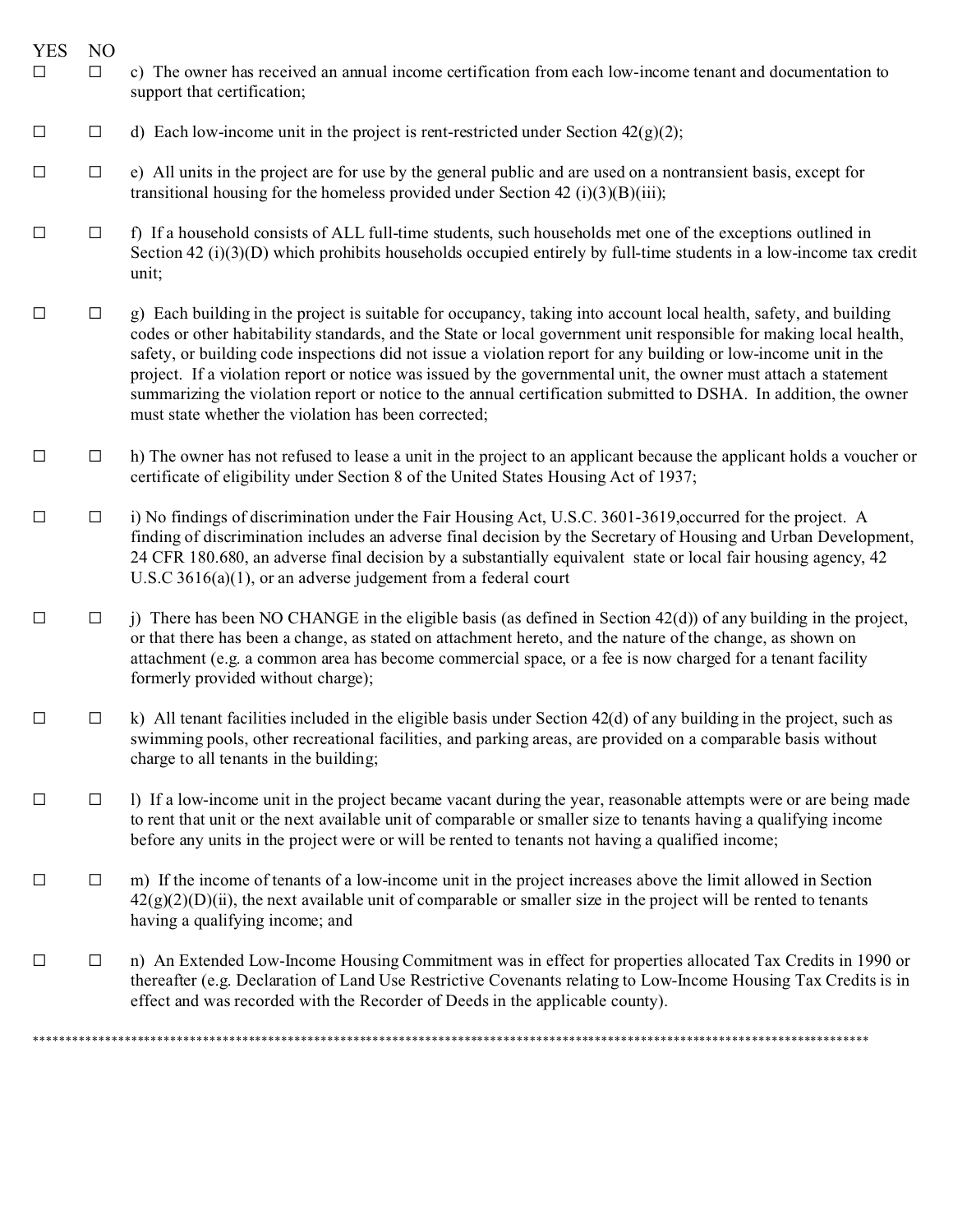|                                                                                       | certify that ALL of the items described above have been met and the |              |                  |
|---------------------------------------------------------------------------------------|---------------------------------------------------------------------|--------------|------------------|
| Owner                                                                                 |                                                                     |              |                  |
| information herein is true and correct to the best of my knowledge in connection with |                                                                     |              | , as required by |
|                                                                                       |                                                                     | Project Name |                  |
| the Internal Revenue Service (IRS) for the calendar year ending December 31,          |                                                                     |              |                  |

The above certification is signed under penalty of perjury that the project meets the requirement of Section 42, including any U.S. Treasury regulations pursuant thereto, the Qualified Allocation Plan and other applicable laws, rules, regulations and ordinances. It is a state crime punishable by fine up to \$2,300 or up to 1 year in prison or both, to knowingly make any false statements concerning any of the above facts as applicable under the provisions of Title 11, Delaware Code, Section 1233.

Owner's Signature Date

Rev. (5/00)

 $\overline{a}$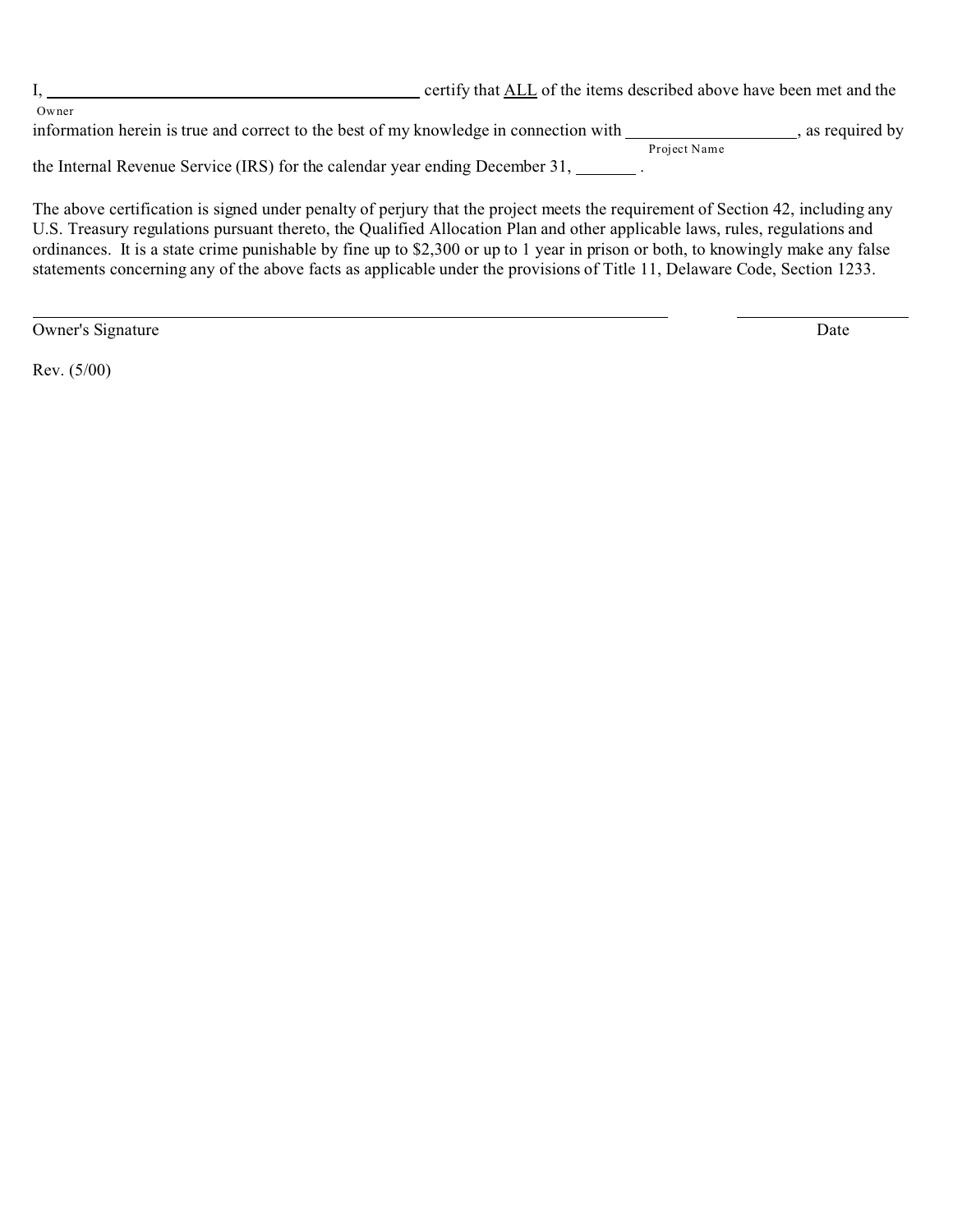**APPENDIX D**

## **DSHA INCOME AND ASSET CHECKLIST AND APPLICABLE SAMPLE VERIFICATION FORMS**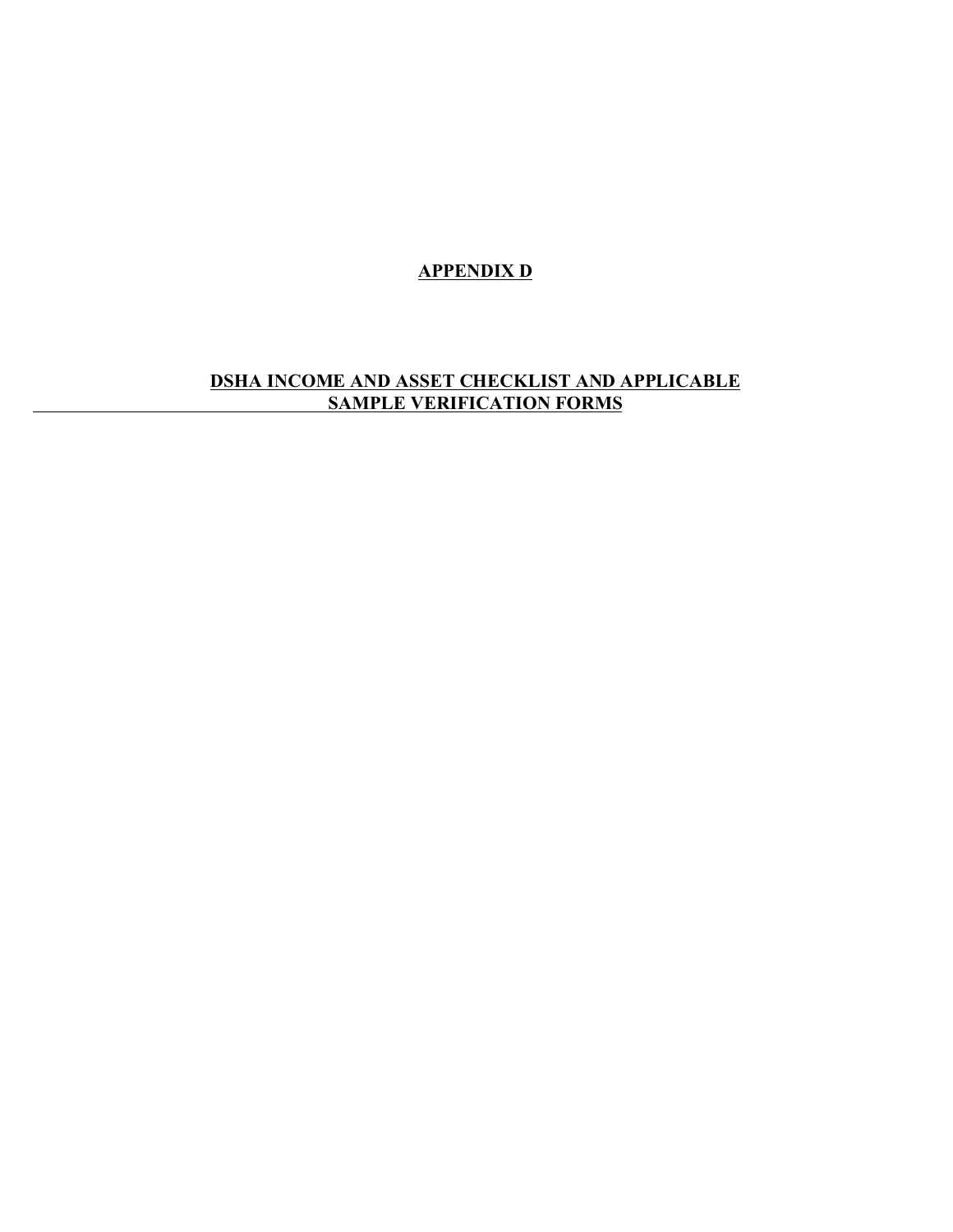#### **INTERVIEW/RECERTIFICATION CHECKLIST**

#### **YES NO NUMBER OF SOURCES**

| 1. | Do you or any of your household members receive                         |                                      |
|----|-------------------------------------------------------------------------|--------------------------------------|
|    | income from the following sources?                                      |                                      |
|    |                                                                         |                                      |
|    | * Social Security/Social Security Insurance ___ ___ ___ _______         |                                      |
|    |                                                                         |                                      |
|    |                                                                         |                                      |
|    |                                                                         |                                      |
|    |                                                                         |                                      |
|    |                                                                         |                                      |
|    |                                                                         |                                      |
|    |                                                                         |                                      |
|    |                                                                         |                                      |
|    | * Money Received from non-household members ___ ___ ___ ________        |                                      |
|    | * Income derived from a business or property owned ____ ___ ________    |                                      |
|    |                                                                         |                                      |
| 2. | Do you or any of your household members have any of the                 |                                      |
|    | following types of assets?                                              |                                      |
|    |                                                                         |                                      |
|    |                                                                         |                                      |
|    |                                                                         | * Certificate of                     |
|    |                                                                         |                                      |
|    |                                                                         |                                      |
|    |                                                                         |                                      |
|    |                                                                         |                                      |
|    |                                                                         |                                      |
|    |                                                                         |                                      |
|    |                                                                         |                                      |
|    |                                                                         |                                      |
|    | Has any household member disposed of any assets<br>×                    |                                      |
|    | within the last 2 years?<br><u> 222 122 122 122 12</u>                  |                                      |
|    |                                                                         |                                      |
| 3. | Are there any full-time students, 18 years of                           |                                      |
|    |                                                                         |                                      |
|    |                                                                         | <b>APPLICANT/HOUSEHOLD STATEMENT</b> |
|    |                                                                         |                                      |
|    | I hereby certify that the information listed above is true and correct. |                                      |
|    |                                                                         |                                      |

| Applicant/Resident |      | Date |                  |
|--------------------|------|------|------------------|
| Agent              | Date |      | Owner/Management |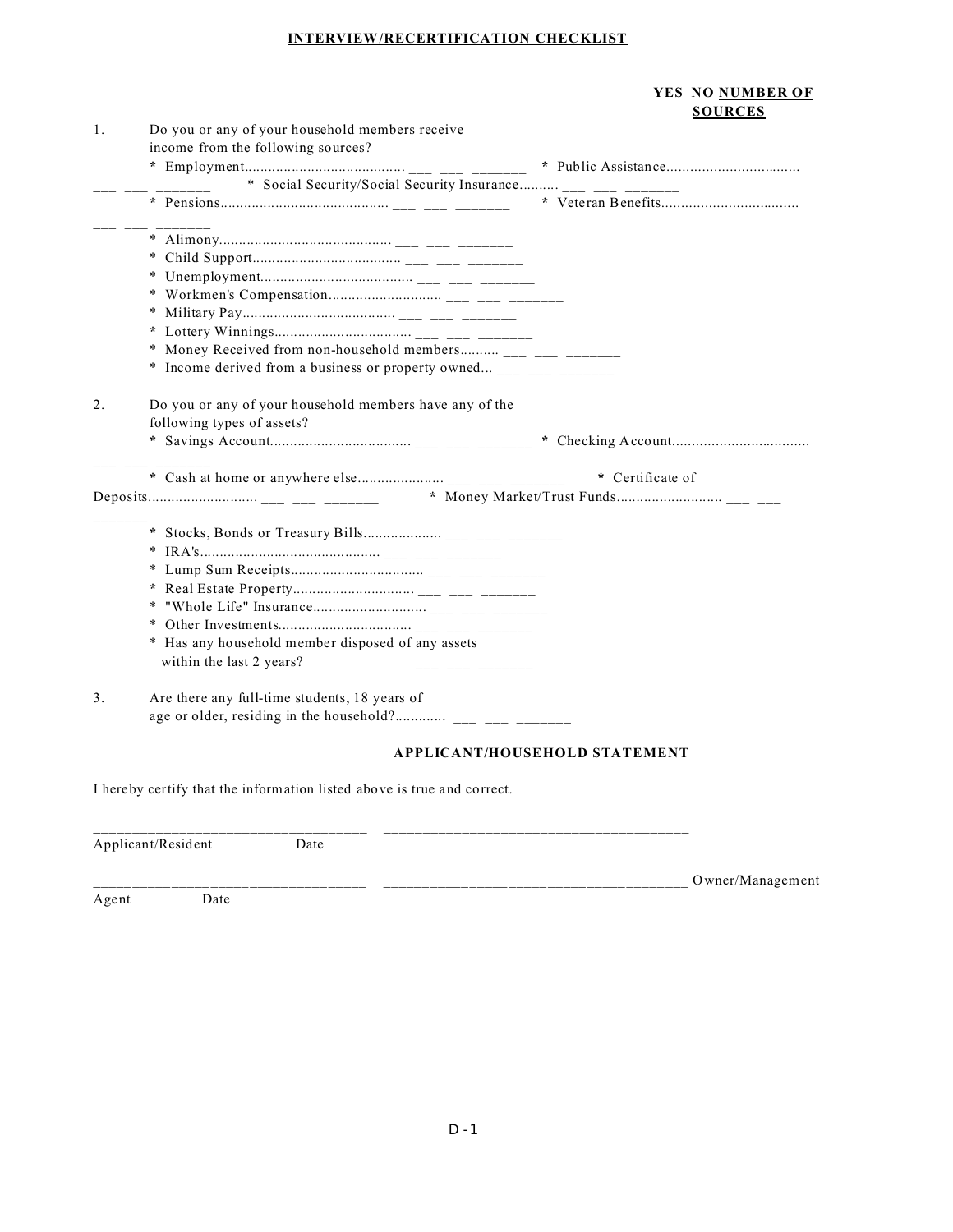#### PUBLIC ASSISTANCE VERIFICATION DIVISION OF SOCIAL SERVICES **REQUEST FOR CLIENT INFORMATION FOR HOUSING VERIFICATION**

| Client's Name<br>Address                                                                                                                                   |                                                                                                                      |                       |
|------------------------------------------------------------------------------------------------------------------------------------------------------------|----------------------------------------------------------------------------------------------------------------------|-----------------------|
| Date of Birth:<br>DHSS LD. No.:                                                                                                                            |                                                                                                                      |                       |
| I authorize release of the information below to _________________________________ for the purpose of determining<br>my eligibility. Management Agent/Owner |                                                                                                                      |                       |
| Date                                                                                                                                                       | Signature                                                                                                            |                       |
|                                                                                                                                                            |                                                                                                                      |                       |
| Information Needed: Period from ___/___/___ to ___/___/____                                                                                                |                                                                                                                      |                       |
|                                                                                                                                                            |                                                                                                                      |                       |
| Type of Assistance                                                                                                                                         |                                                                                                                      | Monthly Amount        |
| General Assistance                                                                                                                                         |                                                                                                                      | $\mathbb{S}$          |
| Aid to Families with Dependent Children                                                                                                                    |                                                                                                                      | $\mathbb{S}$          |
| General Assistance                                                                                                                                         |                                                                                                                      | s                     |
| Child Support                                                                                                                                              |                                                                                                                      | $\sim$                |
| Amount of Disregard Payment:<br>(not to exceed \$50)                                                                                                       |                                                                                                                      | S                     |
| Food Stamps<br>Other Income:                                                                                                                               |                                                                                                                      |                       |
|                                                                                                                                                            |                                                                                                                      | \$                    |
|                                                                                                                                                            |                                                                                                                      | Total<br>$\mathbb{S}$ |
| REMARKS:                                                                                                                                                   |                                                                                                                      |                       |
|                                                                                                                                                            |                                                                                                                      |                       |
| Signature:                                                                                                                                                 | Social Worker Assistant<br>Title:                                                                                    |                       |
| After completing form, send to:                                                                                                                            | <u> 1980 - Jan Bernard Bernard, mars and de la provincia de la provincia de la provincia de la provincia de la p</u> |                       |
|                                                                                                                                                            | _______________________________                                                                                      |                       |
|                                                                                                                                                            |                                                                                                                      |                       |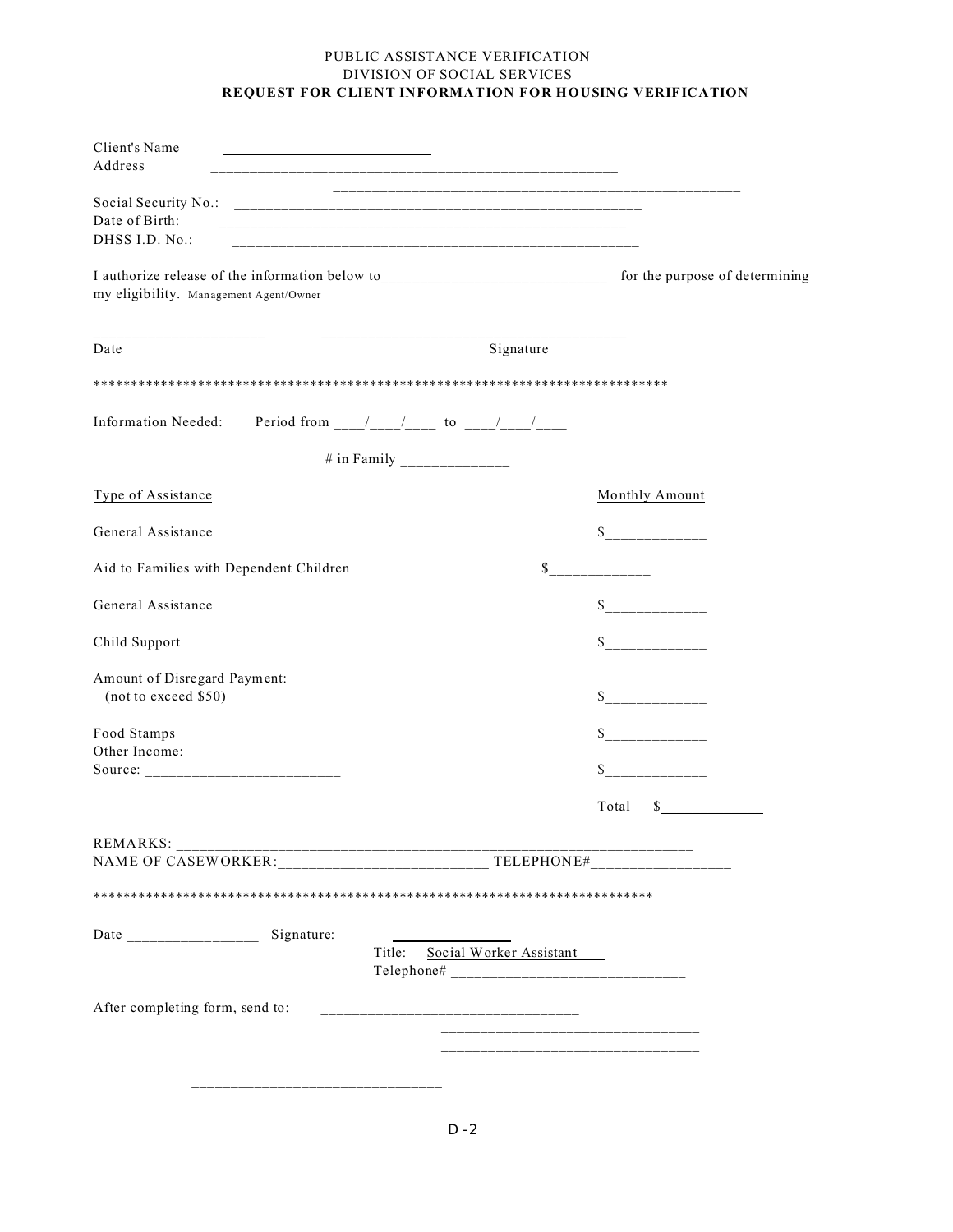| Phone<br>________              |  |  |
|--------------------------------|--|--|
| <b>EMPLOYMENT VERIFICATION</b> |  |  |
| Date                           |  |  |
|                                |  |  |
|                                |  |  |

Dear Sir/Madam:

We are required by the Internal Revenue Service (IRS) to verify the incomes of all family members applying for admission to any Low Income Housing Tax Credit Program housing. The Delaware State Housing Authority monitors compliance for IRS requirements. Please complete the form below and return it to the address shown above as soon as possible. This information will only be used to determine the family's eligibility for admission or continued occupancy.

|                                                                                                                        | Sincerely, |
|------------------------------------------------------------------------------------------------------------------------|------------|
| Title                                                                                                                  |            |
|                                                                                                                        |            |
| Address                                                                                                                |            |
|                                                                                                                        |            |
| determining my eligibility. Management Agent/Owner                                                                     |            |
| Date<br>Signature                                                                                                      |            |
| (1)                                                                                                                    |            |
| (2) COMPLETE THE FOLLOWING APPLYING TO THE EMPLOYEE:                                                                   |            |
| a) Hourly Wage: Basic Rate \$_______/hr. Average hr. per wk._________                                                  |            |
| Overtime Rate \$_______/hr. Average hr. per wk._________                                                               |            |
| Shift Differential\$_______/hr. Average hr. per wk._________                                                           |            |
| b) Weekly Salary\$                                                                                                     |            |
|                                                                                                                        |            |
| d) Piece work, Aver. Earnings \$________ per wk.                                                                       |            |
| (3) Other Compensation:                                                                                                |            |
|                                                                                                                        |            |
|                                                                                                                        |            |
| (4) Is Employment: Permanent_____________Temporary______________Full-Time________                                      |            |
| (5) Are any pay increases/decreases expected in the next 12 months? $\Box$ YES $\Box$ NO If yes, Anticipated Amount \$ |            |
| (6) Is employee eligible for unemployment compensation? $\Box$ YES $\Box$ NO                                           |            |
| If yes, how long _____ and how much ________                                                                           |            |
| (7) If the party is no longer employed: a) Date terminated: ____________________                                       |            |
|                                                                                                                        |            |
| Title<br>Telephone #<br>Signature                                                                                      |            |
| Printed Name:<br>Date:                                                                                                 |            |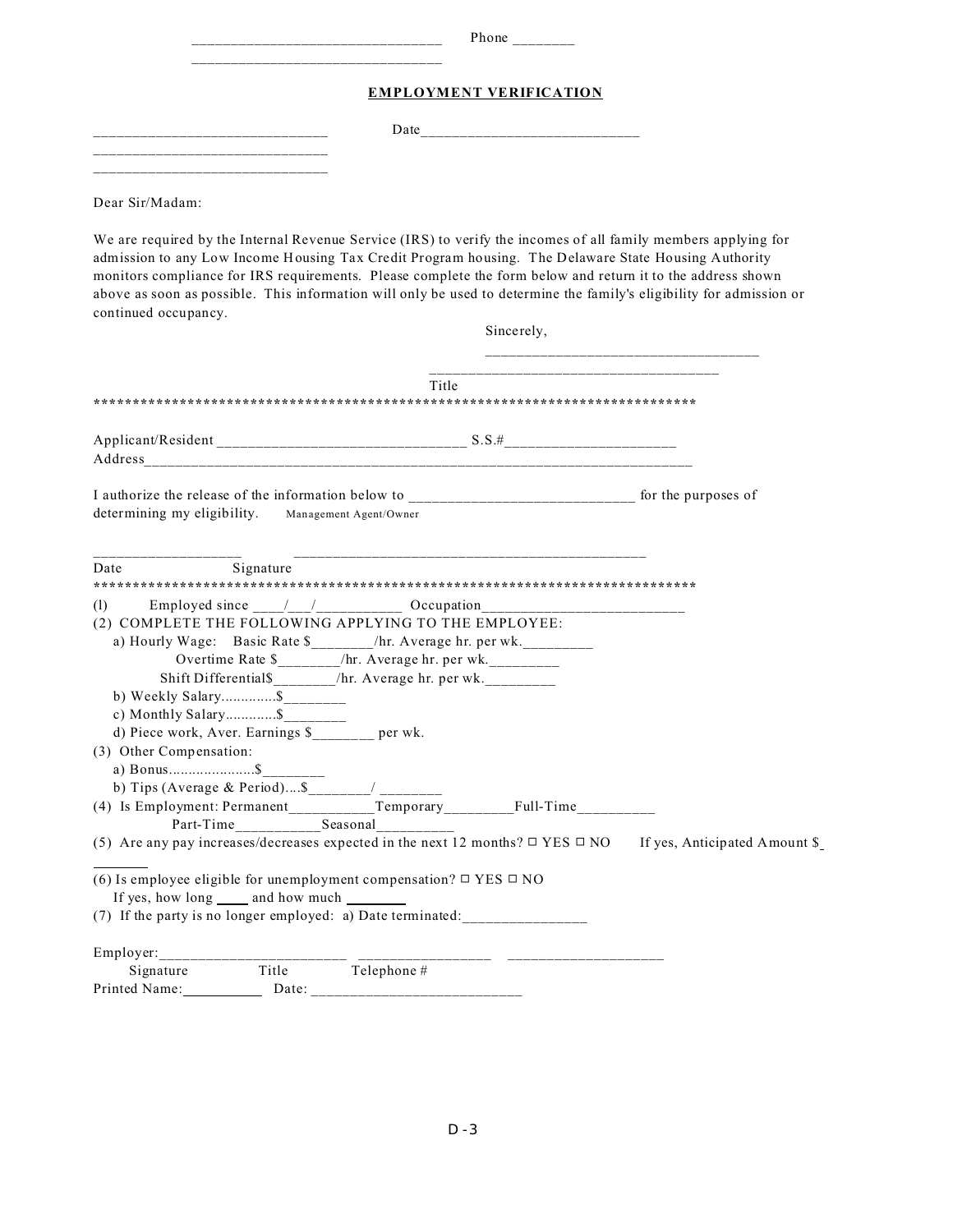|             | Phone                |
|-------------|----------------------|
|             | PENSION VERIFICATION |
|             | Date                 |
| ___________ |                      |

Dear Sir/Madam:

We are required by the Internal Revenue Service (IRS) to verify the incomes of all family members applying for admission to any Low Income Housing Tax Credit Program housing. The Delaware State Housing Authority monitors compliance for IRS requirements. Please complete the form below and return it to the address shown above as soon as possible. This information will only be used to determine the family's eligibility for admission or continued occupancy.

Your cooperation is appreciated.

|                                                                  | Sincerely,                                                          |
|------------------------------------------------------------------|---------------------------------------------------------------------|
|                                                                  | Title                                                               |
|                                                                  |                                                                     |
|                                                                  |                                                                     |
|                                                                  |                                                                     |
| determining my eligibility.<br>Management Agent/Owner            |                                                                     |
| Signature<br>Date                                                |                                                                     |
|                                                                  |                                                                     |
| Wage Earner                                                      |                                                                     |
| Beneficiary (Other than wage earner) Relationship to wage earner | فالمستحدث والمستحدث والمستحدث والمستحدث والمستحدث والمستحدث المستحد |
| Address                                                          |                                                                     |
| (1)                                                              |                                                                     |
|                                                                  |                                                                     |
|                                                                  |                                                                     |
|                                                                  |                                                                     |
| Signature<br>Date<br>Printed Name:                               |                                                                     |
| Title                                                            | Telephone #                                                         |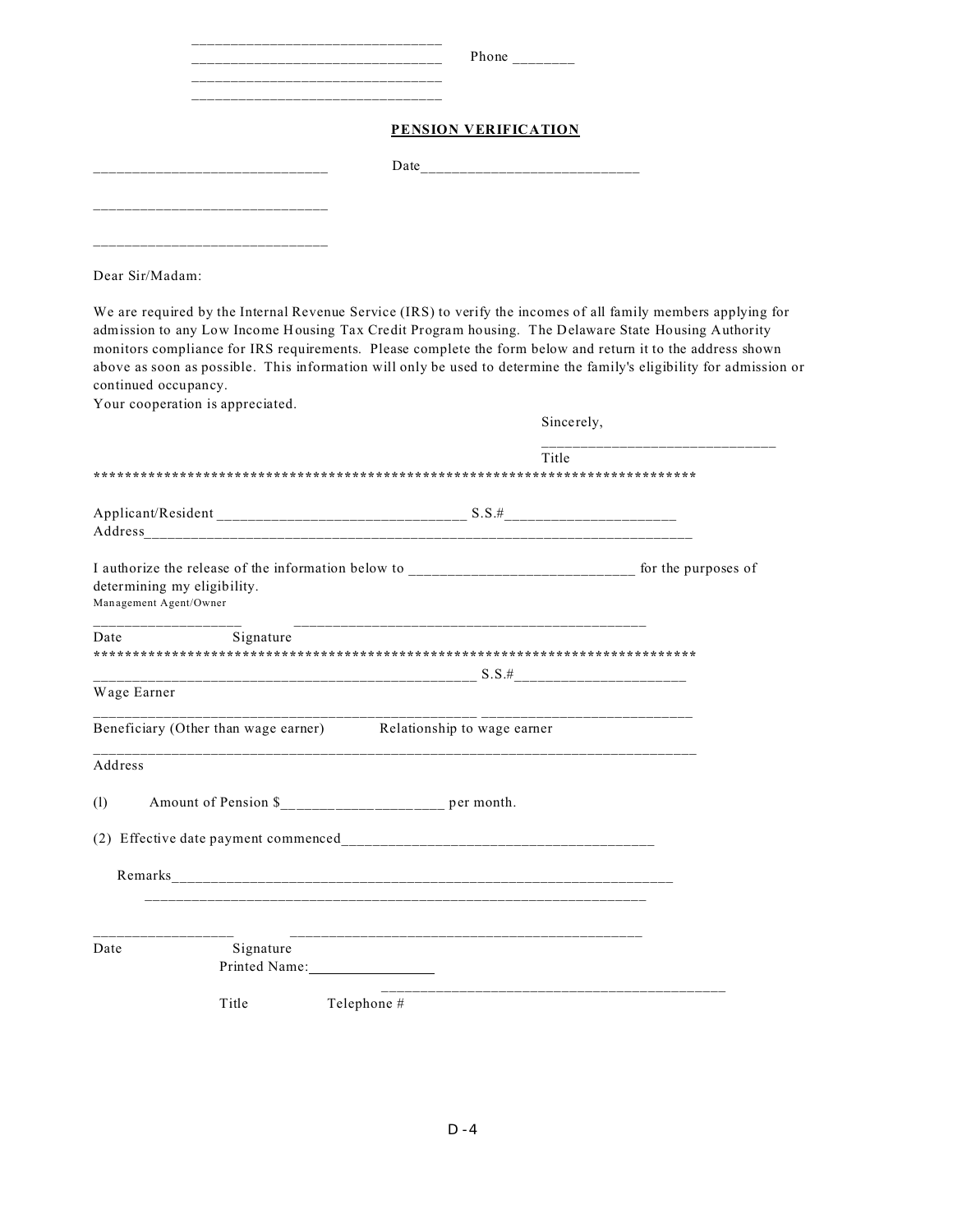| Phone                             |
|-----------------------------------|
| <b>CHILD SUPPORT VERIFICATION</b> |
| Date                              |
|                                   |

Dear Sir/Madam:

We are required by the Internal Revenue Service (IRS) to verify the incomes of all family members applying for admission to any Low Income Housing Tax Credit Program housing. The Delaware State Housing Authority monitors compliance for IRS requirements. Please complete the form below and return it to the address shown above as soon as possible. This information will only be used to determine the family's eligibility for admission or continued occupancy.

Your cooperation is appreciated.

Sincerely,

֦

|                       |                             |             | Title                  |
|-----------------------|-----------------------------|-------------|------------------------|
|                       |                             |             |                        |
|                       |                             |             |                        |
|                       | determining my eligibility. |             | Management Agent/Owner |
| Date                  | Signature                   |             |                        |
|                       |                             |             |                        |
|                       | Name of Contributor         |             |                        |
|                       |                             |             |                        |
| Relation to Recipient |                             | Date        |                        |
| Date                  | Signature<br>Printed Name:  |             |                        |
|                       | Title                       | Telephone # |                        |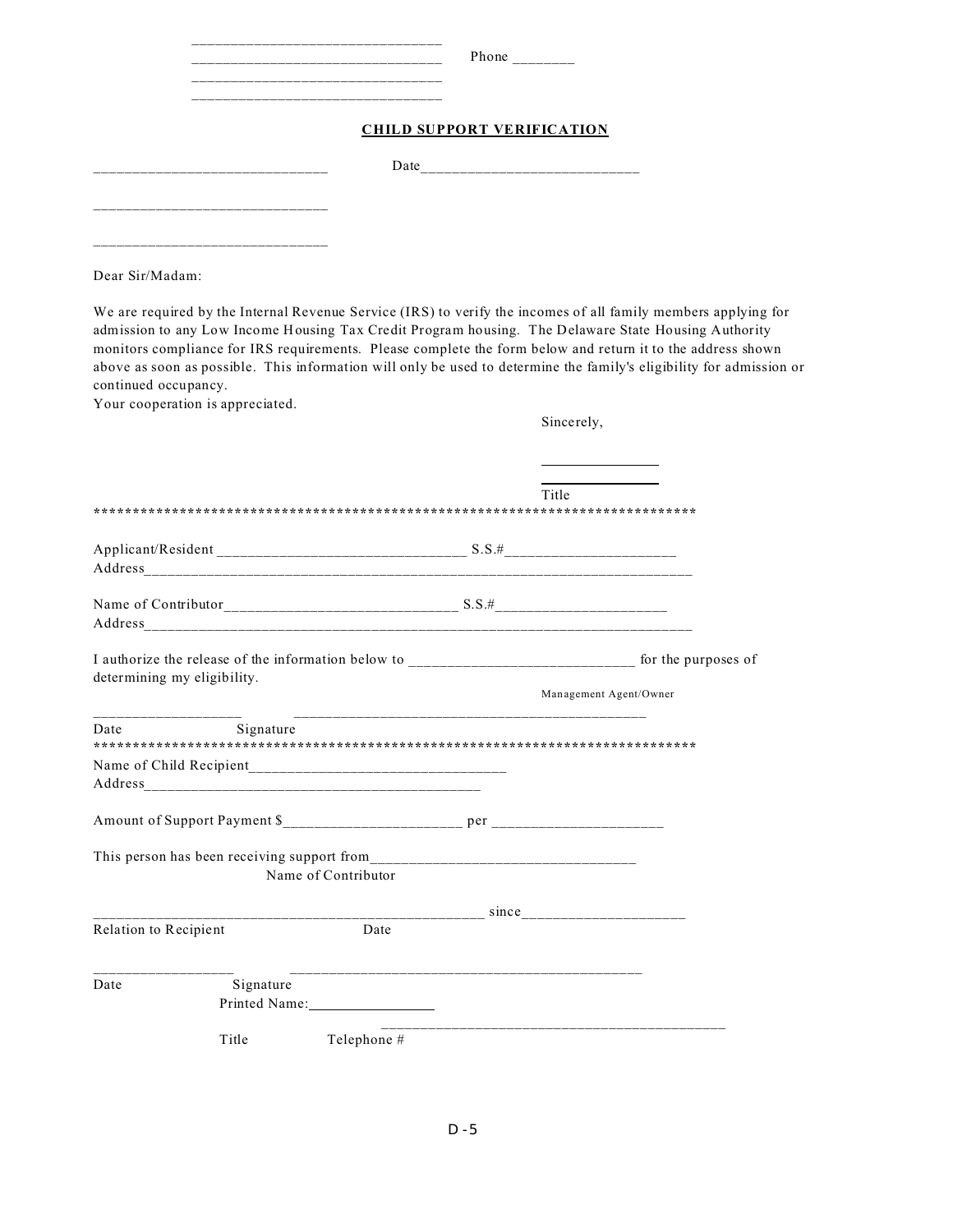#### **CHILD SUPPORT AFFIDAVIT**

| being duly sworn make the following statement: (do) (do not) receive support |                                                                                                                        |                     |             |  |                 |
|------------------------------------------------------------------------------|------------------------------------------------------------------------------------------------------------------------|---------------------|-------------|--|-----------------|
| for my (child) (children).                                                   |                                                                                                                        |                     |             |  |                 |
| Child (ren)'s Father's per wk. or payment Reason<br>Name                     | $Name(s)$ mo. rec'd rec'd not rec'd                                                                                    | State AMT. How Long |             |  |                 |
|                                                                              | <u> Alabara - Alabaratar Alabaratzar - Alabaratza - Alabaratza - Alabaratza - Alabaratza - Alabaratza - Alabaratza</u> |                     | ___________ |  |                 |
|                                                                              |                                                                                                                        |                     |             |  |                 |
|                                                                              | ________________________________                                                                                       |                     |             |  | (Signature)     |
|                                                                              |                                                                                                                        |                     |             |  | (Notary Public) |
|                                                                              |                                                                                                                        |                     | Phone       |  |                 |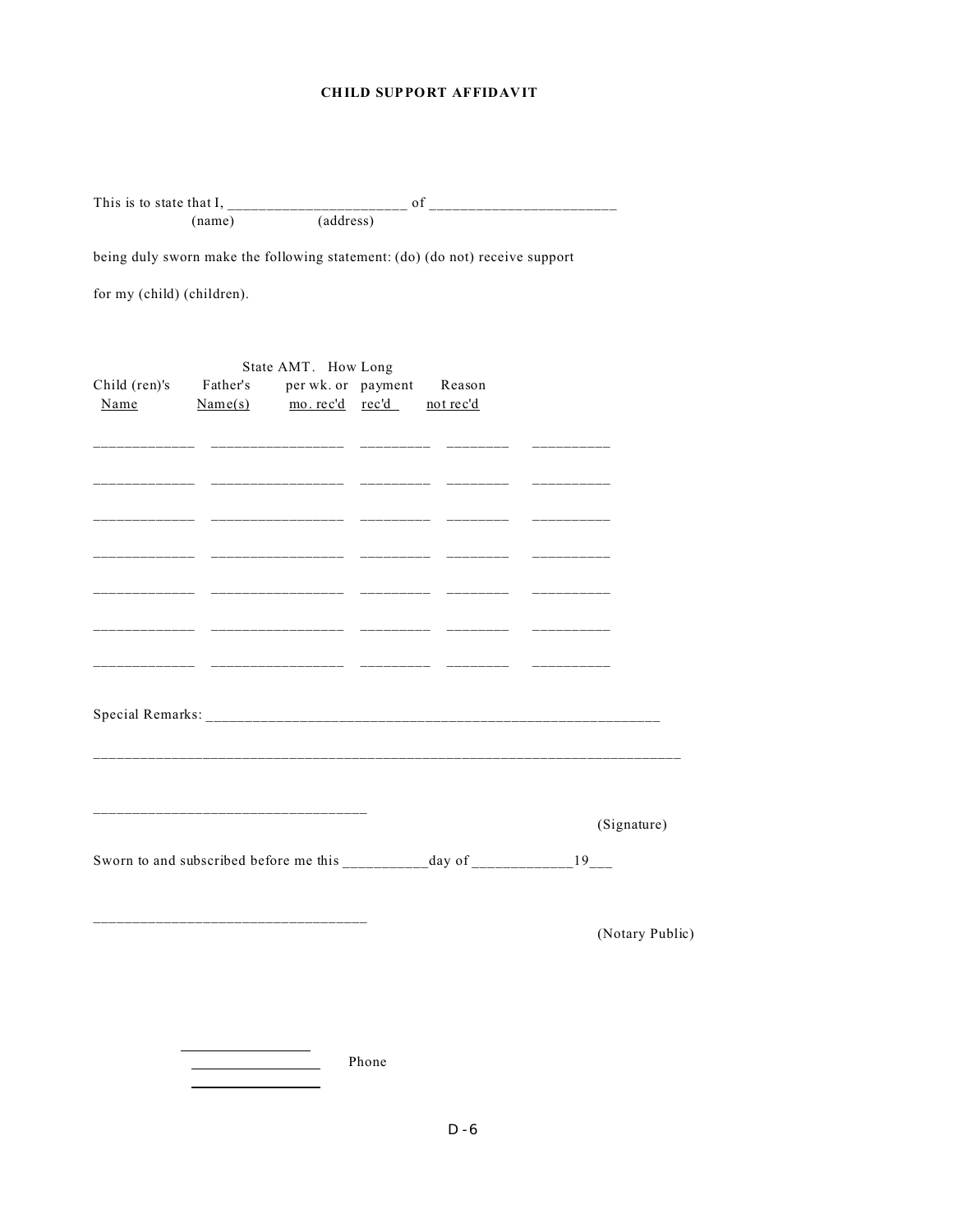|  | <b>SOCIAL SECURITY VERIFICATION</b> |
|--|-------------------------------------|
|  |                                     |

\_\_\_\_\_\_\_\_\_\_\_\_\_\_\_\_\_\_\_\_\_\_\_\_\_\_\_\_\_\_ Date\_\_\_\_\_\_\_\_\_\_\_\_\_\_\_\_\_\_\_\_\_\_\_\_\_\_\_\_ \_\_\_\_\_\_\_\_\_\_\_\_\_\_\_\_\_\_\_\_\_\_\_\_\_\_\_\_\_\_ \_\_\_\_\_\_\_\_\_\_\_\_\_\_\_\_\_\_\_\_\_\_\_\_\_\_\_\_\_\_

Dear Sir/Madam:

We are required by the Internal Revenue Service (IRS) to verify the incomes of all family members applying for admission to any Low Income Housing Tax Credit Program housing. The Delaware State Housing Authority monitors compliance for IRS requirements. Please complete the form below and return it to the address shown above as soon as possible. This information will only be used to determine the family's eligibility for admission or continued occupancy.

Your cooperation is appreciated.

|                                                                                  | Sincerely, |
|----------------------------------------------------------------------------------|------------|
|                                                                                  | Title      |
|                                                                                  |            |
|                                                                                  |            |
| determining my eligibility.<br>Management Agent/Owner                            |            |
| Signature Applicant/Resident<br>Date                                             |            |
|                                                                                  |            |
| Assistance Type: ________________________________Gross Monthly Amount___________ |            |
|                                                                                  |            |
| Medicare Deduction ____ Yes ____ No AMOUNT                                       |            |
| Date<br>Signature                                                                |            |
| Title<br>Telephone #                                                             |            |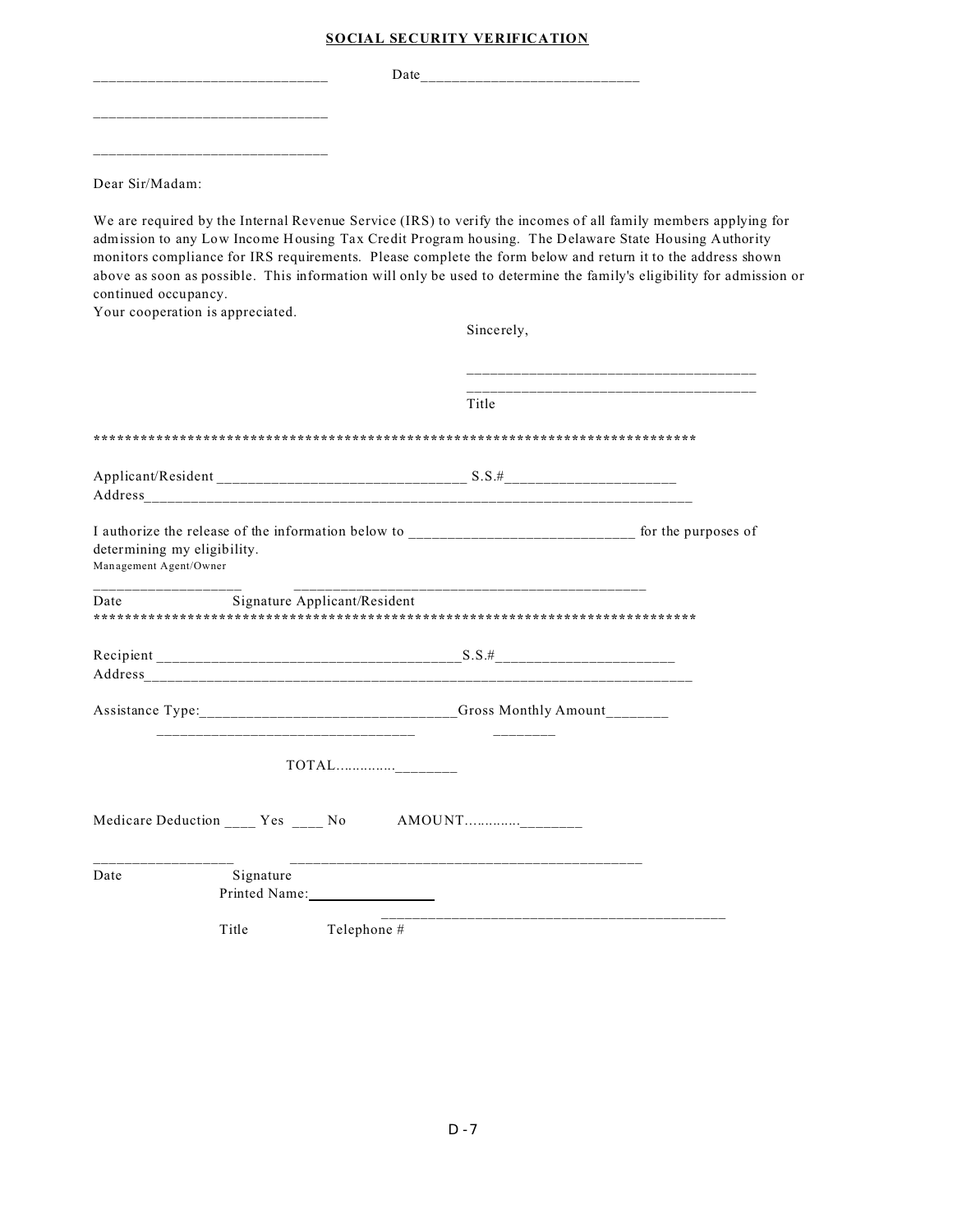|  | Phone<br>_________ |
|--|--------------------|
|  |                    |
|  |                    |

#### **VETERANS VERIFICATION**

| Veterans Administration | Date |
|-------------------------|------|
| Regional Office         |      |
| 1601 Kirkwood Highway   |      |
| Elsmere, Delaware 19805 |      |

Dear Sir/Madam:

We are required by the Internal Revenue Service (IRS) to verify the incomes of all family members applying for admission to any Low Income Housing Tax Credit Program housing. The Delaware State Housing Authority monitors compliance for IRS requirements. Please complete the form below and return it to the address shown above as soon as possible. This information will only be used to determine the family's eligibility for admission or continued occupancy.

Your cooperation is appreciated.

Sincerely,

|                                  | Title                                                                 |  |
|----------------------------------|-----------------------------------------------------------------------|--|
|                                  |                                                                       |  |
|                                  |                                                                       |  |
|                                  |                                                                       |  |
|                                  | determining my eligibility.<br>Management Agent/Owner                 |  |
| Date                             | Signature                                                             |  |
| 1.                               |                                                                       |  |
| 2.                               | Compensation (service connected) Disability__________ Death__________ |  |
|                                  |                                                                       |  |
|                                  | Pension (non-service connected) Disability_________________           |  |
|                                  |                                                                       |  |
|                                  |                                                                       |  |
|                                  | Monthly Amount \$________________                                     |  |
| $\mathbf{3}$ .<br>4 <sup>1</sup> | Changes: If any change is contemplated, explain below:                |  |
|                                  |                                                                       |  |
|                                  |                                                                       |  |
|                                  |                                                                       |  |
| Date                             | Signature of Authorized Official<br>Printed Name:                     |  |
|                                  | Telephone #<br>Title<br>Date:                                         |  |
| TO:                              |                                                                       |  |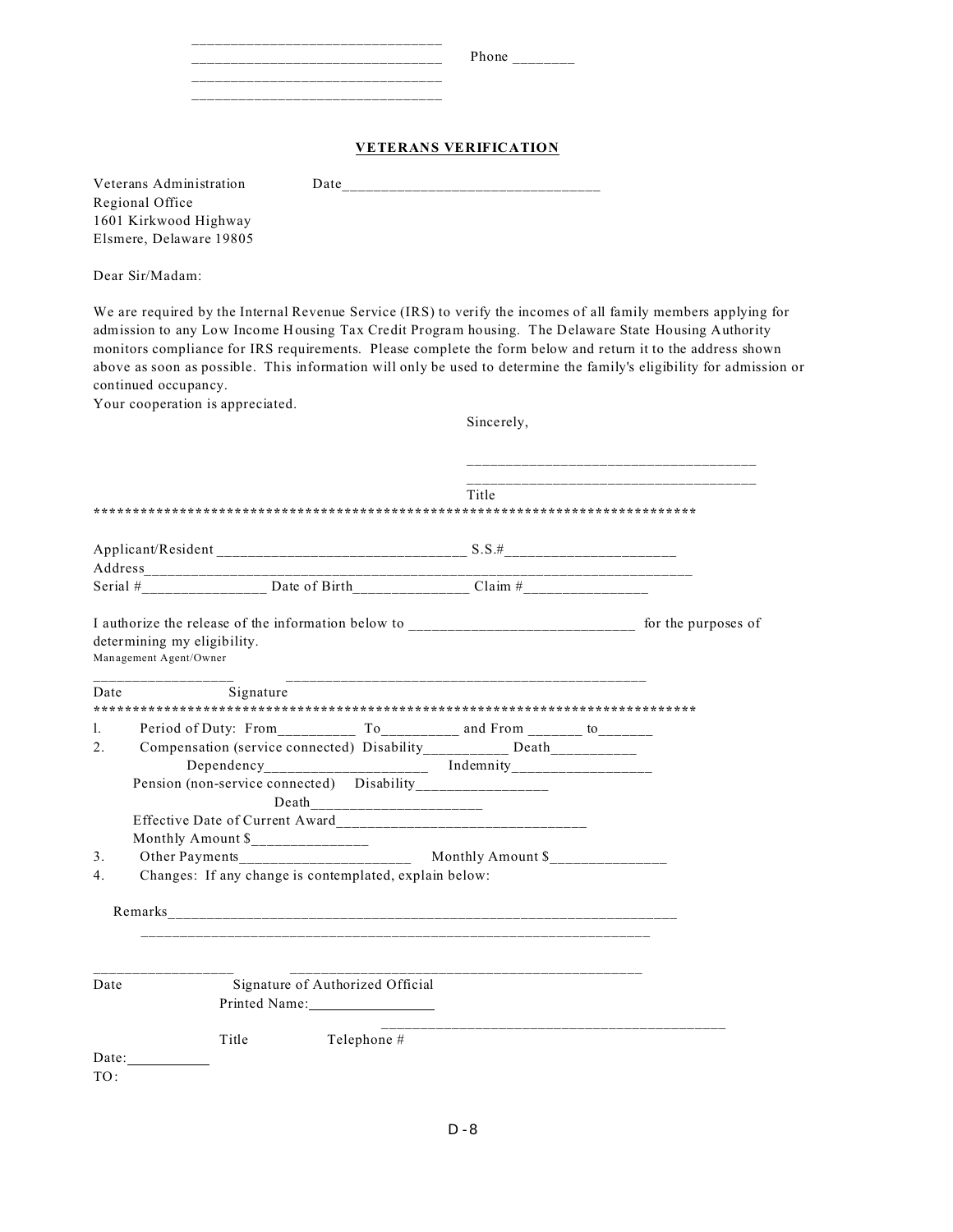#### **WORKER'S COMPENSATION VERIFICATION**

Dear Sir/Madam:

֦

֦

 $\overline{a}$ 

We are required by the Internal Revenue Service (IRS) to verify the incomes of all family members applying for admission to any Low Income Housing Tax Credit Program housing. The Delaware State Housing Authority monitors compliance for IRS requirements. Please complete the form below and return it to the address shown above as soon as possible. This information will only be used to determine the family's eligibility for admission or continued occupancy.

Your cooperation is appreciated.

|                                                                                                                                                             | Sincerely,       |  |
|-------------------------------------------------------------------------------------------------------------------------------------------------------------|------------------|--|
|                                                                                                                                                             |                  |  |
|                                                                                                                                                             | Title            |  |
|                                                                                                                                                             |                  |  |
| determining my eligibility.<br>Management Agent/Owner                                                                                                       |                  |  |
| Date<br>Signature                                                                                                                                           |                  |  |
|                                                                                                                                                             |                  |  |
| (1)                                                                                                                                                         |                  |  |
| (2) Compensation payments were effective<br>(3) Amount of present workmen's compensation being received is \$                                               | ________________ |  |
| (4) Is any increase or decrease in amount of compensation payments<br>anticipated? Yes No If yes, \$ of increase/<br>decrease. When? _____________________. |                  |  |
|                                                                                                                                                             |                  |  |
| Signature<br>Date<br>Printed Name:                                                                                                                          |                  |  |
| Title<br>Telephone #                                                                                                                                        |                  |  |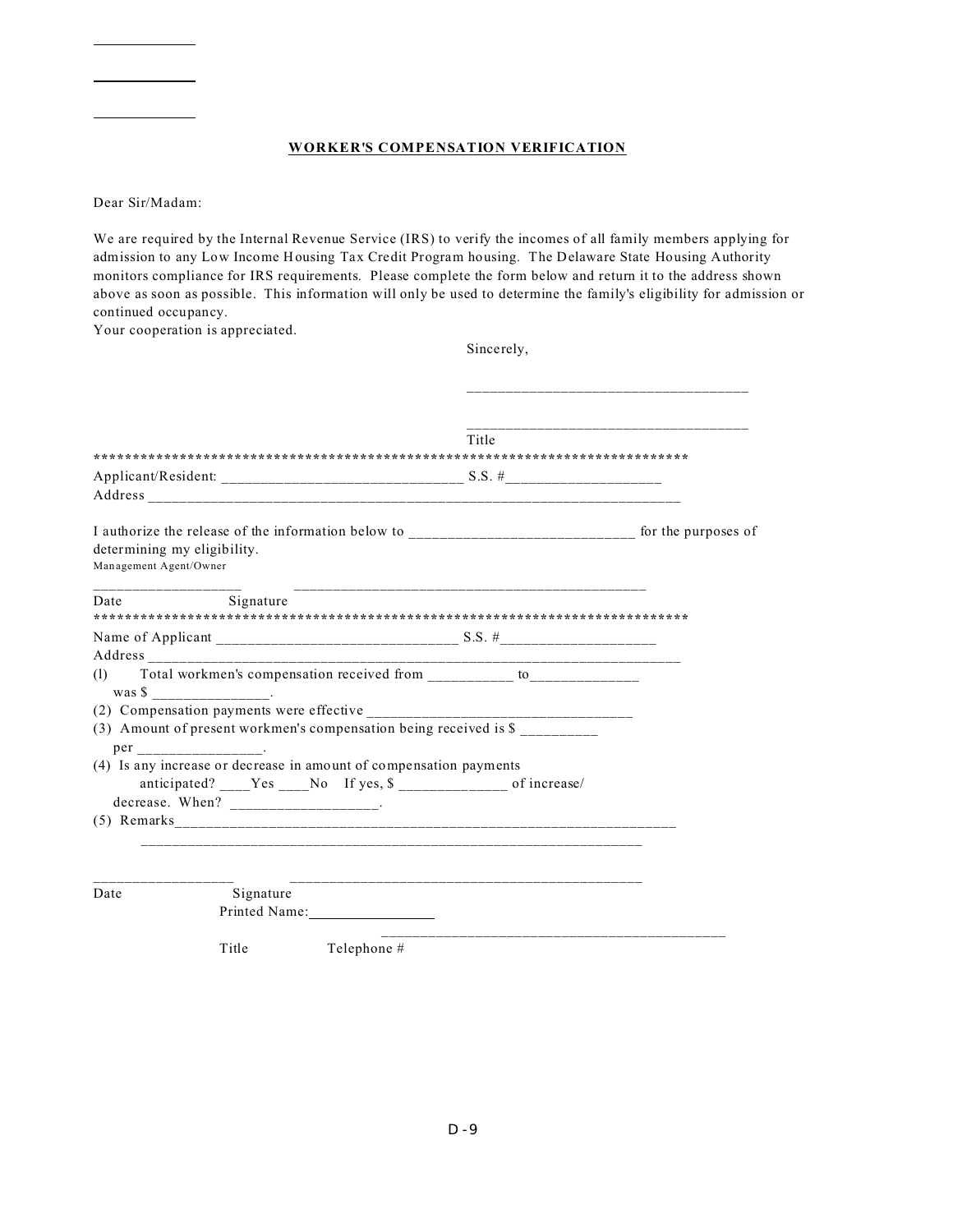Date:

TO: ֦

 $\overline{a}$ 

֦

#### **MILITARY PAY VERIFICATION FORM**

Dear Sir/Madam:

We are required by the Internal Revenue Service (IRS) to verify the incomes of all family members applying for admission to any Low Income Housing Tax Credit Program housing. The Delaware State Housing Authority monitors compliance for IRS requirements. Please complete the form below and return it to the address shown above as soon as possible. This information will only be used to determine the family's eligibility for admission or continued occupancy.

Your cooperation is appreciated.

Sincerely,

|                                                                                 |               | Title |
|---------------------------------------------------------------------------------|---------------|-------|
|                                                                                 |               |       |
|                                                                                 |               |       |
| Address                                                                         |               |       |
|                                                                                 |               |       |
| determining my eligibility.<br>Management Agent/Owner                           |               |       |
| Date<br>Signature                                                               |               |       |
|                                                                                 |               |       |
|                                                                                 |               |       |
|                                                                                 |               |       |
| Date of original enlistment____________Date of current enlistment______________ |               |       |
|                                                                                 |               |       |
|                                                                                 |               |       |
|                                                                                 |               |       |
|                                                                                 |               |       |
|                                                                                 |               |       |
|                                                                                 |               |       |
|                                                                                 |               |       |
|                                                                                 |               |       |
|                                                                                 |               |       |
|                                                                                 |               |       |
|                                                                                 |               |       |
|                                                                                 |               |       |
|                                                                                 |               |       |
| Date<br>Signature                                                               |               |       |
|                                                                                 | Printed Name: |       |
| Title                                                                           | Telephone #   |       |
|                                                                                 |               |       |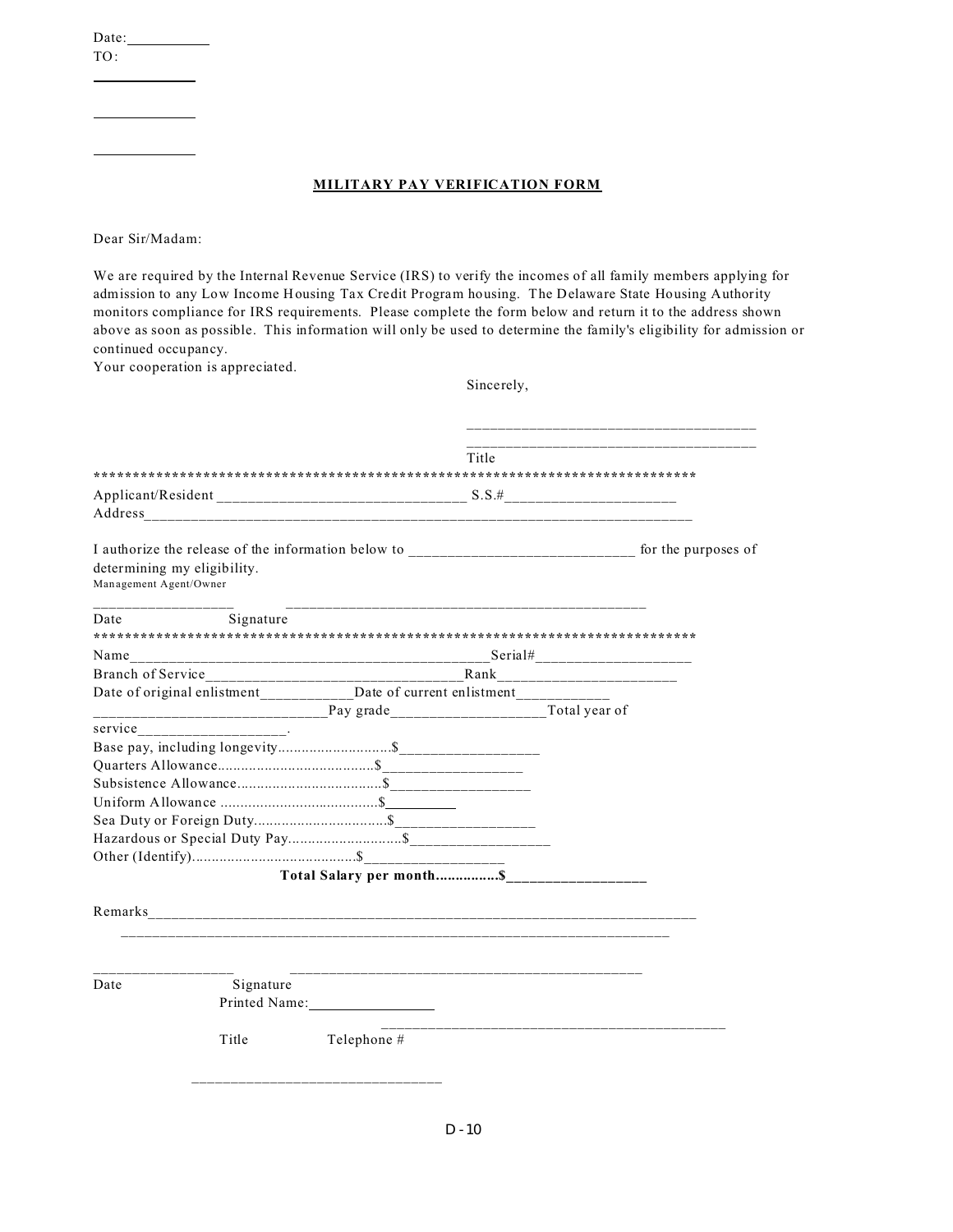|                                    | Phone |                           |  |
|------------------------------------|-------|---------------------------|--|
|                                    |       | UNEMPLOYMENT VERIFICATION |  |
| Division of Unemployment Insurance |       |                           |  |
| Carroll's Plaza                    |       |                           |  |
| P.O. Box 616                       |       |                           |  |
| Dover, DE 19903                    |       |                           |  |
| Dear Sir/Madam:                    |       |                           |  |

We are required by the Internal Revenue Service (IRS) to verify the incomes of all family members applying for admission to any Low Income Housing Tax Credit Program housing. The Delaware State Housing Authority monitors compliance for IRS requirements. Please complete the form below and return it to the address shown above as soon as possible. This information will only be used to determine the family's eligibility for admission or continued occupancy.

Your cooperation is appreciated.

Sincerely,

|          |                                                                                                                                                              | Title                                                                                             |
|----------|--------------------------------------------------------------------------------------------------------------------------------------------------------------|---------------------------------------------------------------------------------------------------|
|          |                                                                                                                                                              |                                                                                                   |
|          | I authorize the release of the below information to ___________________________ for the purposes of<br>determining my eligibility.<br>Management Agent/Owner |                                                                                                   |
| Date     | <b>Applicant Signature</b>                                                                                                                                   |                                                                                                   |
| 1.       | Total unemployment compensation received from__________________________to                                                                                    |                                                                                                   |
| 2.       |                                                                                                                                                              |                                                                                                   |
| 3.<br>\$ | Amount of present unemployment compensation being received is                                                                                                |                                                                                                   |
| 4.       | amount \$___________ of increase/decrease.                                                                                                                   | Is any increase or decrease in amount of compensation payments anticipated? ____Yes ___No If yes, |
|          |                                                                                                                                                              | will be                                                                                           |
| Date     | Signature<br>Printed Name:                                                                                                                                   |                                                                                                   |
|          | Telephone #<br>Title                                                                                                                                         |                                                                                                   |
|          |                                                                                                                                                              | Phone $\frac{1}{1}$                                                                               |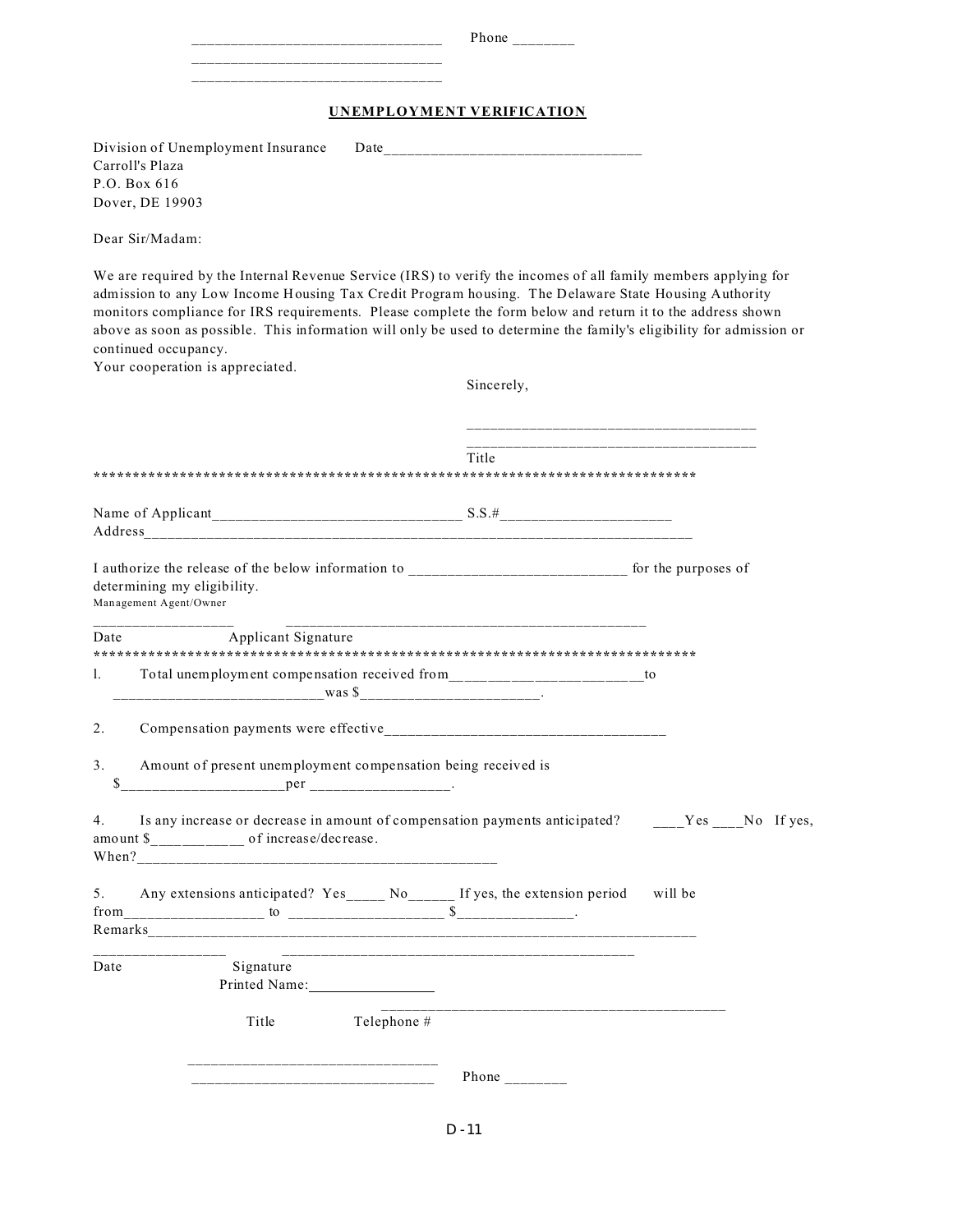**BANKING VERIFICATION**

Branch Address:

\_\_\_\_\_\_\_\_\_\_\_\_\_\_\_\_\_\_\_\_\_\_\_\_\_\_\_\_\_\_ Date\_\_\_\_\_\_\_\_\_\_\_\_\_\_\_\_\_\_\_\_\_\_\_\_\_\_\_\_

Dear Sir/Madam:

We are required by the Internal Revenue Service (IRS) to verify the incomes of all family members applying for admission to any Low Income Housing Tax Credit Program housing. The Delaware State Housing Authority monitors compliance for IRS requirements. Please complete the form below and return it to the address shown above as soon as possible. This information will only be used to determine the family's eligibility for admission or continued occupancy.

Your cooperation is appreciated.

\_\_\_\_\_\_\_\_\_\_\_\_\_\_\_\_\_\_\_\_\_\_\_\_\_\_\_\_\_\_ \_\_\_\_\_\_\_\_\_\_\_\_\_\_\_\_\_\_\_\_\_\_\_\_\_\_\_\_\_\_

\_\_\_\_\_\_\_\_\_\_\_\_\_\_\_\_\_\_\_\_\_\_\_\_\_\_\_\_\_\_\_\_

Sincerely,

*INTEREST PAID*

|                    | Title    |
|--------------------|----------|
|                    |          |
| Applicant/Resident | $S.S.$ # |
| Address            |          |

I hereby authorize the release of the information below for use in determining eligibility.

| Date | Signature |
|------|-----------|
|      |           |

|  |  |  |  |  | <b>BANKING INFORMATION</b> |  |
|--|--|--|--|--|----------------------------|--|
|  |  |  |  |  |                            |  |

| <b>ACCOUNT TYPE</b><br><i>NUMBER</i> | <b>BALANCE</b>       | <b>INTEREST RATE</b> | INI EKESI PAID<br><b>WITHIN LAST 12 MONTHS</b> |
|--------------------------------------|----------------------|----------------------|------------------------------------------------|
| Checking                             |                      | $\frac{0}{0}$        |                                                |
| <b>Savings</b>                       | *Avg. 6 month        | $\frac{0}{0}$        |                                                |
| <b>Savings</b>                       | *Current             | $\frac{0}{0}$        |                                                |
| <b>Certificate of Deposit</b>        | *Current<br>*Current | $\frac{0}{0}$        |                                                |

Please list any other accounts and balances held by the above named person:

|                           |                             | $\frac{0}{0}$<br>$\frac{0}{0}$ |  |
|---------------------------|-----------------------------|--------------------------------|--|
|                           | *Current                    |                                |  |
| <b>OTHER INFORMATION:</b> |                             |                                |  |
|                           |                             |                                |  |
|                           |                             |                                |  |
| Date                      |                             |                                |  |
|                           | Signature<br>Printed Name:  |                                |  |
|                           |                             |                                |  |
|                           | $-1$<br>$-1$ $-1$ $-1$ $-1$ |                                |  |

Title Telephone #

**ZERO INCOME CERTIFICATION**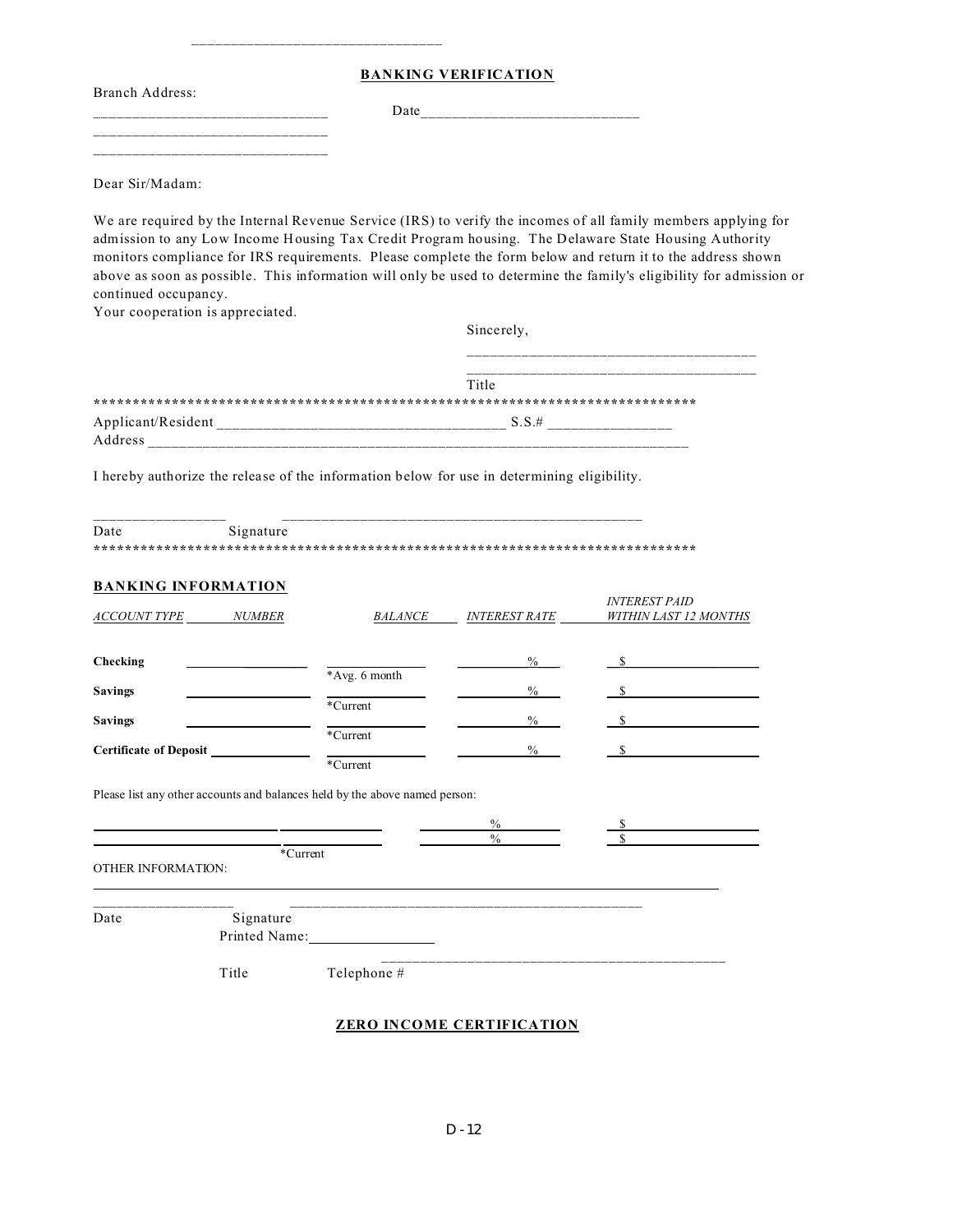| Household Name      | Date     |  |
|---------------------|----------|--|
| Social Security $#$ | Unit $#$ |  |

- **1.** *I,**I,**hereby certify that I do not individually receive income from any of the following income sources:*
- a. Wages from employment (including commissions, tips, bonuses, fees, etc).
- b. Income from operations of a business;
- c. Rental income from real or personal property;
- d. Interest on dividends from assets;
- e. Social Security payments, annuities, insurance policies, retirement funds, pensions or death benefits;
- f. Unemployment or disability payments;
- g. Public assistance payments;
- h. Periodic allowances such as alimony, child support, or gifts received from persons not living in my household;
- i. Sales from self-employed resources (Avon, Mary Kay, Shaklee, etc.);
- j. Any other source not named above.

#### **2. Check (a) or (b), as applicable:**

- (a) I have no income of any kind at this point in time and do not anticipate income from any source within the next 12 months.
- (b) I am not presently employed, but anticipate becoming employed within the next 12 months. I anticipate earnings of  $\frac{1}{2}$  over the next 12 months.
- **3. Please explain the source of funds you will be using to make your rent payments:**

*Under penalty of perjury I certify that the information presented in this certification is true and accurate to the best of my knowledge. The undersigned further understand(s) that providing false representations herein constitutes an act of fraud. False, misleading or incomplete information may result in the termination of a lease agreement.*

| Signature of Applicant/Tenant | Printed Name | Date |
|-------------------------------|--------------|------|
| Signature of Applicant/Tenant | Printed Name | Date |

### ASSET CERTIFICATION

#### **Complete only one form per household; include assets of children**

| Household Name:                              | Unit $No.$ |
|----------------------------------------------|------------|
| Complete all those which apply for 1 thru 4: |            |

1. My/our assets include: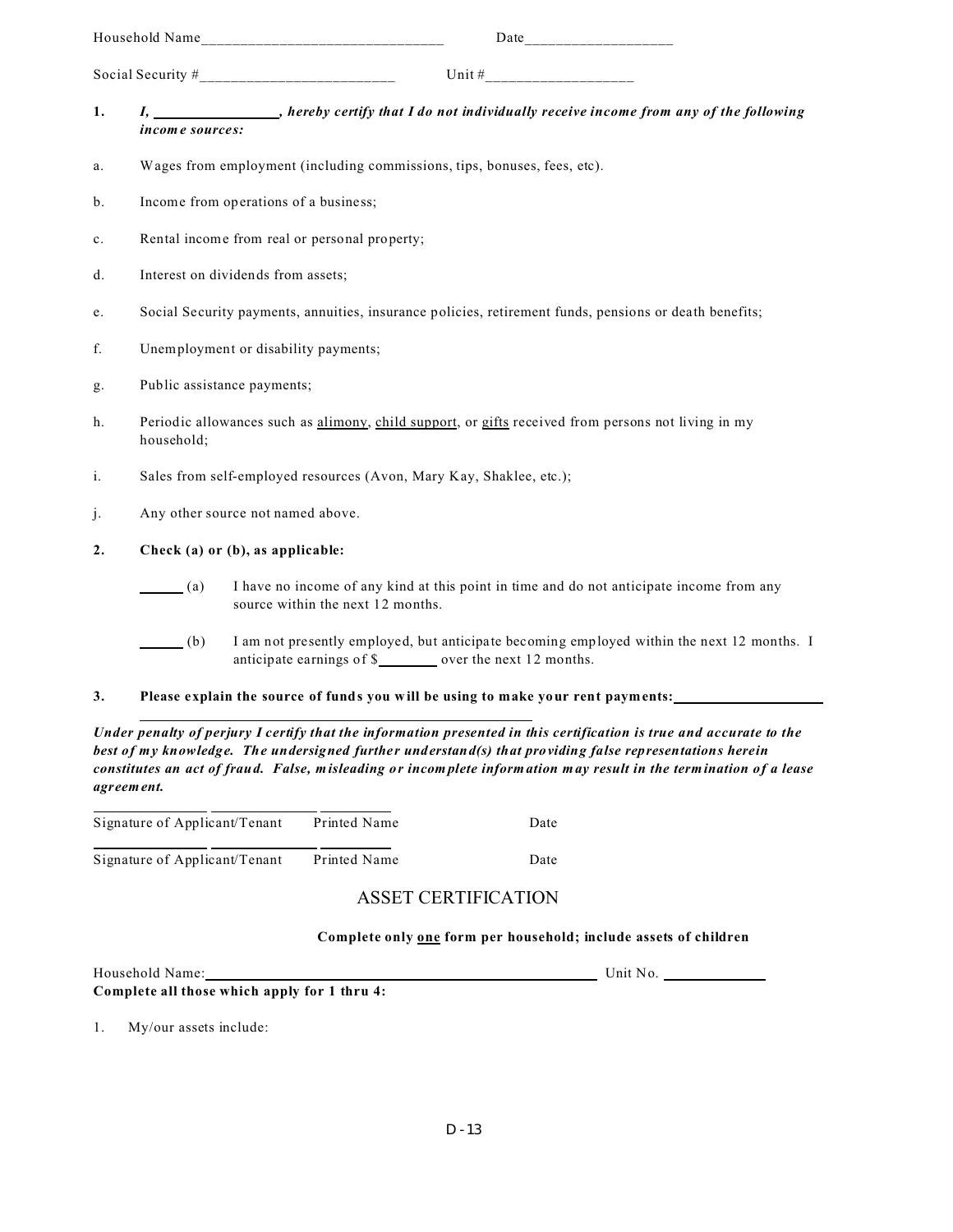| Cash<br>Value* | Int.<br>Rate | Total | <b>Source</b>                                   | Cash<br>Value* | Int.<br>Rate | Total | Source              |
|----------------|--------------|-------|-------------------------------------------------|----------------|--------------|-------|---------------------|
|                |              |       | Savings Account                                 |                |              |       | Checking Account    |
|                |              |       | Cash on Hand                                    |                |              | S     | Safety Deposit Box  |
|                |              |       | Certificates of Deposit                         |                |              |       | Money market funds  |
|                |              |       | Stocks                                          |                |              |       | Bonds               |
|                |              |       | <b>IRA</b> Accounts                             |                |              |       | 401K Accounts       |
|                |              |       | Keogh Accounts                                  |                |              | S     | Trust Funds         |
|                |              |       | Equity in real estate                           |                |              | S     | Land Contracts      |
|                |              |       | Lump Sum Receipts                               |                |              | \$    | Capital investments |
|                |              | \$    | Life Insurance Policies (excluding Term)        |                |              |       |                     |
|                |              |       | Other Retirement/Pension Funds not named above: |                |              |       |                     |
|                |              | \$    | Personal property held as an investment**:      |                |              |       |                     |
|                |              | \$.   | Other (list):                                   |                |              |       |                     |

PLEASE NOTE: Certain funds (e.g., Retirement, Pension, Trust) may or may not be [fully] accessible to you. Include only those amounts which are.

\*Cash value is defined as market value minus the cost of converting the asset to cash, such as broker's fees, settlement costs, outstanding mortgage, early withdrawal penalties, etc.

- \*\*Personal property held as an investment may include, but is not limited to, gem or coin collections, art, antique cars, etc. Do not include necessary personal property such as, but not necessarily limited to, household furniture, daily-use autos, clothing, assets of an active business, or special equipment for use by the disabled.
- 2. p Within the past two (2) years, I/we have sold or given away assets (including cash, real estate, etc.) for more than \$1,000 below their fair market value (FMV). Thus, those amounts\* are here included: \$

(\*the difference between FMV and the amount received, for each asset on which this occurred – See Divestiture Of Assets form).

- 3. p I/we have not sold or given away assets (including cash, real estate, etc.) for less than fair market value during the past two (2) years.
- 4. p I/we do not have any assets at this time.

The net family assets (as defined in 24 CFR 813.102) above do not exceed \$5,000 and the annual income from the net family assets is \$\_\_\_\_\_\_\_\_\_\_. This amount is included in total gross annual income.

Under penalty of perjury, I/we certify that the information presented in this certification is true and accurate to the best of my/our knowledge. The undersigned further understand(s) that providing false representations herein constitutes an act of fraud. False, misleading or incomplete information may result in the termination of a lease agreement.

 $\overline{a}$ 

Applicant/Tenant Date Applicant/Tenant Date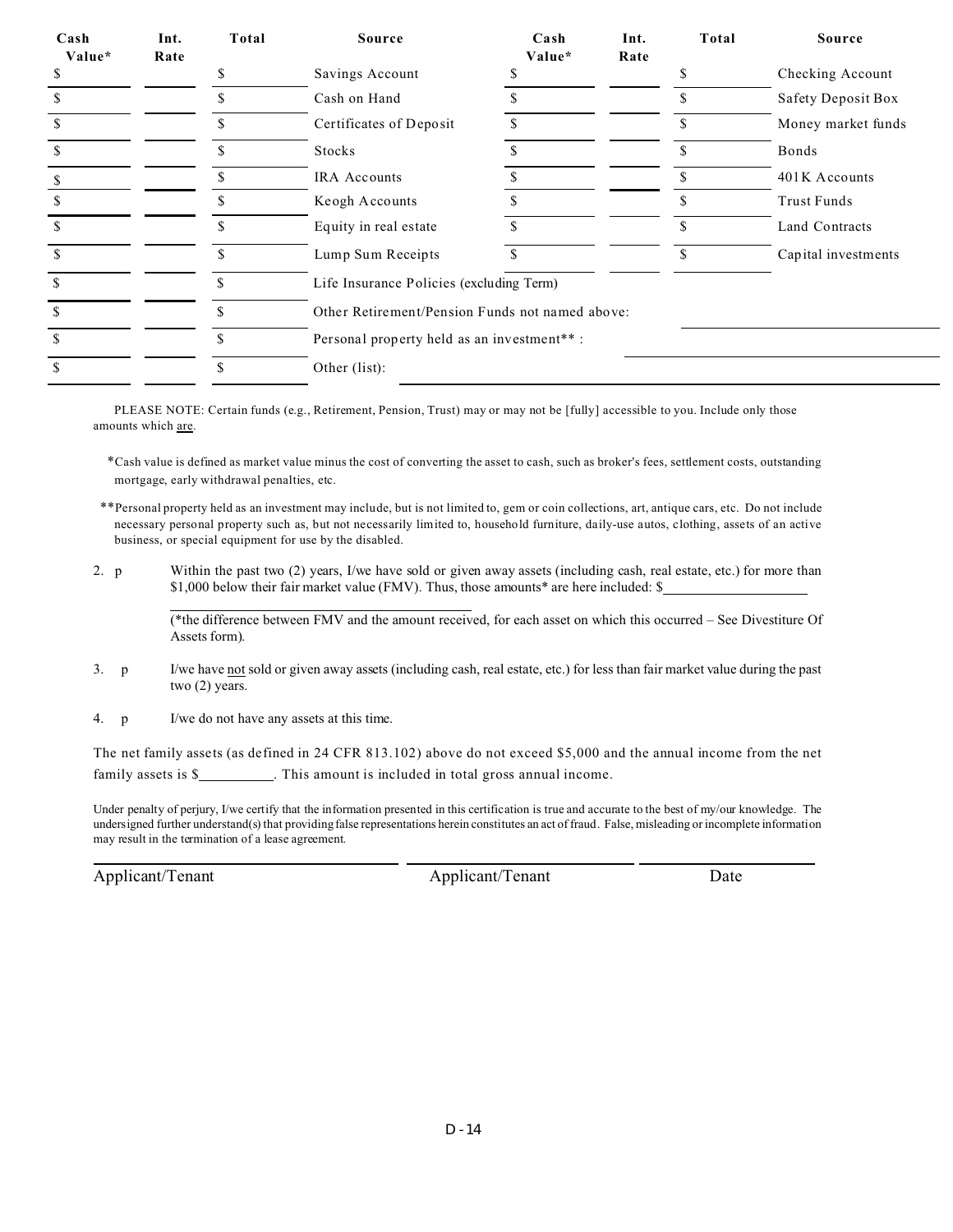### **STATEMENT OF UNEMPLOYMENT OF FAMILY MEMBER**

| (relationship) who lives with me is unemployed.                                                                                                                                                                               |           |  |  |
|-------------------------------------------------------------------------------------------------------------------------------------------------------------------------------------------------------------------------------|-----------|--|--|
| The reason is expression of the reason is the set of the set of the set of the set of the set of the set of the set of the set of the set of the set of the set of the set of the set of the set of the set of the set of the |           |  |  |
| I further certify that this person is receiving no income from any source, and is entirely dependent upon<br>me for support.                                                                                                  |           |  |  |
| Name of Head of Household                                                                                                                                                                                                     |           |  |  |
|                                                                                                                                                                                                                               |           |  |  |
| Date                                                                                                                                                                                                                          | Signature |  |  |
| NOTE:                                                                                                                                                                                                                         |           |  |  |

This form is required for each unemployed adult. Providing false information can result in the termination of your lease.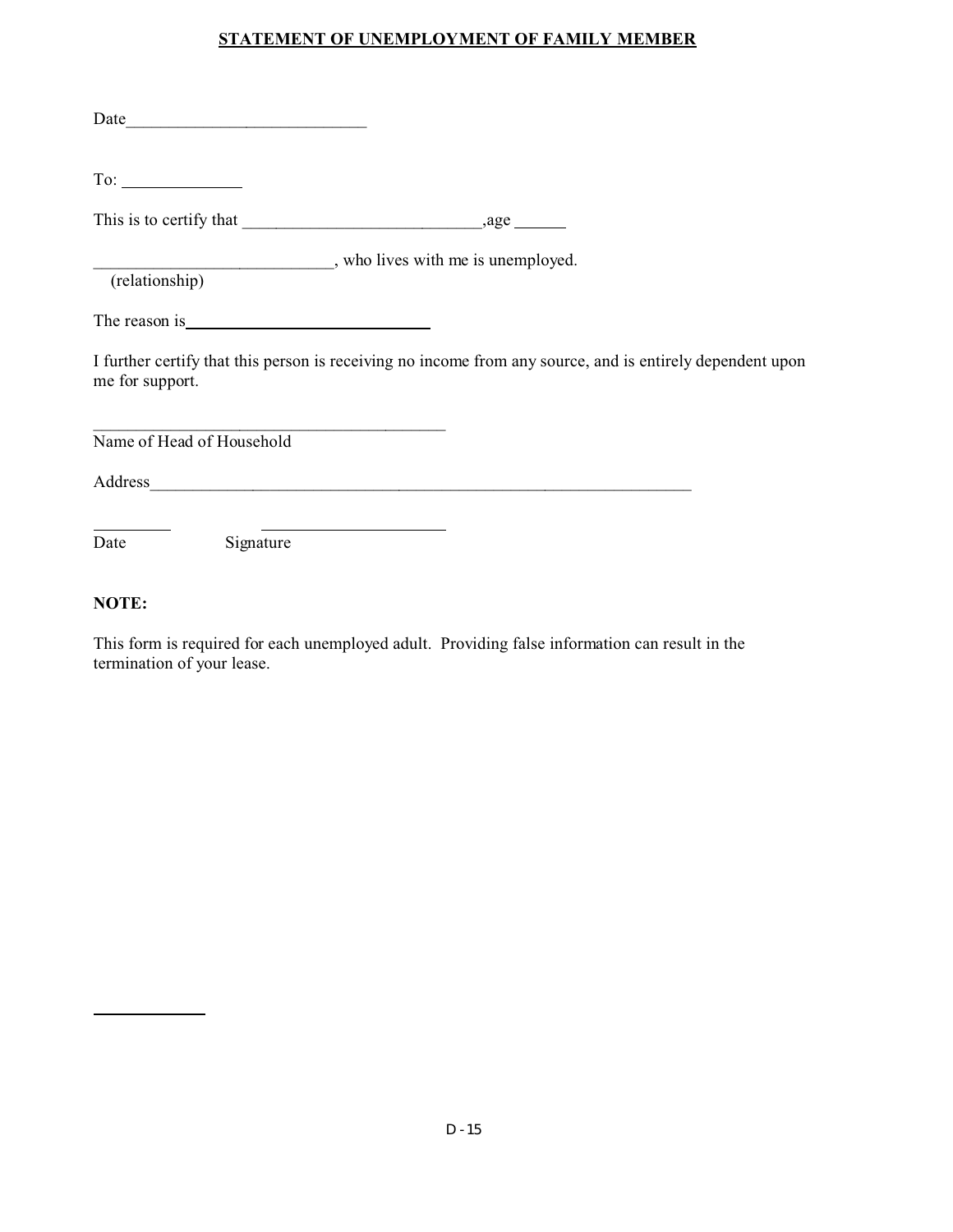### **UNSTABLE INCOME CERTIFICATION**

 $I,$   $\hspace{0.5cm}$  of  $\hspace{0.5cm}$ 

do hereby certify that I am not receiving income from any source and/or that my income cannot be established on a stable basis. In the event I do become employed or begin receiving income from any source, I will report that income to the \_\_\_\_\_\_\_\_\_\_\_\_\_\_\_\_\_\_.

I understand that I must report to the every thirty  $(30)$  days from the date of my application the income that I am receiving until I begin to receive income on a stable basis. I also give **EXECUTE:** authorization to contact any source to obtain verification of my income status.

Signature of Family Date

 $\_$  , and the set of the set of the set of the set of the set of the set of the set of the set of the set of the set of the set of the set of the set of the set of the set of the set of the set of the set of the set of th

\_\_\_\_\_\_\_\_\_\_\_\_\_\_\_\_\_\_\_\_\_\_\_\_\_\_\_\_\_\_\_\_\_\_\_\_\_\_\_\_\_\_ \_\_\_\_\_\_\_\_\_\_\_\_\_\_\_\_\_\_\_\_\_\_\_\_\_\_\_\_\_\_\_\_

Title Date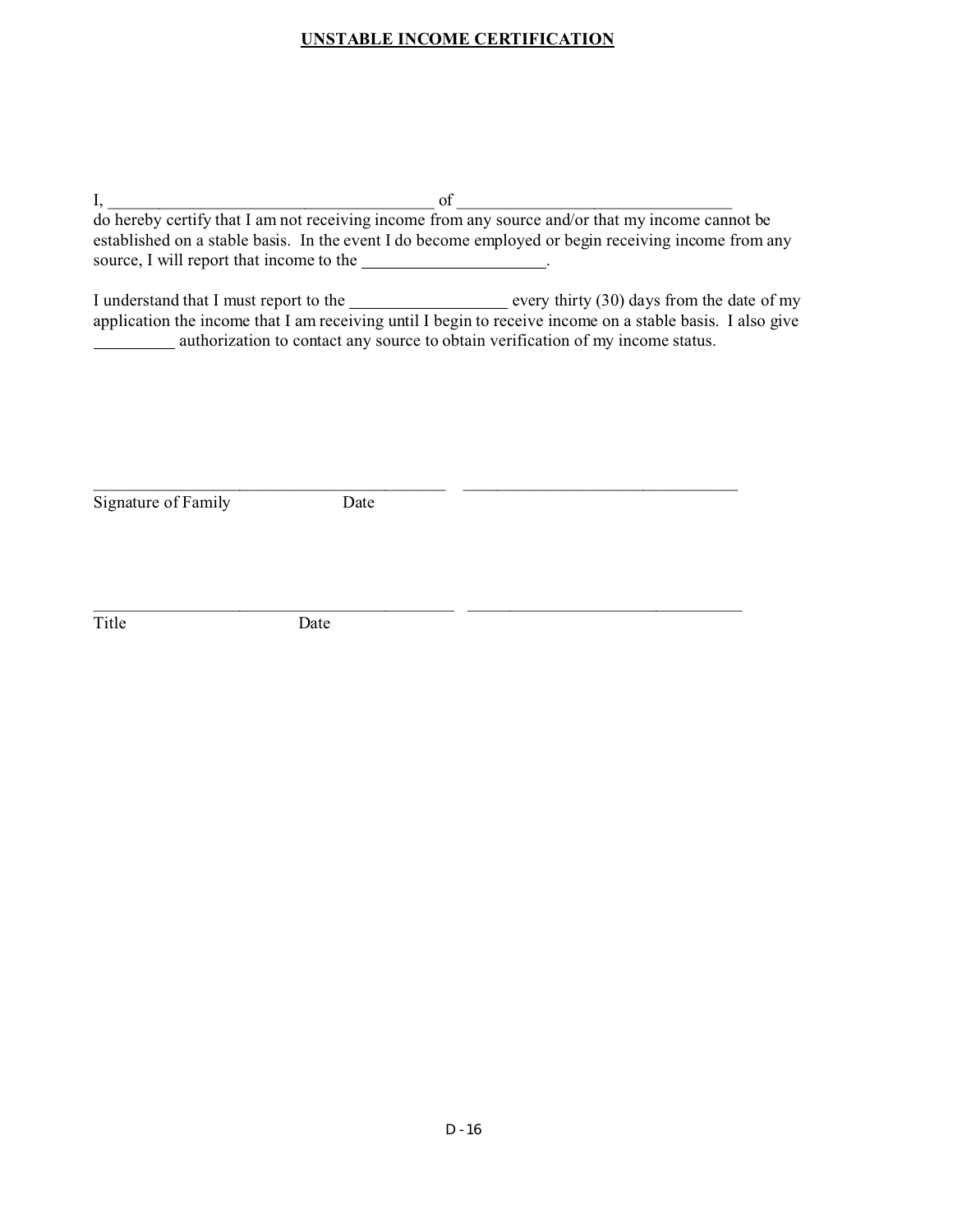Date:

**SCHOOL ADDRESS:** 

#### **SCHOOL ENROLLMENT VERIFICATION**

Dear Sir/Madam:

We are required by the Internal Revenue Service (IRS) to verify the incomes of all family members applying for admission to any Low Income Housing Tax Credit Program housing. The Delaware State Housing Authority monitors compliance for IRS requirements. Please complete the form below and return it to the address shown above as soon as possible. This information will only be used to determine the family's eligibility for admission or continued occupancy.

Your cooperation is appreciated.

Sincerely

Title 

I hereby authorize the release of the information below for use in determining eligibility.

| Date | Signature                                                                                        |
|------|--------------------------------------------------------------------------------------------------|
| 1.   | Is he/she currently enrolled? $\Box$ Yes $\Box$ No If yes, Date Enrolled                         |
| 2.   | Number of credit hours currently being taken:                                                    |
| 3.   | Is he/she a full-time student $\Box$ Yes $\Box$ No If no, please describe status:                |
| 4.   | Anticipated graduation/completion date                                                           |
| 5.   | To your knowledge, does he/she have part-time employment? $\Box$ Yes $\Box$ No<br>If yes, where? |
|      | Authorized Signature<br>Date                                                                     |

Title Phone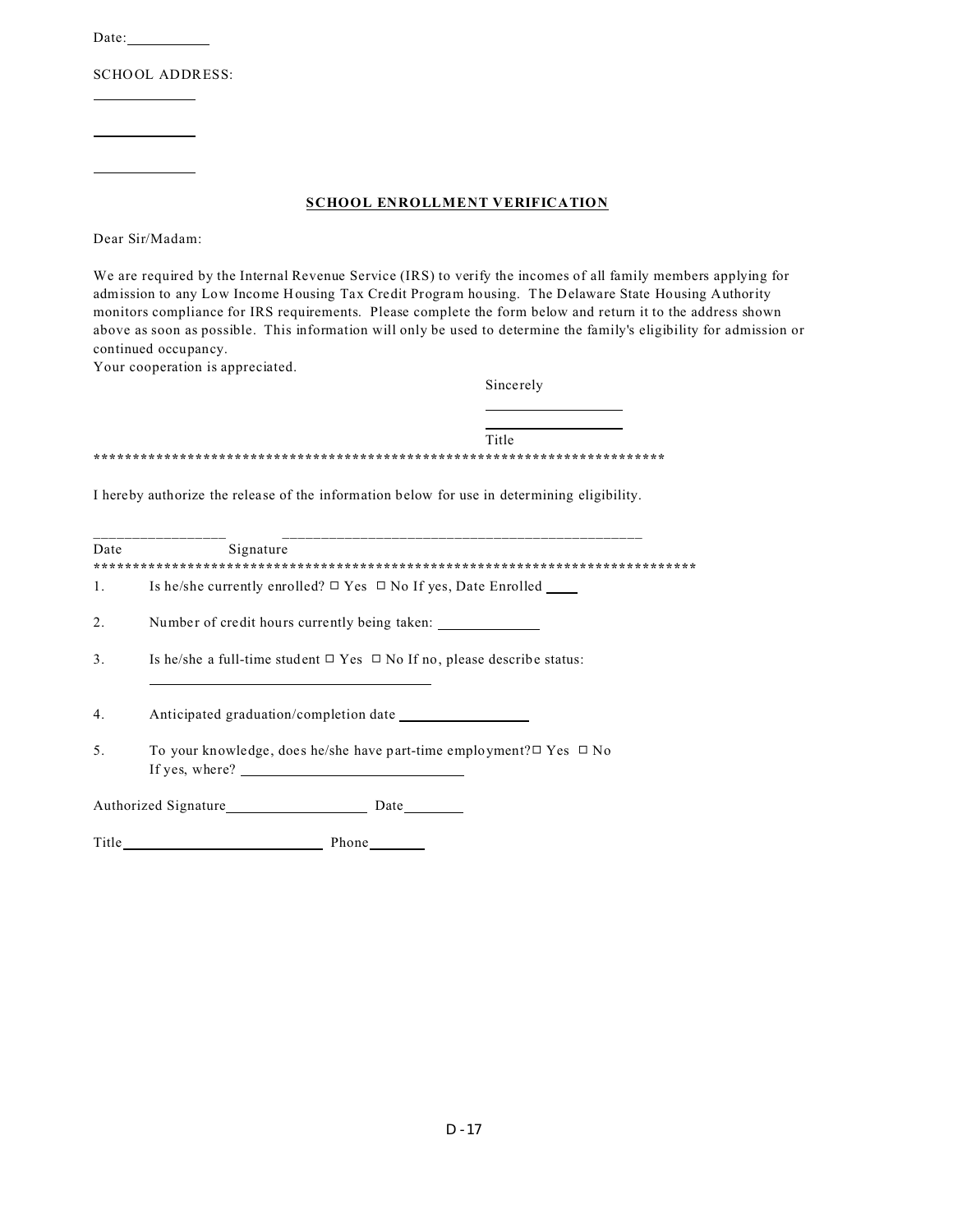| Dear |  |  |
|------|--|--|

The Internal Revenue Service (IRS) requires that we periodically review your income and family composition to determine if you are still eligible for the Low Income Tax Credit Program.

An appointment has been scheduled for you at \_

 $_{\rm on}$   $_{\rm on}$   $_{\rm on}$   $_{\rm on}$   $_{\rm on}$   $_{\rm on}$   $_{\rm on}$   $_{\rm on}$   $_{\rm on}$   $_{\rm on}$   $_{\rm on}$   $_{\rm on}$   $_{\rm on}$   $_{\rm on}$   $_{\rm on}$   $_{\rm on}$   $_{\rm on}$   $_{\rm on}$   $_{\rm on}$   $_{\rm on}$   $_{\rm on}$   $_{\rm on}$   $_{\rm on}$   $_{\rm on}$   $_{\rm on}$   $_{\rm on}$   $_{\rm on}$   $_{\rm on$ 

If you cannot keep this appointment, please contact me at the above number. Please know and/or bring with you:

1. If retired - amounts of income per month or year from Social Security, Other Pensions, Veterans Award, and SSI amounts.

- 2. If you or any other member of the household is employed either full-time or part-time and/or either permanent or temporary basis, know the name and address of employer (s) and the amounts earned during the past twelve (12) months. KNOW THE PRESENT HOURLY OR WEEKLY RATE OF PAY BEFORE DEDUCTIONS for each worker in the household.
- 3. The name and address of the agency you are receiving income from and the amounts of income per month or per year. (Public Assistance, Unemployment, Child Support, Alimony, Workmen's Compensation, etc.)
- 4. The name, address, and account numbers for all bank accounts to include checking, savings, certificates of deposits, stocks and bonds (name, type, and amount) and IRA's.
- 5. If possible, furnish a copy of all W-2 (Income Tax) forms for each working member of the household.

If you have any questions on the above, please contact the management office at We appreciate your cooperation.

Sincerely,

֦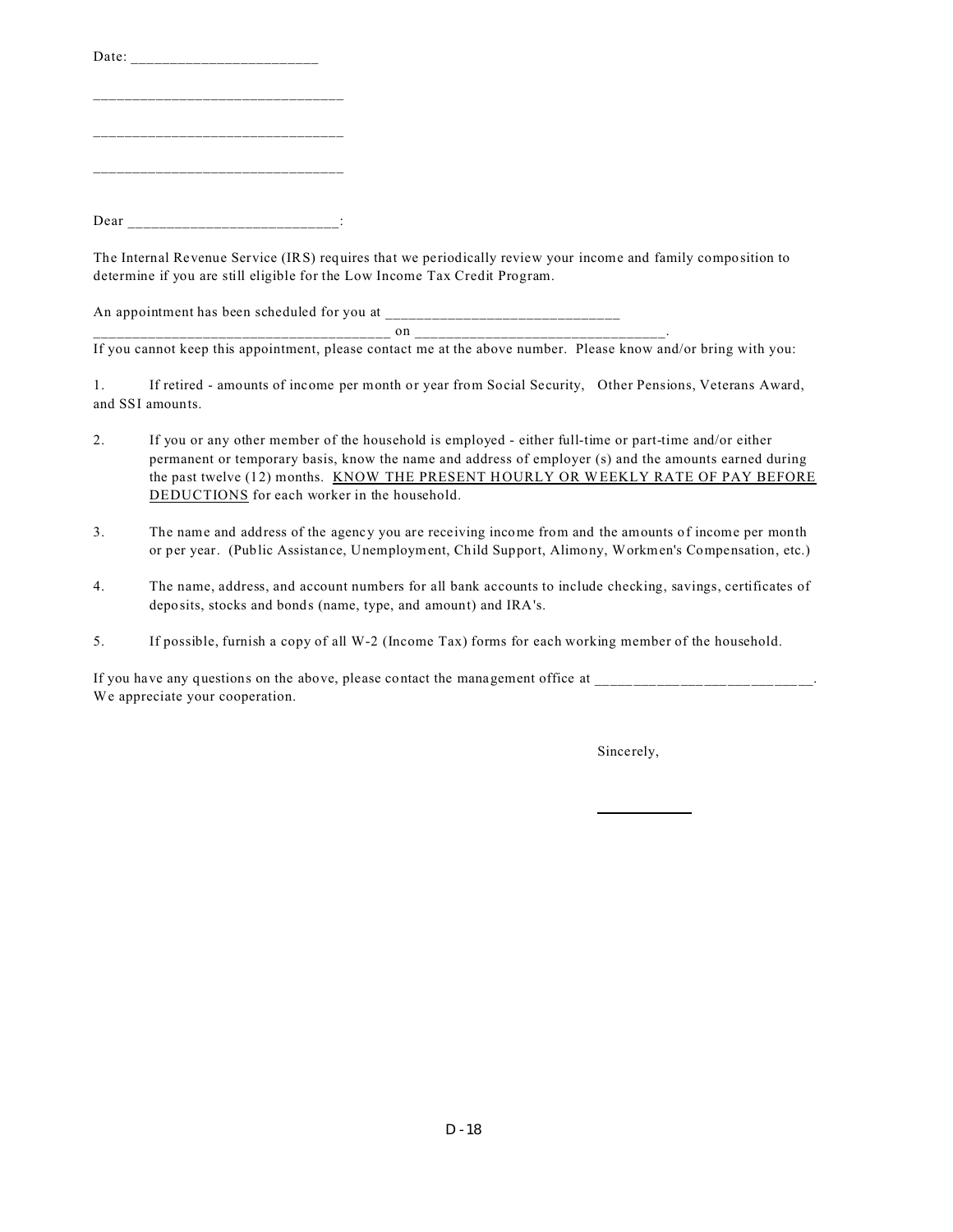| RE: SECOND RE-EXAMINATION NOTICE                                              |                                                                                                                       |
|-------------------------------------------------------------------------------|-----------------------------------------------------------------------------------------------------------------------|
|                                                                               |                                                                                                                       |
|                                                                               |                                                                                                                       |
| for your scheduled recertification interview. You have failed to keep your    |                                                                                                                       |
| appointment. Another appointment has been assigned to you as follows:         |                                                                                                                       |
|                                                                               |                                                                                                                       |
|                                                                               |                                                                                                                       |
|                                                                               |                                                                                                                       |
|                                                                               | Your failure to keep this appointment will result in the termination of your lease. If necessary court action will be |
| taken to regain possession of your<br>unit.                                   |                                                                                                                       |
|                                                                               |                                                                                                                       |
|                                                                               |                                                                                                                       |
|                                                                               |                                                                                                                       |
|                                                                               |                                                                                                                       |
| If you have any questions, please contact the management office at _________. |                                                                                                                       |
|                                                                               |                                                                                                                       |
| Sincerely,                                                                    |                                                                                                                       |
|                                                                               |                                                                                                                       |
|                                                                               |                                                                                                                       |

Manager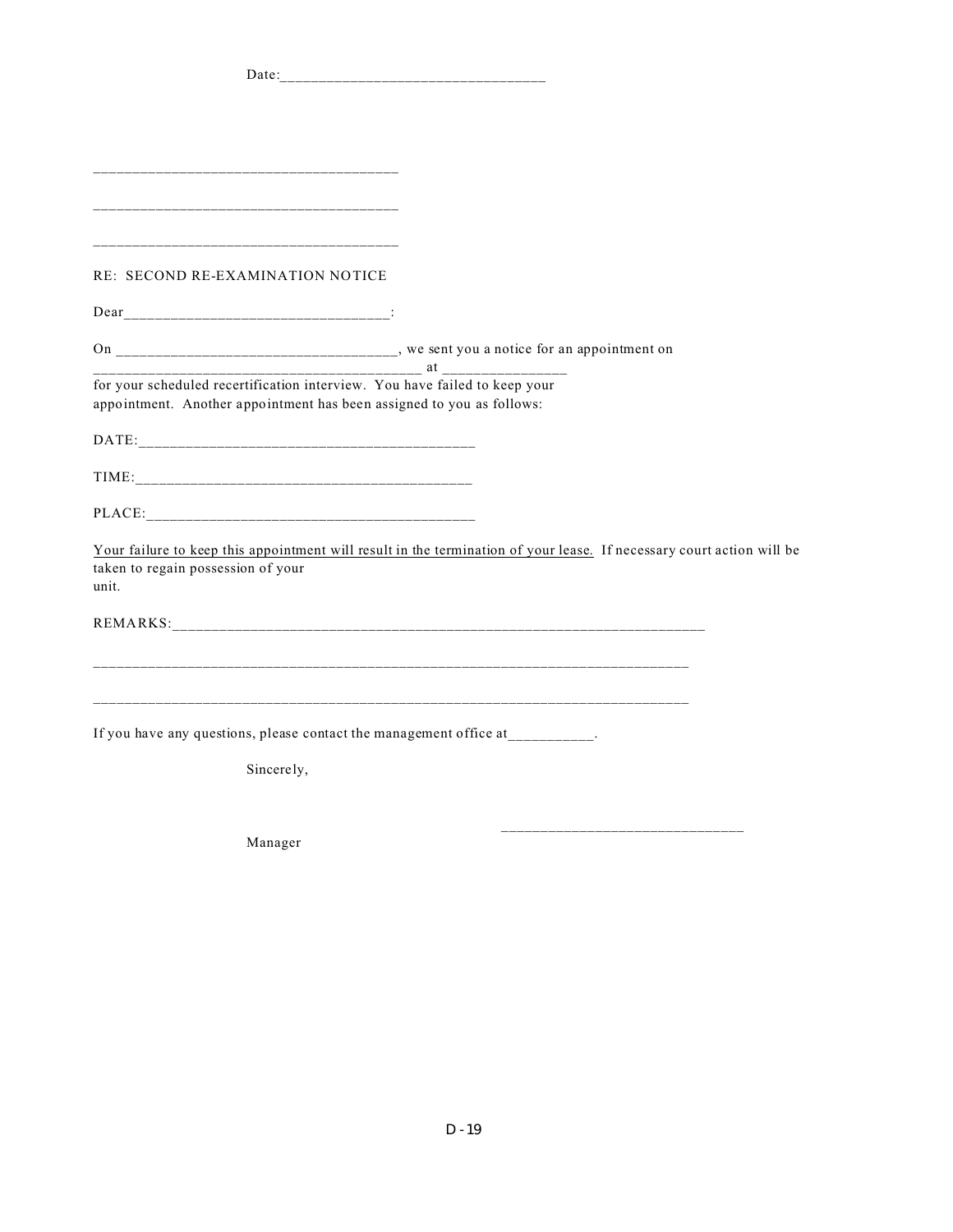| As a result of your recent re-evaluation, the following action is required: |
|-----------------------------------------------------------------------------|
|                                                                             |
| $\frac{1}{2}$ Change Rent from \$                                           |
|                                                                             |
|                                                                             |
| _____ Change Unit size from _____ Bedroom(s)                                |
| $to$ Bedroom(s).                                                            |
| Your name has now been placed on the Bedroom Transfer                       |
| Waiting List.                                                               |
|                                                                             |
| No Change Necessary                                                         |
|                                                                             |
|                                                                             |
|                                                                             |
|                                                                             |
|                                                                             |
|                                                                             |
|                                                                             |

We would like to thank-you for your time and cooperation. Please continue to report all changes in income and family composition as they occur throughout the next 12 months. If you have any questions on the above, please contact the management office.

Sincerely,

Manager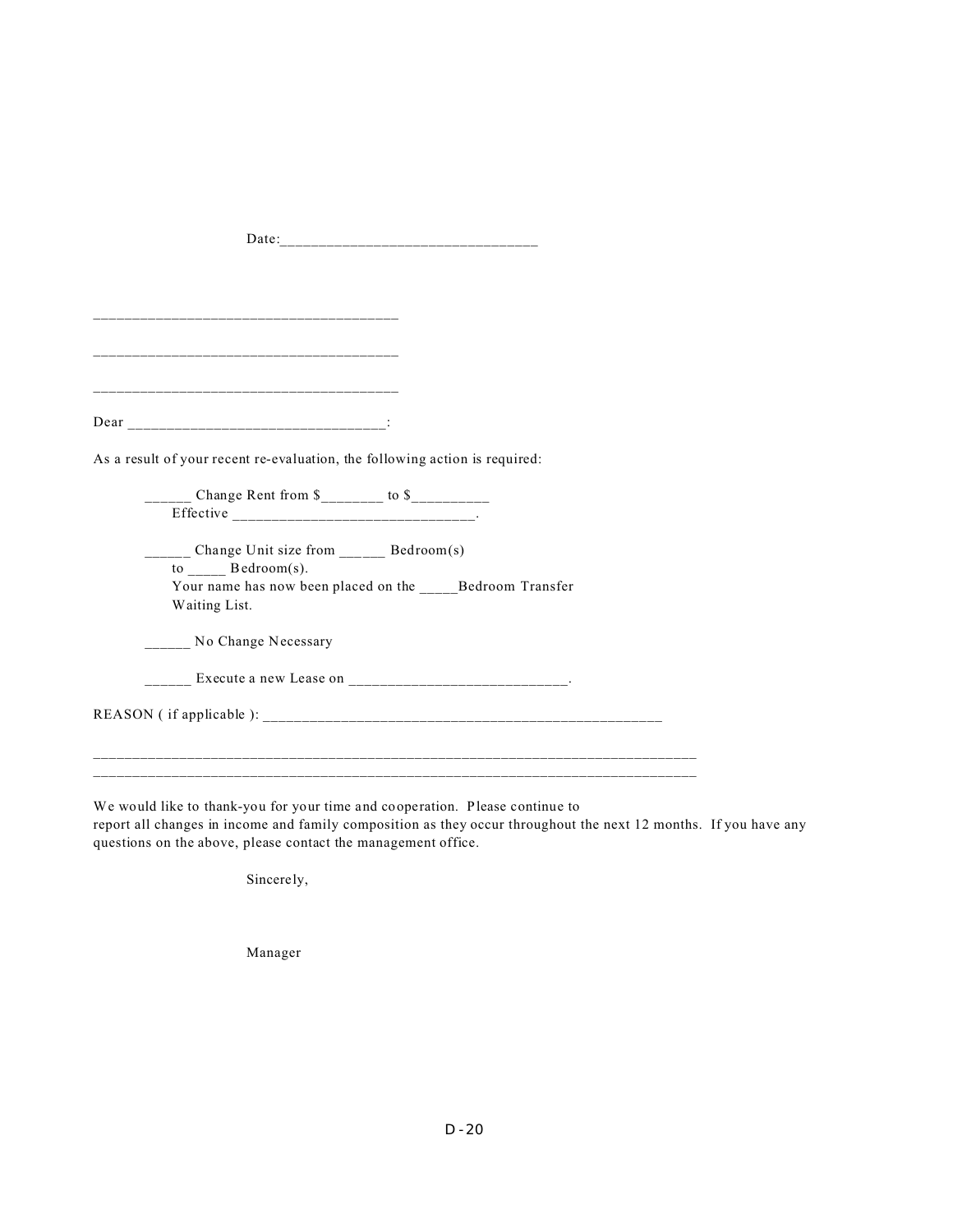Date:

Section 8 & Leasing Wilmington Housing Authority 1400 Todds Lane Wilmington, DE 19802

Dear Director of Occupancy:

Title & Signature

We are required by the Internal Revenue Service (IRS) to verify incomes of all family members applying for admission or continued occupancy in any Low Income Housing Tax Credit program housing. Please complete the form below and return it to the address shown above as soon as possible. This information will only be used to determine the family's eligibility for admission or continued occupancy. Your cooperation is appreciated. Sincerely,

| Title                                                     |                                                                                                                                                                              |                                                                            |  |
|-----------------------------------------------------------|------------------------------------------------------------------------------------------------------------------------------------------------------------------------------|----------------------------------------------------------------------------|--|
|                                                           |                                                                                                                                                                              |                                                                            |  |
|                                                           | I authorize the release of the information below to<br>for the purposes of determining my eligibility.                                                                       |                                                                            |  |
| <b>Date</b>                                               | Signature                                                                                                                                                                    |                                                                            |  |
| (Please check box:)                                       | Date of Last Certification/Recertification completed by your office<br>*Names of Household Members:<br>applicable income limit as defined in Section 42 of the IRS Tax Code. | We have determined that the above participant's income does not exceed the |  |
| $\frac{50\%}{2}$ of median income<br>60% of median income |                                                                                                                                                                              |                                                                            |  |

\* Please list the names of household members whose income is included in the above figure. Please include all adults as well as children even if their income is zero.

Date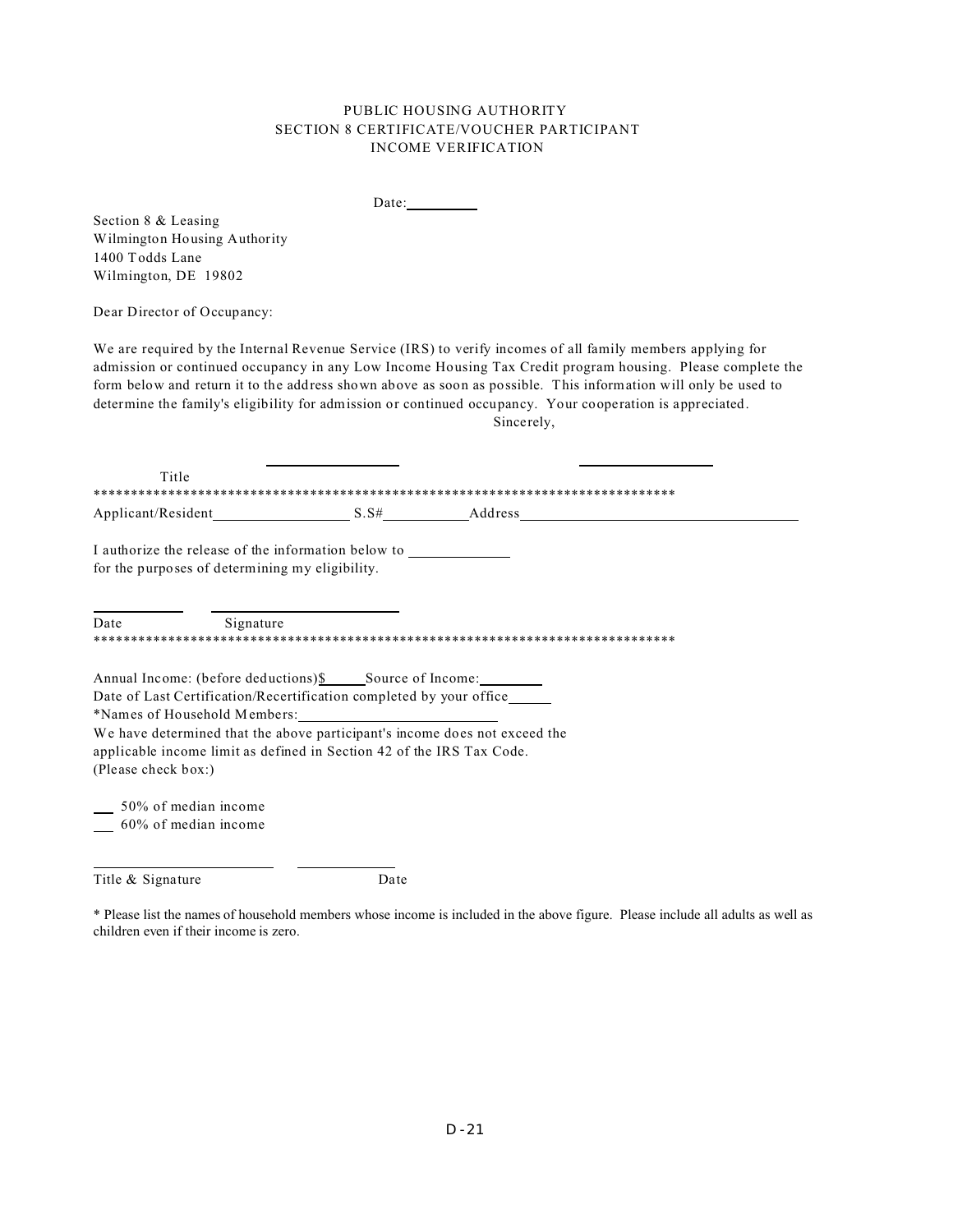Date: Delaware State Housing Authority Att: Section 8 Certificate/Voucher Program 26 The Green Dover, DE 19903 Dear Sir/Madam: We are required by the Internal Revenue Service (IRS) to verify incomes of all family members applying for admission or continued occupancy in any Low Income Housing Tax Credit program housing. Please complete the form below and return it to the address shown above as soon as possible. This information will only be used to determine the family's eligibility for admission or continued occupancy. Your cooperation is appreciated. Sincerely, Title Applicant/Resident  $S.S#$ Address I authorize the release of the information below to for the purposes of determining my eligibility. Date Signature Date of Last Certification/Recertification completed by your office\_ \*Names of Household Members: We have determined that the above participant's income does not exceed the applicable income limit as defined in Section 42 of the IRS Tax Code. (Please check box:) 50% of median income 60% of median income

Date

Title

<sup>\*</sup> Please list the names of household members whose income is included in the above figure. Please include all adults as well as children even if their income is zero.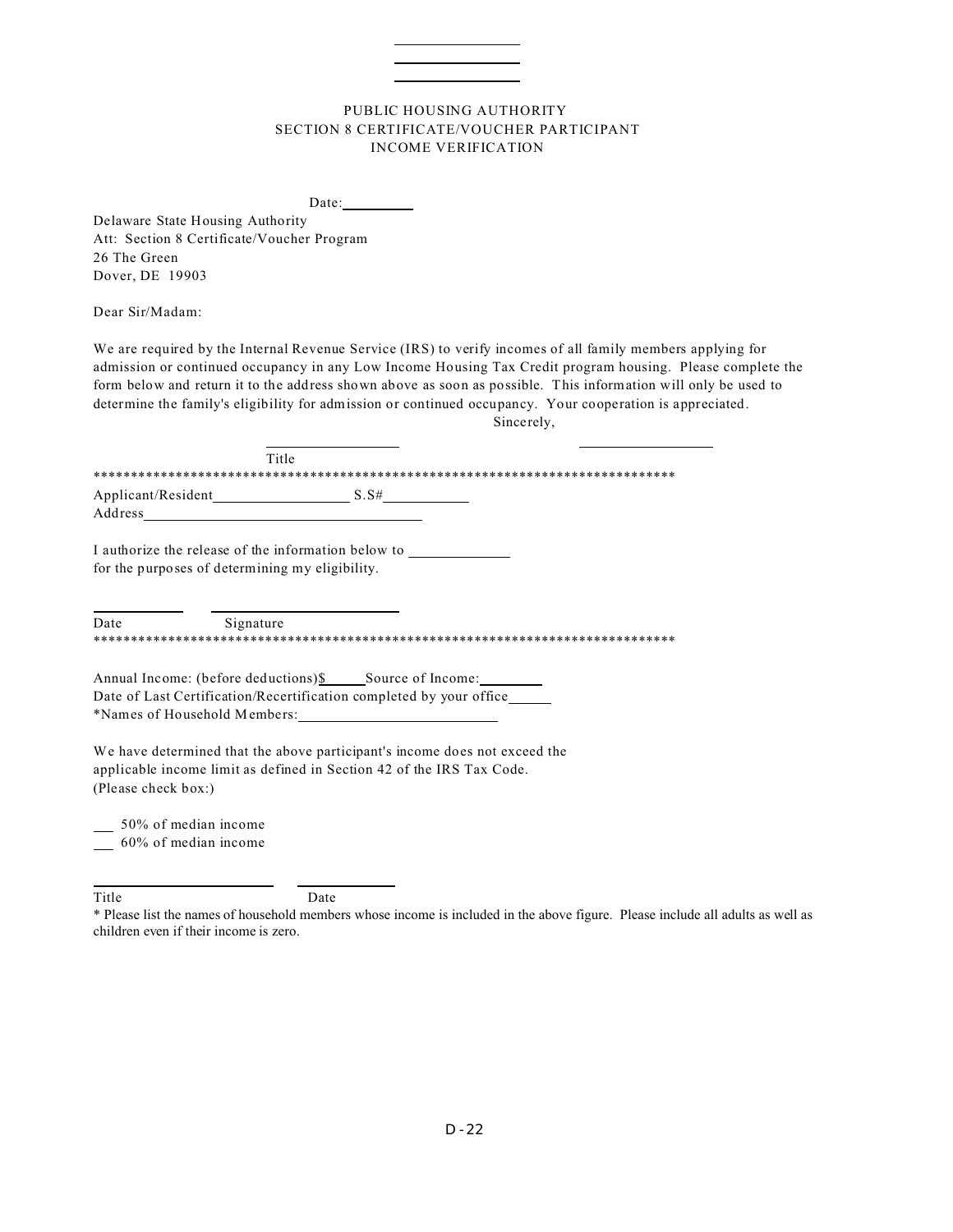Date: Executive Director

Dover Housing Authority 76 Stevenson Drive Dover, DE 19901

Dear Executive Director:

We are required by the Internal Revenue Service (IRS) to verify incomes of all family members applying for admission or continued occupancy in any Low Income Housing Tax Credit program housing. Please complete the form below and return it to the address shown above as soon as possible. This information will only be used to determine the family's eligibility for admission or continued occupancy. Your cooperation is appreciated.

Sincerely,

|                               | Title |
|-------------------------------|-------|
|                               |       |
| Applicant/Resident<br>Address | S.S#  |

I authorize the release of the information below to for the purposes of determining my eligibility.

Date Signature 

Annual Income: (before deductions) \$ \_\_\_\_\_\_\_ Source of Income: Date of Last Certification/Recertification completed by your office\_ \*Names of Household Members:

We have determined that the above participant's income does not exceed the applicable income limit as defined in Section 42 of the IRS Tax Code. (Please check box:)

50% of median income

60% of median income

Title

Date

<sup>\*</sup> Please list the names of household members whose income is included in the above figure. Please include all adults as well as children even if their income is zero.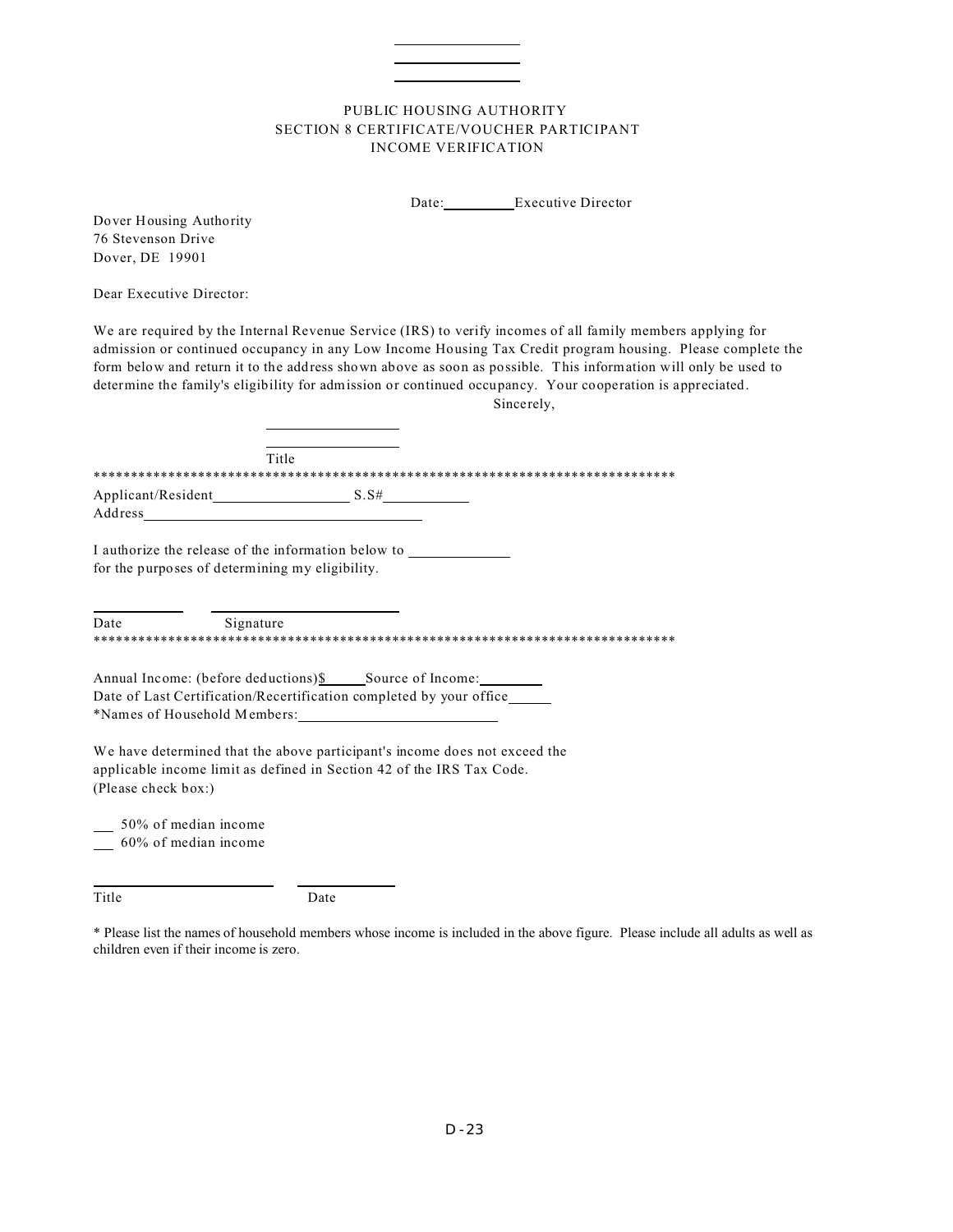New Castle County Community Services Att: Section 8 Certificate/Voucher Program Date: New Castle County Government Center 87 Reads Way New Castle, DE 19720

Dear Sir/Madam:

We are required by the Internal Revenue Service (IRS) to verify incomes of all family members applying for admission or continued occupancy in any Low Income Housing Tax Credit program housing. Please complete the form below and return it to the address shown above as soon as possible. This information will only be used to determine the family's eligibility for admission or continued occupancy. Your cooperation is appreciated.

Sincerely,

|                               | Title |  |
|-------------------------------|-------|--|
|                               |       |  |
| Applicant/Resident<br>Address | S.S#  |  |

I authorize the release of the information below to for the purposes of determining my eligibility.

Date Signature 

Date of Last Certification/Recertification completed by your office\_ \*Names of Household Members:

We have determined that the above participant's income does not exceed the applicable income limit as defined in Section 42 of the IRS Tax Code. (Please check box:)

50% of median income

\_60% of median income

Title Telephone # Date

\* Please list the names of household members whose income is included in the above figure. Please include all adults as well as children even if their income is zero.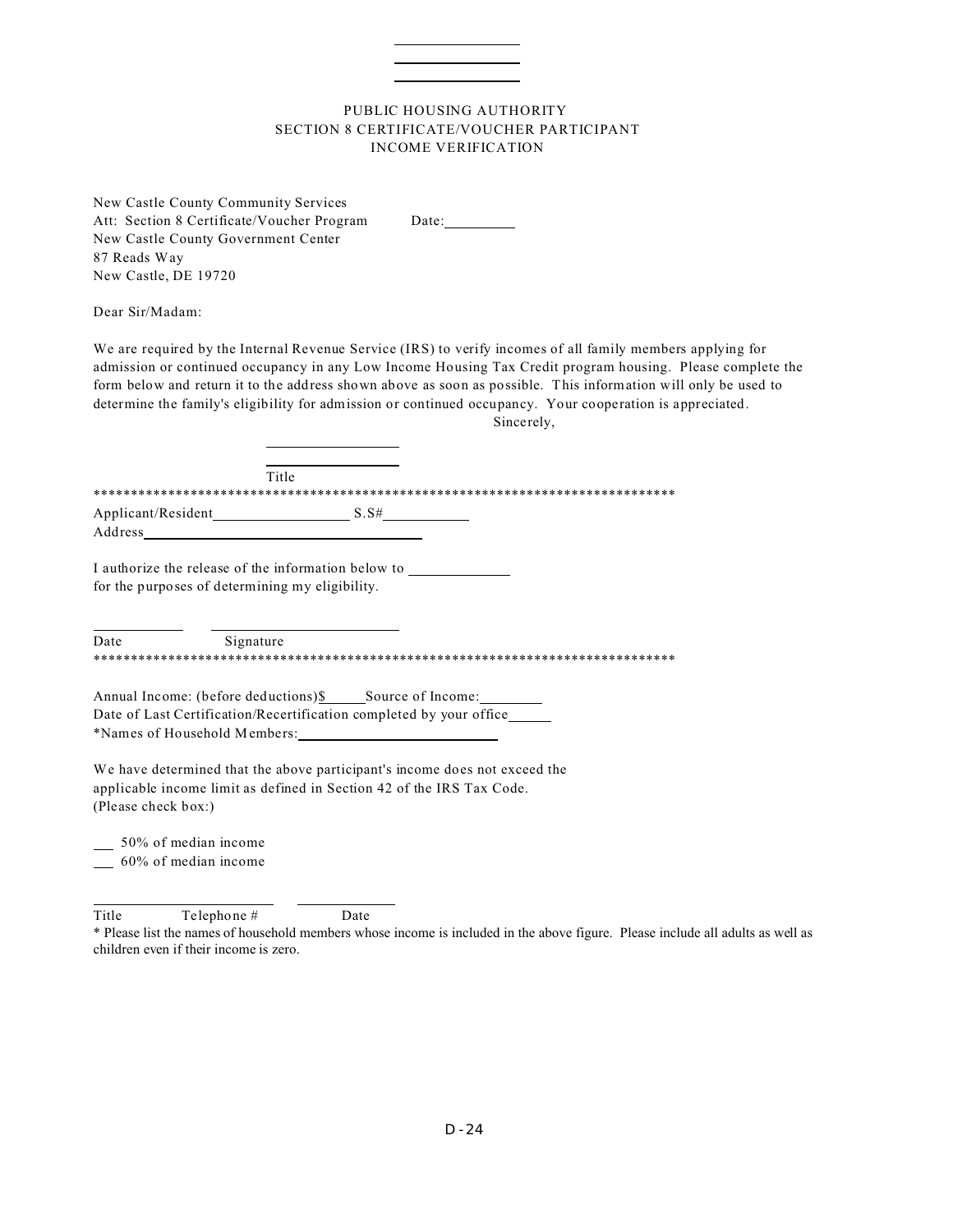#### SPECIAL INSTRUCTIONS FOR ROUNDING CERTIFICATIONS

When computing applicant eligibility, certifications and recertifications, the rules listed below must be followed for rounding to the nearest dollar.

- 1. Do not round off prior to the final figure.
- 2. Always round 1 cent to 49 cents down and 50 cents to 99 cents up. (e.g. \$95.49 = \$95.00; \$95.50 = \$96.00)
- 3. The final tenant income should always be rounded to the nearest dollar.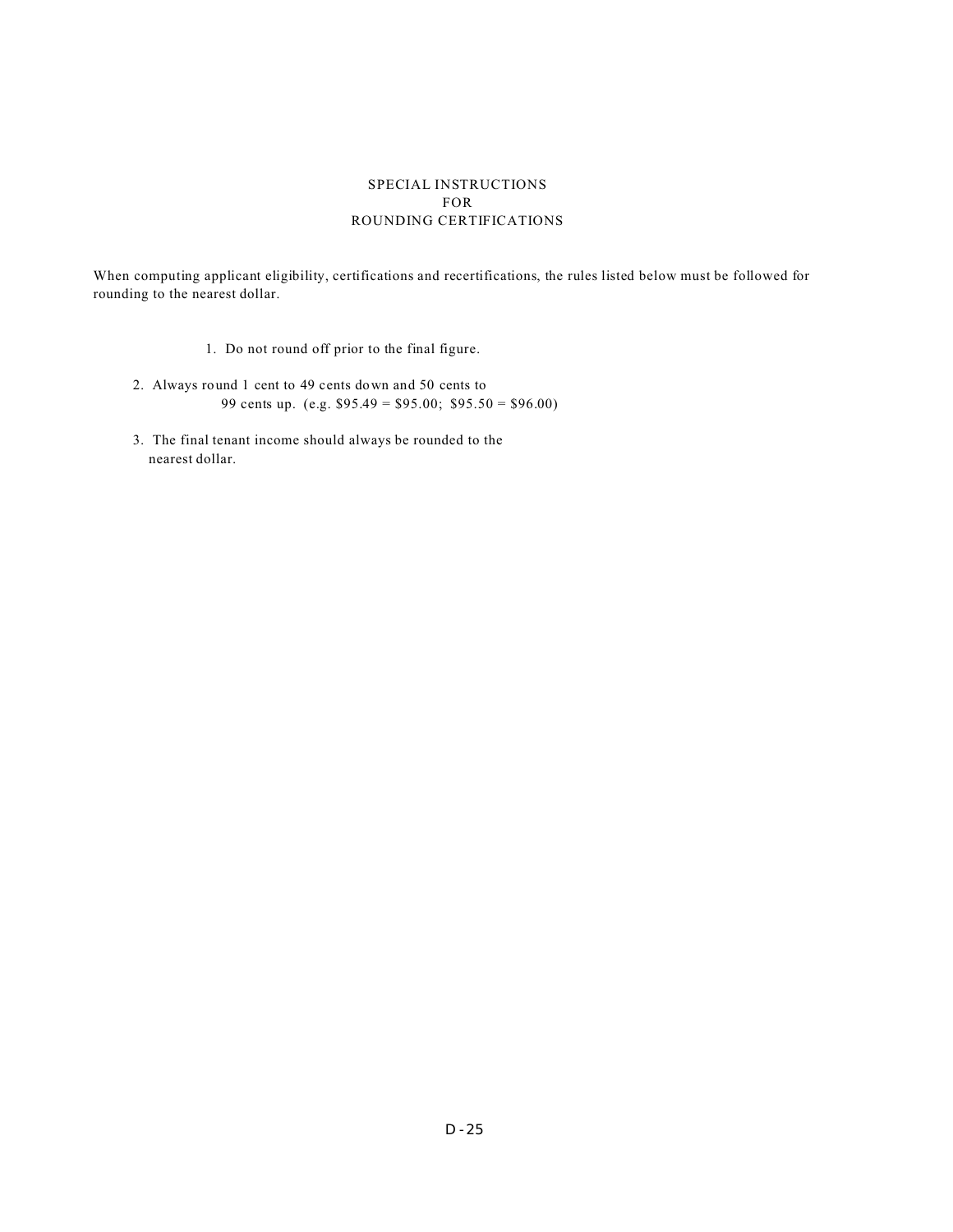#### LOW-INCOME HOUSING TAX CREDIT - WAIVER PROJECTS **ANNUAL CERTIFICATION REVIEW**

| Household Name                                        |                                                      |                                                                                                                                                                                                                                                                                                                                                                                                                                                                        | Unit No.                                                                                                                                                                                                                             |                                                                                            |               |                                                                                                                   |
|-------------------------------------------------------|------------------------------------------------------|------------------------------------------------------------------------------------------------------------------------------------------------------------------------------------------------------------------------------------------------------------------------------------------------------------------------------------------------------------------------------------------------------------------------------------------------------------------------|--------------------------------------------------------------------------------------------------------------------------------------------------------------------------------------------------------------------------------------|--------------------------------------------------------------------------------------------|---------------|-------------------------------------------------------------------------------------------------------------------|
| Effective date of this Certification<br>Move-In Date: |                                                      |                                                                                                                                                                                                                                                                                                                                                                                                                                                                        |                                                                                                                                                                                                                                      |                                                                                            |               |                                                                                                                   |
| Please complete the following:                        |                                                      | 1. Number of persons currently residing in the unit?<br>Has there been a change in the last 12 months in the number of persons residing in the unit? $\Box$ Yes $\Box$ No<br>If yes, list name, age, relationship and Social Security Number of each new person residing in the unit:                                                                                                                                                                                  |                                                                                                                                                                                                                                      |                                                                                            |               |                                                                                                                   |
| Occupant                                              | Age                                                  | Relationship                                                                                                                                                                                                                                                                                                                                                                                                                                                           | Social Security Number                                                                                                                                                                                                               |                                                                                            |               | Student (Yes or No)                                                                                               |
| If yes, answer the following questions:               | for Federal Income Tax purposes?<br>Household Member | 2. Are all the occupants of the household full-time students?<br>Are the occupants married and do they file a joint tax return<br>Is the family comprised of a single parent with school age<br>children all of who are not the dependents of a third party?<br>Does the household receive AFDC, JPTA, or Title IV funds?<br>3. List each person receiving income and estimate the total household gross annual income:<br>Source                                      | Annual Income                                                                                                                                                                                                                        | $\Box Yes \Box No$<br>$\Box$ Yes $\Box$ No<br>$\Box$ Yes $\Box$ No<br>$\Box$ Yes $\Box$ No |               |                                                                                                                   |
| (A)<br>(B)<br>(C)<br>(D)                              |                                                      | Asset Income<br>Gross Annual Income \$<br>* Does your household have any assets over \$5,000 at this time? $\Box$ Yes $\Box$ No<br>If yes, households with \$5,000 or more in assets, must complete the following:<br>The estimated value of assets owned by the household is:<br>The actual interest or cash received from the assets is:<br>If asset value is more than \$5,000 multiply the asset value by $2\%$<br>The total annual income derived from assets is: | <u>and the company of the company of the company of the company of the company of the company of the company of the company of the company of the company of the company of the company of the company of the company of the com</u> | \$<br>$\mathbb{S}$<br>\$                                                                   | $\frac{1}{2}$ | (The greater of<br>$(C)$ or $(D)$                                                                                 |
| <b>Rent Restriction Test:</b><br>LIHTC Rent: \$       |                                                      | Please add this amount to the annual gross income listed under asset income.<br>Subtract Utility Allowance: \$ _______ Maximum Allowable Rent: \$ _________ (C)<br>NOTE: If NO is answered above, Unit is not considered Rent-Restricted and is not qualified for credit.                                                                                                                                                                                              |                                                                                                                                                                                                                                      |                                                                                            |               |                                                                                                                   |
| 140% Rule Test:<br>restricted.                        |                                                      | NOTE: If Yes, household is above the 140% rule. For 100% properties, unit remains qualified as long as unit remains rent<br>By signing this form, the tenant(s) certify that everything on this certification is true and correct and verification                                                                                                                                                                                                                     |                                                                                                                                                                                                                                      |                                                                                            |               |                                                                                                                   |
|                                                       |                                                      | that any misrepresentation or falsification of this certification by any individual household member will be<br>considered a material breach of the lease agreement.                                                                                                                                                                                                                                                                                                   |                                                                                                                                                                                                                                      |                                                                                            |               | information has been filed with the owner or management agent of the project. Tenant(s) collectively acknowledges |
| Tenant Signature                                      |                                                      | Date                                                                                                                                                                                                                                                                                                                                                                                                                                                                   | Owner or Management Agent                                                                                                                                                                                                            |                                                                                            |               | Date                                                                                                              |

 $\overline{a}$ Tenant Signature Date Date Owner or Management Agent Date 2/5/97 CLD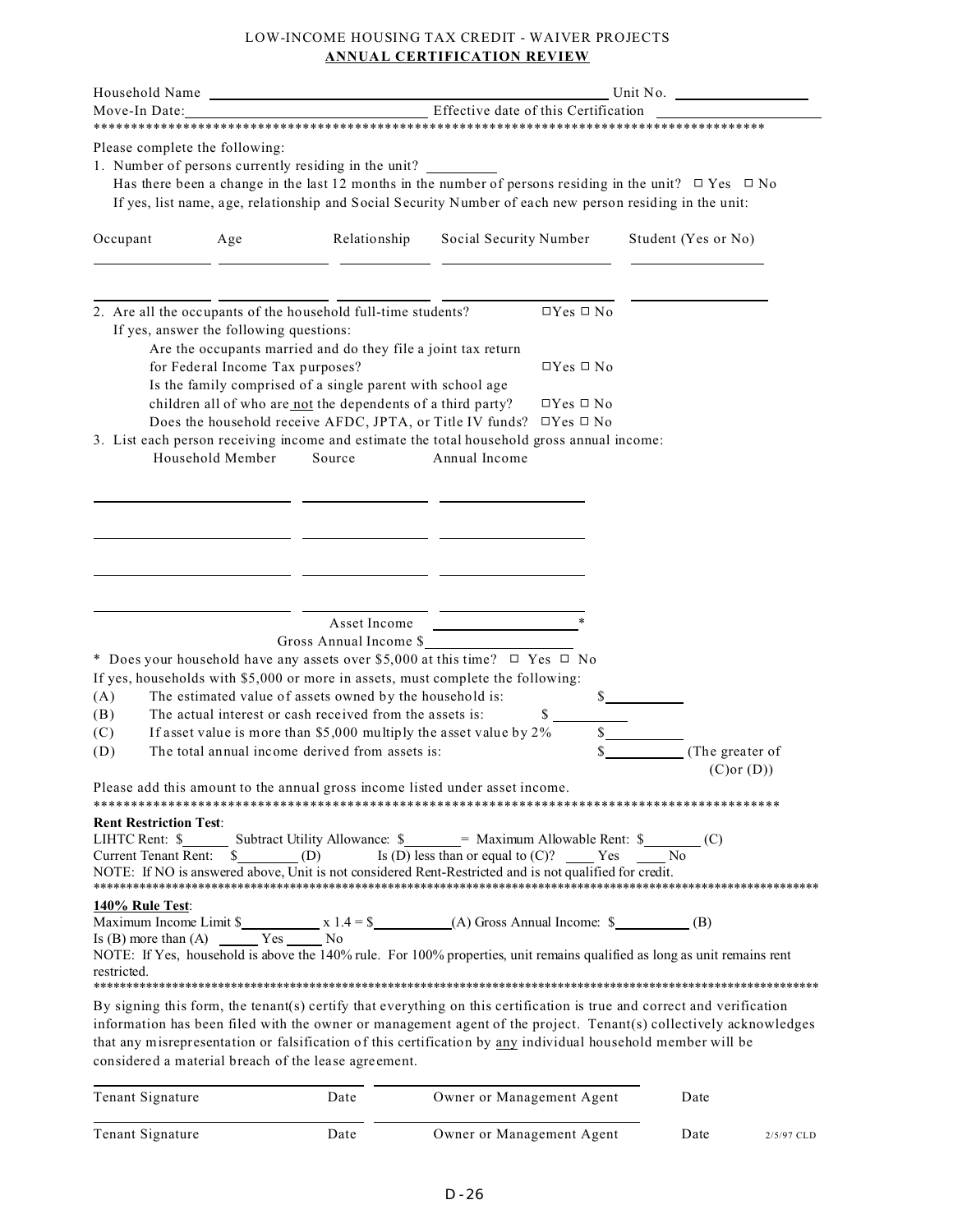### **APPENDIX E**

# **ANNUAL TENANT INCOME CERTIFICATION FORM**

**&**

# **ASSET CERTIFICATION FORM**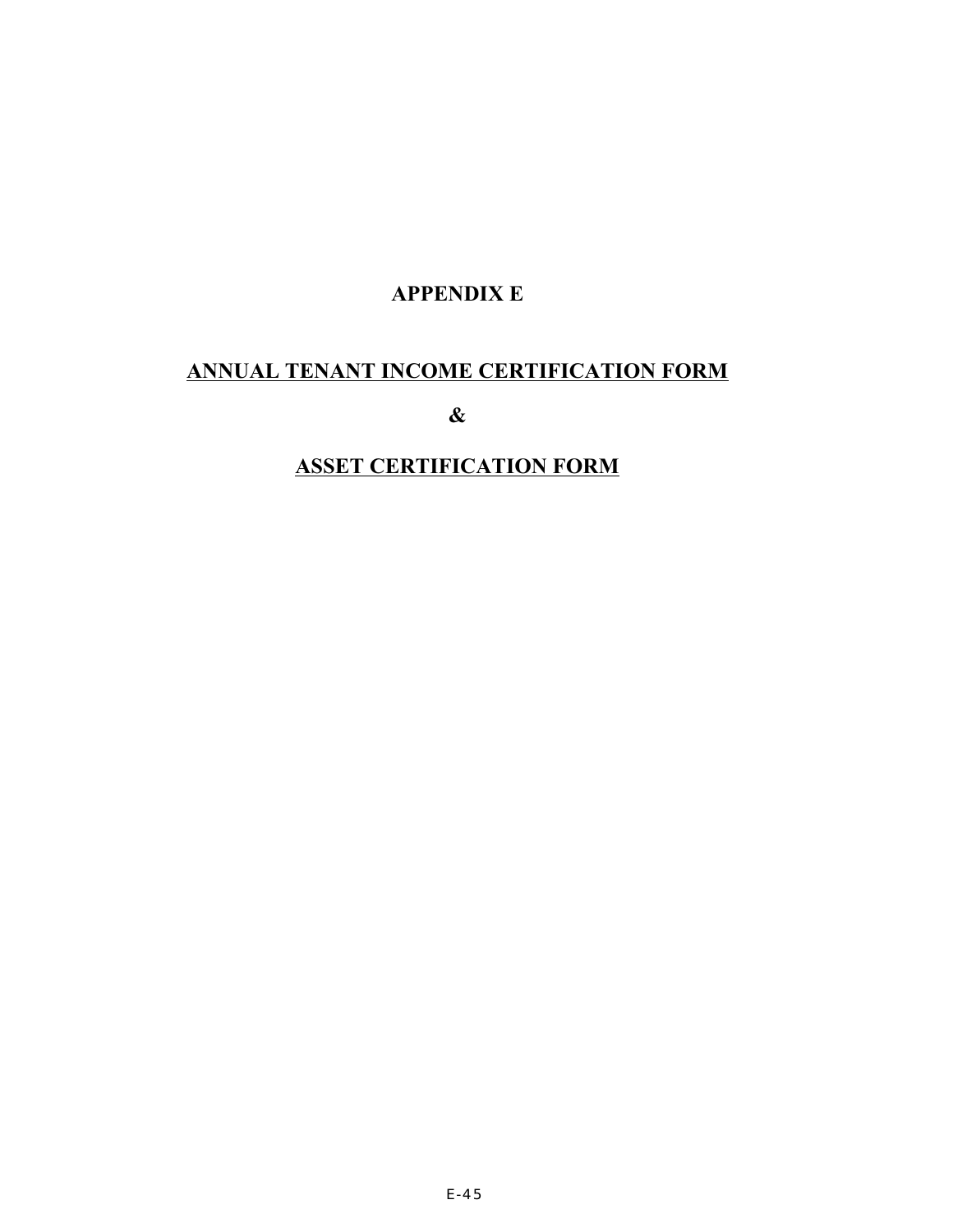## **APPENDIX F**

# **INCOME LIMITS AND RENTS**